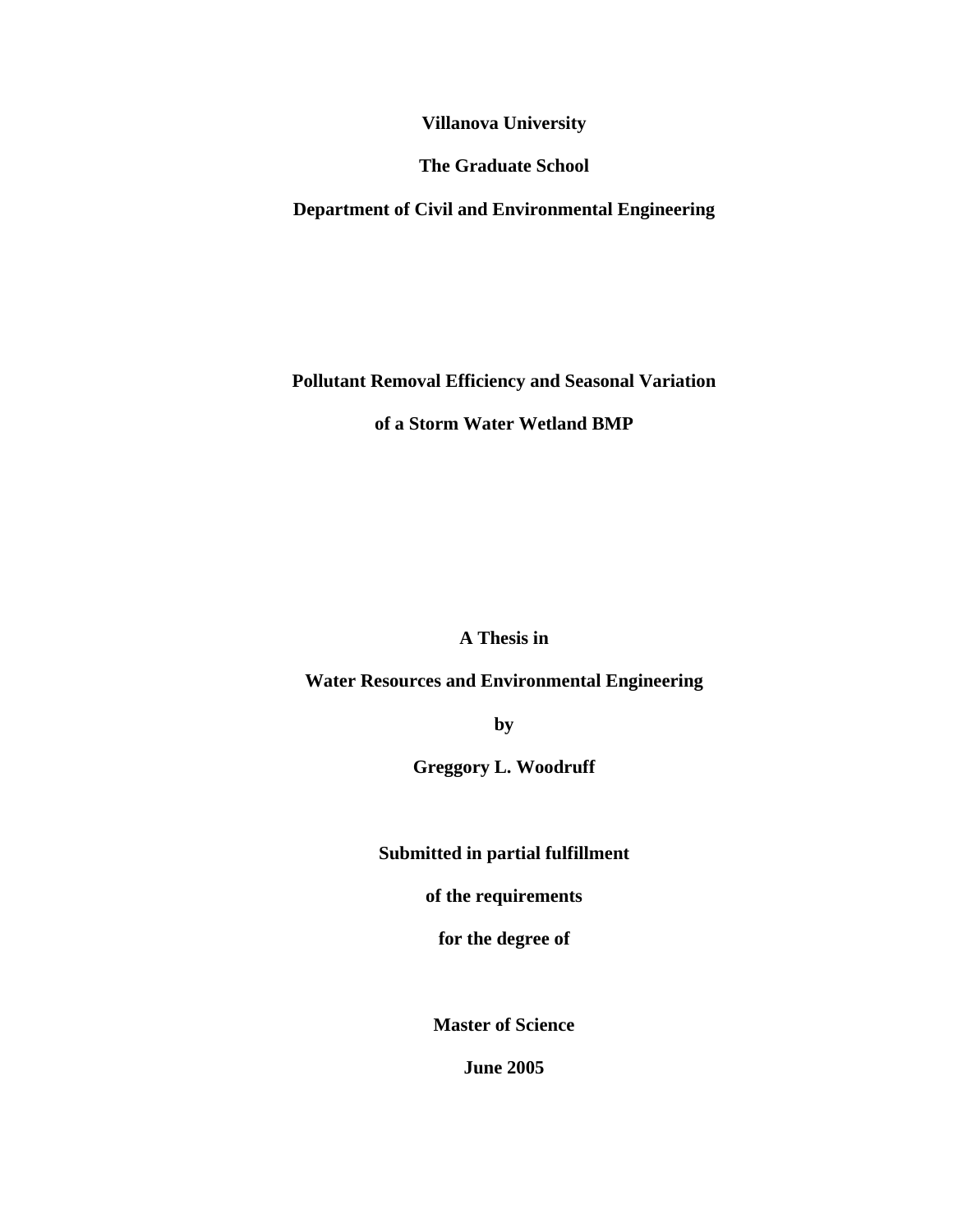### **POLLUTANT REMOVAL EFFICIENCY AND SEASONAL VARIATION**

#### **OF A STORM WATER WETLAND BMP**

By

Greggory L. Woodruff

June 2005

\_\_\_\_\_\_\_\_\_\_\_\_\_\_\_\_\_\_\_\_\_\_\_\_\_\_\_\_\_\_\_\_\_\_\_ \_\_\_\_\_\_\_\_\_\_\_\_\_\_\_\_\_\_\_\_\_

\_\_\_\_\_\_\_\_\_\_\_\_\_\_\_\_\_\_\_\_\_\_\_\_\_\_\_\_\_\_\_\_\_\_\_ \_\_\_\_\_\_\_\_\_\_\_\_\_\_\_\_\_\_\_\_\_

\_\_\_\_\_\_\_\_\_\_\_\_\_\_\_\_\_\_\_\_\_\_\_\_\_\_\_\_\_\_\_\_\_\_\_\_ \_\_\_\_\_\_\_\_\_\_\_\_\_\_\_\_\_\_\_\_\_

\_\_\_\_\_\_\_\_\_\_\_\_\_\_\_\_\_\_\_\_\_\_\_\_\_\_\_\_\_\_\_\_\_\_\_\_ \_\_\_\_\_\_\_\_\_\_\_\_\_\_\_\_\_\_\_\_

Robert G.Traver, Ph.D., P.E. Date Associate Professor of Civil and Environmental Engineering

Metin Duran, Ph.D. Date Assistant Professor of Civil and Environmental Engineering

Ronald A. Chadderton, Ph.D., P.E. Date Chairman, Department of Civil and Environmental Engineering

Barry C. Johnson, Ph.D, P.E. Date Dean, College of Engineering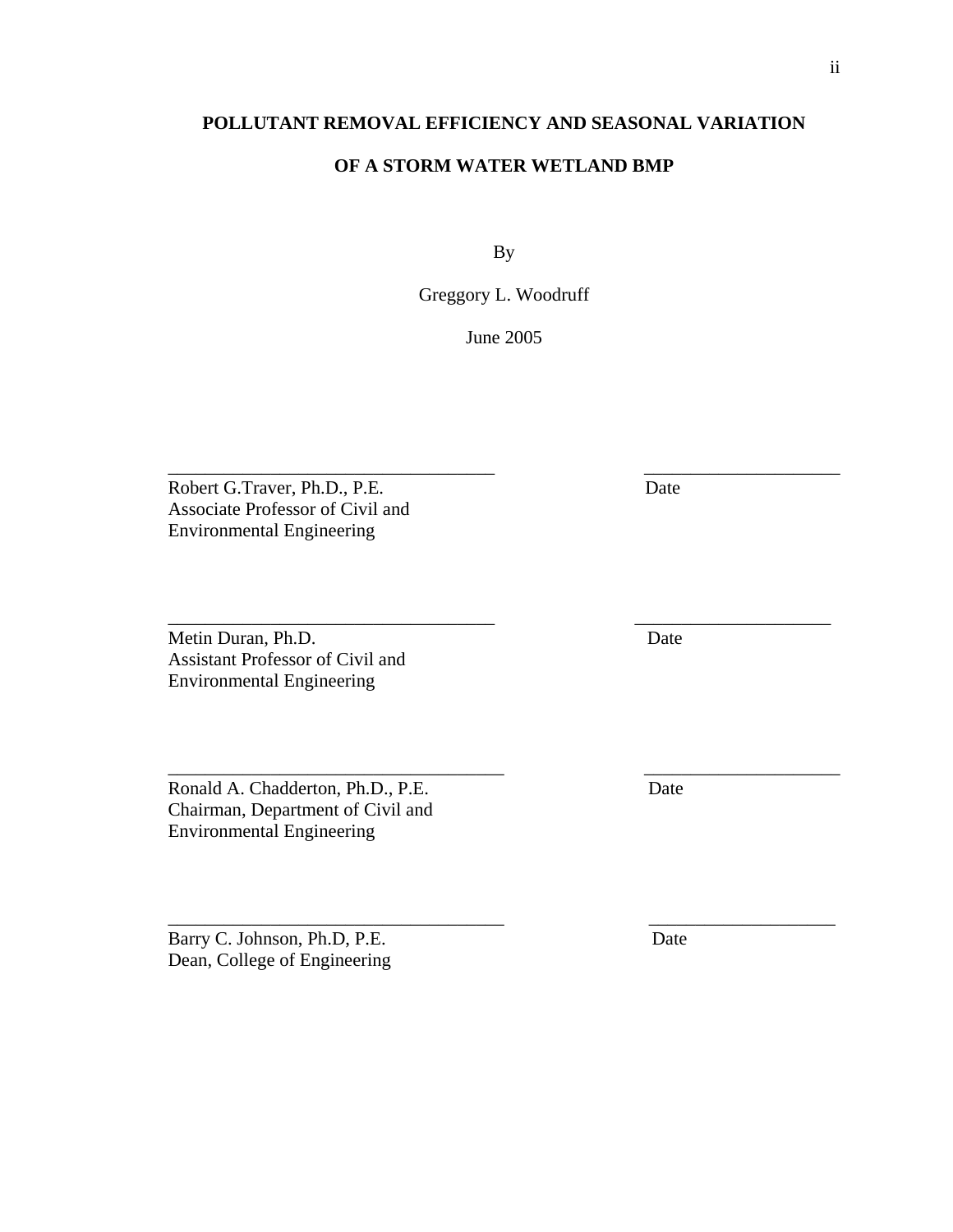#### **Acknowledgements**

I would like to thank my wife Karen first and foremost for all of her love and support. I can not imagine life without her. I would also like to thank our son, Sean, for cooperating in allowing me to finish this work. You are a wonderful baby and a prouder father there has never been. To the former and present students in the VUSP program, Matthew Rea, Tyler Ladd, Mike Kwiatkowski, Clay Emerson, Andrea Braga, Jordan Ermilio, Erika Dean, Megan Vanacore, Erika Tokarz, and Jake Ferry, I would like to express my sincere appreciation for all of the assistance, support, and knowledge you have provided. This experience has been so wonderful because of the people I have been fortunate enough to share it with. I would like to thank Dr. Metin Duran, Dr. Ronald Chadderton, and Dr. Michael Horst for all of their guidance and assistance throughout the process of conducting this research and completing this document. I would also like to thank Linda DeAngelis and Marjorie McManus for all of the support they provide to the VUSP program and the graduate students in general. Most importantly, I would like to express my sincere thanks to Dr. Robert Traver for his support, faith, and knowledge. His guidance throughout this process encouraged my development and the completion of this work.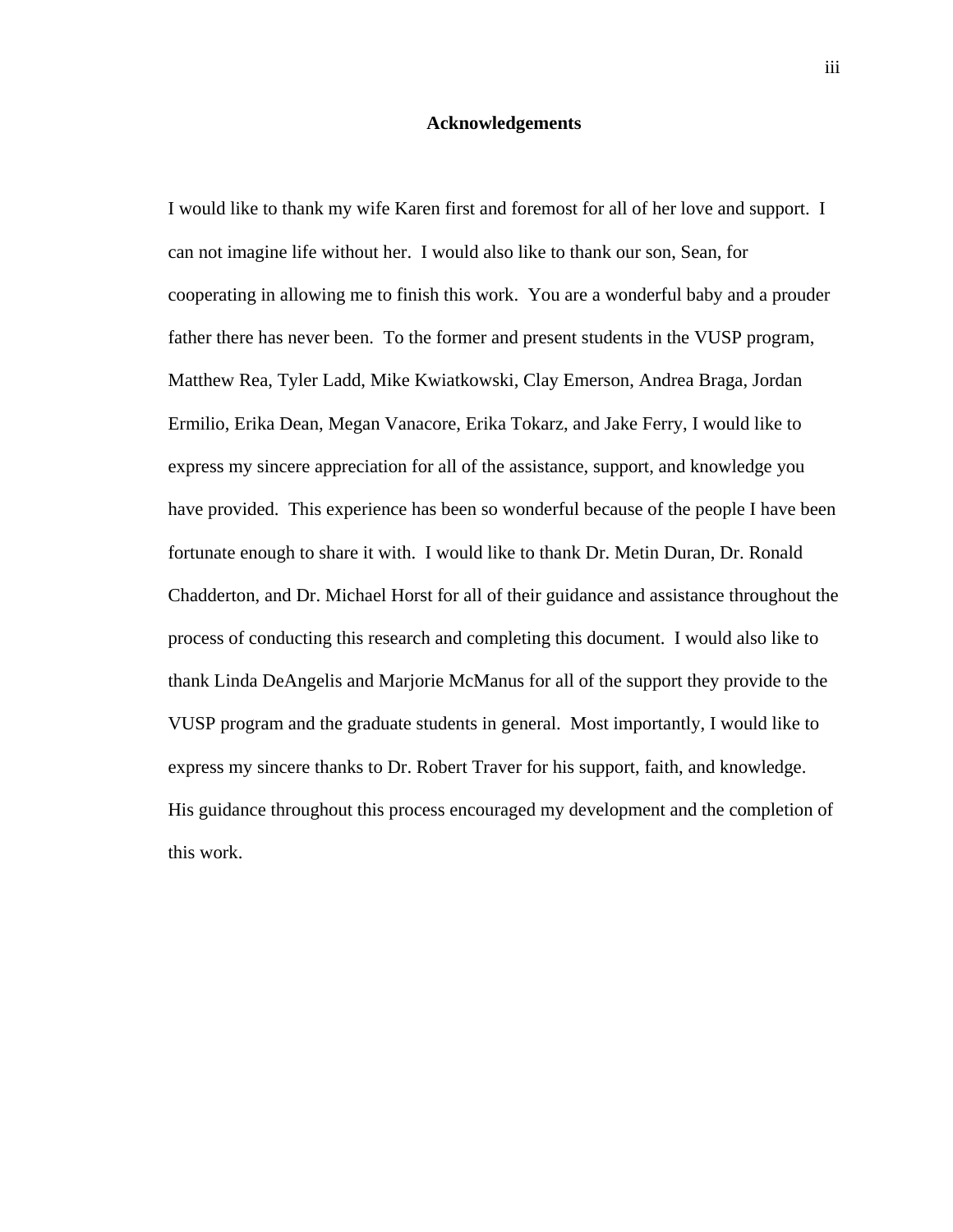#### **Abstract**

An existing dry detention basin on the campus of Villanova University was retrofitted to create a storm water wetland best management practice in 1998 (BMP). The site is designed to improve the water quality of water flowing through it as well as maintaining the original storm water detention controls. Grab samples were taken at four locations within the wetland during baseflow over the course of one year and analyzed for various pollutants. The sampled pollutants included reactive phosphorous, total phosphorous, total nitrogen, total suspended solids, total dissolved solids, dissolved zinc, lead, copper, and *Escherichia coli (E. coli)* bacteria.

The data was separated into seasonal groups and removal efficiencies were calculated in order to determine the effectiveness of the storm water wetland in removing the various pollutants during baseflow. Pollutant removal parameters for storm water BMPs are established for storm events, but baseflow comprises between approximately 40% and 60% of the total discharge at this wetland.

All of the nutrient parameters showed annual average removal efficiencies in excess of 50% removal. Reactive phosphorous (60%), total phosphorous (55%), and total nitrogen (70%) may not have met some of the targets established for storm event removals in a storm water wetland, but do prove that there is continued functionality from this type of BMP outside of its design parameters. Additionally, total suspended solids (TSS) displayed an annual average removal efficiency of 20%, well below the target for storm events, but lower inlet concentrations of TSS make it harder to see higher removal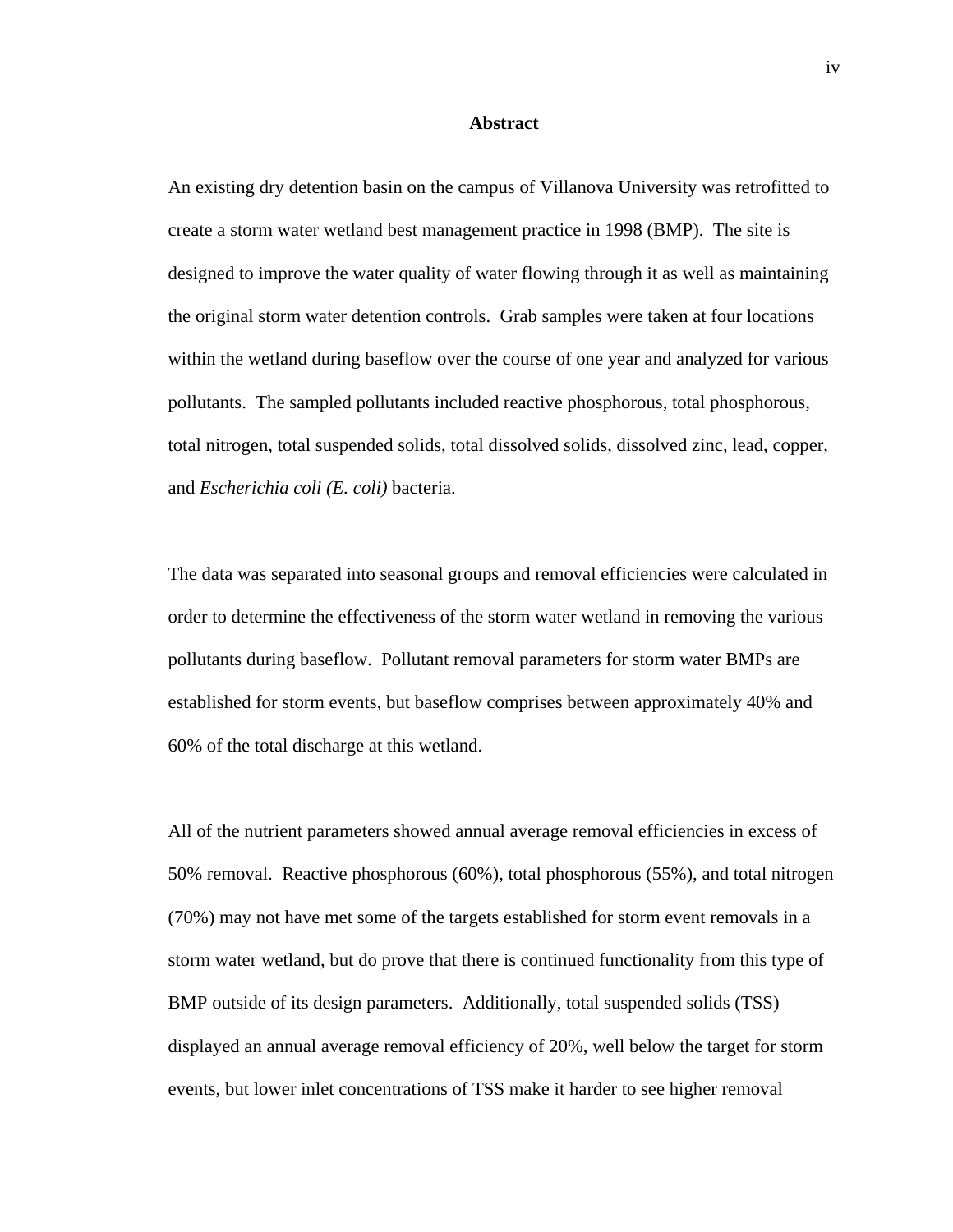efficiencies. Total dissolved solids do not show any removal during baseflow.

Encouragingly, *E. coli* bacteria also showed a positive removal efficiency of 30%. All of these results further prove the usefulness of storm water wetlands where possible because of their additional functionality during low flow events.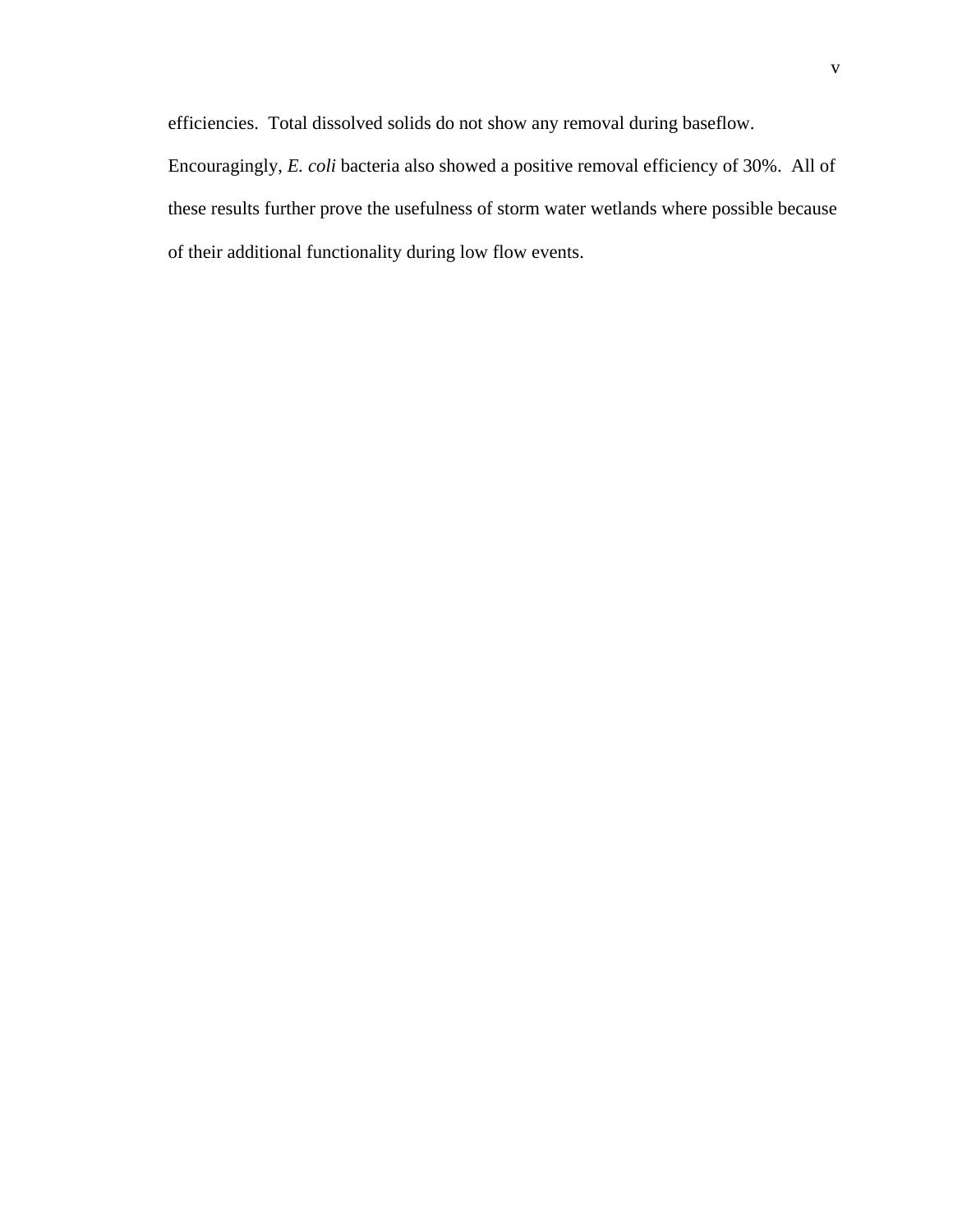## **Table of Contents**

# **Chapter 1 – Introduction**

# **Chapter 2 – Literature Review**

|  | 2.4.2 |  |
|--|-------|--|
|  |       |  |
|  |       |  |
|  |       |  |
|  |       |  |
|  |       |  |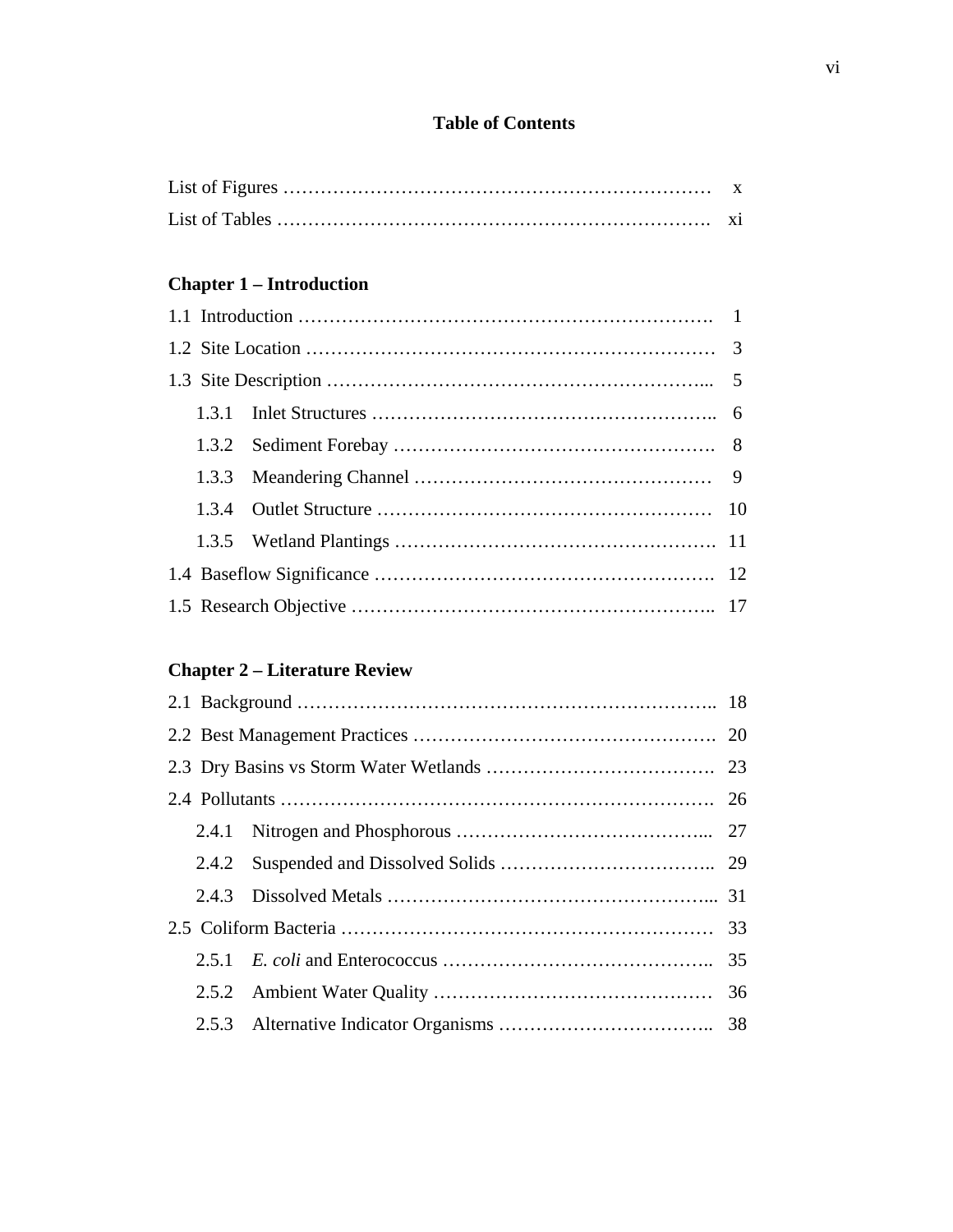# **Chapter 3 – Methods**

## **Chapter 4 – Results**

|                                                    | 54 |
|----------------------------------------------------|----|
|                                                    | 55 |
| 4.2.1 Nutrients – Orthophosphate, Total P, Total N | 55 |
|                                                    | 57 |
|                                                    | 58 |
|                                                    | 59 |
|                                                    | 60 |
| 4.3.1 Nutrients – Orthophosphate, Total P, Total N | 60 |
|                                                    | 61 |
|                                                    | 63 |
|                                                    | 65 |
|                                                    | 66 |
| 4.4.1 Nutrients – Orthophosphate, Total P, Total N | 66 |
|                                                    | 67 |
|                                                    | 68 |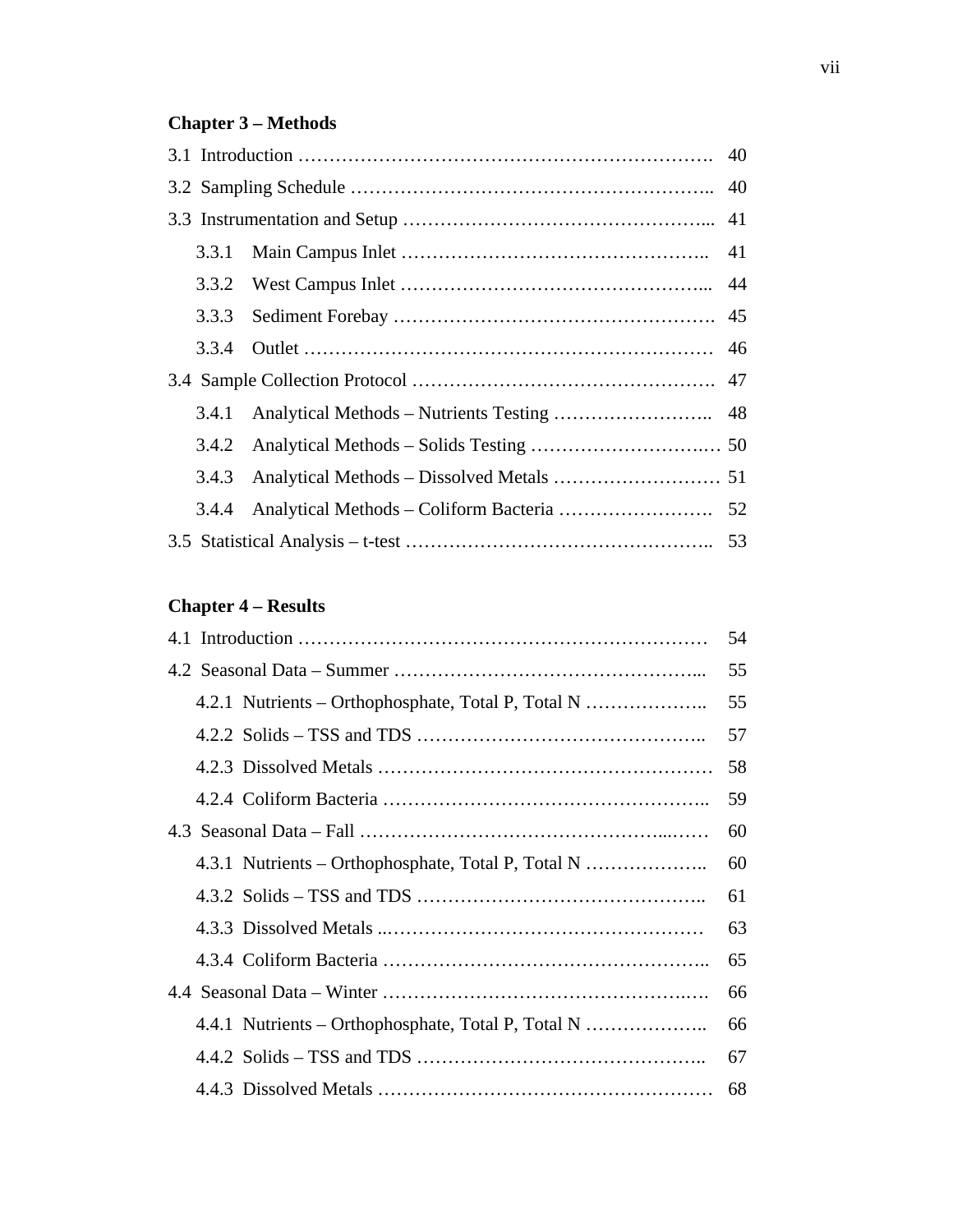# **Chapter 5 – Discussion**

|                                                    | 76 |
|----------------------------------------------------|----|
|                                                    | 76 |
| 5.2.1 Nutrients – Orthophosphate, Total P, Total N | 78 |
|                                                    | 82 |
|                                                    | 84 |
|                                                    | 86 |
|                                                    | 87 |
| 5.3.1 Nutrients - Orthophosphate, Total P, Total N | 87 |
|                                                    | 87 |
|                                                    | 88 |
|                                                    | 88 |
|                                                    | 89 |
| 5.4.1 Nutrients – Orthophosphate, Total P, Total N | 89 |
|                                                    | 89 |
|                                                    | 90 |
|                                                    | 90 |
|                                                    | 91 |
| 5.5.1 Nutrients – Orthophosphate, Total P, Total N | 91 |
|                                                    | 92 |
|                                                    | 92 |
|                                                    | 93 |
|                                                    | 93 |
| 5.6.1 Nutrients – Orthophosphate, Total P, Total N | 93 |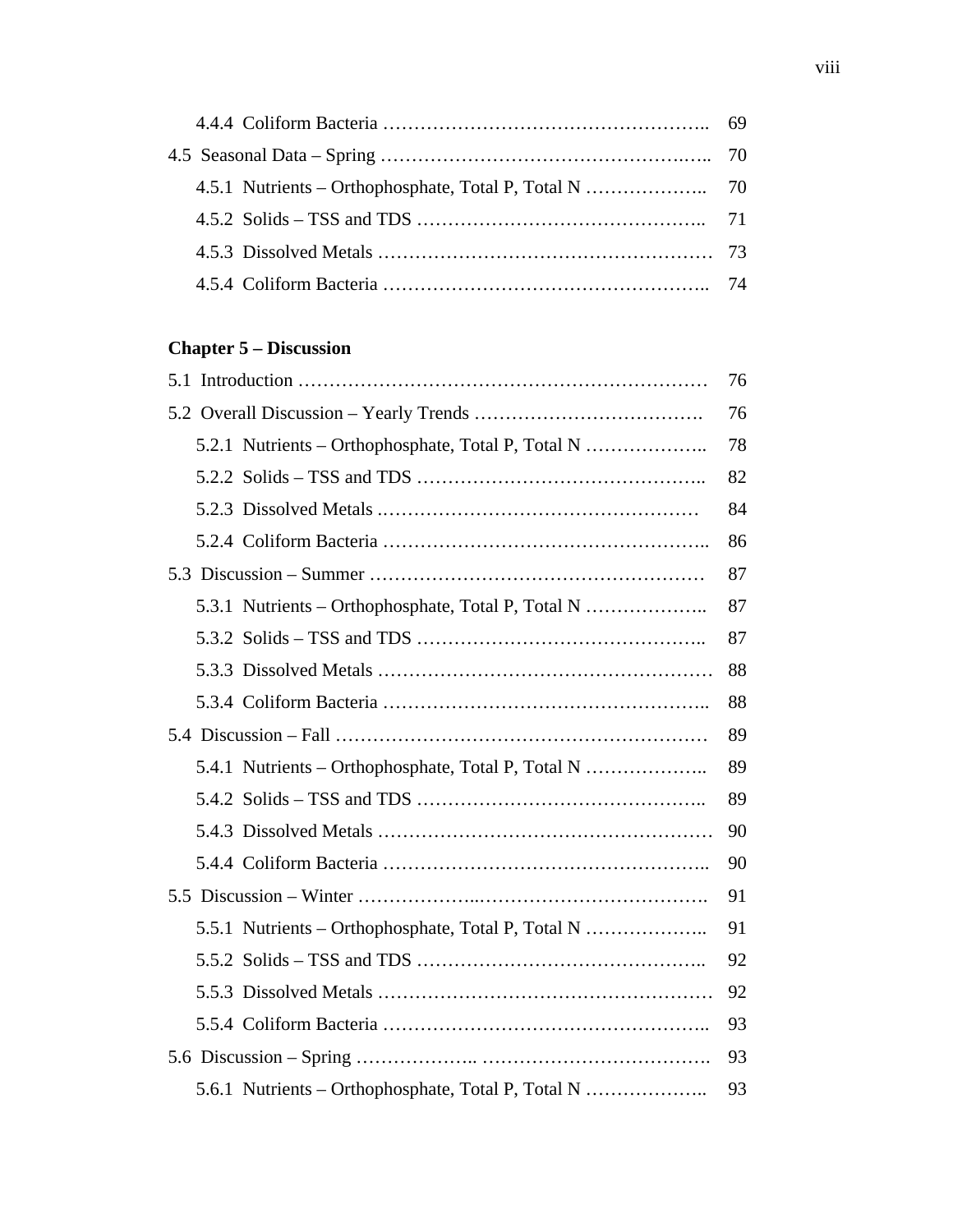# **Chapter 6 – Conclusions**

```
References ……………………………………………………………….. 101
```
## **Appendices - Stormwater Wetlands Baseflow Sampling**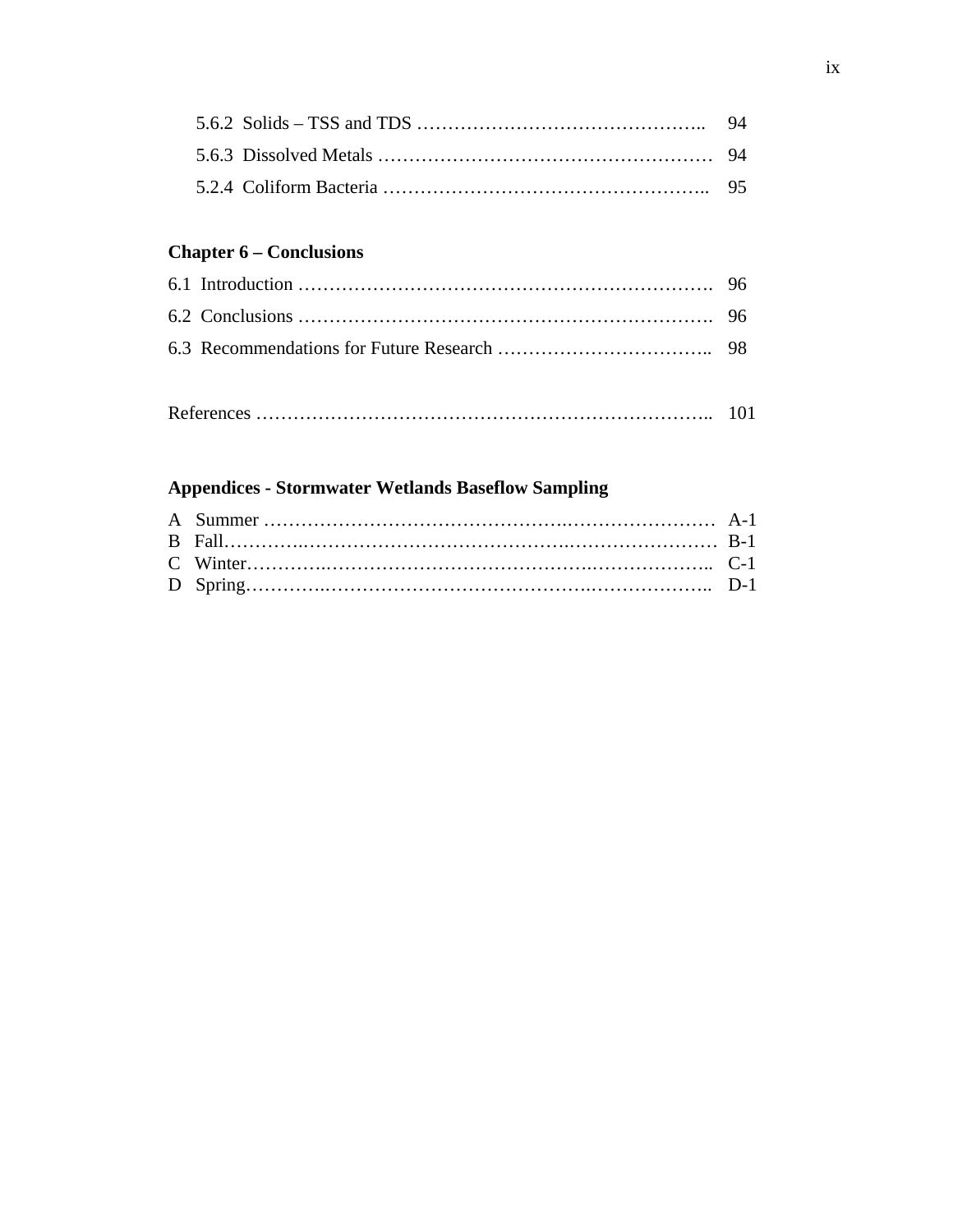# **List of Figures**

|  | 1  |
|--|----|
|  | 3  |
|  | 4  |
|  | 5  |
|  | 7  |
|  | 42 |
|  | 47 |
|  | 77 |
|  | 79 |
|  | 80 |
|  | 81 |
|  | 82 |
|  | 83 |
|  | 84 |
|  | 85 |
|  | 85 |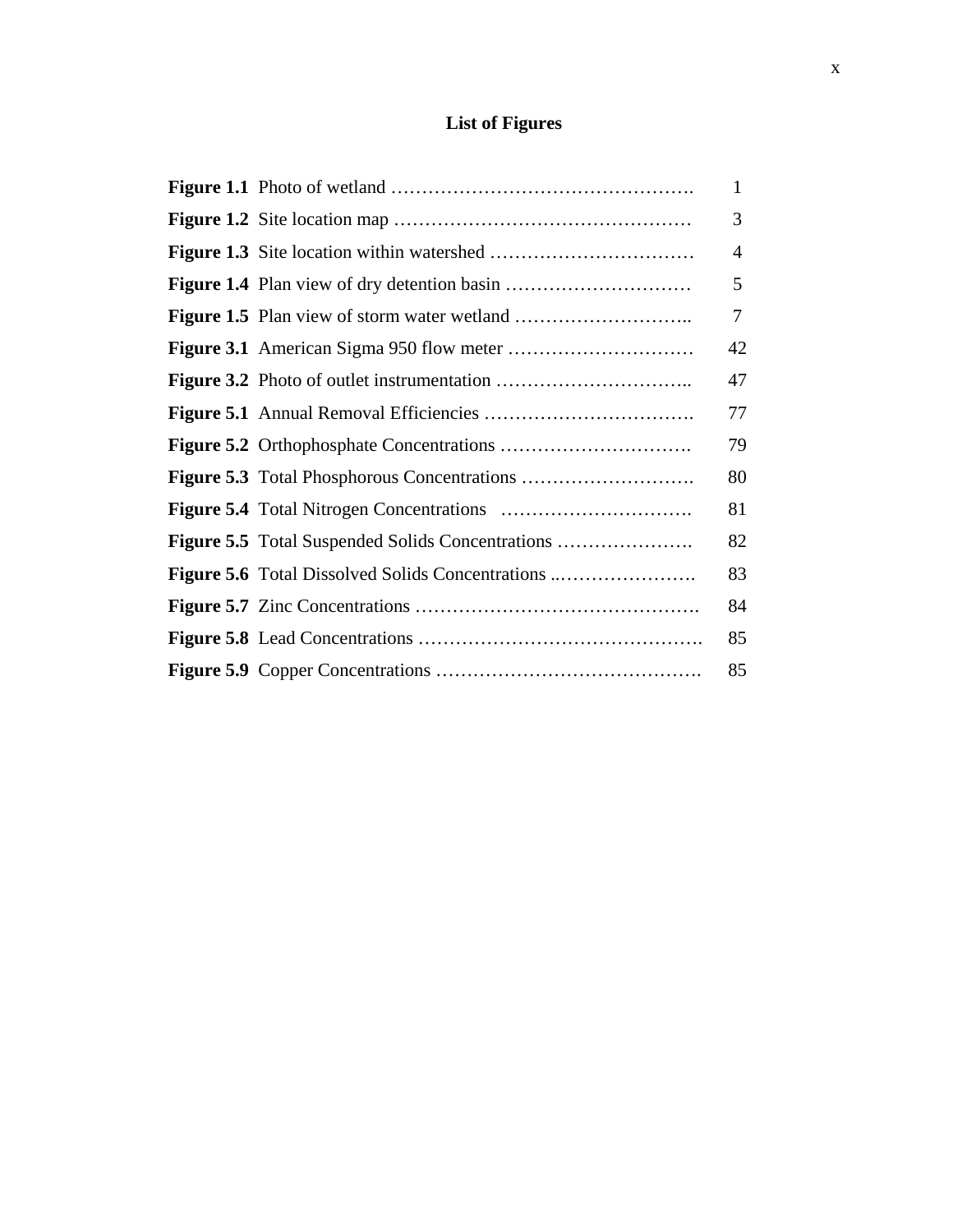## **List of Tables**

| Table 1.1         | Detail of Data Used for Baseflow Calculation  | 13 |
|-------------------|-----------------------------------------------|----|
| Table 1.2         |                                               | 13 |
| Table 1.3         |                                               | 14 |
| Table 1.4         |                                               | 15 |
| Table 1.5         |                                               | 16 |
| Table 4.1         |                                               | 55 |
| Table 4.2         |                                               | 57 |
| Table 4.3         |                                               | 60 |
| Table 4.4         |                                               | 61 |
| Table 4.5         | Summary of Dissolved Metals Data for Fall     | 63 |
| Table 4.6         |                                               | 65 |
| Table 4.7         |                                               | 67 |
| Table 4.8         | Summary of Dissolved Metals Data for Winter   | 68 |
| Table 4.9         |                                               | 70 |
| <b>Table 4.10</b> |                                               | 71 |
| <b>Table 4.11</b> | Summary of Dissolved Metals Data for Spring   | 73 |
| Table 5.1         |                                               | 81 |
| Table 5.2         |                                               | 83 |
| Table 5.3         | Yearlong Dissolved Metals Load Removal Totals | 85 |
| Table 5.4         | Yearlong E. coli Removal Efficiency Averages  | 86 |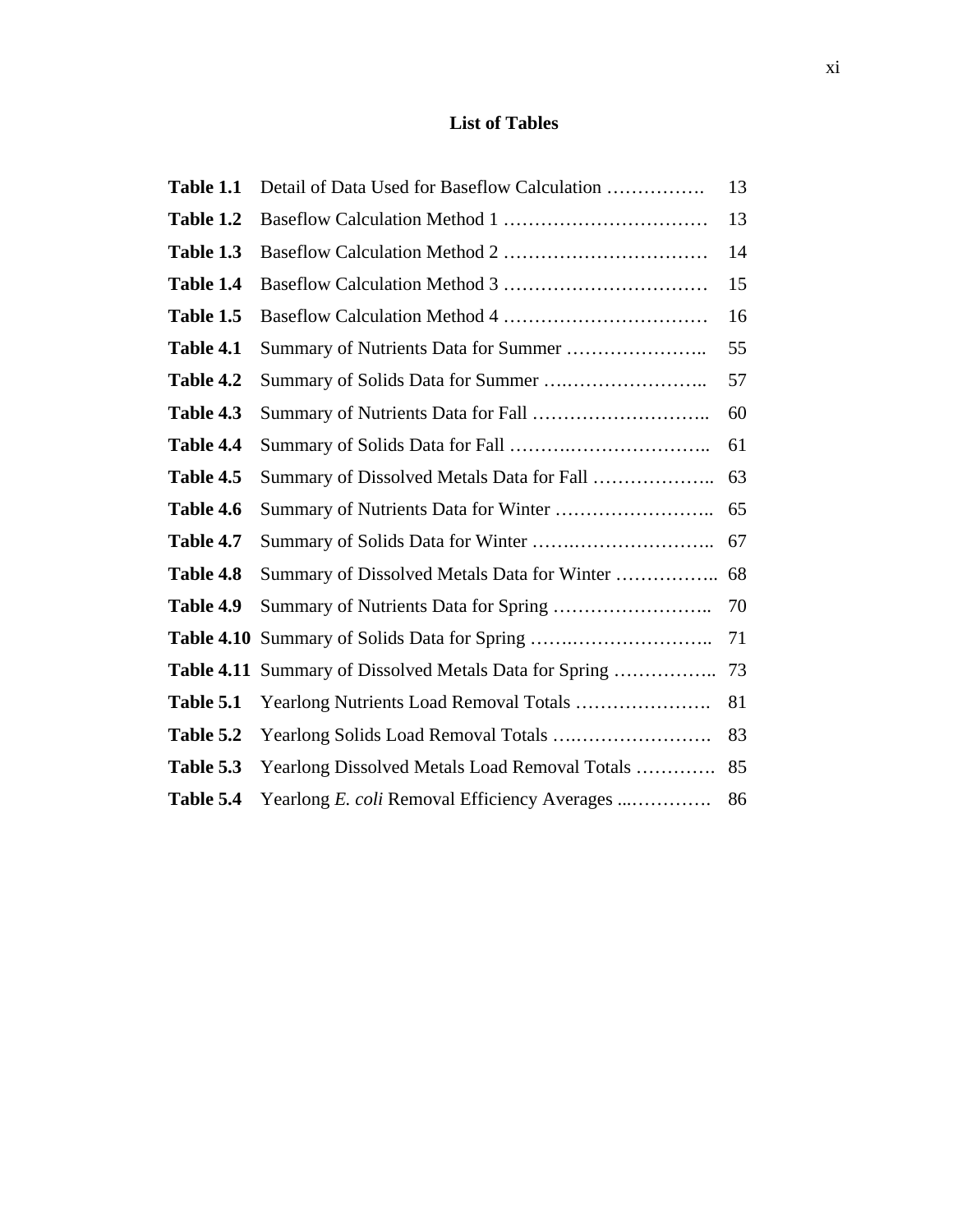**Chapter 1 - Introduction** 



**Figure 1.1** A view of the storm water wetland from the upstream (inlet) end looking downstream toward the outlet.

#### **1.1 Introduction**

The purpose of this study is to analyze the pollutant removal efficiency of a storm water wetland best management practice on the campus of Villanova University during times of baseflow. These pollutants include nutrients, solids, metals, and coliform bacteria. Specifically, this study will examine the removal efficiency for three parameters of nutrients, total nitrogen, total phosphorous, and orthophosphate, total and dissolved solids, three metals, zinc, lead, and copper, and coliform bacteria. Nutrients, solids, and metals are considered some of the most harmful pollutants to streams and aquatic life. Bacterial pollution is typically seen as a greater risk to human health when water is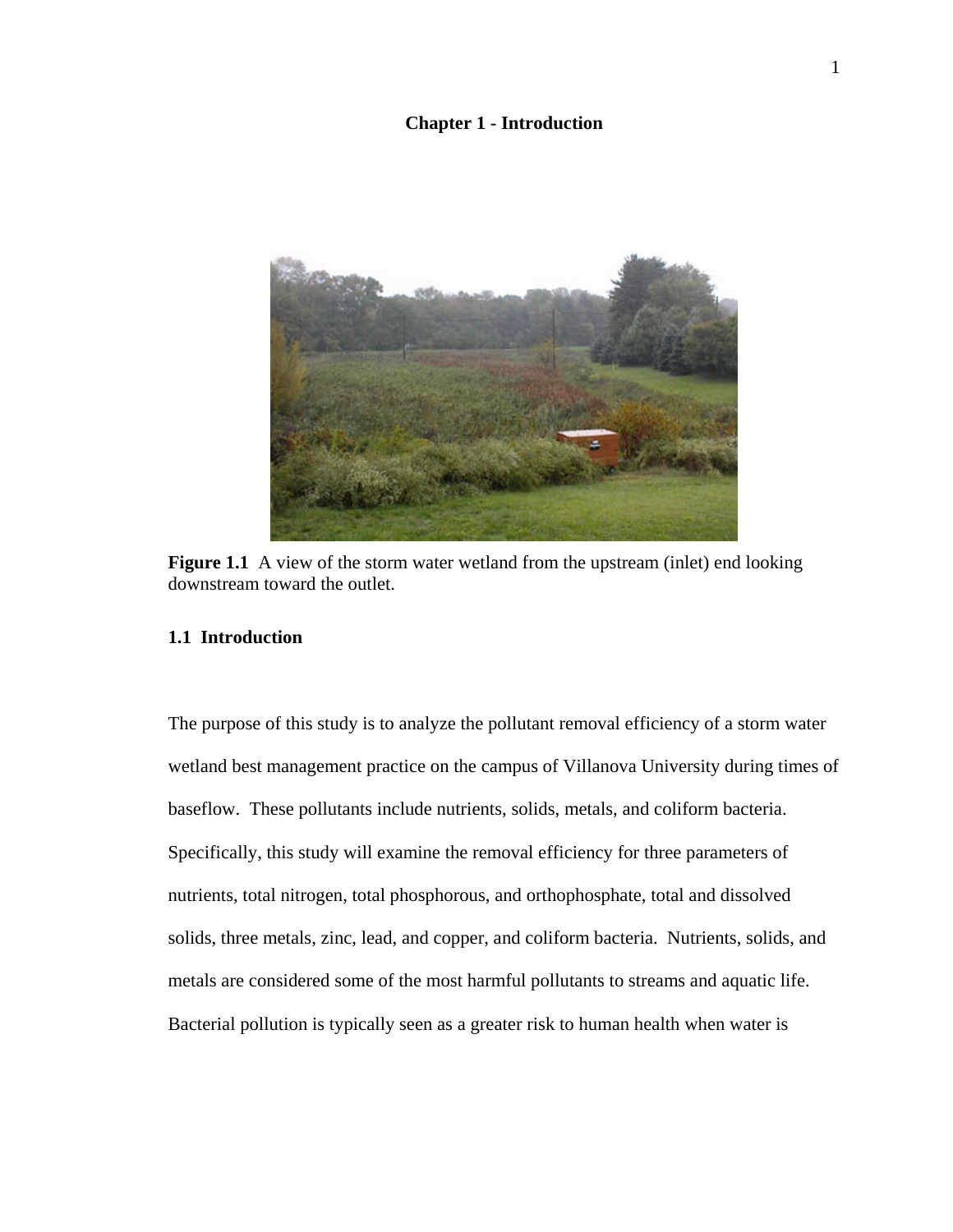consumed. Previous research has evaluated many of these parameters during storm events, but not extensively during baseflow.

Villanova University is host to the Villanova Urban Storm water Partnership (VUSP), whose stated mission is to advance the evolving comprehensive storm water management field and to foster the development of public and private partnerships through research on innovative storm water management best management practices (bmps), directed studies, technology transfer and education. The unique role of the VUSP allows it to manage research on a variety of storm water management bmps on and around Villanova University's campus in Villanova, Pennsylvania.

One of the largest bmps on Villanova University's campus is the storm water wetland. The site was formerly managed as a dry detention pond and was retrofitted as a storm water wetland in October 1999 with funding from a Section 319 NPS Grant through the Pennsylvania Department of Environmental Protection. The site maintained its previous ability to mitigate peak flow reductions for the  $2 - 100$  year storms, while also gaining the ability to improve the water quality leaving the site. The project was selected as a US Environmental Protection Agency Section 319 Success Story, Volume III (US EPA 2002).

Previous studies have been conducted on Villanova University's storm water wetland (Rea 2004). However, those studies focused primarily on the wetland's efficiency in removing nutrients and solids during storm events, specifically addressing the "first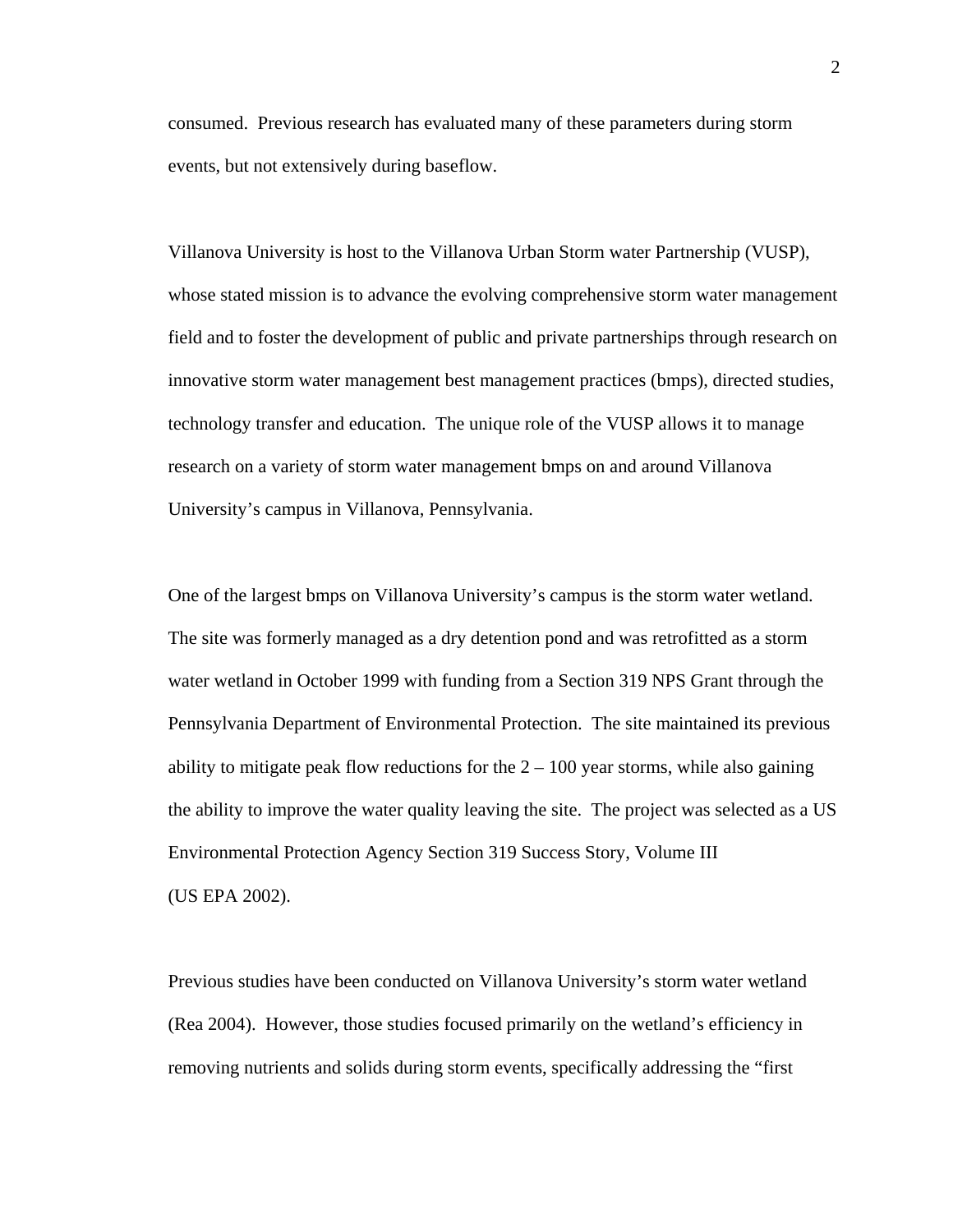flush" phenomenon of storm water runoff. It is significant to note that a large percentage of the discharge from this wetland comes from baseflow rather than storm water runoff.

#### **1.2 Site Location**

The project site is located on the campus of Villanova University. Villanova is located on the western edge of the city of Philadelphia. On Villanova's campus, the site is located east of the current law school buildings, which is located on the corner of County Line Road and Spring Mill Road (Figure 1.2.)



**Figure 1.2** Campus map showing the location of the storm water wetland.

The project site is located in the headwaters of the Mill Creek watershed (Figure 1.3). Mill Creek is a tributary of the Schuylkill River and therefore ultimately the Delaware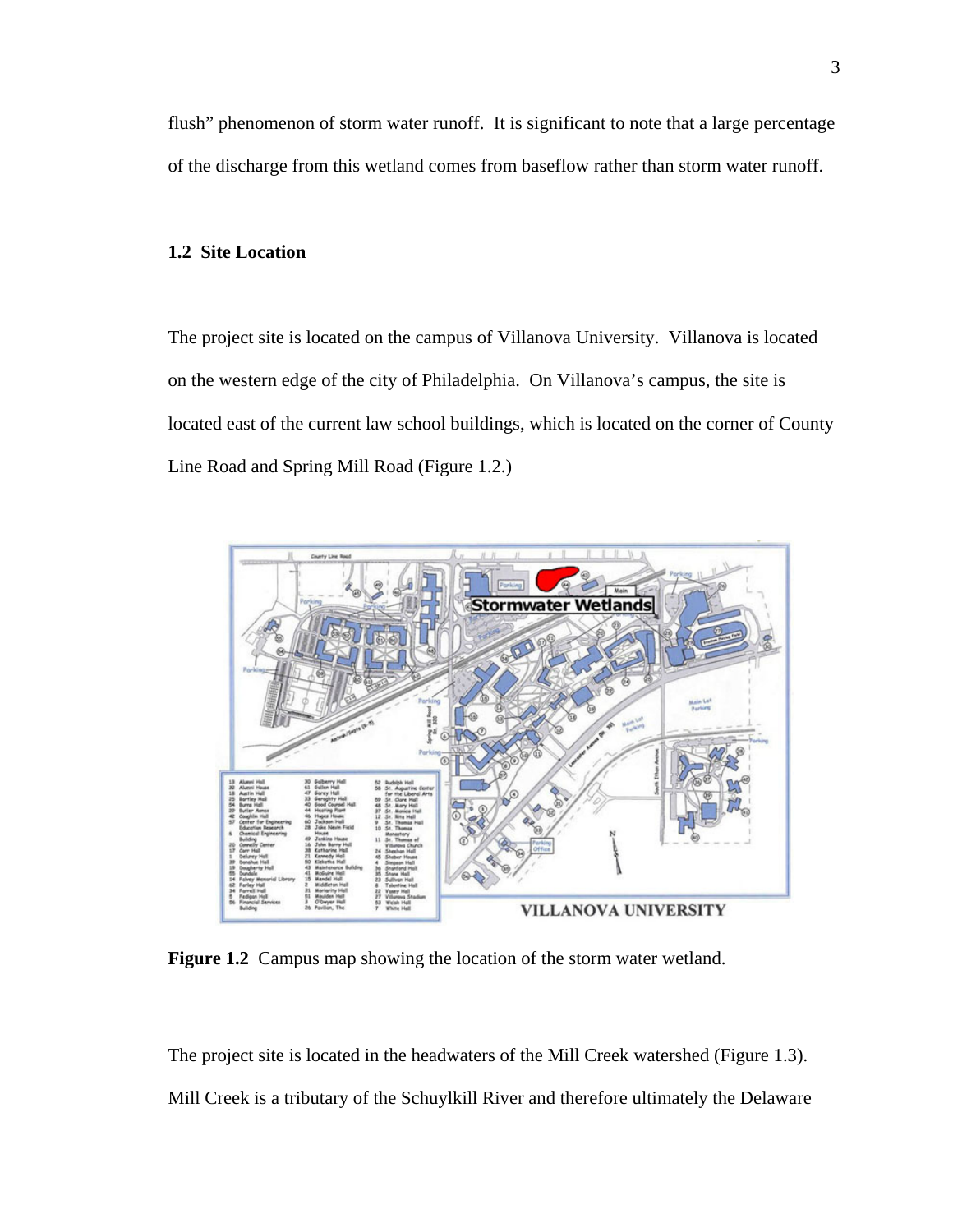River. Mill Creek is classified by the Pennsylvania Department of Environmental Protection's Chapter 93 Water Quality Classification as a Trout Stocked Fishery (TSF) (Commonwealth of Pennsylvania 2005). Mill Creek is also listed on the Pennsylvania Department of Environmental Protection's 303d List of Impaired Streams for not meeting one or more of its designated uses (Pennsylvania DEP 2004).



**Figure 1.3** Topographic map depicting the location of Villanova University, the wetland site, and the rest of the Mill Creek watershed (streams outlined in blue.)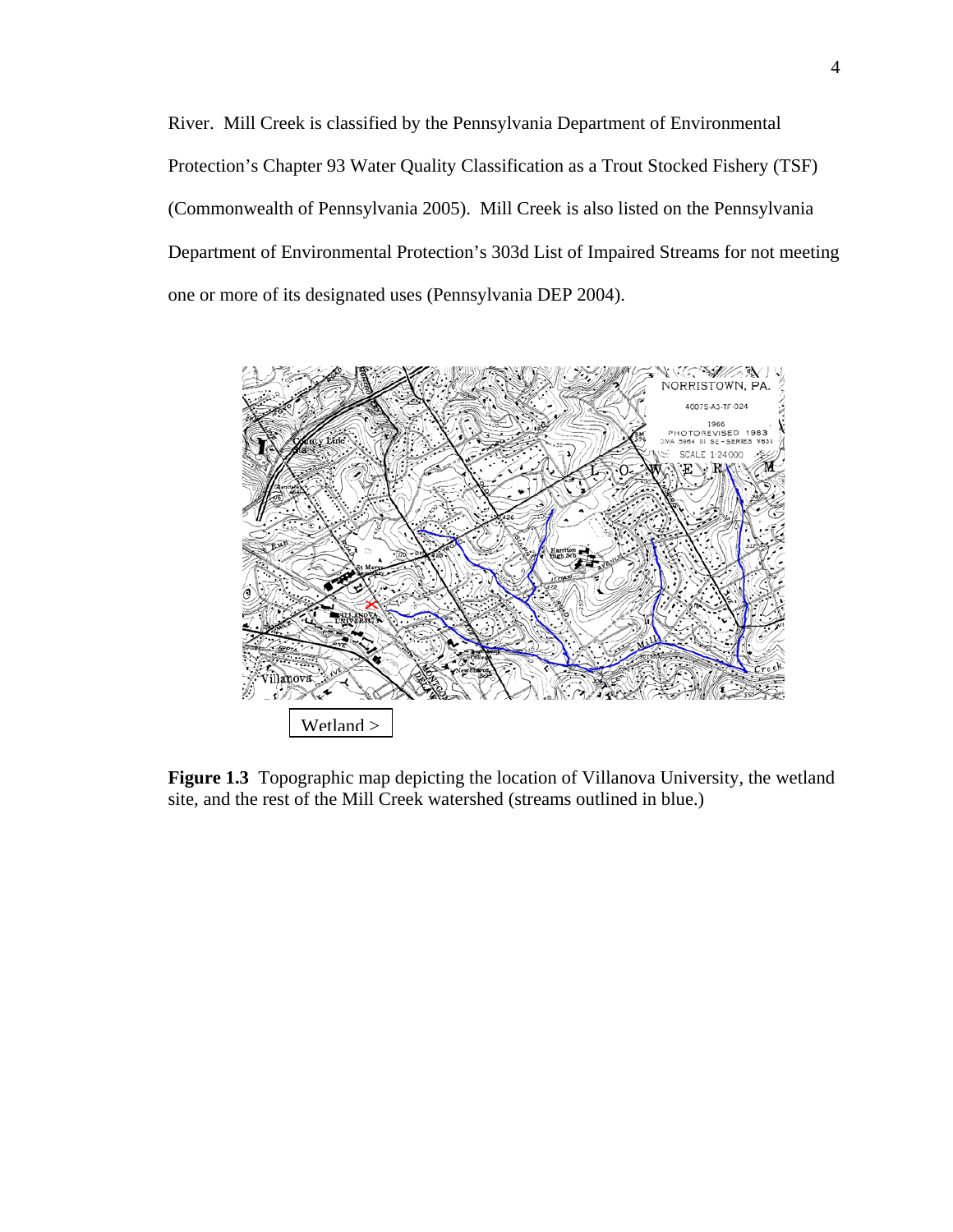#### **1.3 Site Description**



**Figure 1.4** Plan view of the original dry detention basin on the campus of Villanova University.

The project site's original purpose was as a more traditional detention pond (Figure 1.4) for the treatment of storm water flows from Villanova University's main and west campuses, totaling approximately 40-acres of drainage area. In order to accomplish this objective, a dry detention pond was constructed at the site with an underdrain and three outlet structures designed to pass the 25, 50 and 100-year storms. Later inspection of the project site revealed that the underdrain contained flow throughout the year, leading to the conclusion that the detention pond must have been constructed on top of a number of small natural springs. The springs created a component of baseflow on the project site. Like most detention ponds, the site was maintained as mowed lawn by Villanova University's facilities management staff (Traver 2000).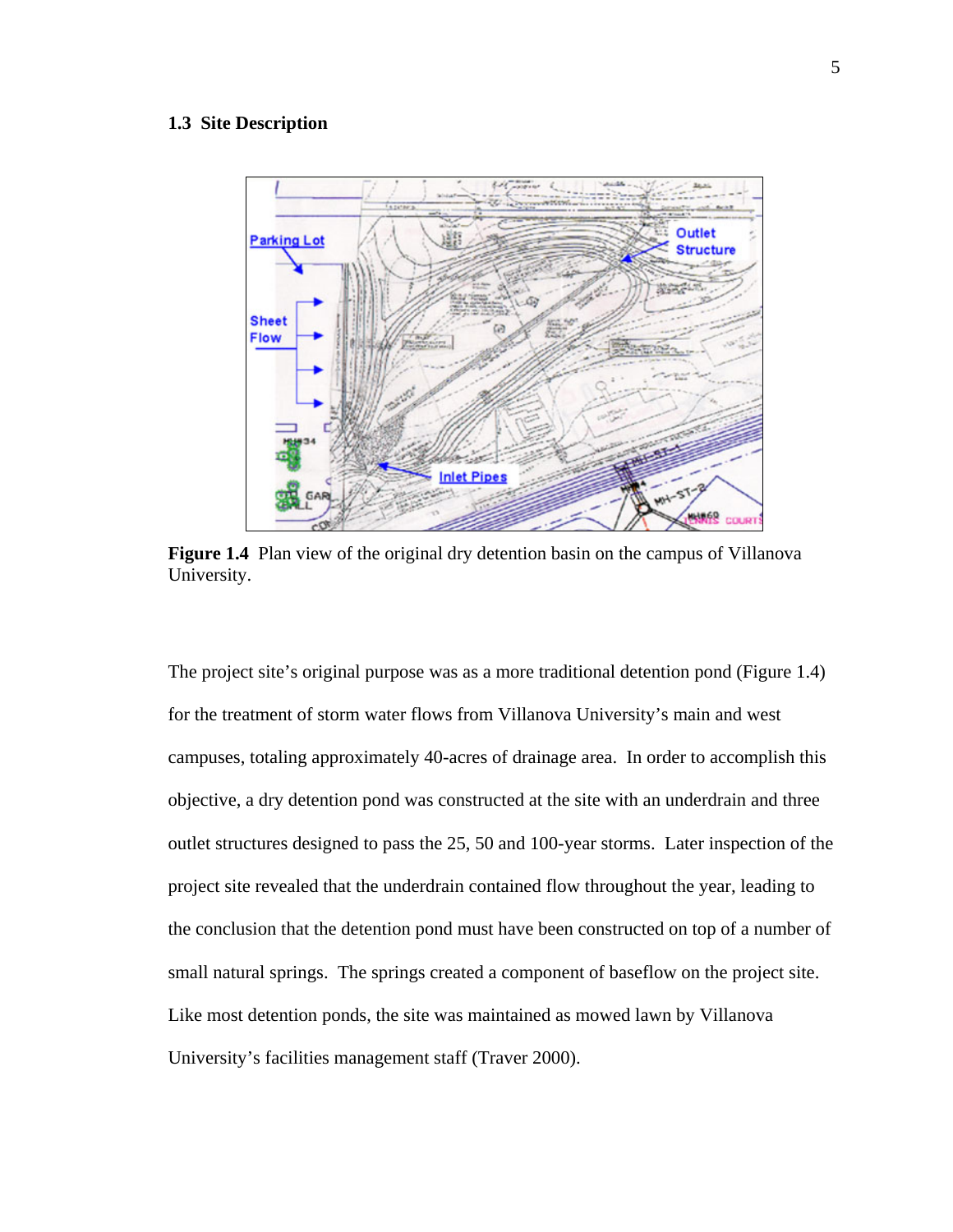In 1998, Villanova University redesigned the site as part of a Section 319 NPS Grant through the Pennsylvania Department of Environmental Protection. The redesign purpose was to remove the underdrain and make the baseflow an active portion of the wetland's function in order to create a storm water wetland. Villanova University followed design criteria outlined in "A Handbook of Constructed Wetlands, Storm water" during the redesign of the detention pond into the current storm water wetland (Davis 1995).

Detention ponds are designed to mitigate the impacts of increased peak flow rate resulting from storm water runoff. However, because of their design criteria, they are extremely ineffective in mitigating the water quality effects associated with storm water runoff. Villanova University believed the retrofitted storm water wetland would be able to achieve water quality improvements while not losing the site's overall ability to control peak flow rate. To achieve these objectives, many new features were designed to change the site's function from its original detention pond design to the desired storm water wetland including a sediment forebay, a meandering channel, and a reconstructed outlet structure.

#### **1.3.1 Inlet Structures**

The project site's original inlet structures were not altered during the redesign of the site into the current storm water wetland. There are two main inlet structures for the site. One inlet structure services approximately 25-acres of main campus and is 48-inches in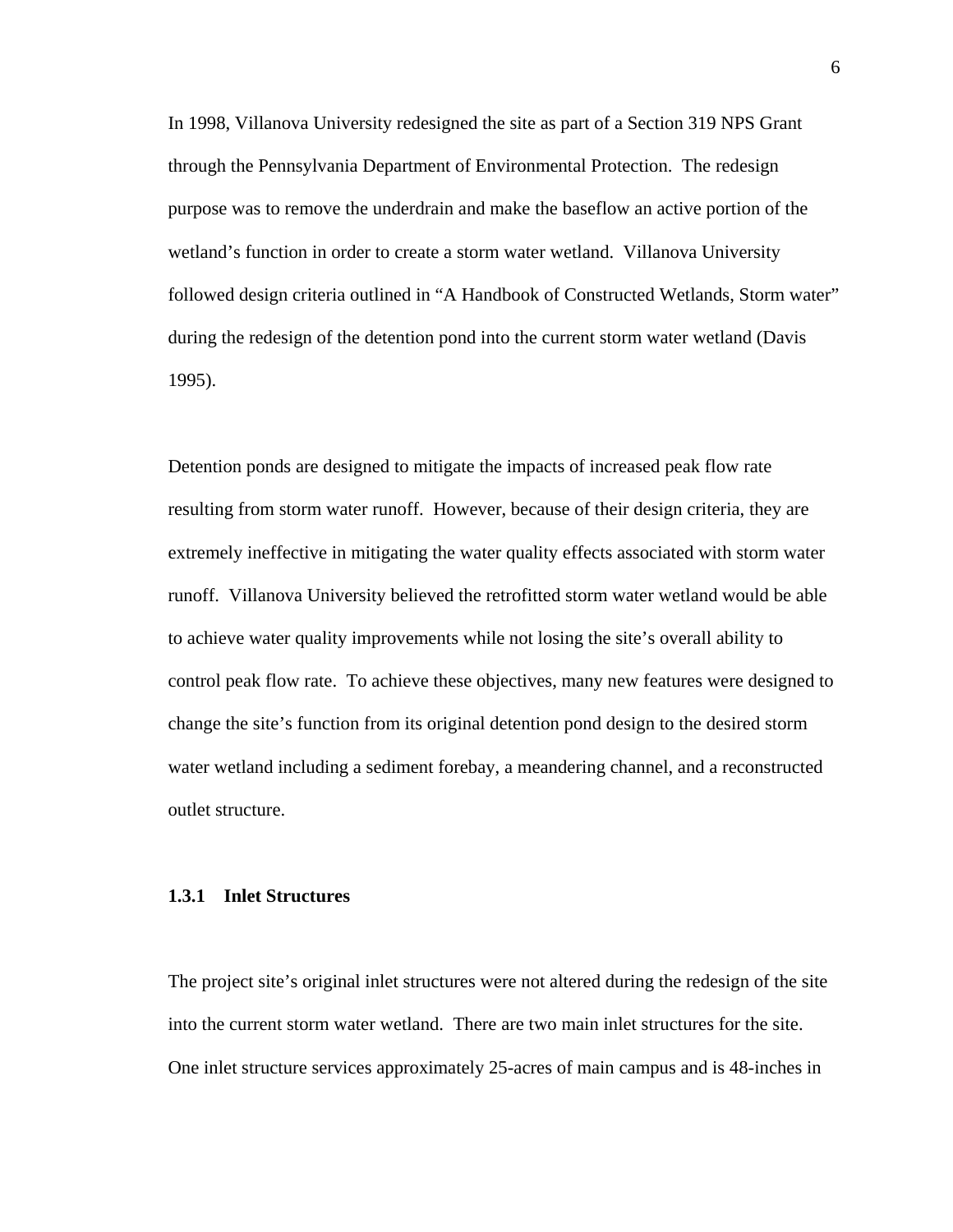diameter. The second inlet structure services approximately 15-acres of west campus and is 36-inches in diameter.

Each of these pipes, like the other locations discussed, is instrumented with samplers and probes, which are described below in the Materials and Methods Section, to provide the option of continuous and automated data collection. Data is collected at both of these locations for a number of water quality parameters to accurately assess the quality of water as it enters the storm water wetland. Because of the developed nature of Villanova University's campus, there are a large number of underground pipes throughout the area. Other issues may have been discovered regarding those pipes and are discussed in the conclusions section of this report.



**Figure 1.5** Plan view look at the design for the storm water wetland at Villanova University.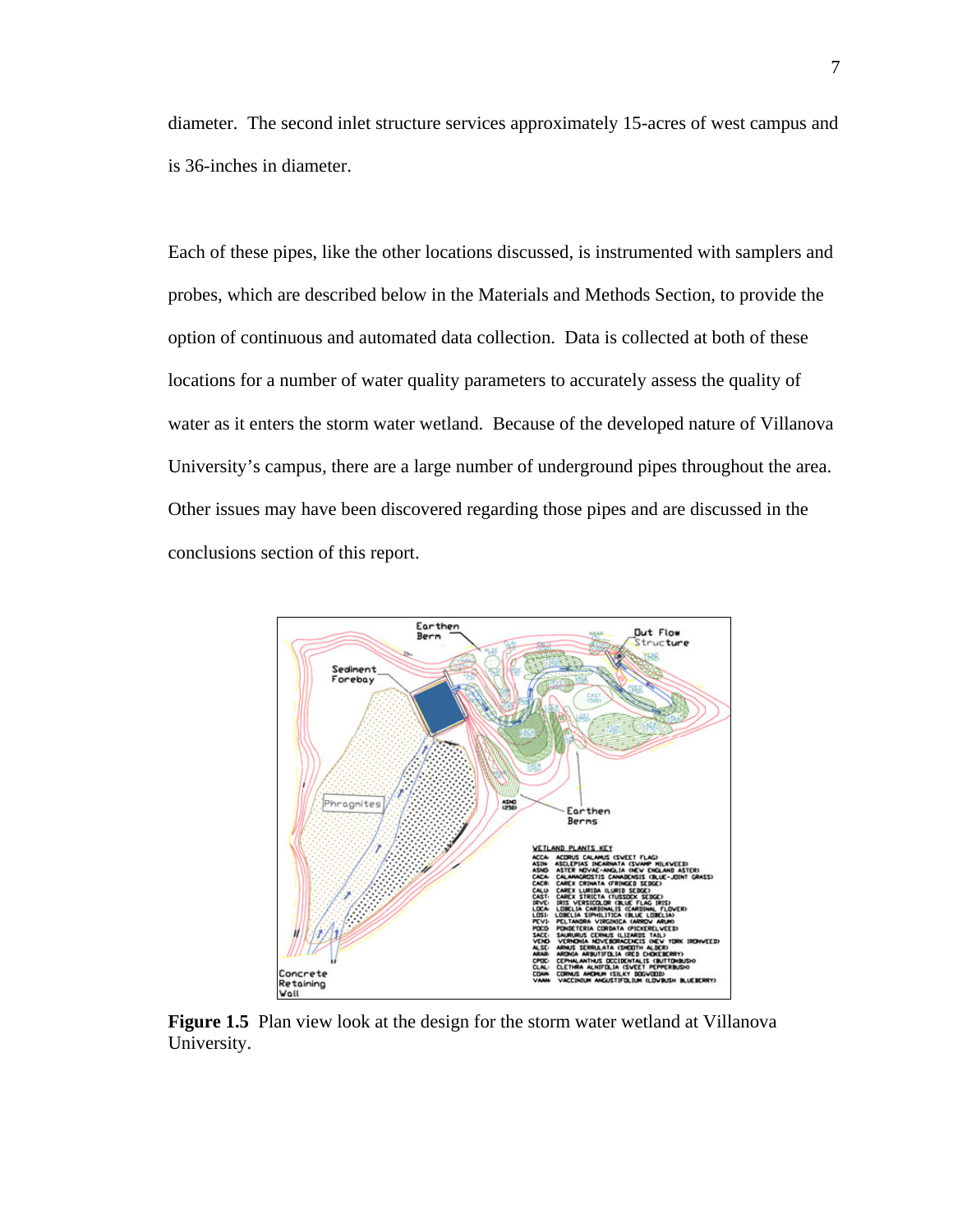#### **1.3.2 Sediment Forebay**

As seen in Figure 1.5, once runoff leaves the inlet structures it flows as sheet flow in the general direction of the sediment forebay. Extreme storm event flows would likely not follow this path and instead would bypass the sediment forebay. The sediment forebay was constructed as part of the redesign of the dry detention pond into the storm water wetland. A sediment forebay is a pool of water whose purpose is to allow suspended particles to settle out of the water column as they are slowed within its structure.

The sediment forebay, as can be noted in Figure 1.5, was not placed directly in front of the inlet structures for the wetland. The design intention for offsetting the sediment forebay was to avoid constant turbulence in the sediment forebay and re-suspension of particles in the water column. To combat this concern, the sediment forebay was offset so that low-flows would be directed into it, but high (velocity) flows would move directly through the wetland, bypassing the sediment forebay. The sediment forebay is designed to hold 0.1-inches of runoff from the impervious surfaces of the watershed or roughly 0.05-inches of runoff over the entire watershed.

The sediment forebay was constructed using earthen material to form the sides, a concrete pad to form the base, and gabion baskets to form the downstream weir structure. The earthen material was taken from the excavation material created during the sediment forebay's construction. The concrete pad was poured to form the base of the sediment forebay so that maintenance vehicles would be able to go into it in the future and remove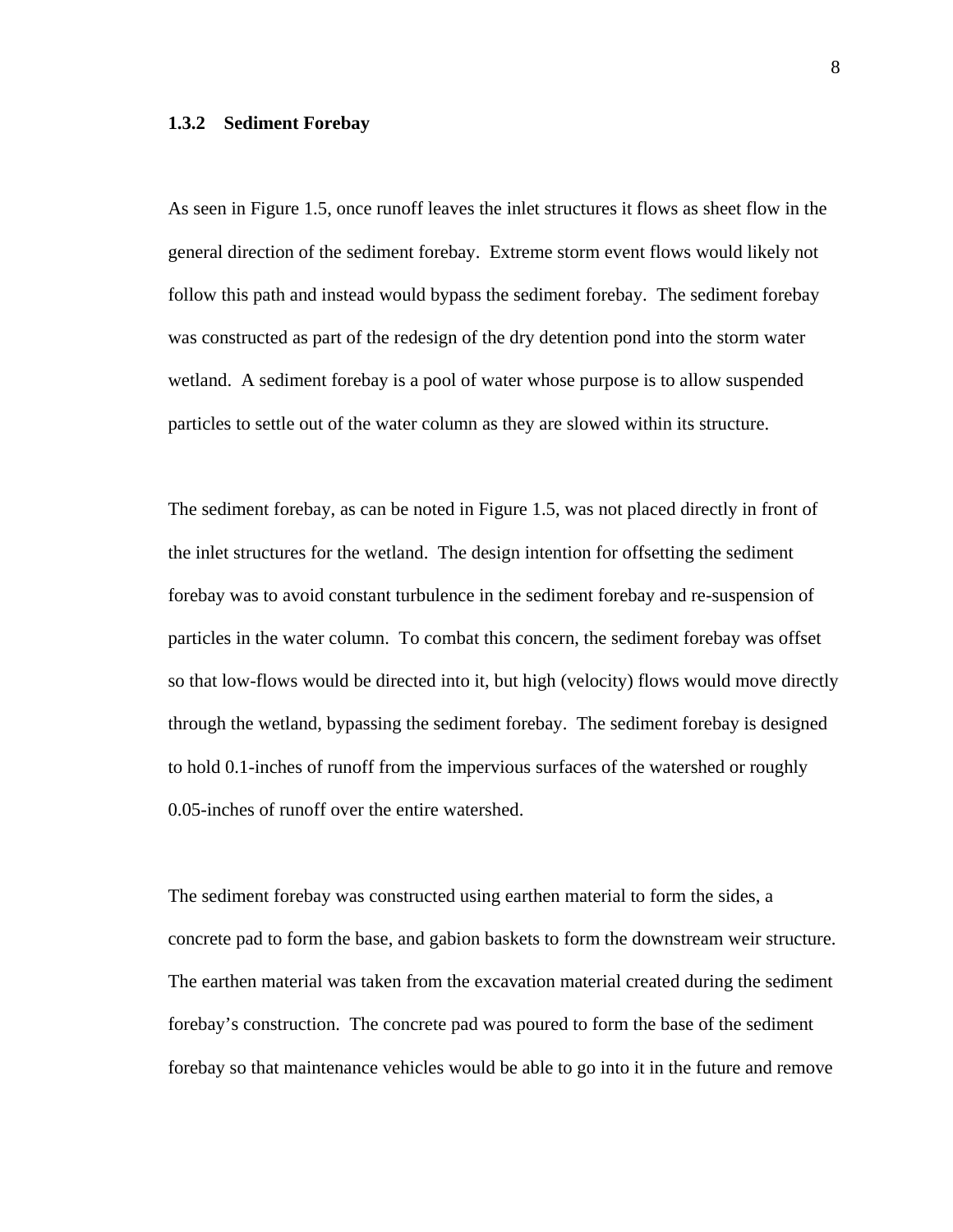excess sediment as necessary. The downstream side of the sediment forebay was constructed with gabion baskets and geotextile in a weir construction to regulate flow into the next portion of the storm water wetland. There are two steps to the gabion weir structure. The lower step passes up to the 2-year storm. The higher step passes the 10 year storm.

#### **1.3.3 Meandering Channel**

A wetland's ability to remove pollutants is directly proportional to the water's retention time in the wetland. As a result, Villanova University designed a length of meandering channel immediately downstream from the sediment forebay. Earthen material within the former dry detention pond was relocated to create a series of earthen finger-like berms to redirect flow. The design objective was to lengthen the flow path, maximize roughness, and maintain as flat a bottom as possible within the channel.

A longer flow path obviously increases retention time within the storm water wetland. Increased roughness, from the plants, along the flow channel serves a number of purposes. First, increased roughness promotes friction along the water-land surface interface, slowing the flow of water. Second, the water course more directly mimics natural conditions for plant growth and micro-habitat formation. The minimal channel slope was intended to promote lowered velocities.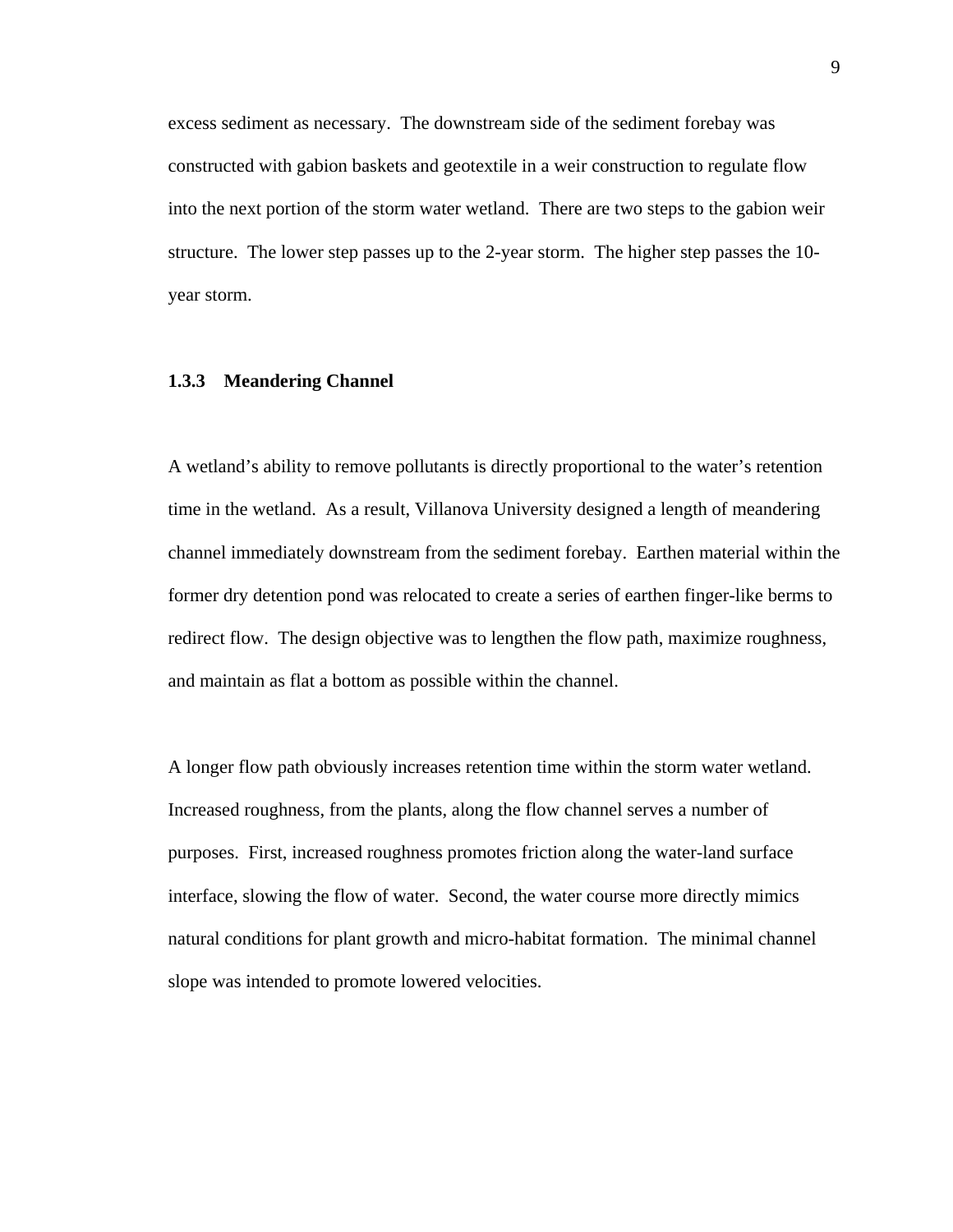#### **1.3.4 Outlet Structure**

The original dry detention pond's outlet structure contained numerous openings. First, there was an underdrain connected to the bottom of the outlet structure. Second, there was a rectangular weir, roughly midway up the overall outlet structure, designed to control the 25 and 50-year storms. Lastly, there was a final grated structure on the top of the overall outlet structure designed to discharge the 100-year storm.

Because the redesign of the dry detention pond was intended to improve the quality of the water leaving the site, but not its ability to alter the quantity of water leaving the site, the outlet structure was not removed. However, because the baseflow of the site was needed to create the storm water wetland, the outlet structure had to be altered to pond water, thus creating the wetland.

The redesign called for the underdrain to be removed, the water daylighted, which allowed the water to be ponded up within the storm water wetland. To achieve this objective, a berm was constructed in front of the outlet structure with gabion baskets and geotextile. The end of the berm was then finished with wooden 6-inch-by-6-inch timbers to create a smooth weir over which water flows into the outlet structure. The berm immediately in front of the outlet structure was placed at an elevation to pass the approximate 10-year storm.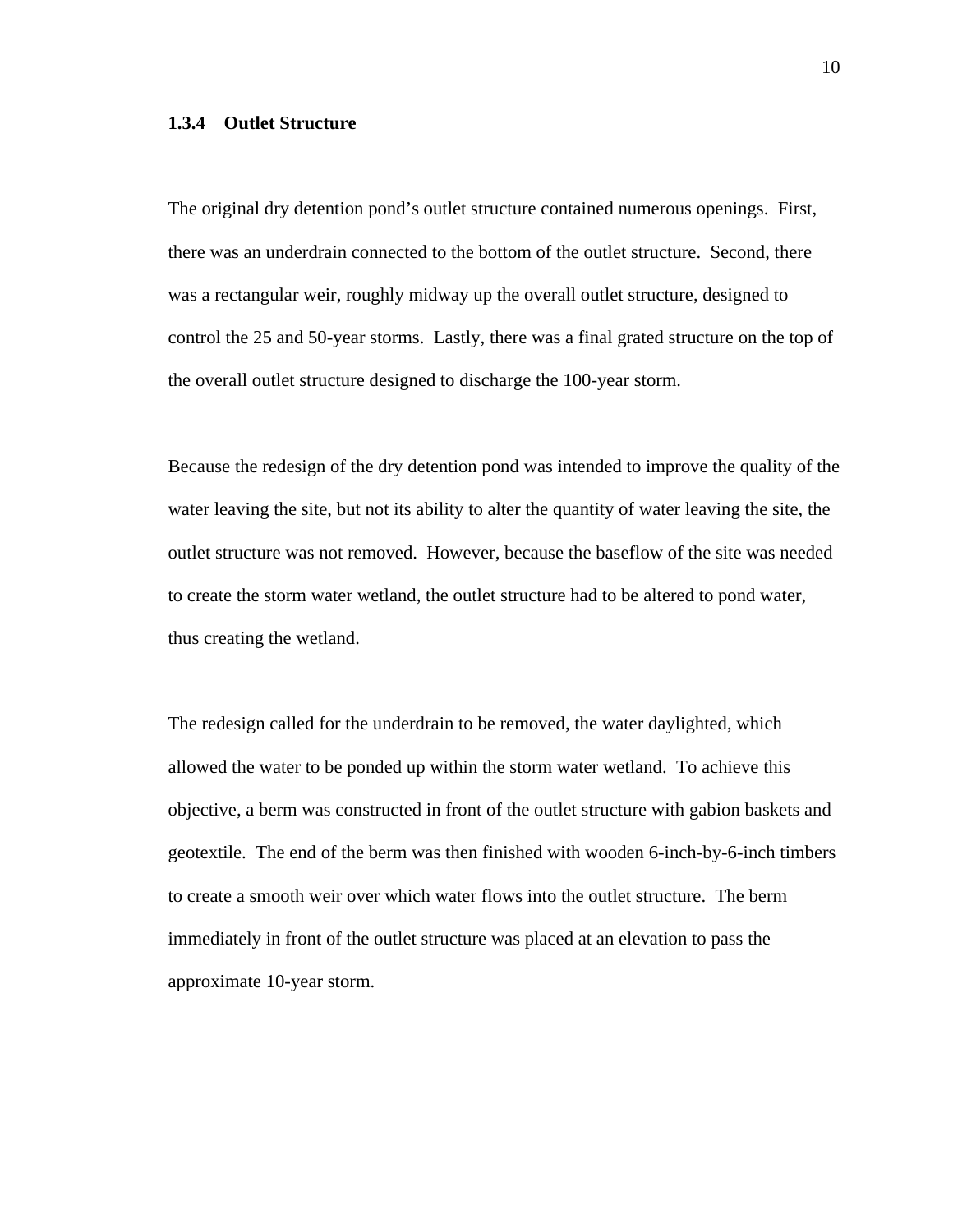#### **1.3.5 Wetland Plantings**

Because of the hydrologic profile of wetlands, only specific plant species are suited to survive within them. Wetland plants must be able to grow and thrive in low-flow, partial inundation, and complete flood conditions. A wetland's overall ability to remove pollutants from the water column is closely linked with the plant community's ability to either take up nutrients themselves or foster microbiological communities that can convert the pollutant to other forms.

Because of the plant community's importance to the overall function of the storm water wetland, a significant amount of time was spent developing a planting list and scheme for the site. Chuck Leeds, Villanova University's Chief Horticulturist, developed the planting list and overall scheme.

A great deal of concern was placed in using wetland plants that were not only appropriate for the hydrologic conditions at the site, but also their appropriateness in this region of the country. Native plant material is desirable for a number of reasons. First, plants that are native to an area are more likely to thrive there under the various conditions that they might encounter. In addition, there is less chance that these plants will be predisposed to out-compete other plant species because they have already evolved in conjunction with the other species of the area. However, as is the case when planting any site, the ultimate makeup of the plant community is heavily dependent on the community structure of the site's existing seed bank, airborne dispersion of seeds, and the local animal community's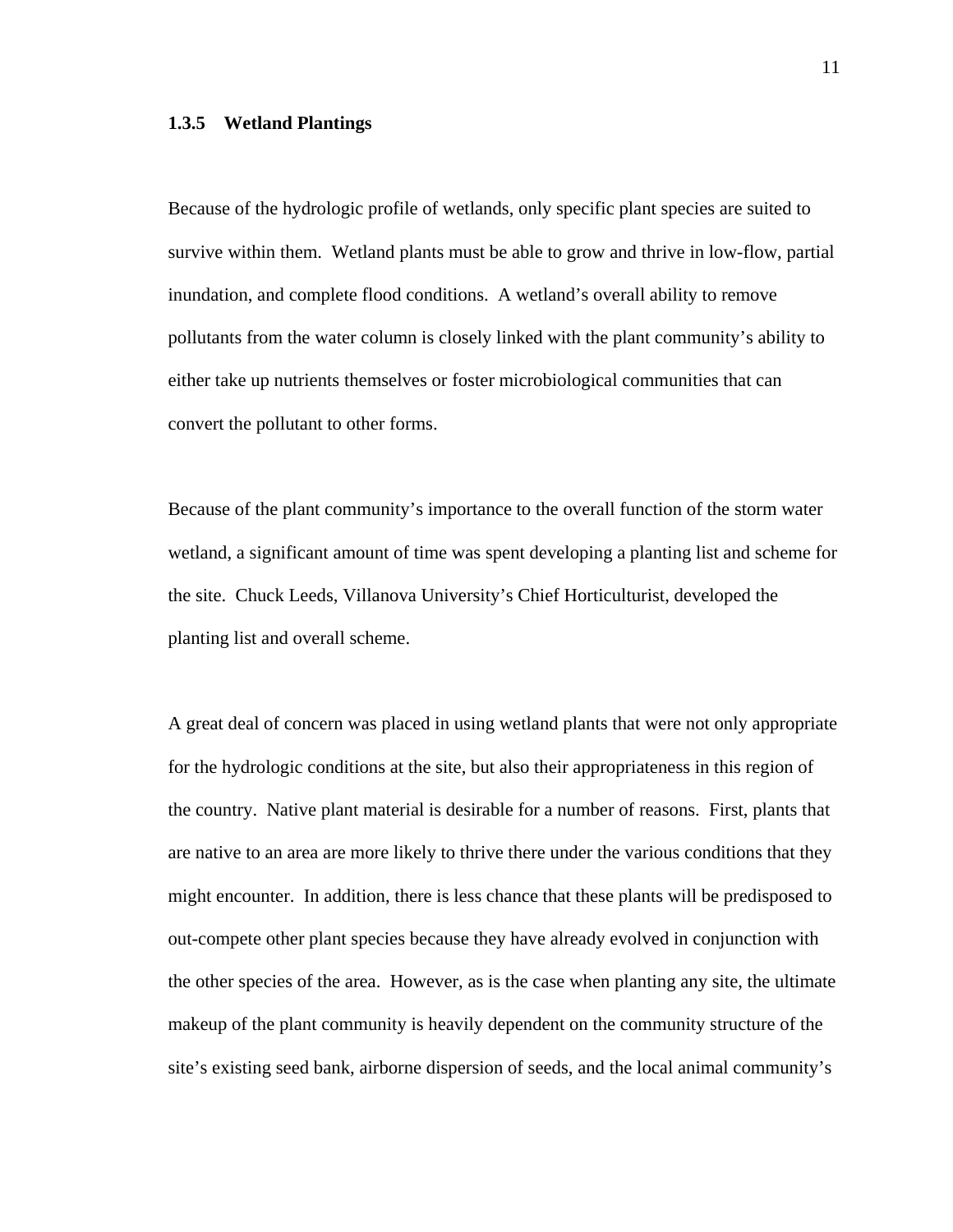dispersion of seeds. This site was no different and has encountered significant intrusion of Phragmites and Cattails within the storm water wetland. While these plant species may not be as desirable aesthetically, they do seem to be hearty species capable of withstanding the rigors of a storm water wetland.

#### **1.4 Baseflow Significance**

To determine the significance of baseflow in the hydrologic makeup of the storm water wetland, flow data was studied from the flow meters located at the site (Table 1.1.) As can be seen in the table, data for the summer months had to be utilized from data recorded in the summer of 2003 because of equipment malfunctions in the summer of 2004 due to a lightning strike at the site. In all four calculation methods, the results are presented in terms of the percentage of baseflow in comparison with direct runoff (DRO) and baseflow as a percentage of the total discharge (Q) from the site. Direct runoff (DRO) is overland flow caused by excess precipitation that is not stored in depressions in the land, intercepted by overhead cover, evaporated into the air, transpired by plants, or infiltrated into the ground.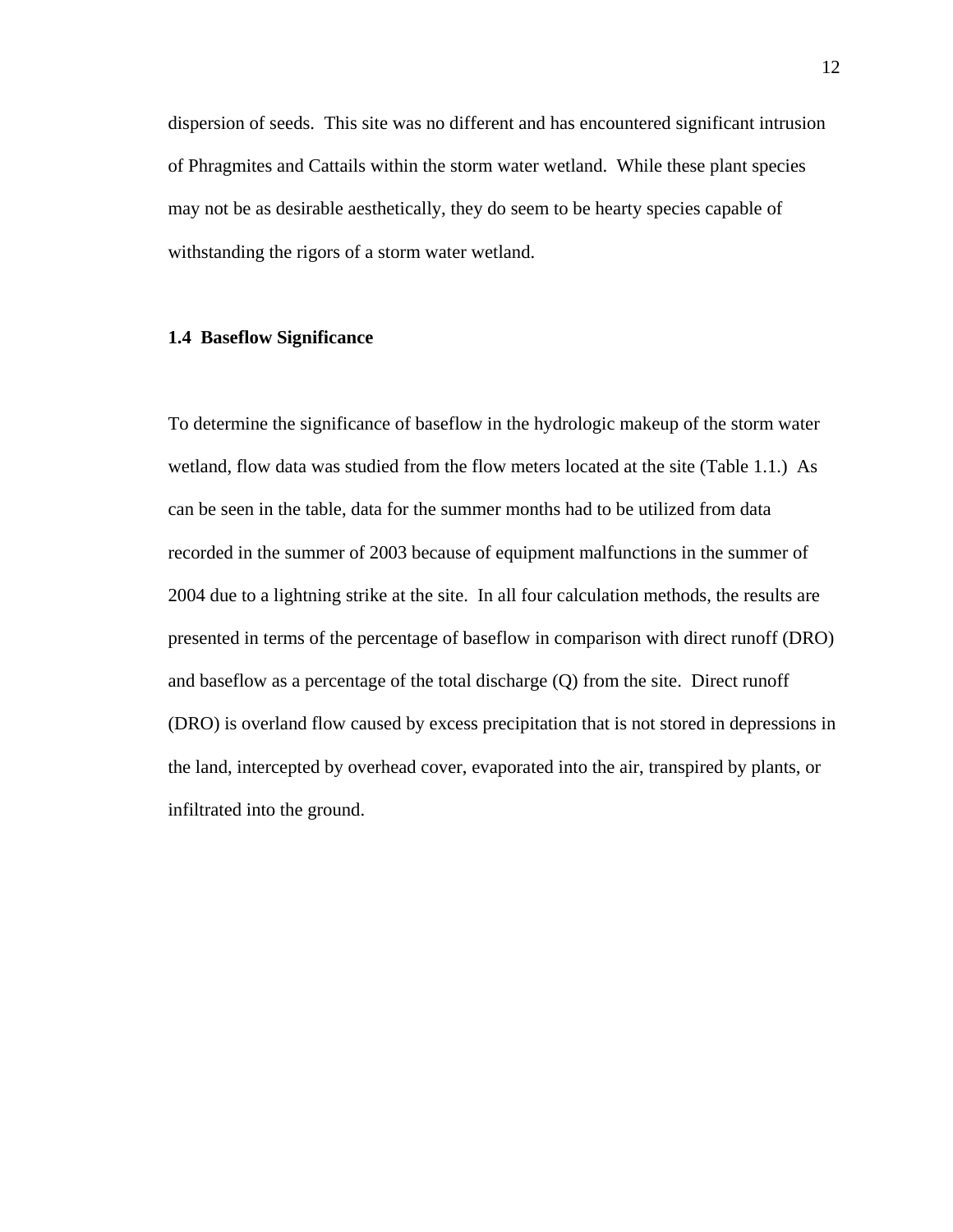|          | Precipitation |        | Total        | <b>Impervious</b> | <b>Baseflow Outlet</b> | <b>Baseflow</b> | <b>Mean Outlet</b> |
|----------|---------------|--------|--------------|-------------------|------------------------|-----------------|--------------------|
| Month    | (in)          | # Days | Area (acres) | Area (acres)      | Discharge (cfs)        | (acre feet)     | Discharge (cfs)    |
| Jun-03   | 9.64          | 30     | 40           | 16                | 0.15                   | 9.00            | 0.23               |
| $Jul-03$ | 2.50          | 31     | 40           | 16                | 0.08                   | 4.96            | 0.20               |
| Aug-03   | 6.66          | 31     | 40           | 16                | 0.28                   | 17.36           | 0.40               |
| Sep-04   | 12.52         | 30     | 40           | 16                | 0.20                   | 12.00           | 0.61               |
| $Oct-04$ | 3.34          | 31     | 40           | 16                | 0.08                   | 4.65            | 0.22               |
| Nov-04   | 6.23          | 30     | 40           | 16                | 0.12                   | 7.20            | 0.44               |
| $Dec-04$ | 4.31          | 31     | 40           | 16                | 0.13                   | 7.75            | 0.42               |
| Jan-05   | 4.84          | 31     | 40           | 16                | 0.12                   | 7.44            | 0.44               |
| Feb-05   | 1.76          | 15     | 40           | 16                | 0.12                   | 3.60            | 0.34               |
| Mar-05   | 3.59          | 31     | 40           | 16                | 0.13                   | 8.06            | 0.44               |
| Apr-05   | 2.78          | 24     | 40           | 16                | 0.13                   | 6.24            | 0.44               |
| Mav-05   | 1.17          | 31     | 40           | 16                | 0.13                   | 8.06            | 0.22               |
| Avg.     | 4.95          |        |              |                   | 0.14                   | 8.03            | 0.37               |

**Table 1.1 Detail of Data Used for Baseflow Calculations.**

The first method employed utilized data obtained from the flow meters employed at the storm water wetland. Utilizing the calculated monthly mean flow at the outlet in comparison with the observed baseflow discharge at the wetland, it was possible to determine the percentage of direct runoff and total discharge that baseflow comprises (Table 1.2). The observed baseflow discharge was considered the monthly baseline discharge that existed frequently at a steady state type condition.

|              | <b>Baseflow / Stormflow Comparison</b> |                 |               |                 |                 |  |  |
|--------------|----------------------------------------|-----------------|---------------|-----------------|-----------------|--|--|
|              | Precipitation                          | <b>Baseflow</b> | Stormflow-DRO | <b>Baseflow</b> | <b>Baseflow</b> |  |  |
| <b>Month</b> | (in.)                                  | (acre feet)     | (acre feet)   | % of DRO        | % of Total Q    |  |  |
| $Jun-03$     | 9.64                                   | 9.00            | 4.80          | 188%            | 65%             |  |  |
| $Jul-03$     | 2.50                                   | 4.96            | 7.44          | 67%             | 40%             |  |  |
| Aug-03       | 6.66                                   | 17.36           | 7.44          | 233%            | 70%             |  |  |
| Sep-04       | 12.52                                  | 12.00           | 24.84         | 48%             | 33%             |  |  |
| $Oct-04$     | 3.34                                   | 4.65            | 8.68          | 54%             | 35%             |  |  |
| Nov-04       | 6.23                                   | 7.20            | 19.32         | 37%             | 27%             |  |  |
| $Dec-04$     | 4.31                                   | 7.75            | 18.17         | 43%             | 30%             |  |  |
| $Jan-05$     | 4.84                                   | 7.44            | 19.65         | 38%             | 27%             |  |  |
| $Feb-05$     | 1.76                                   | 3.60            | 6.51          | 55%             | 36%             |  |  |
| Mar-05       | 3.59                                   | 8.06            | 19.16         | 42%             | 30%             |  |  |
| Apr-05       | 2.78                                   | 6.24            | 14.83         | 42%             | 30%             |  |  |
| $May-05$     | 1.17                                   | 8.06            | 5.70          | 141%            | 59%             |  |  |
| Avg.         |                                        |                 | 13.05         | 82%             | 40%             |  |  |

**Table 1.2 Baseflow Calculation Method 1.**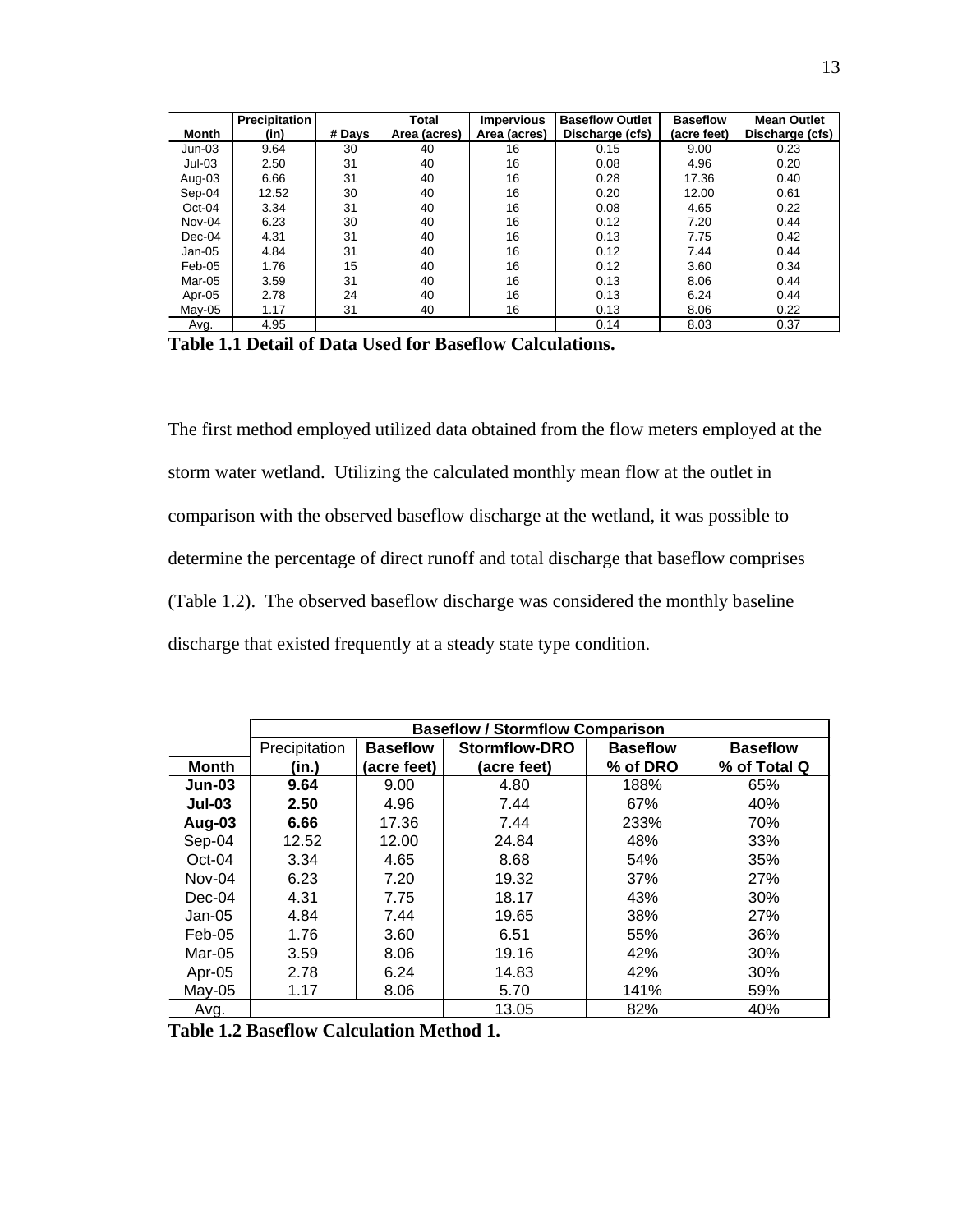The second method made use of regional evapotranspiration data simply divided by 12 months evenly to obtain a monthly evapotranspiration value. The regional evapotranspiration rate for southeastern Pennsylvania that was utilized was twenty-eight inches (Ehlke and Reed 1999.) Utilizing that data created a precipitation excess value that could be applied over the entire 40-acre watershed to generate a direct runoff value. The direct runoff value could then be used in comparisons between the baseflow discharge and total discharge values (Table 1.3.)

|              | ET Monthly Avg. $(ET = 28" / 12$ months) |               |                           |                 |                 |  |  |
|--------------|------------------------------------------|---------------|---------------------------|-----------------|-----------------|--|--|
|              | Precipitation                            | <b>Precip</b> | <b>Direct</b>             | <b>Baseflow</b> | <b>Baseflow</b> |  |  |
| <b>Month</b> | (in.)                                    | <b>Excess</b> | <b>Runoff (acre feet)</b> | % of DRO        | $%$ of Q        |  |  |
| $Jun-03$     | 9.64                                     | 7.31          | 24.36                     | 37%             | 27%             |  |  |
| $Jul-03$     | 2.50                                     | 0.17          | 0.56                      | 893%            | 90%             |  |  |
| Aug-03       | 6.66                                     | 4.33          | 14.42                     | 120%            | 55%             |  |  |
| Sep-04       | 12.52                                    | 10.19         | 33.96                     | 35%             | 26%             |  |  |
| $Oct-04$     | 3.34                                     | 1.01          | 3.36                      | 139%            | 58%             |  |  |
| Nov-04       | 6.23                                     | 3.90          | 12.99                     | 55%             | 36%             |  |  |
| $Dec-04$     | 4.31                                     | 1.98          | 6.59                      | 118%            | 54%             |  |  |
| Jan-05       | 4.84                                     | 2.51          | 8.36                      | 89%             | 47%             |  |  |
| Feb-05       | 1.76                                     | 0.59          | 1.98                      | 182%            | 65%             |  |  |
| Mar-05       | 3.59                                     | 1.26          | 4.19                      | 192%            | 66%             |  |  |
| Apr-05       | 2.78                                     | 0.45          | 1.49                      | 419%            | 81%             |  |  |
| $May-05$     | 1.17                                     | 0.00          | 0.00                      | NA              | 100%            |  |  |
| Avg.         |                                          |               | 9.35                      | 190%            | 59%             |  |  |

**Table 1.3 Baseflow Calculation Method 2.**

The third method utilized to calculate the significance of baseflow within the storm water wetland system utilized evaporation data, but rather than using a regional annual evapotranspiration, data was obtained from the Pennsylvania State University Climatological Center as to calculated evaporation rates for southeastern Pennsylvania. Utilizing the calculated evaporation rates, precipitation excess values were again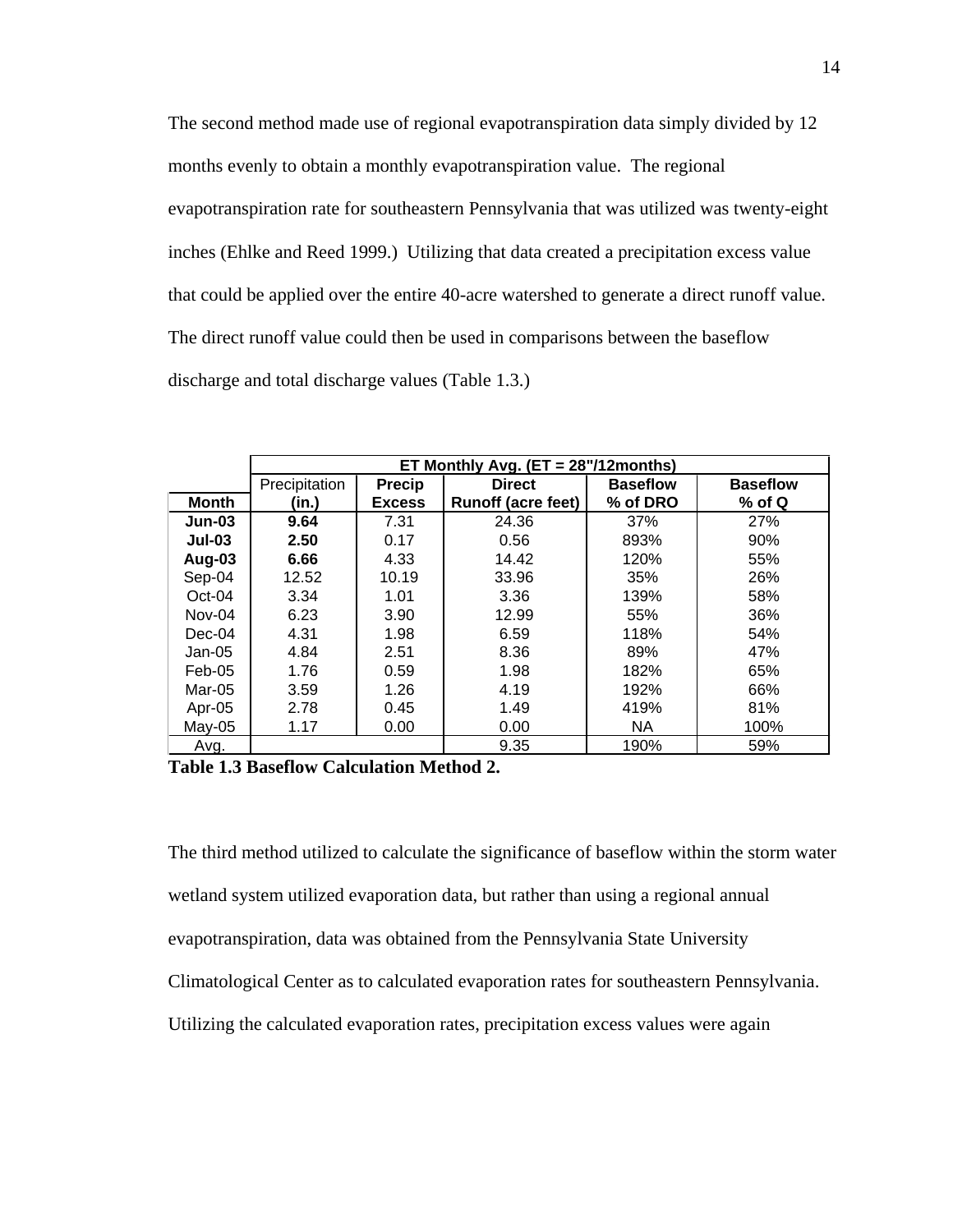calculated and applied over the entire watershed to obtain direct runoff values (Table

1.4).

|               | <b>Calculated ET (Data from PSU Meteoroligical Data)</b> |               |                           |                 |                 |  |
|---------------|----------------------------------------------------------|---------------|---------------------------|-----------------|-----------------|--|
|               | Precipitation                                            | <b>Precip</b> | <b>Direct</b>             | <b>Baseflow</b> | <b>Baseflow</b> |  |
| <b>Month</b>  | (in.)                                                    | <b>Excess</b> | <b>Runoff (acre feet)</b> | % of DRO        | $%$ of Q        |  |
| $Jun-03$      | 9.64                                                     | 2.87          | 9.57                      | 94%             | 48%             |  |
| <b>Jul-03</b> | 2.50                                                     | 0.00          | 0.00                      | NA.             | 100%            |  |
| Aug-03        | 6.66                                                     | 1.02          | 3.40                      | 511%            | 84%             |  |
| Sep-04        | 12.52                                                    | 8.54          | 28.47                     | 42%             | 30%             |  |
| $Oct-04$      | 3.34                                                     | 0.52          | 1.73                      | 268%            | 73%             |  |
| Nov-04        | 6.23                                                     | 6.23          | 20.77                     | 35%             | 26%             |  |
| $Dec-04$      | 4.31                                                     | 4.31          | 14.37                     | 54%             | 35%             |  |
| $Jan-05$      | 4.84                                                     | 4.84          | 16.13                     | 46%             | 32%             |  |
| Feb-05        | 1.76                                                     | 1.76          | 5.87                      | 61%             | 38%             |  |
| Mar-05        | 3.59                                                     | 3.59          | 11.97                     | 67%             | 40%             |  |
| Apr-05        | 2.78                                                     | 2.78          | 9.27                      | 67%             | 40%             |  |
| May-05        | 1.17                                                     | 0.00          | 0.00                      | NA.             | 100%            |  |
| Avg.          |                                                          |               | 10.13                     | 104%            | 54%             |  |

**Table 1.4 Baseflow Calculation Method 3.** 

The fourth method utilized for calculating the significance of baseflow did not use evaporation or evapotranspiration data at all. Instead, this method assumed that all monthly precipitation fell only on the estimated impervious area within the watershed in order to calculate direct runoff. Utilizing this calculation, comparisons could be made to the calculated baseflow discharge value used in all four methods (Table 1.5).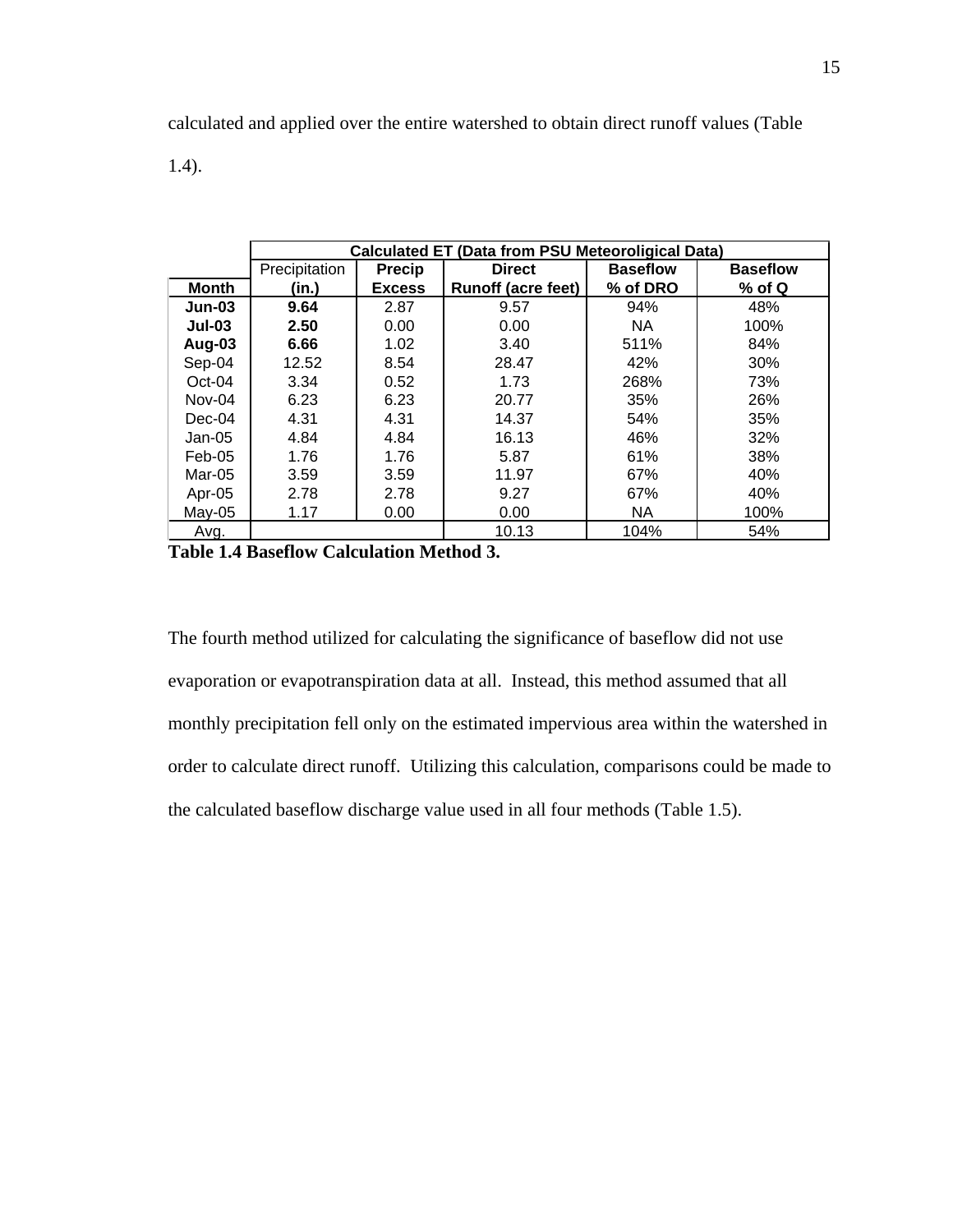|              | No ET (Precip on Impervious Only) |                           |                 |                 |  |  |  |
|--------------|-----------------------------------|---------------------------|-----------------|-----------------|--|--|--|
|              | Precipitation                     | <b>Direct</b>             | <b>Baseflow</b> | <b>Baseflow</b> |  |  |  |
| <b>Month</b> | (in.)                             | <b>Runoff (acre feet)</b> | % of DRO        | % of Q          |  |  |  |
| $Jun-03$     | 9.64                              | 12.85                     | 70%             | 41%             |  |  |  |
| $Jul-03$     | 2.5                               | 3.33                      | 149%            | 60%             |  |  |  |
| Aug-03       | 6.66                              | 8.88                      | 195%            | 66%             |  |  |  |
| Sep-04       | 12.52                             | 16.69                     | 72%             | 42%             |  |  |  |
| $Oct-04$     | 3.34                              | 4.45                      | 104%            | 51%             |  |  |  |
| Nov-04       | 6.23                              | 8.31                      | 87%             | 46%             |  |  |  |
| $Dec-04$     | 4.31                              | 5.75                      | 135%            | 57%             |  |  |  |
| $Jan-05$     | 4.84                              | 6.45                      | 115%            | 54%             |  |  |  |
| $Feb-05$     | 1.76                              | 2.35                      | 153%            | 61%             |  |  |  |
| Mar-05       | 3.59                              | 4.79                      | 168%            | 63%             |  |  |  |
| Apr-05       | 2.78                              | 3.71                      | 168%            | 63%             |  |  |  |
| May-05       | 1.17                              | 1.56                      | 517%            | 84%             |  |  |  |
| Avg.         |                                   | 6.59                      | 161%            | 57%             |  |  |  |

**Table 1.5. Baseflow Calculation Method 4.** 

The goal in performing all four methods of calculation was to assess the importance of baseflow in storm water wetland systems. Interestingly, while none of the methods yield the exact same calculated percentages, all of the methods do depict the significance of baseflow when compared to the direct runoff (storm flows) and total discharge leaving the wetland. All four calculation methods show an annual average of baseflow of between 40% and 59% of the total wetland discharge. While stormwater wetlands are designed to mitigate many of the effects associated with the non-point source pollution generated by storm events, there is an additional benefit that can be observed from the baseflow component that constantly flows through these devices. Pollutants also exist in the influent of storm water wetland bmps during baseflow as well as storm events.

The significance of the baseflow discharge is even greater after an analysis of various pollutant inputs. The sources and consequences of non-point source pollution associated with storm water runoff have been well documented, but an equally significant water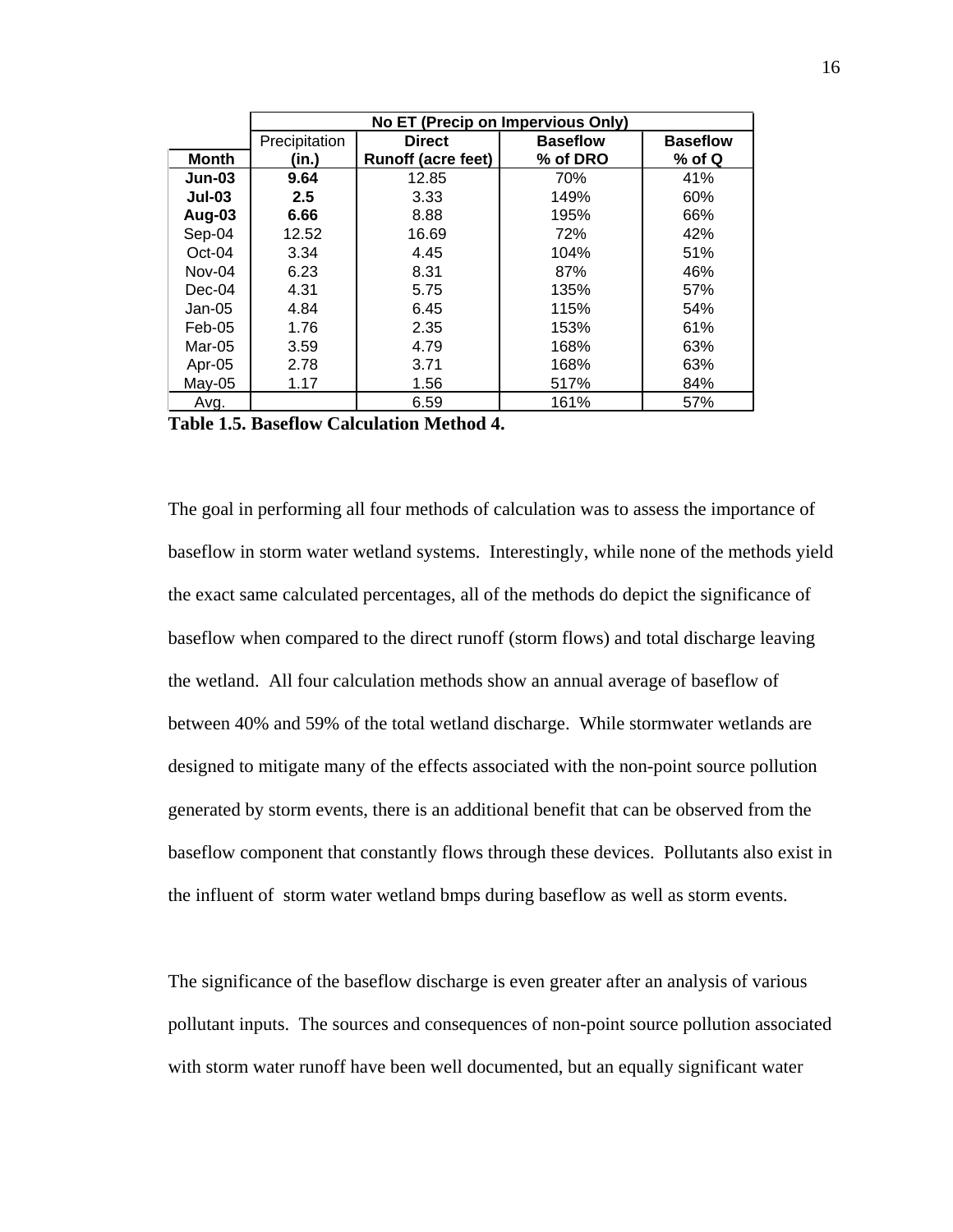quality improvement can be associated with pollutant removal during baseflow. This study attempted to quantify this effect by regularly sampling the influent and effluent of the storm water wetland to determine the wetland's efficiency removing various pollutants: total nitrogen, total phosphorous, orthophosphate, total suspended solids, total dissolved solids, coliform bacteria, and metals.

#### **1.5 Research Objective**

The purpose of this study is to analyze the functional efficiency of a storm water wetland best management practice on the campus of Villanova University during times of baseflow. Research on storm water bmps typically focuses on the storm event itself as it passes through the device. However, a storm water wetland should contain some component of baseflow or extended flow. The periods of baseflow usually form a significant percentage of the wetland's total discharge. This research intends to characterize the efficiency of the storm water wetland to process various pollutants during baseflow events. Questions to be answered include: are nutrients reduced through the storm water wetland during baseflow?, are solids removed during baseflow or are they simply passed directly through wetland?, what is the rate of metals uptake throughout a wetland during baseflow? This research also explores a storm water wetland's role in microbiological contamination. Are storm water wetlands a source of microbiological contamination or can they help in reducing such pollution? These are but a few of the questions that this research will attempt to answer or at least provide a baseline set of observations on which future research can attempt to answer them.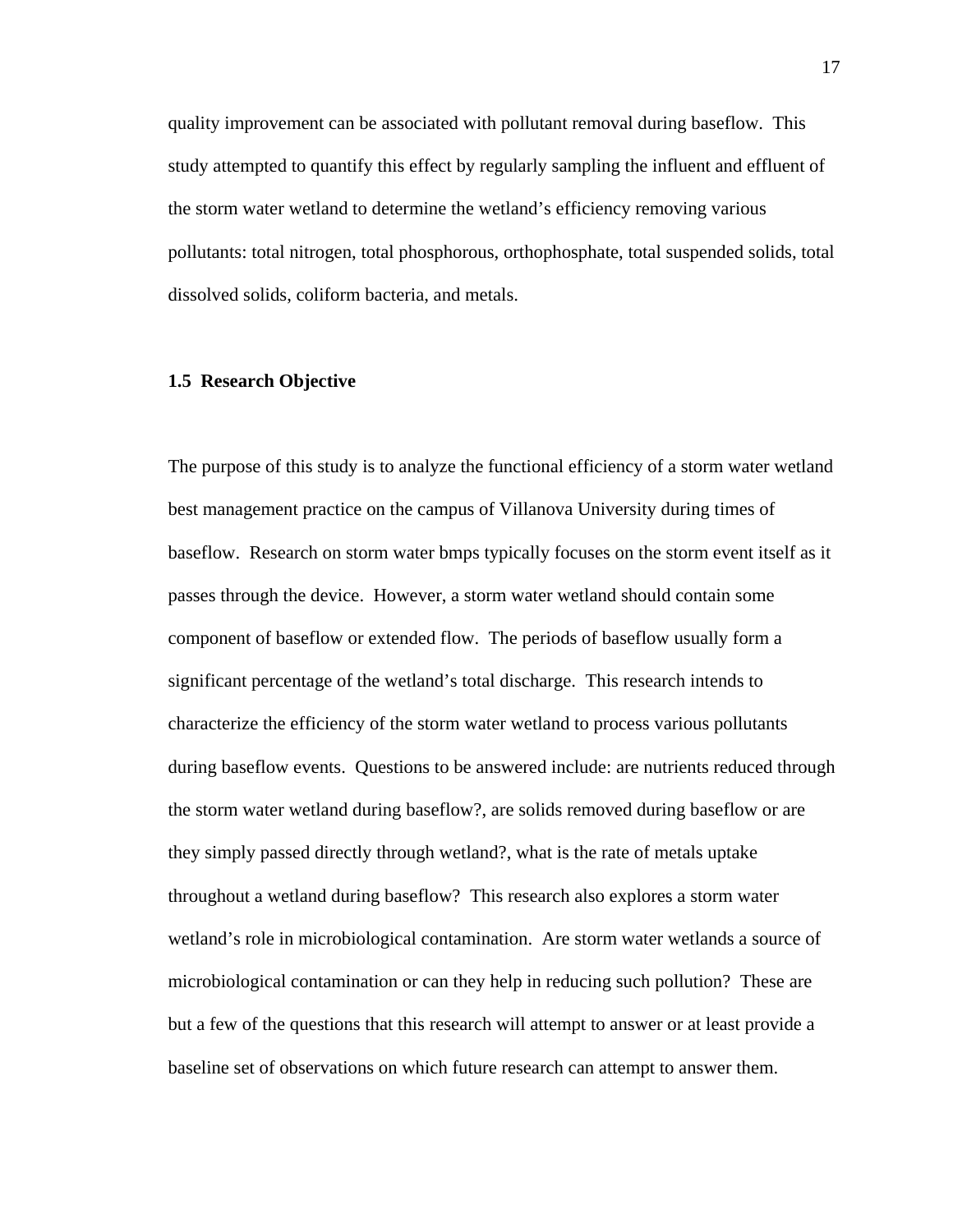#### **Chapter 2 – Literature Review**

#### **2.1 Background**

In the United States, the legislative birth of water pollution control began with the passage of the 1972 Water Pollution Control Act and the 1977 and 1983 amendments to the Clean Water Act (CWA). By the mid-1980's, these legislative efforts had lead to a sharp decline in the impact of point sources of pollution on water quality (Tsihrintzis and Hamid 1997). The decline of point sources of pollution such as municipal wastewater treatment plants and industrial water treatment facilities lead to a glaring source of pollution to receiving waters, non-point source pollution (NPS pollution). In 1984, the United States Environmental Protection Agency (US EPA) completed a report to Congress in which they declared that NPS pollution was a leading cause of remaining water quality impairment problems in the United States (US EPA 1984).

Later, in a 1988 report to Congress, the US EPA concluded that urban storm water runoff was the fourth most extensive cause of water quality impairment of rivers, and the third most extensive source of water quality impairment for lakes (US EPA 1990). Other studies also came to very similar conclusions over the next few years (Novotny 1991, Novotny and Olem 1994, and Lee and Jones-Lee 1994). Based on these widespread conclusions of the harmful impact of urban storm water runoff on the water quality of the United States' rivers and lakes, the US EPA issued in 1990 stringent regulations as part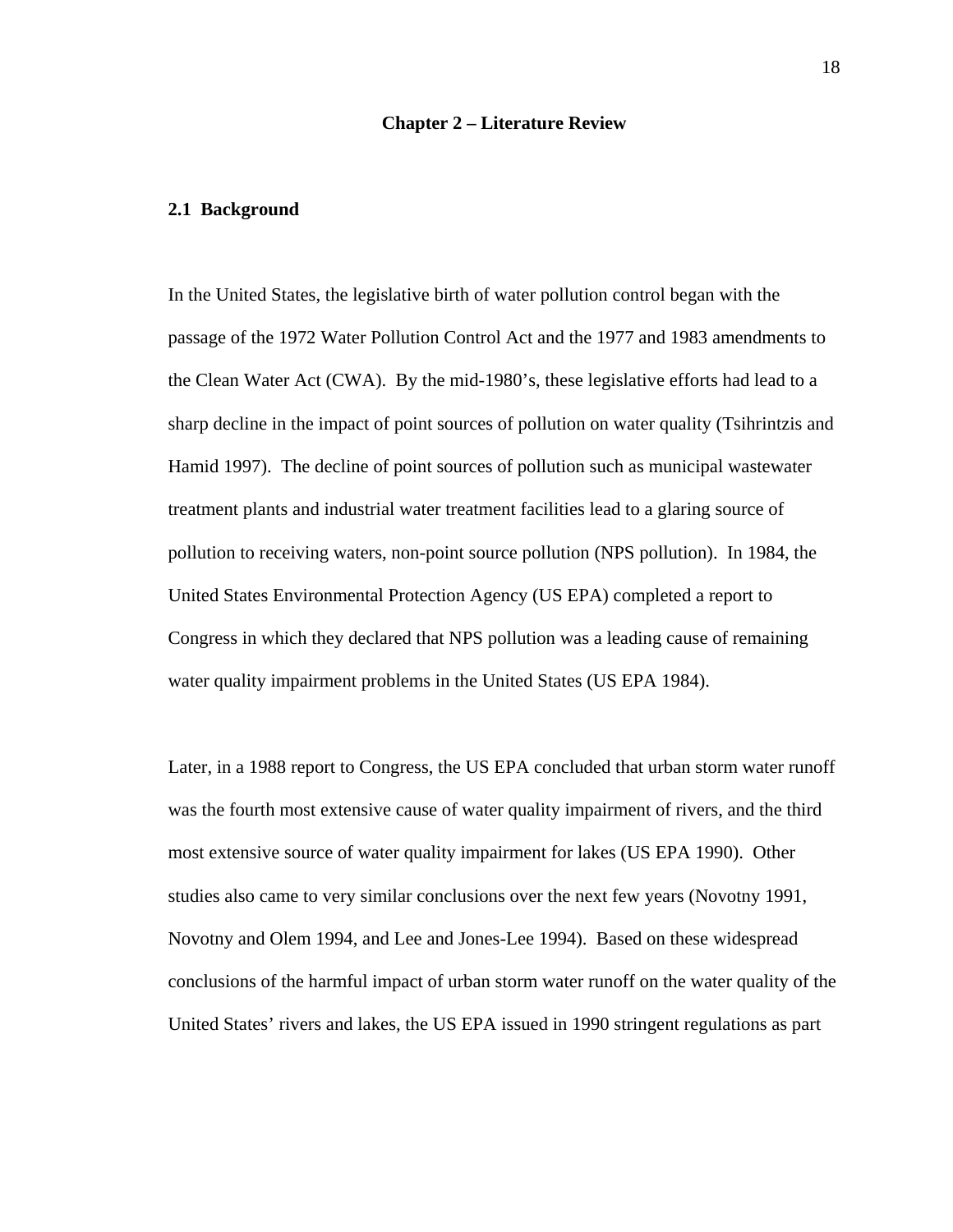of the National Pollution Discharge Elimination System (NPDES) Storm Water Permit Program Regulations (Tsihrintzis and Hamid 1997).

Specific amendments to the Clean Water Act were actually made in 1987 creating a two phase program that created a comprehensive national program to address storm water discharges. Phase I of this program was officially publicized in November, 1990 (US EPA 2000). Phase I required NPDES permits for storm water discharges for priority sources such as medium and large municipal separate storm water sewer systems (MS4s). Medium and large municipal systems were classified as those servicing populations of approximately 100,000 people or more. The priority source category also included several categories of industrial activity and construction activity that disturbed five acres of land or more (US EPA 2000). Phase II of the program, announced in 1998, encompassed the smaller MS4 systems and construction activity between 1 and 5 acres of disturbed area.

Both Phase I and Phase II of the NPDES Storm Water Permit Program require the completion of a Storm Water Pollution Prevention Plan (SWPPP). In addition to a site description, the applying entity has been required as per this program to submit a site description as well as a description of the Best Management Practices (Bmps) designed for the site to mitigate erosion and sedimentation impacts, post-construction storm water management, and other controls (US EPA 2000).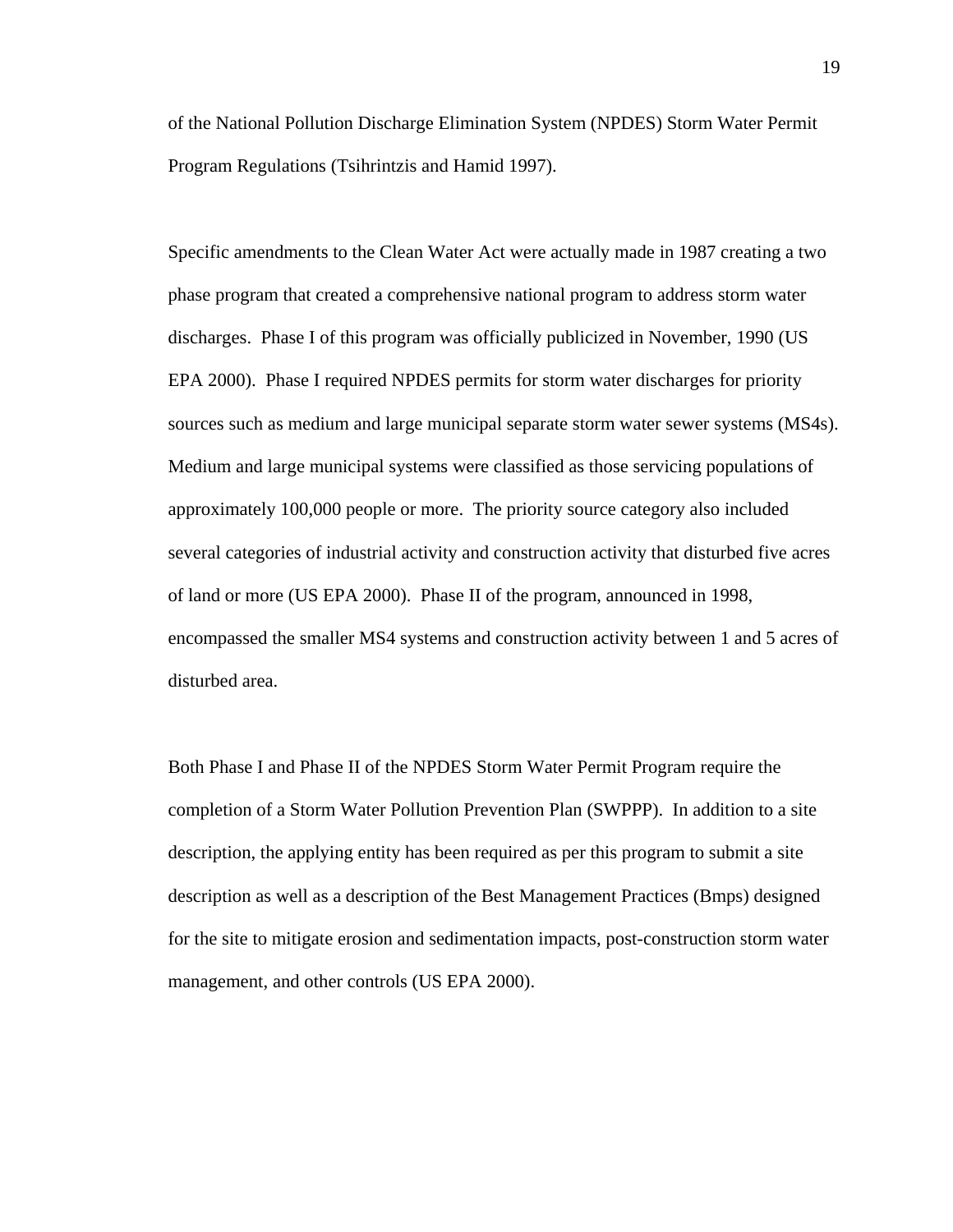Another main focus of the NPDES Storm Water Permit Program is illicit discharges. In addition to the pollutants associated with normal storm water runoff flows, many storm water discharges can contain additional pollutants from non-storm water sources, which are referred to as illicit discharges. The term illicit is used because MS4 systems are not designed to process or discharge wastes from such sources as sanitary sewer pipe systems, improperly functioning septic tanks, car washes, or industrial water treatment systems (US EPA 2000).

#### **2.2 Best Management Practices**

The development and implementation of the NPDES program has spurred many engineers, designers, planners, and other professionals to begin developing techniques and designs to mitigate the negative impacts of urban storm water runoff. A wide variety of different techniques have been developed over the years with varied effectiveness. These various techniques have been given the name Best Management Practices (Bmps) and are typically defined as control measures for slowing, retaining, and absorbing pollutants produced by surface runoff associated with non-point sources (Mandelker 1989). It has been proposed that an effective BMP design must contain six basic components of consideration for design (Schueler et al. 1992):

1) Runoff attenuation – focuses on the reduction of pollutants by minimizing the total volume of runoff.

2) Runoff conveyance – provides safe and effective transport of storm water to the BMP device with minimum disruption to the existing network.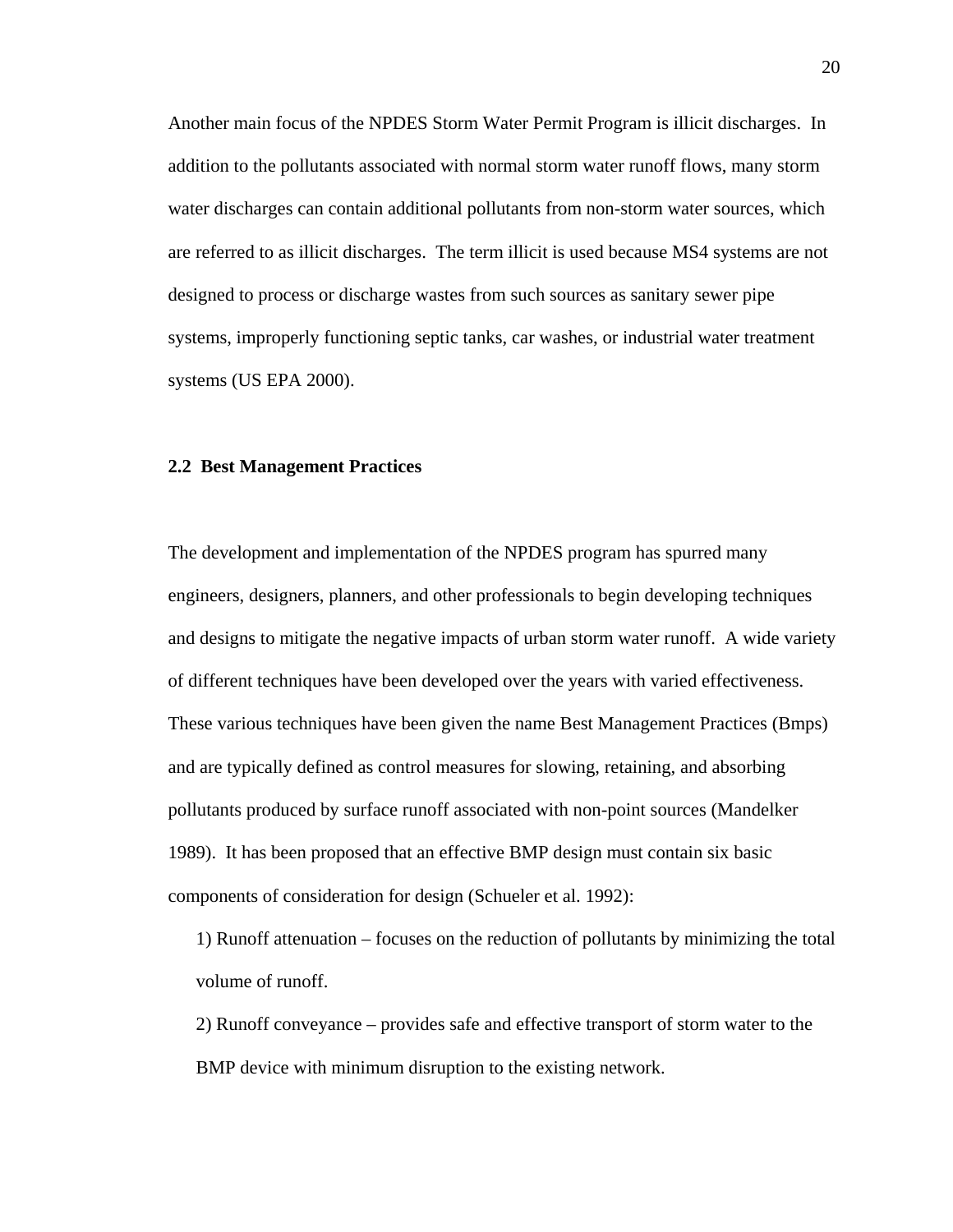3) Runoff pre-treatment – captures or traps large sediments before entering the BMP device to prevent excess sedimentation and therefore decreased storage volume. 4) Runoff treatment – the main purpose of the BMP device, to lower the pollutant levels of the storm water runoff.

5) System maintenance – realistic plan to maintain the long-term performance of the system.

6) Secondary impact mitigation – the unintended negative impact to surrounding or downstream areas such as groundwater contamination due to infiltration of pollutants or the discharge of thermal pollution from pond systems.

One effective BMP device design that has been developed is called a constructed wetland or storm water wetland. These structures have generally been described as large retention-based systems dominated by large shallow-depth water areas ideally suited for the establishment and natural growth of wetland species plants (Tsihrintzis and Hamid 1997). The design of these systems are intended to maximize pollutant removal through the settling, dilution, filtration, and biological uptake associated with a naturally occurring wetland complex (Metropolitan Washington Council of Governments 1992). Another added advantage to mimicking the natural characteristics of wetland complexes is the associated long-term sustainability of the wetland complex, both hydrologically and biologically.

Natural wetland systems, no matter what their specific type, have been described as nature's most effective flood-control and water-filtering device (Nebel and Wright 1998).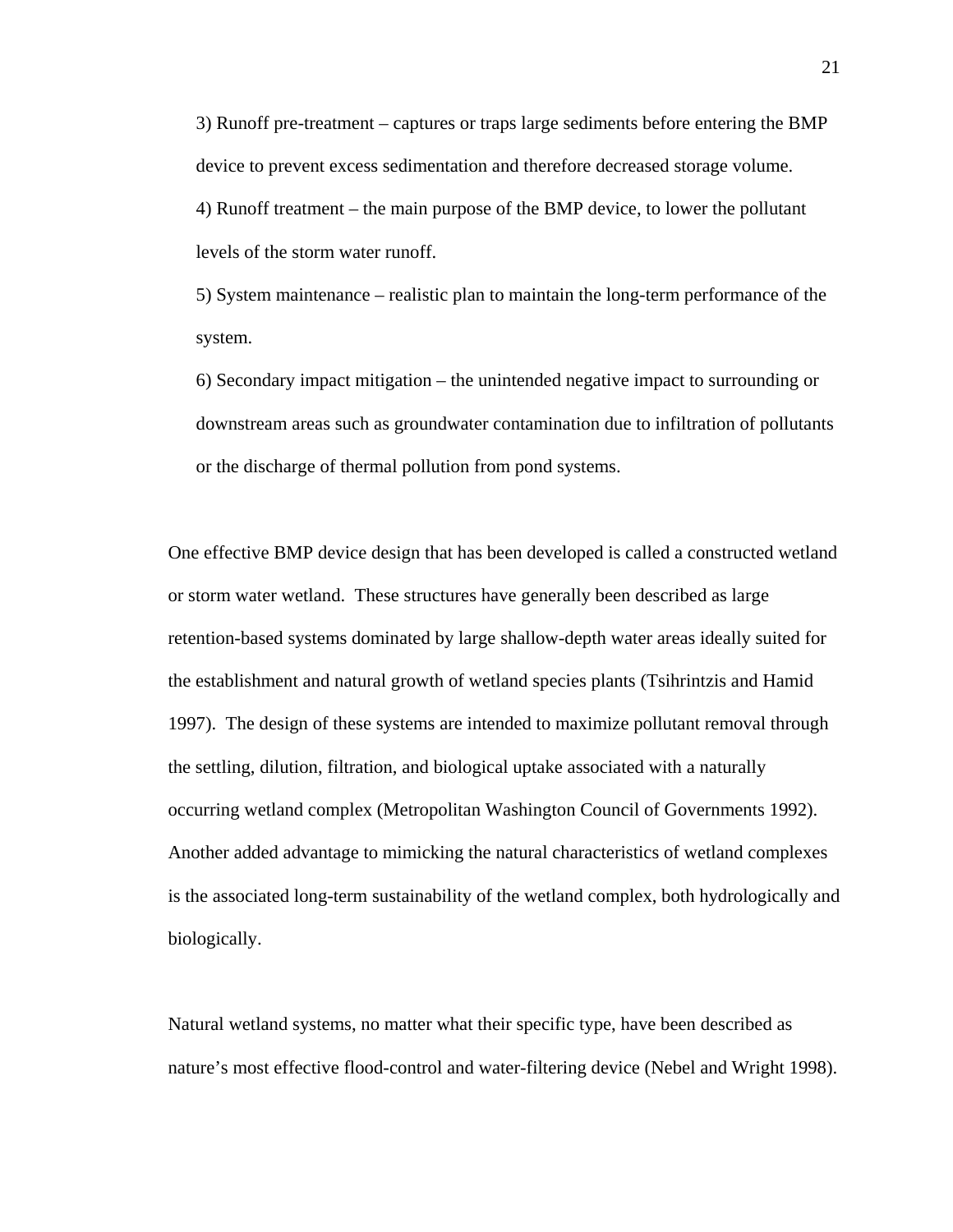The ability of natural wetlands to improve water quality is a function of several chemical, biological, and physical mechanisms including sedimentation, filtration, adsorption, precipitation, decomposition, bacterial and plant metabolism, and natural die-off (Smith et al. 1993). Vegetation within a natural wetland physically slows flows and allows suspended particles to fall out of the water column. In addition, vegetation can take up nutrients and metals, which are sources of pollution within the system. Natural wetlands do encounter periods of increased and decreased efficiency, based on a number of factors such as precipitation, seasonal temperatures, and plant growth potential due to seasonal growth rates (Smith et al. 1993).

Specifically, Smith et al. (1993) noted that nutrient retention in natural wetlands fluctuates seasonally with the retention capacity greatest during the growing season. It was further noted that some time periods may result in a net export or release of nutrients. Dissolved constituents may experience their own trends in natural wetlands. Chlorides are often observed to pass through natural wetlands unaltered. Heavy metals on the other hand, often become immobilized in soils by adsorptive processes (Smith et al. 1993).

Because constructed wetlands are built with the intention of mimicking natural wetlands, many characteristics of constructed wetlands are taken from the observed conditions of natural wetlands. Storm water wetlands are not all alike though. Many different varieties of constructed wetland have been designed, especially as BMP devices to treat storm water runoff. For example, the New Jersey Department of Environmental Protection's storm water BMP manual specifically discusses two main types of constructed storm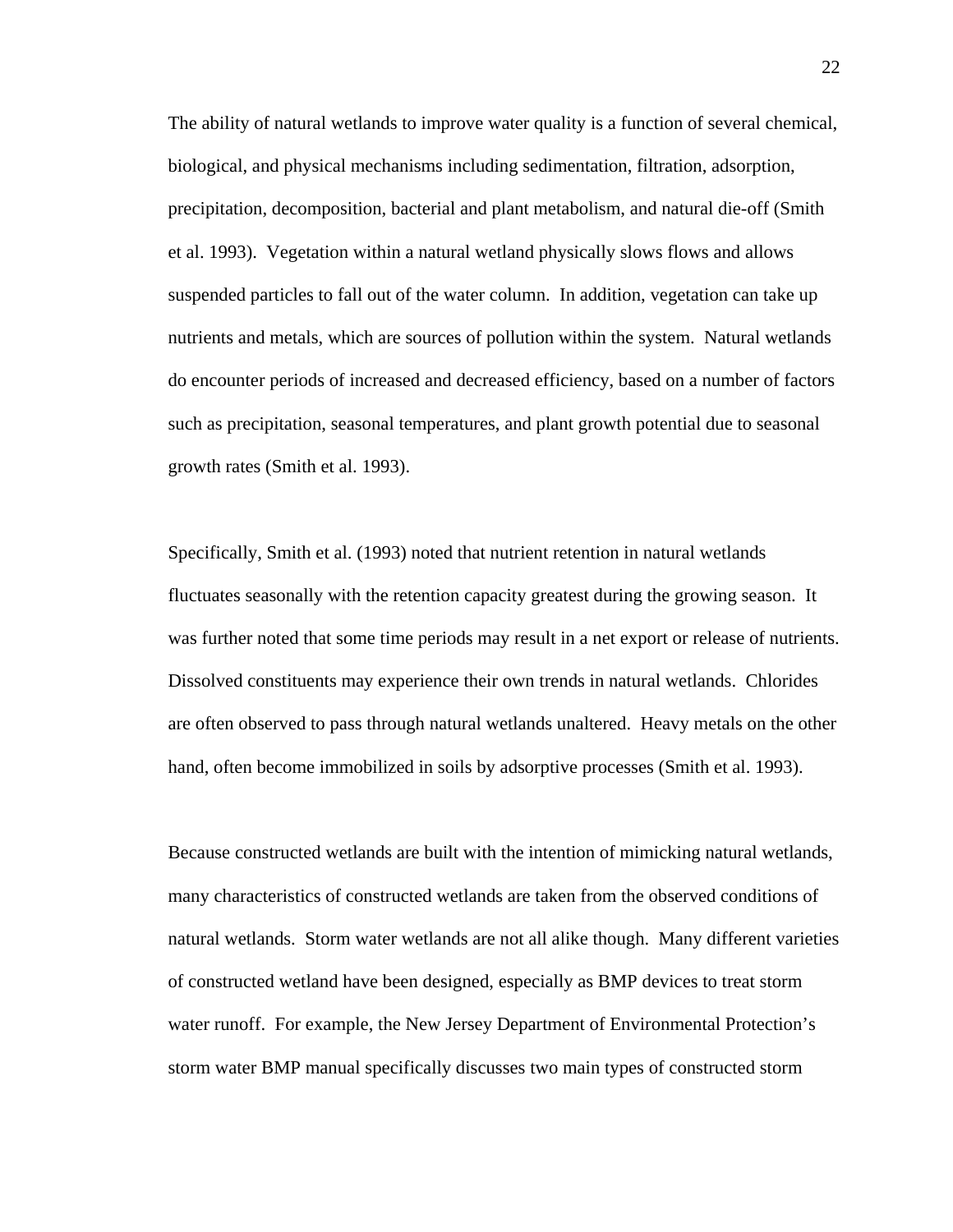water wetland, pond wetlands and marsh wetlands. The descriptive term dictates which feature of the wetland is the dominant one. The manual outlines that the allocation of storm water runoff volume for a pond wetland should be 70% pool and 30% marsh. Conversely, a marsh wetland should have a storm water runoff volume allocation of 30% pool and 70% marsh (NJ DEP 2004). These percentages are approximations developed by the Center for Watershed Protection from research and are only intended as approximate guidelines for design purposes.

#### **2.3 Dry Basins vs. Storm Water Wetlands**

One of the primary bmps implemented since the mid-1970's has been dry storm water detention basins. These structures are constructed of earthen material in either an existing natural depression in the land or an excavated depression. The main function of dry detention basins has been to attenuate storm water runoff peaks (NJ DEP 2004). With the development of new designs for storm water wetlandes, there are significant differences between dry storm water detention basins and storm water wetlandes that must be discussed.

The Pennsylvania Department of Environmental Protection (PA DEP) BMP Manual (Draft 2005) does not even discuss dry storm water detention basin design any longer. Rather, the design parameters have been changed so that the basins are considered dry extended detention basins. The original design of dry detention basins was to mitigate peak discharge, as mentioned above. However, according the PA DEP BMP Manual, dry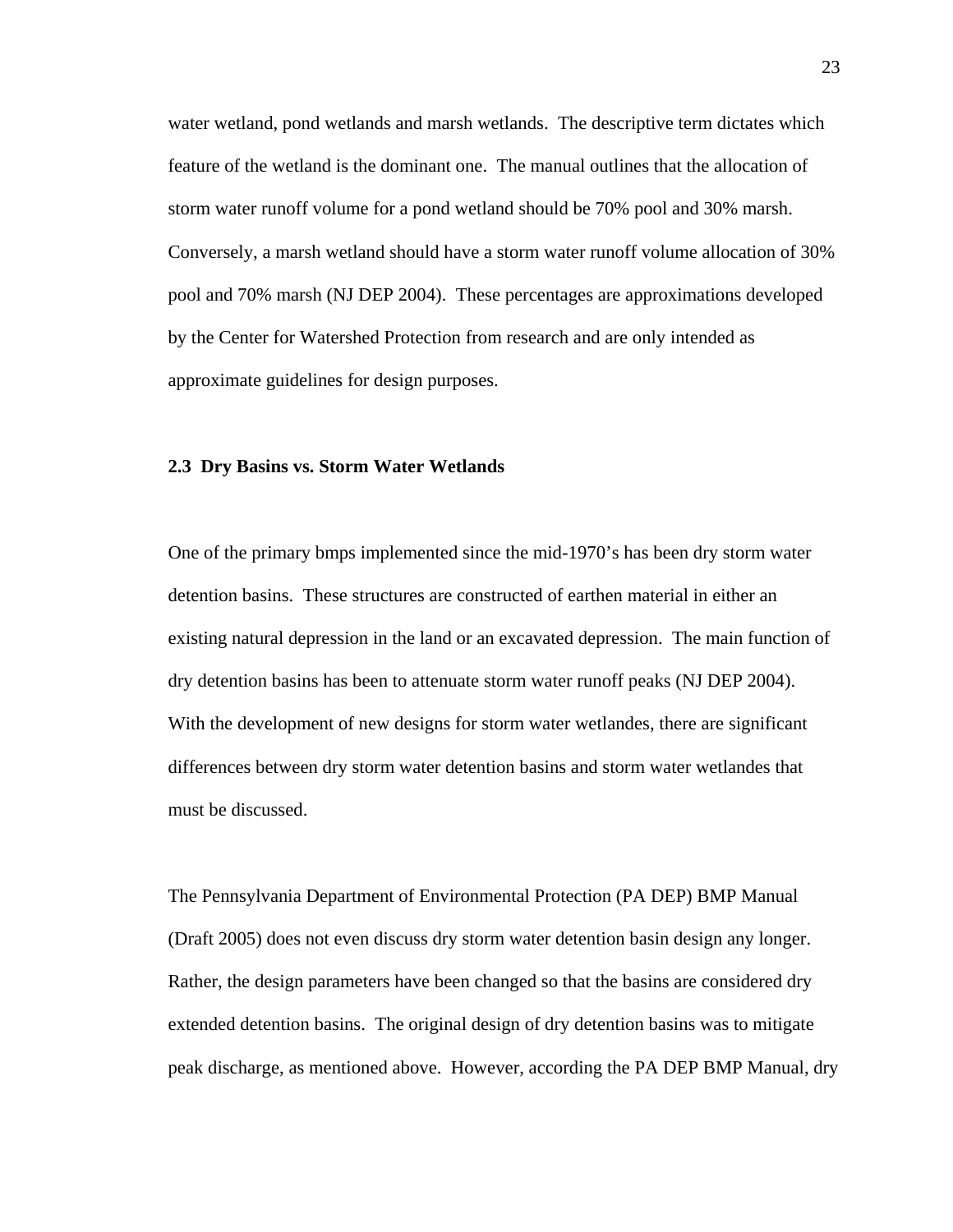extended basins should be designed to drastically extend the holding time of water in the device, which should accomplish two additional functions. First, with an extended detention time, total volumes of infiltration and evapotranspiration will increase. Total volume lost to these two hydrologic components means that in addition to mitigating peak discharge, overall volume being released to the receiving water body is reduced, although potentially only minimally based on infiltration rates of soils, antecedent moisture content of the soil and regional evapotranspiration rates. The second additional benefit achieved with extended dry basins is also associated with the detention time. Additional residence time for the water within the basin leads to additional opportunities for water quality improvement as the water has a longer contact time with vegetation within the basin and the overall soil complex. A third benefit is greatly reduced small storm peak flows. According to the design parameters for dry extended basins listed in the PA DEP BMP Manual, the overall design should include a forebay to encourage sediment removal, a micropool downstream of the forebay to promote water quality improvements through contact with vegetation, and no low flow channels. Again, these design parameters are simply guidelines developed by the Center for Watershed Protection and are not specific design requirements.

Storm water wetlands, as they will be discussed here, are actually the hybridization of two independent storm water bmps listed in the PA DEP BMP Manual: wet pond/retention basin and a constructed wetland. The PA DEP BMP Manual defines a wet pond/retention basin as a storm water basin that includes a permanent pool for water quality treatment, additional storage capacity above the permanent pool, and one or more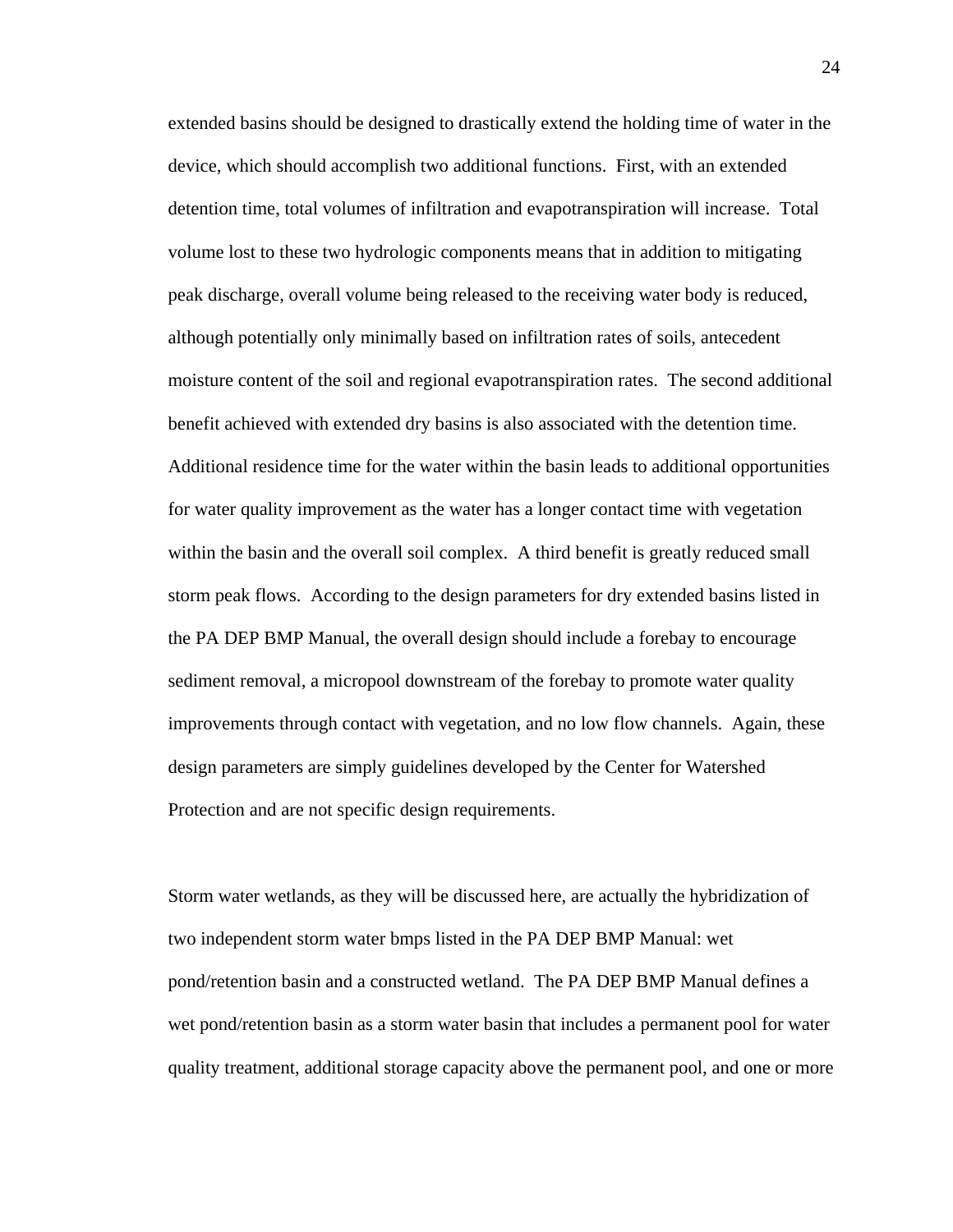forebays. The distinctive feature of a wet pond is that the permanent pool is usually a large standing pool of water downstream of from a forebay and surrounded by vegetation. Because of the standing pool of water, wet pond/retention basins can be considered aesthetic attributes of a site and may provide some wildlife habitat benefits. The second part of our hybridized BMP is what the PA DEP BMP Manual terms a constructed wetland, and defines as a shallow marsh system planted with vegetation that are designed to treat storm water runoff. The distinguishing feature of constructed wetlands is the creation of a meandering channel throughout the system to increase retention time for pollutant removal as well as peak flow and total volume mitigation. Because the meandering channel design of constructed wetlands more closely mimics natural wetlands, wildlife habitat benefits are also much greater as well as the overall natural aesthetic value of the site.

The advantage of storm water wetland systems (the combination of a forebay, permanent pool, meandering channel design) in comparison with typical dry detention or even dry extended detention basins lies in three main attributes. First, storm water wetland systems can reduce peak flows and total volume of discharge with efficiency comparable to dry basins. Second, storm water wetlands have a greater capacity to remove pollutants and improve water quality because of drastically increased retention time and the integration of a more complete aquatic ecosystem, which is able to process more pollutants within the system. The third major benefit, and one that should not be overlooked in any discussion, is the improvement to overall site aesthetics and wildlife habitat that is possible with storm water wetland systems in comparison with dry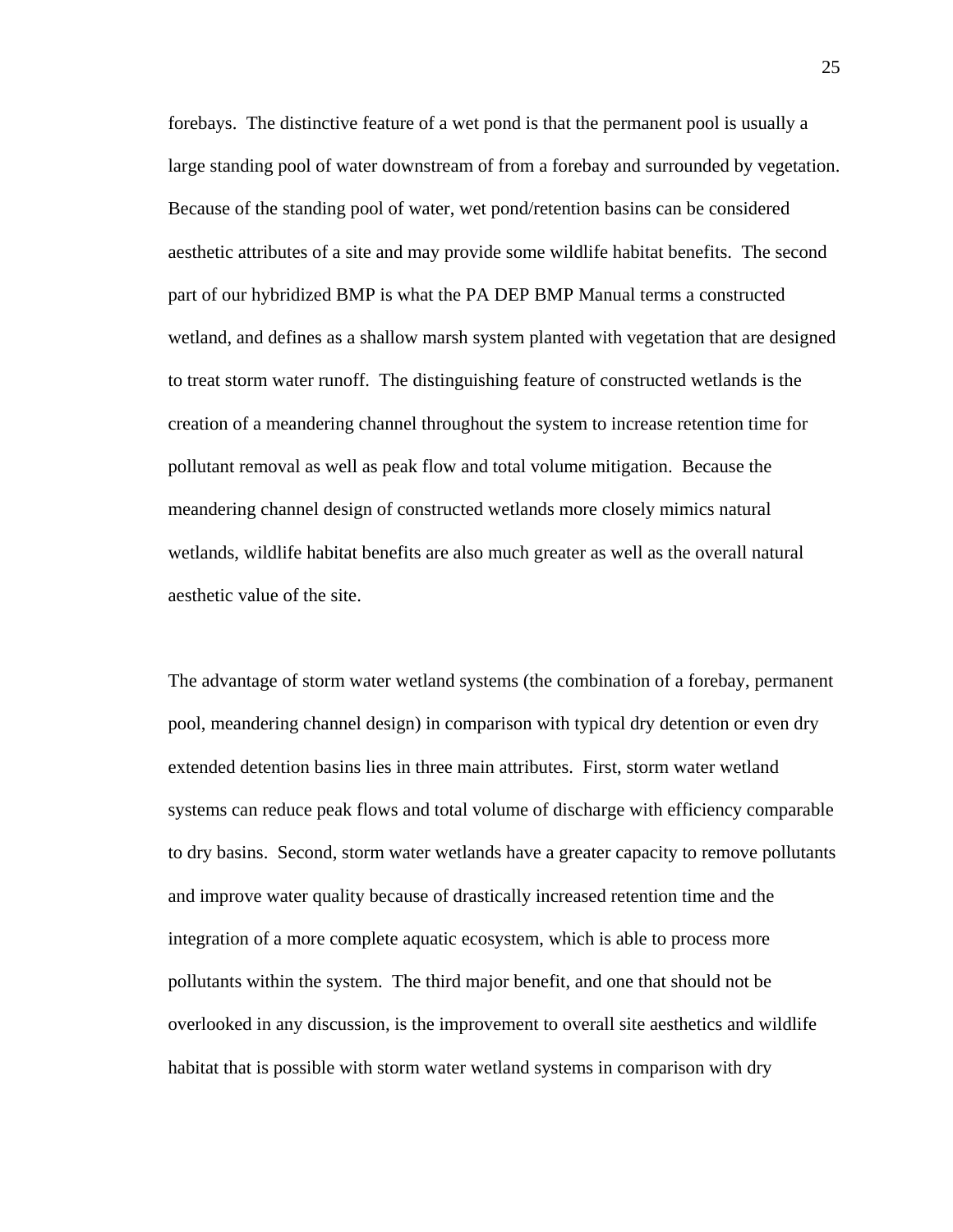detention basins. Dry detention basins have historically been constructed using turf grass, making them often appear as unkempt sewer collection sites as years pass and maintenance is ignored. The only requirement for a storm water wetland that may serve as an impediment to its installation is the need for a water source to create the permanent water surface required for the system's survival. Dry detention basins can easily be designed to function in dry weather conditions because they are typically planted with woody vegetation rather than emergent aquatic species.

# **2.4 Pollutants**

As part of its requirements to the United States Environmental Protection Agency, each state's environmental protection body is responsible to assess all of its receiving waters and assign a designation based on the approximate quality of the surface water system. This assessment can be done either in smaller sections or for the entire watershed. The designation is built upon approximate levels of pollutants consistently seen in the water body. As such, most states also then establish standard levels of pollutants that must be met by each water quality designation. In most states, as is the case in Pennsylvania, the designation status of a water body can also influence the land use decisions made within that watershed.

The receiving stream immediately downstream from the storm water wetland discussed here is Mill Creek. Mill Creek has been designated by the Pennsylvania Department of Environmental Protection's Chapter 93 Water Quality Standards as a Trout Stocking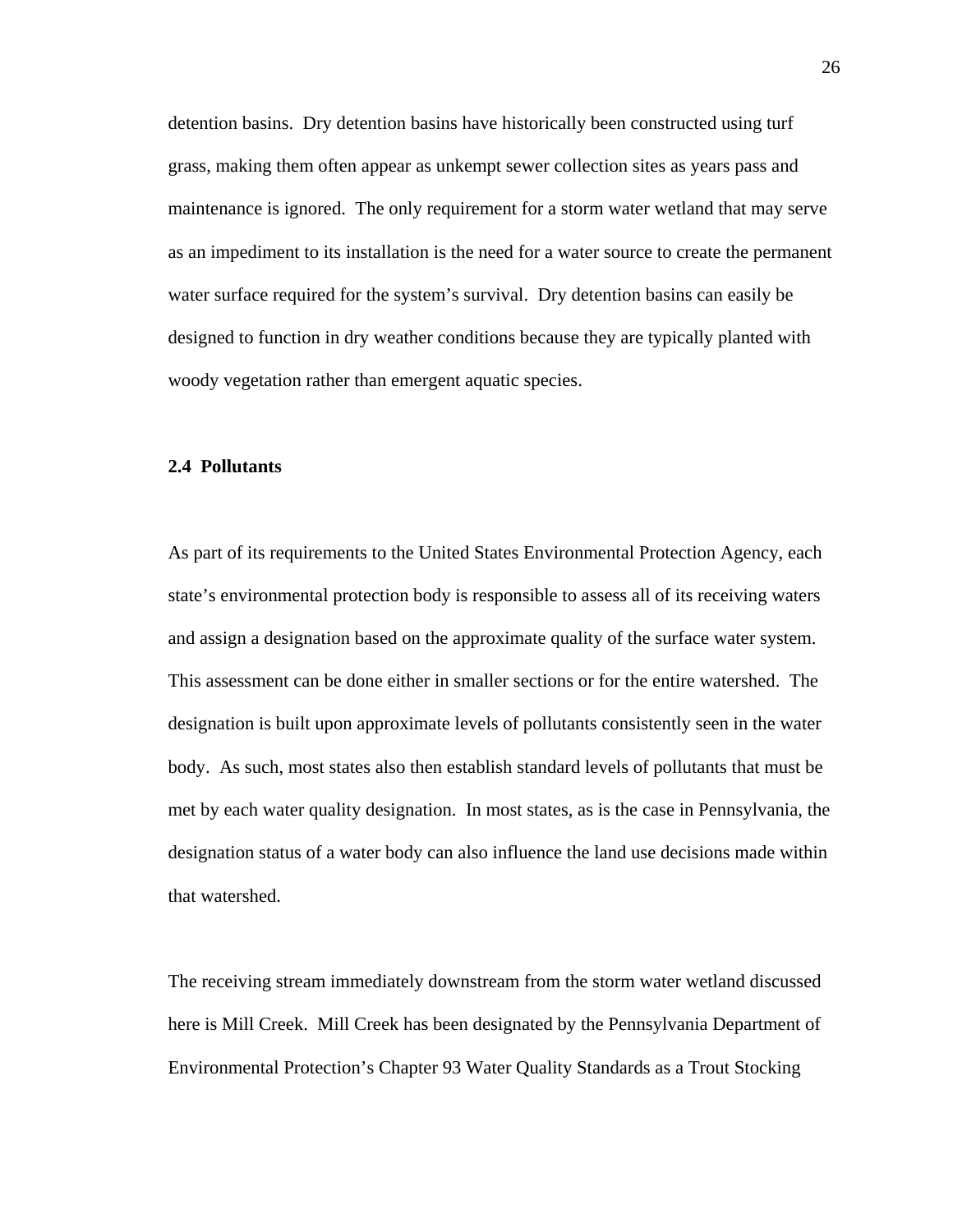Fishery (TSF) (Commonwealth of Pennsylvania 2005). The PA DEP Chapter 93 Water Quality Standards set maximum levels of various pollutants that are permissible to meet the existing water quality designation.

# **2.4.1 Nitrogen and Phosphorous**

Nitrogen comes in many forms in nature because the nitrogen cycle is one of the more complex natural systems. Many of the reactions in the nitrogen cycle are performed through microbially catalyzed oxidation-reduction reactions. For example, the most common reaction for nitrogen in an aerobic environment such as a wetland is for  $NH_4^+$  to be oxidized by microorganisms to  $NO_3^-$  and for  $NO_3^-$  to then be ultimately reduced by microorganisms to  $N_2$ , which is elemental nitrogen gas. This process is typically referred to as denitrification (Madigan 2003). The nitrogen gas is then released to the atmosphere, thus completing the nitrogen cycle by returning it to its atmospheric form (Snoeyink 1980).

Phosphorous is completely different from nitrogen because the large stores of phosphorous in nature are not located in the atmosphere, but rather in various rock and soil minerals (Nebel and Wright 1998). Phosphorous ions are only released when the rock and soil minerals are broken down and dissolved in water. Phosphorous ions are then adsorbed onto soil particles and can only be turned into usable, organic phosphate, through plant uptake (Nebel and Wright 1998). Phosphorous removal from a water body can only take place through adsorption to soil particles, precipitation out of a dissolved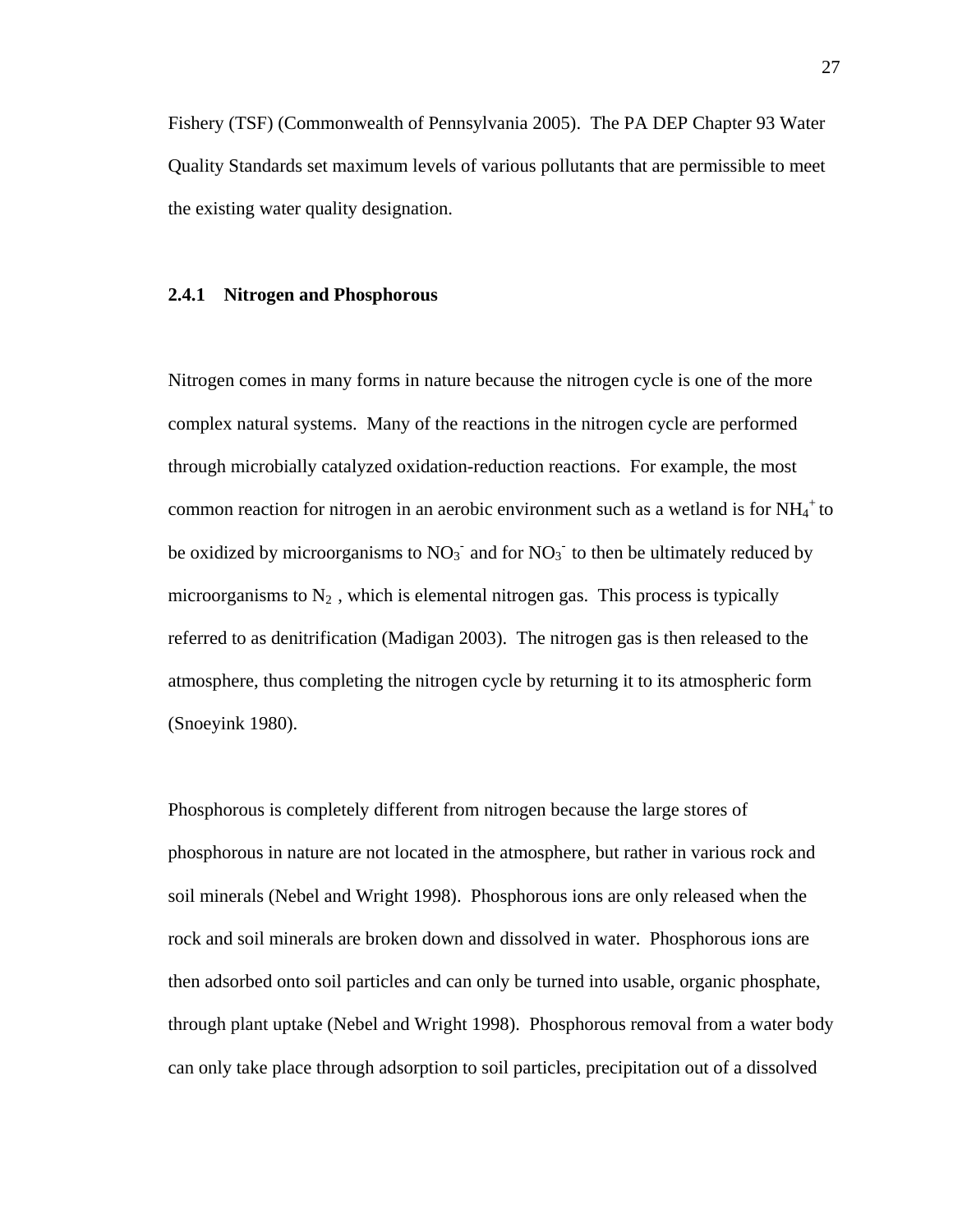form into a solid form and the biological uptake through plants, and creation of organic phosphate (Shatwell and Cordery 1999). Because phosphorous does not have a gaseous stage, it then only completes its cycle when the organic phosphorous is returned to the soil when the plant dies.

Nitrogen and phosphorous are two pollutants that are also nutrients. Nutrients can pollute water bodies when they exist in abundance. Abundant levels of nitrogen, as well as phosphorous, can lead to higher than normal levels of algae growth in the water system, a well-documented condition called eutrophication (Boesch 2001). Then, as seasons change and the plant material settles to the bottom layers, decomposition takes place, which uses up valuable dissolved oxygen within the water body (Boesch 2001). The depressed dissolved oxygen levels then place stress on populations of fish and aquatic macro-invertebrates.

Specific studies have been conducted to track the nitrogen removal efficiencies of various wetland complexes. For example, Prior and Johnes (2002) tracked the removal efficiency of a natural wetland that sits immediately adjacent to a stream channel, in England, to determine whether nutrients were being removed by the wetland complex or the stream channel itself. They found that approximately 85% of total nitrogen and approximately 70% of total phosphorous was removed from the water flowing through the wetland under baseflow conditions. The study concluded that the wetland was the primary factor removing nutrients from the system and regulating the surface water quality at the site (Prior and Johnes 2002). The study also discusses its findings of seasonal variation for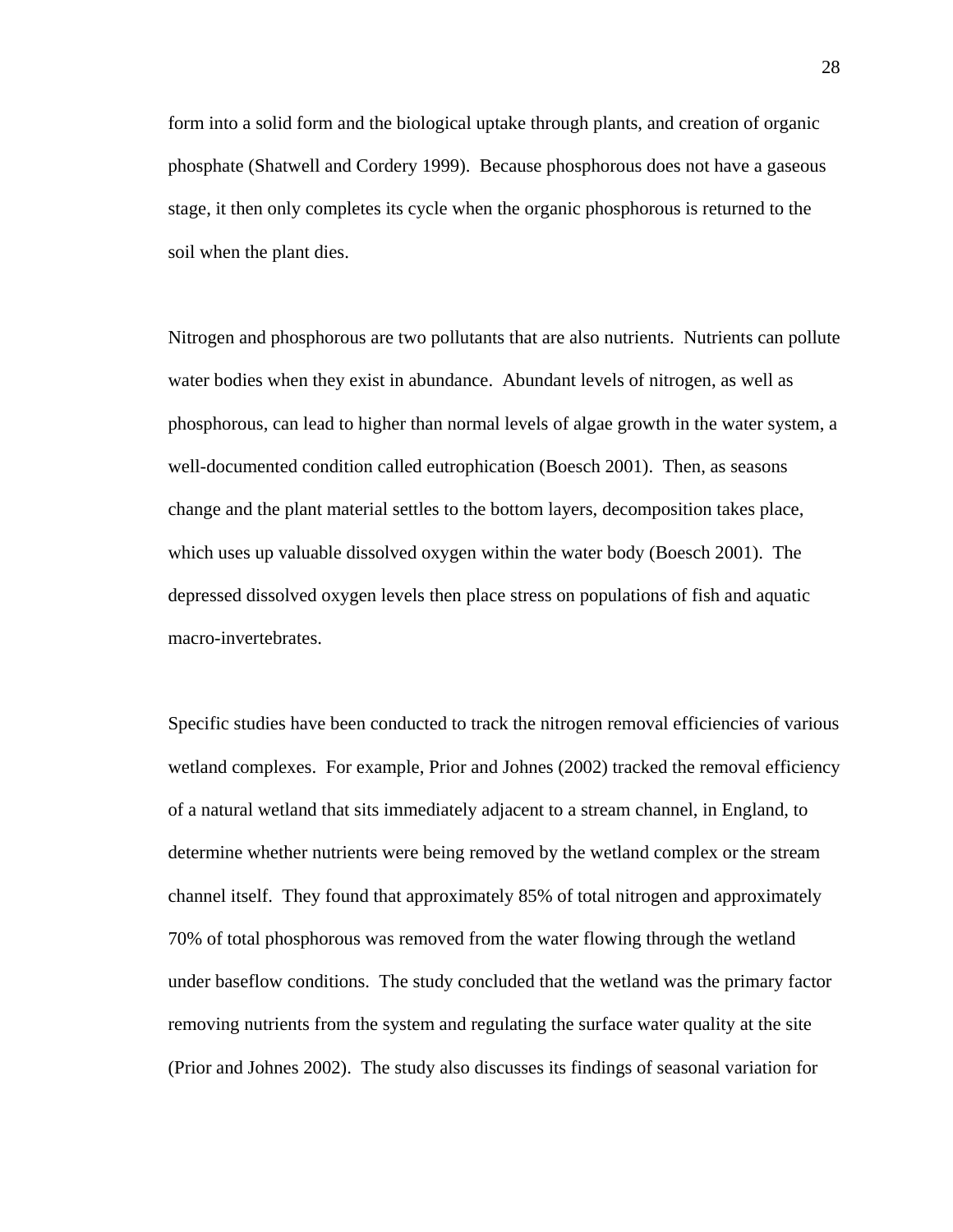removal efficiency due to varied growth rates. At the storm water wetland at Villanova University, this is most likely tied to the varied vegetation growth rates during the different seasons experienced in the somewhat harsh southeastern Pennsylvania climate. In terms of phosphorous, the PA DEP BMP Manual estimates that wet ponds/retention basins remove approximately 60% of total phosphorous. It also estimates that constructed wetlands remove approximately 85% of total phosphorous (PA DEP 2005). This would result in a range of 60% - 85% removal of total phosphorous for our hybridized storm water wetland. All of the PA DEP BMP Manual estimates were based on independent research conducted on wet detention ponds and constructed wetlands (Mallin et. al 2002).

#### **2.4.2 Suspended and Dissolved Solids**

Suspended solids are typically considered dust and dirt that are either eroded from the land surface or are washed from impervious surfaces during precipitation events. Technically, suspended solids are classified as those particles in the water column that are 1.5 microns or larger. There are some pollutants such as metals in particular, that are associated with suspended solids,. The metals are adsorbed to the large particles and may settle along with the particle. Dissolved solids are typically smaller particles of soil that become dissolved in the water column once they have been either eroded off of the land surface, washed off of it during precipitation events, or simply erode from channel sides during baseflow. Because suspended solids are classified as those particles that are larger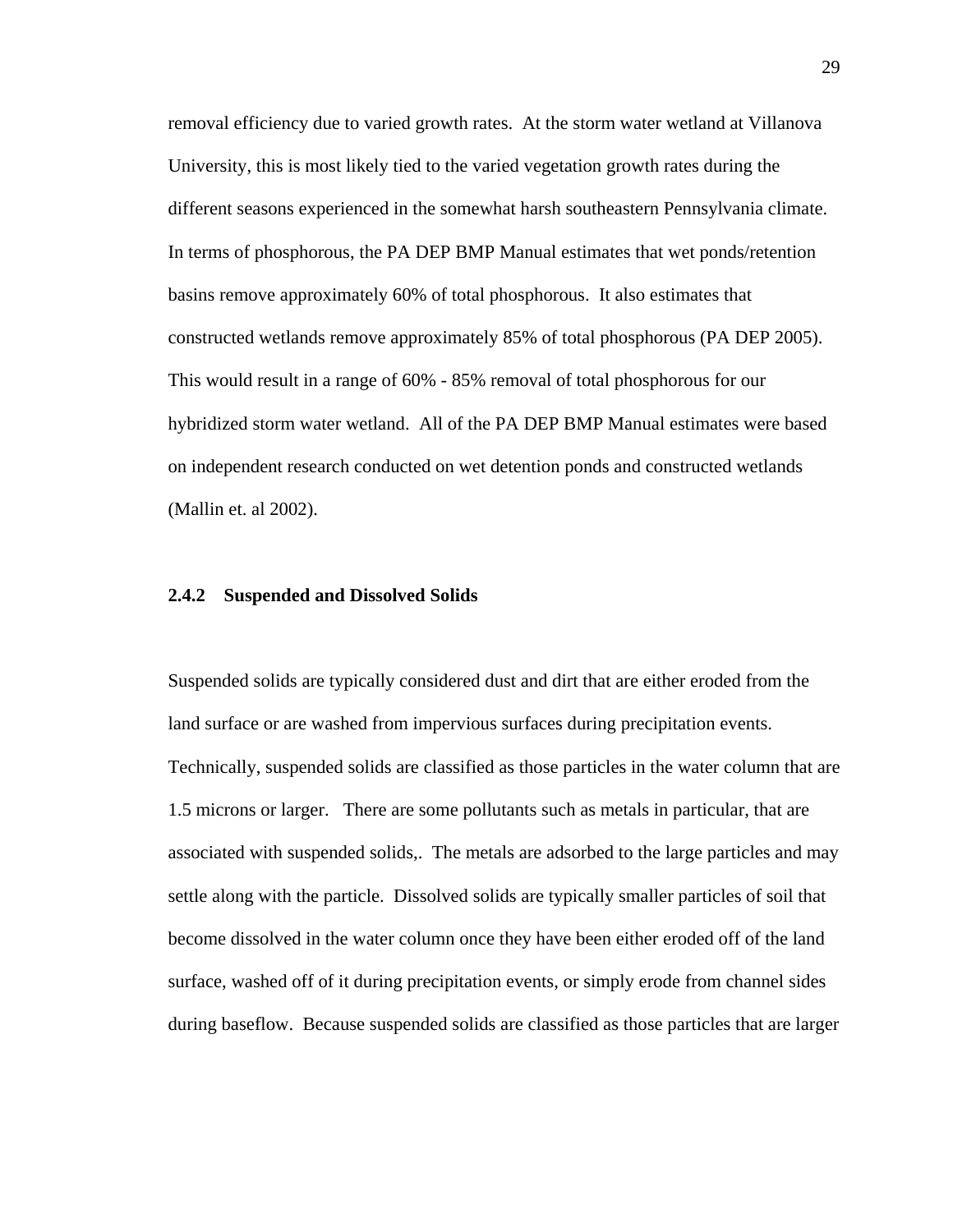than 1.5 microns, dissolved solids are those particles that are smaller than 1.5 microns. Nutrients, nitrogen and phosphorous, typically adsorb to solids.

A number of studies have been conducted linking vegetation and increased sedimentation within wetlands. The studies have highlighted a number of factors that allow vegetation to increase the rate at which solid material falls out of the water column. The main basic influences of vegetation are reduced overall turbulence and reduced velocities within the wetland (Braskerud 2001). In addition, specific mechanisms associated with vegetation can aid in the removal of solid material. Vegetation can remove sediment in a number of ways: 1) particles flowing into stems and leaves, losing velocity and settling, 2) particles sticking to bio-film layers created by microorganisms on plant roots and stems, 3) sheltering particles from re-suspension, 4) microorganisms on plant roots producing organic matter that is sticky and promotes flocculation (Braskerud 2001).

The PA DEP BMP Manual estimates that wet ponds/retention basins remove approximately 70% of total suspended solids from incoming flows. It estimates that constructed wetlands remove approximately 85% of total suspended solids, but is based on removal efficiency during storm events (PA DEP 2005). This would presumably lead to an approximate range of solids removal of 70% - 85% for our hybridized storm water wetland. A study conducted on a wetland treating wastewater found similar ranges for the removal rates of solid materials (Mashauri *et al*. 2000).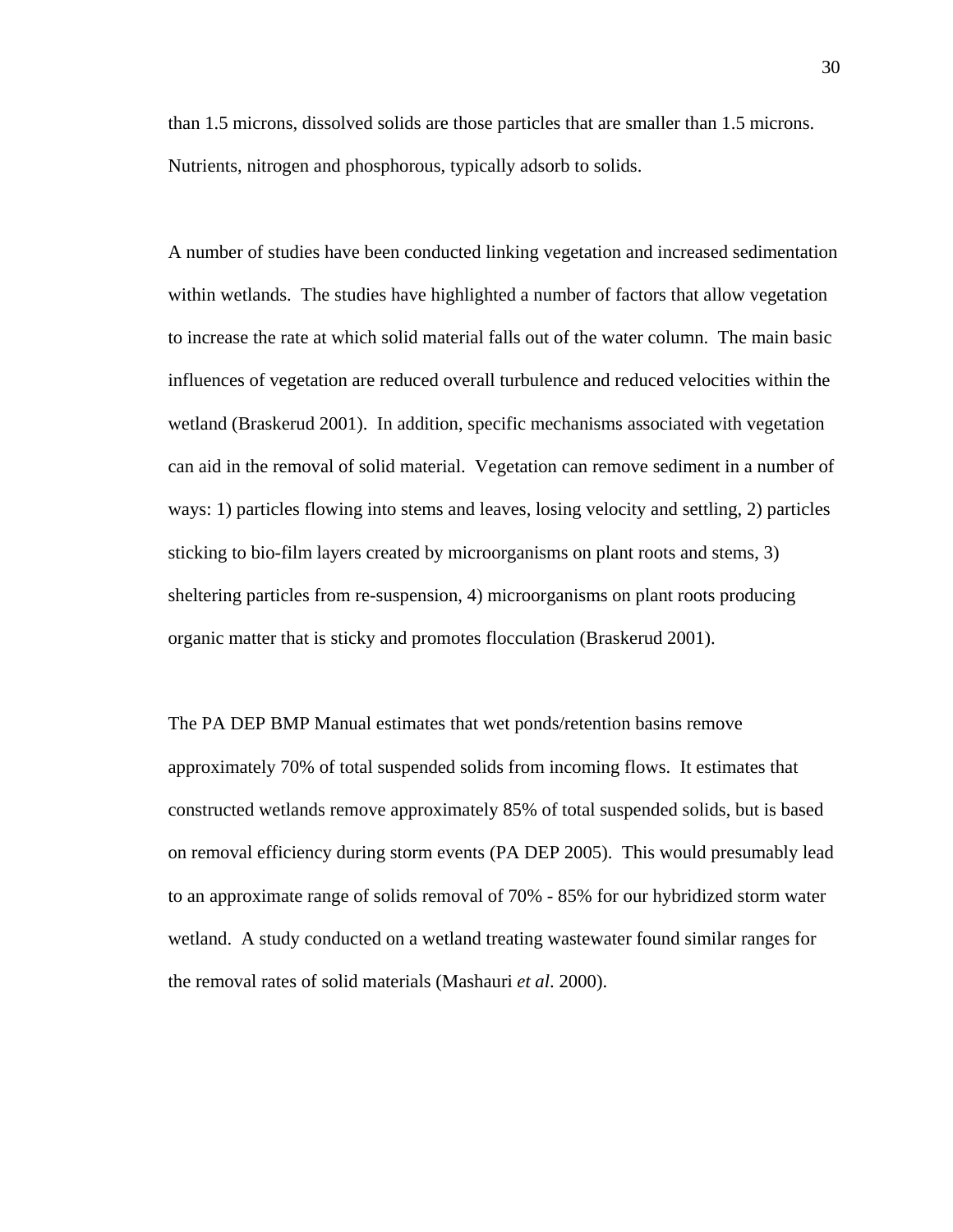# **2.4.3 Dissolved Metals**

Samples for this research study were analyzed for the concentration of three metals in solution: zinc, Lead, and Copper. A search of previous studies did not uncover other studies that have analyzed metals concentrations in solution for a storm water wetland specifically. As such, the guiding parameters that will be used for the sake of comparison and analysis are the US EPA's federal drinking water standards for metals concentrations in solution. According to the US EPA's latest guidelines, there are primary drinking water standards for two of the metals measured in this study, Lead (0 ppb with an action level of 0.015 ppb) and Copper (action level of 1.3 ppb). Primary drinking water standards are enforceable levels that if not followed could pose serious health risks to human populations. According to the latest US EPA document, there is a secondary drinking water standard for the third metal sampled through this study, Zinc (5 ppm). Secondary drinking water standards are non-enforceable recommendations that are made based on deleterious impacts to human cosmetic conditions such as skin or tooth discoloration or aesthetic impacts to drinking water characteristics like taste, odor, and color (US EPA 2003).

The storm water wetland at Villanova University contains two predominant species of vegetation, Cattails (*Typha latifolia*) and Phragmites (*Phragmites australis*). This fact is relevant because another aspect of the research conducted on the storm water wetland at Villanova University is to measure the removal efficiency for the three metals mentioned earlier. Wetlands are believed to be natural sinks for metals. Metals retention is possible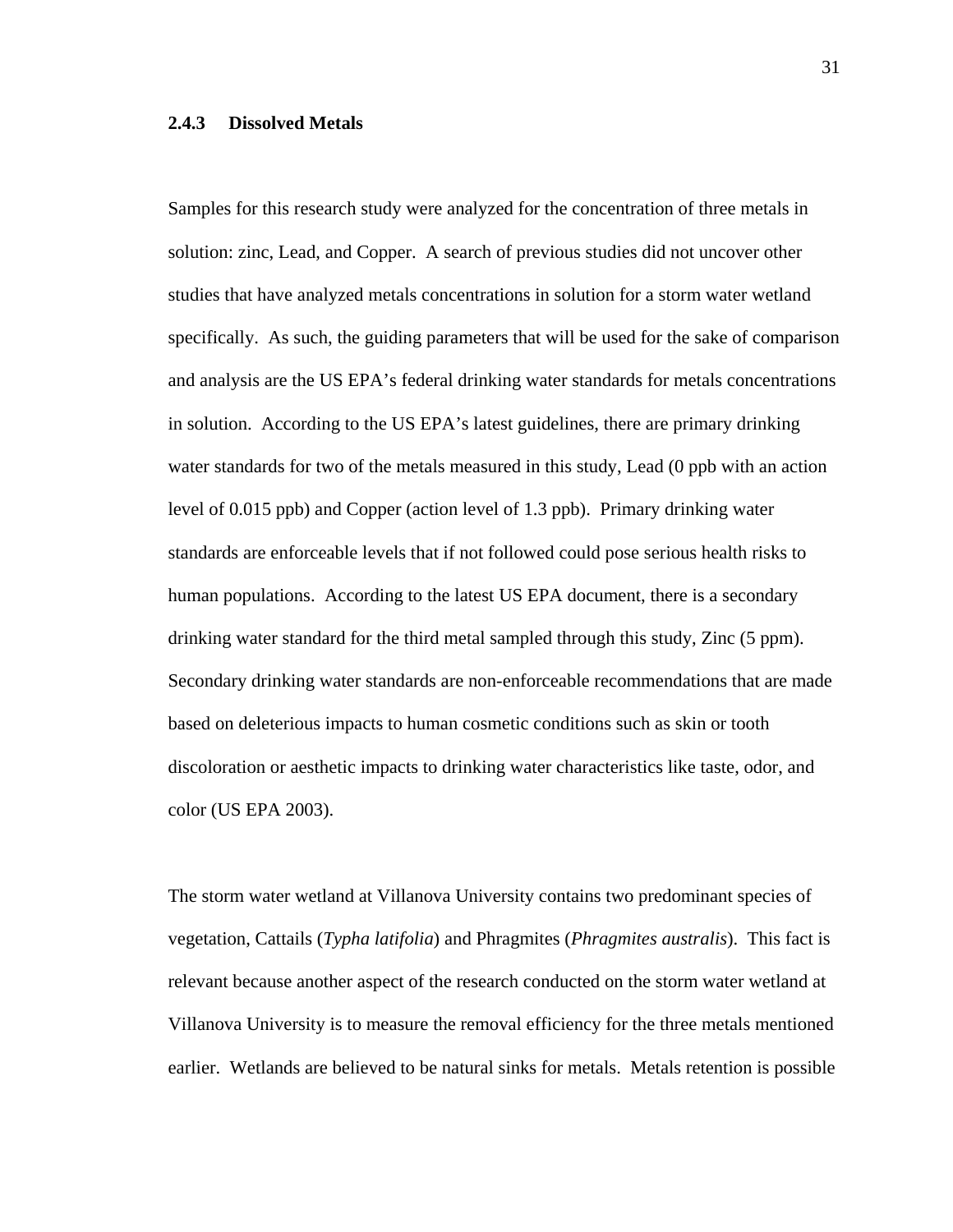both through deposition and plant uptake (Goulet and Pick 2001). As such, it is important to analyze the studied relative removal efficiency of the two dominant vegetation types at the site.

Goulet and Pick (2001) studied the significance of cattails on the removal efficiency for metals within a wetland system. This study was conducted on four different constructed wetlands in Ontario, Canada to determine if cattails increased metals removal. The study concluded that the presence of cattails did not affect the concentration of metals in surface sediments (Goulet and Pick 2001). This is because the dominant method for metals retention in wetlands is through the deposition of particulate metals onto surface sediments (Goulet and Pick 2001).

Windham *et al*. (2004) studied the metals removal efficiency of Phragmites in comparison with a more native species, Spartina grass (*Spartina alterniflora*), in a Hackensack, New Jersey natural wetland. In metal contaminated wetlands, live as well as dead plant tissue can serve as sink for metals. For the most part, metals are stored in the roots of wetland plants, but a small amount can be translocated to the tissue of the leaves of the plant (Windham *et al.* 2004). Then, as dead plant material falls onto the surface of the wetland and decomposes, the metals in the resulting detritus can enter the food web. Over time, as more and more plant material decays, it can serve as a greater source of metals (Windham *et al.* 2004). Windham *et al.* concluded that Phragmites did not contribute any additional metals to the detritus it created than did the more native Spartina grass. As a result, it would seem that Phragmites offers similar metals uptake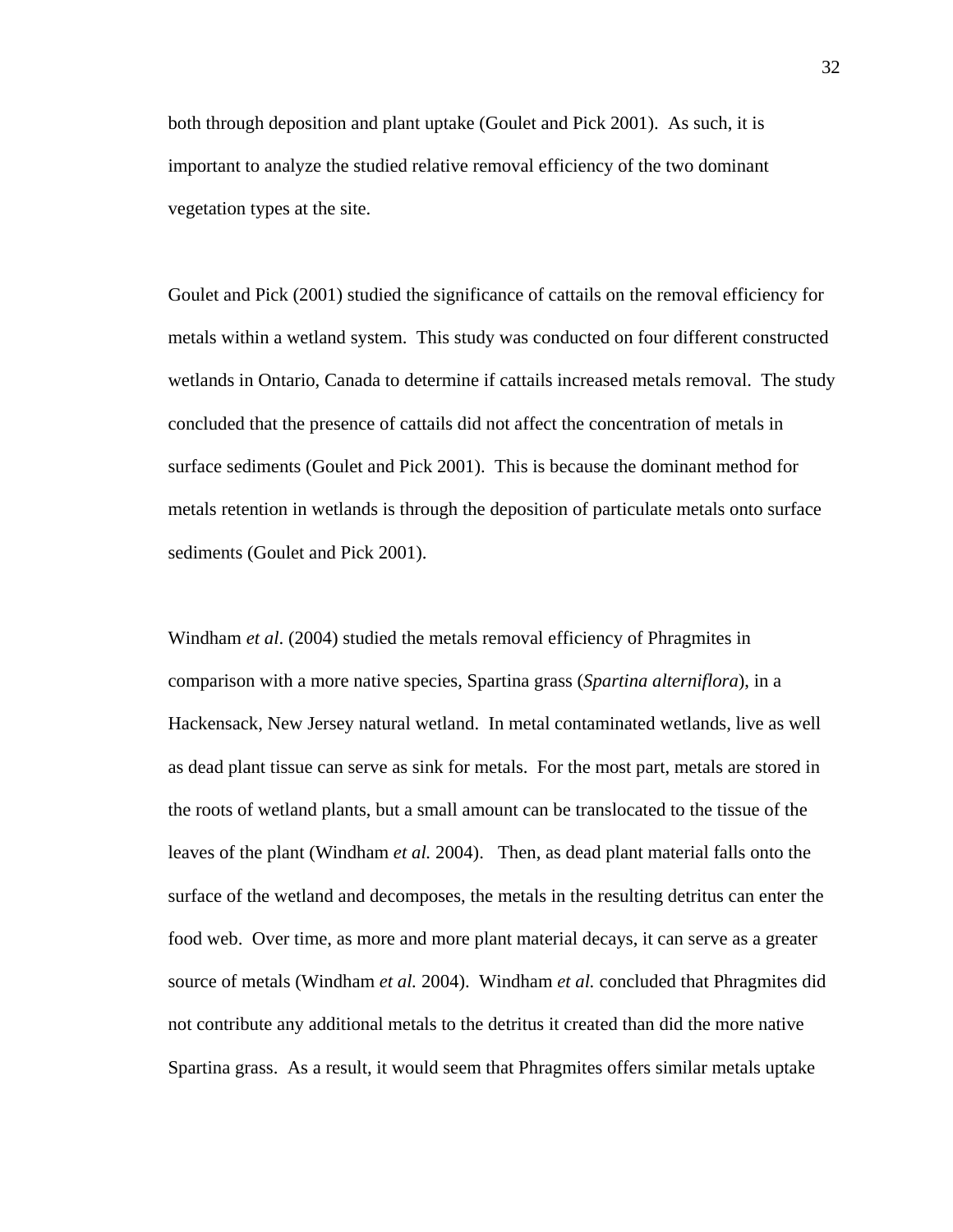capacity to some native wetland species. The wetland studied in the Windham et al. research is a tidal wetland. Thus, the water conditions within the wetland would experience elevated salinity levels. The storm water wetland at Villanova University is not a tidal wetland, but does treat storm water runoff in a mid-Atlantic climate. This means snow and ice melting products are applied to the watershed, which elevate chloride levels within the wetland during most of the year (Rea 2004).

# **2.5 Coliform Bacteria**

Another form of pollution that must be considered in surface water bodies is biological pollution. Biological pollution is a major concern because of the potential effect on humans through drinking water consumption or exposure to contaminated water through recreational activities in streams and other water bodies. The storm water wetland at Villanova University is no different. As mentioned, the wetland complex drains to a receiving stream that travels through highly suburbanized areas, creating a risk of recreational exposure to pollutant sources for humans.

Microbiological pathogens cause a variety of illnesses in humans, some more severe than others. Human exposure can take place in large quantities through drinking water consumption or in smaller quantities when the exposure occurs during recreational activities. Unfortunately, illness can be caused in humans through a minimum amount of exposure (Leclerc 2001). Microbial growth occurs when contaminated water is consumed and the organisms grow in the intestines of the host. The organisms are then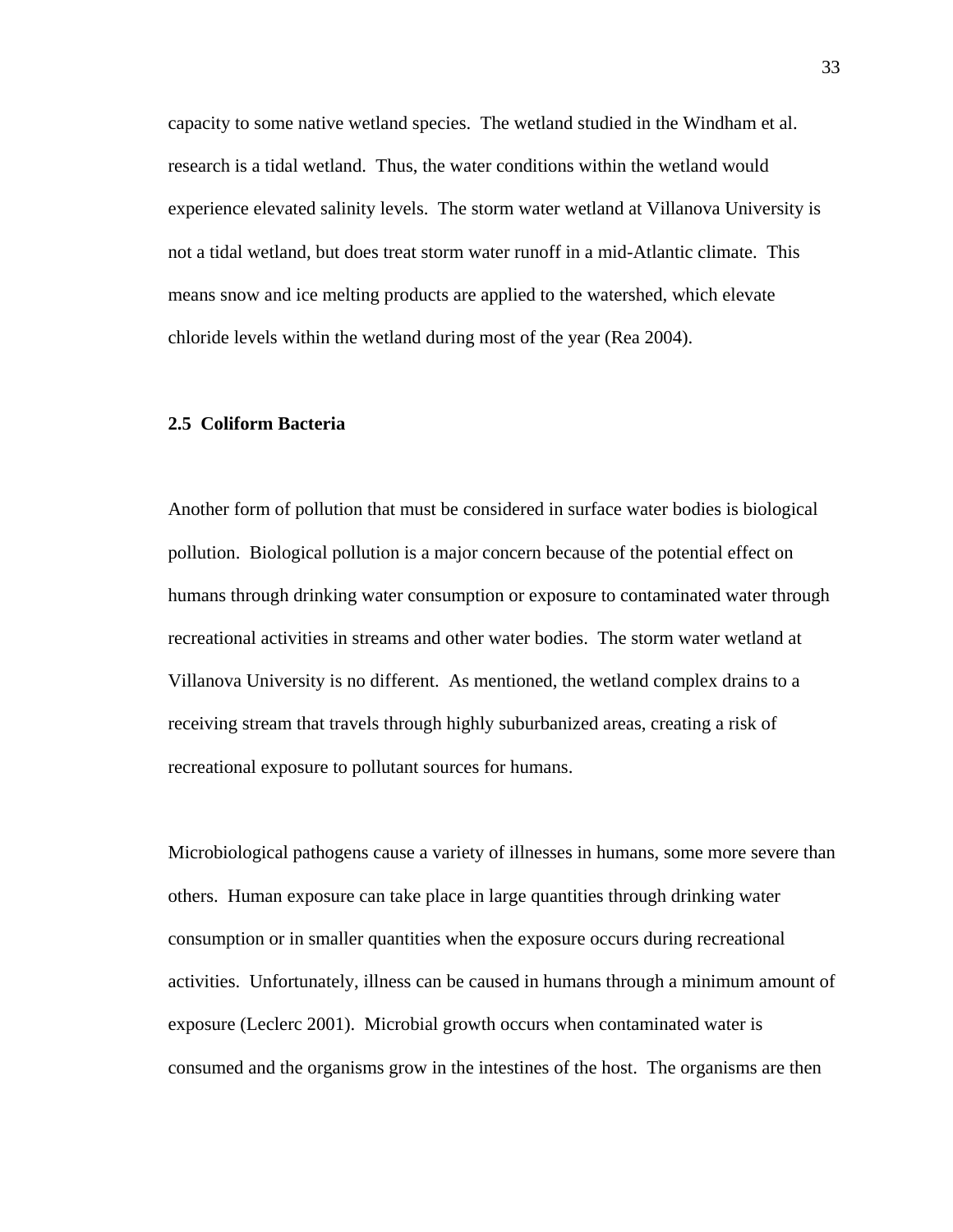discharged into the waste stream in fecal matter, which can then continue to infect hosts without detection or disinfection (Madigan 2003).

The most intensive monitoring has occured where the largest potential source of exposure can occur place, drinking water supplies. As such, water providers have been required to monitor and attempt to prevent microbiological contamination in drinking water supplies for a long time. However, as drinking water supplies have become adequately monitored, society has had the opportunity to begin exploring effective applications of microbiological sampling to ambient water quality conditions.

While developing microbiological sampling techniques, scientists began to realize there were a number of limitations to sampling every microorganism. Because of that, specific organisms needed to be found that showed distinct correlations to the incidence of pollution and illness in humans (Leclerc 2001). A number of different organisms have been used as indicators of water quality. Conventional science has seemed to settle on one specific group of organisms as indicators of pathogenic organisms, coliform bacteria. Coliform bacteria are defined as all aerobic and facultative aerobic, gram-negative, nonspore-forming lactose-fermenting bacteria. " Coliforms are used as indicators of water contamination because they commonly inhabit the intestinal tract of humans and other animals in large numbers. In general, we assume that the presence of coliform organisms in a water sample indicates fecal contamination and makes the water unsafe for human consumption" (Madigan 2001).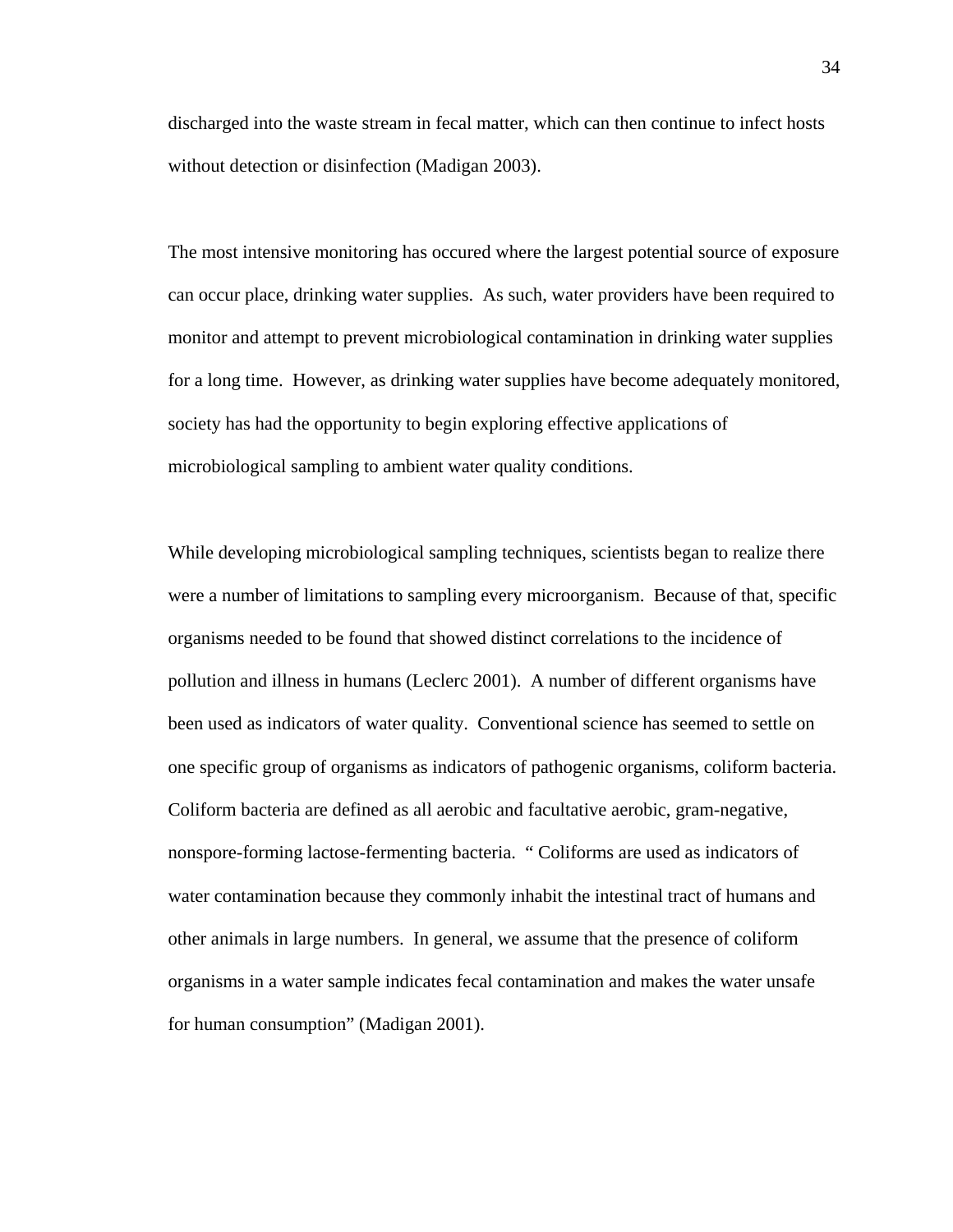Within the group of coliform bacteria, there are a number of specific organisms that have been purported to be useful indicators of water quality. However, studies have indicated that there is no coliform that can function as a reliable indicator of all enteric pathogens (Leclerc 2001). Numerous studies have been conducted to determine the most wide ranging and effective indicator of water quality. Results have been varied, but the Environmental Protection Agency does offer recommended guidelines for sampling.

#### **2.5.1** *E. coli* **and Enterococcus**

*Escherichia coli* (*E. coli*) has long served as an indicator of fecal pollution for a number of reasons. First, it is not normally pathogenic to humans, which limits exposure to those performing the sampling. In addition, it is present in water at much higher concentrations than the concentrations of the pathogens whose presence it is intended to predict. Like all indicator organisms, however, *E. coli* are of limited use in some particular situations. For example, recent studies have indicated that *E. coli* is not a reliable indicator organism in tropical and subtropical environments because it possesses the ability to reproduce in contaminated soils at temperatures usually found in these climates (Scott 2002). In addition, *E. coli* is not suitable as an indicator organism in marine environments because of its increased breakdown rate with increased exposure to sunlight (Noble 2003).

The enterococcus group of coliform bacteria is a subgroup of fecal streptococci and is made up of a total of five species. Enterococci have been successfully used as indicators of fecal pollution. In particular, as will be discussed later, they are specifically reliable in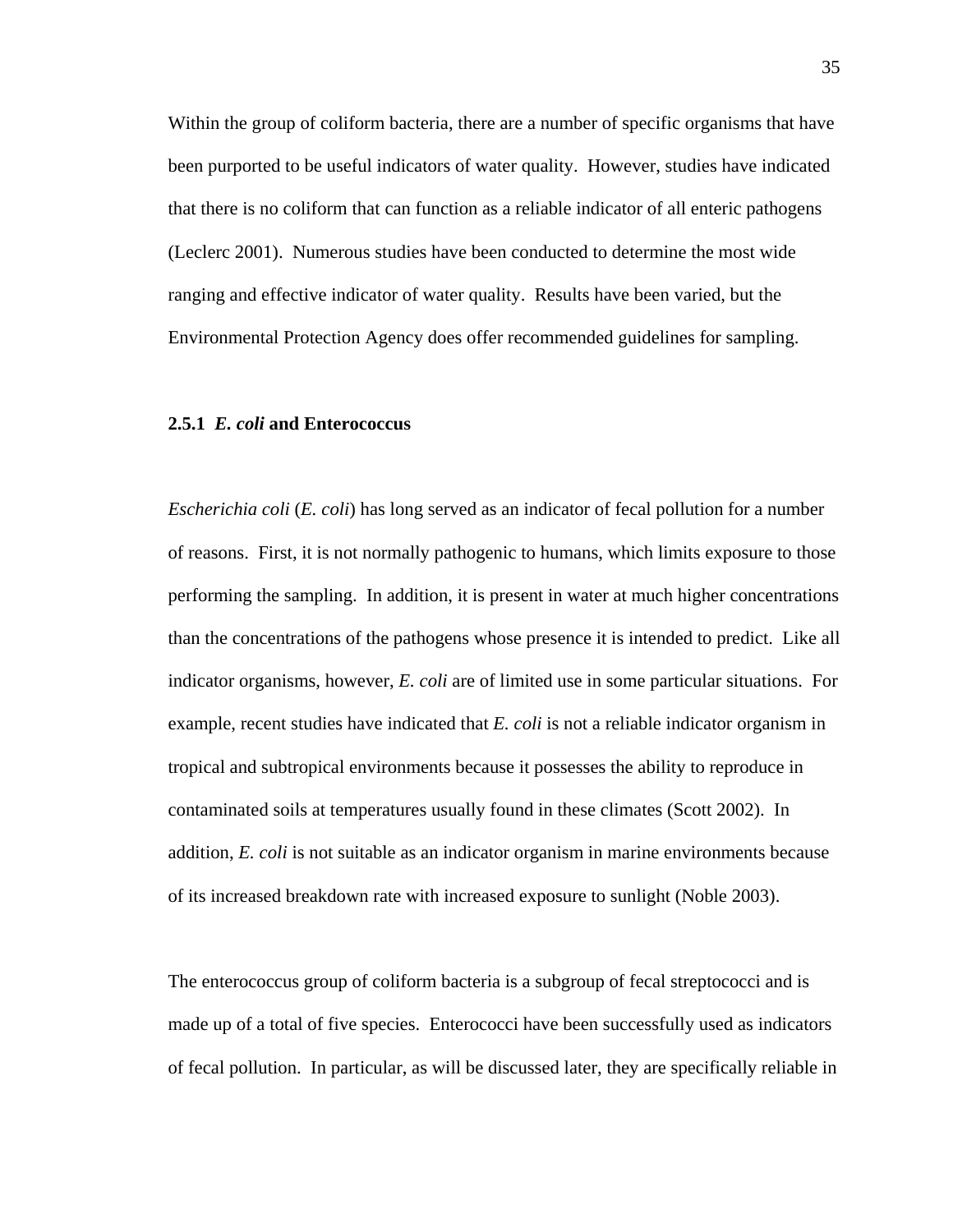marine environments and recreational waters, both fresh and marine. However, one potential limitation does exist in the use of enterococcus as an indicator organism. It is known that reservoirs of the bacteria exist in the environment and that they can readily reproduce once they are introduced into an environment (Scott 2002).

# **2.5.2 Ambient Water Quality**

Before beginning any further discussion about biological sampling to ensure the ambient water quality of surface water systems, it seems necessary to outline the US EPA's current guidelines. First, the US EPA only requires states and Native American Indian tribes to monitor biological indicators of water quality when the surface water is used for some sort of human recreational activity. Drinking water monitoring is the responsibility of the water provider. Similarly, monitoring biological indicator organism concentrations in industrial or municipal discharges is the responsibility of the discharging entity.

As part of its 2002 draft document entitled *Implementation Guidance for Ambient Water Quality Criteria for Bacteria*, the US EPA has encouraged states and Native American tribes to separate the monitoring of surface water recreational sites into two different categories, fresh recreational waters and coastal recreational waters. The US EPA has recommended the use of *E. coli* or enterococci as the basis of their water quality criteria for fresh recreational waters. However, for coastal (marine) recreational waters, the US EPA only recommends the use of enterococci as the basis for water quality criteria for bacteria (US EPA 2002).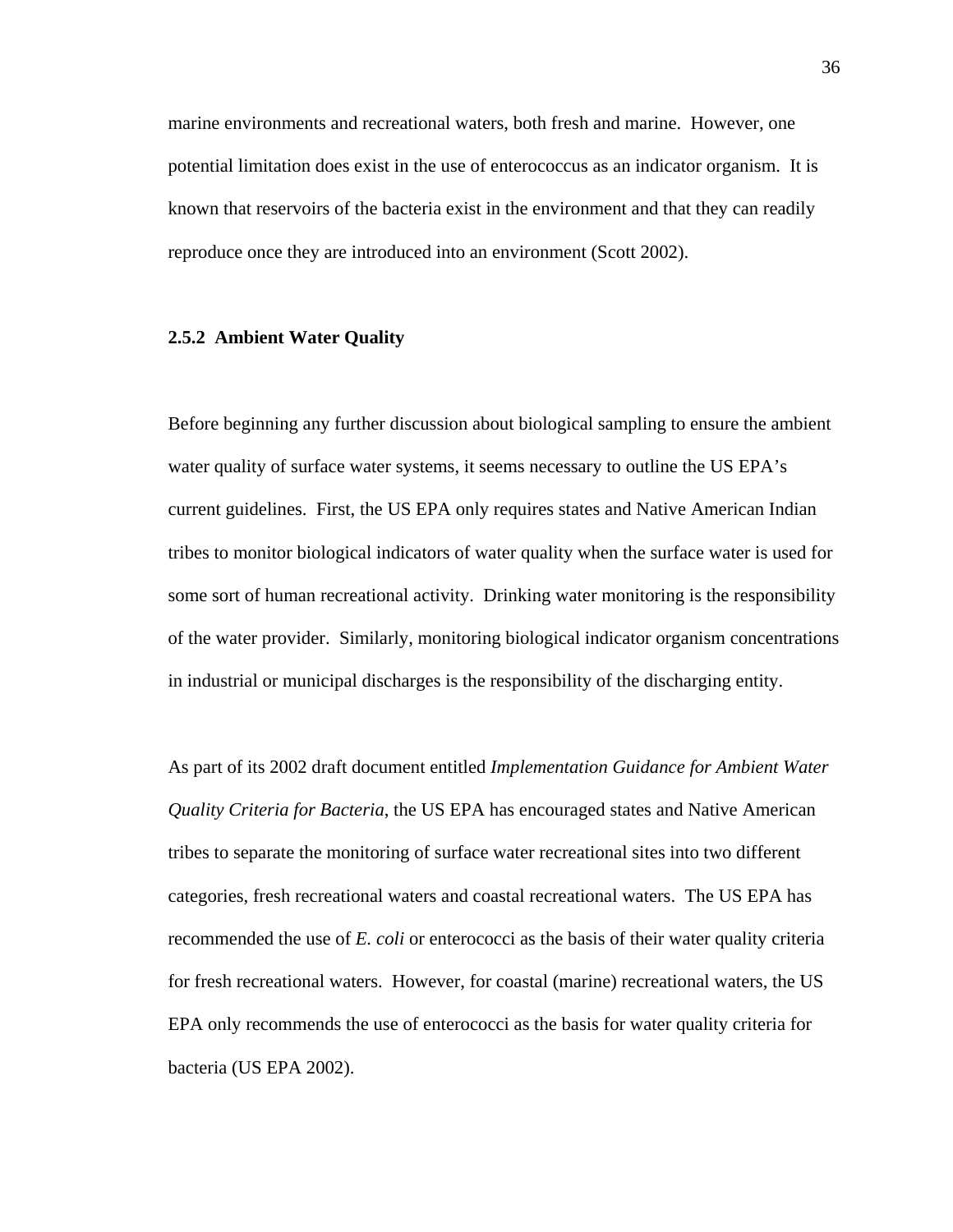The first recommendations for the use of indicator organisms to indicate water quality (in an ambient setting) came from the United States Department of the Interior in the form of the 1968 Federal Water Pollution Control Administration report. Within that report, a recommendation was made to use fecal coliforms as the indicator of water quality because limited research indicated a correlation between instances of fecal coliform presence and acute gastrointestinal illness in humans exposed to those waters. However, subsequent US EPA research was conducted to confirm these results (US EPA 2002).

The US EPA updated the 1968 Federal Water Pollution Control Administration recommendations with its detailed water quality criteria for bacteria in 1986. Within those recommendations, the US EPA cited a series of epidemiological studies that explored the relationship between acute gastrointestinal illness and the microbiological quality of waters used recreationally by swimmers. The results of those studies indicated that the presence of fecal coliforms does not have as strong a correlation to cases of gastrointestinal illness as some other possible organisms. Two indicator organisms, *E. coli* and enterococci, did exhibit strong correlations to the incidence of gastrointestinal illness in humans exposed to the water. As a result of these conclusions, the US EPA issued its *Ambient Water Quality Criteria for Bacteria – 1986* under Section 304(a) of the Clean Water Act recommending that *E. coli* and enterococci be used as indicator organisms rather than fecal coliforms (US EPA 2002). The recommended indicator organisms have not changed in the 2002 update from the original 1986 report.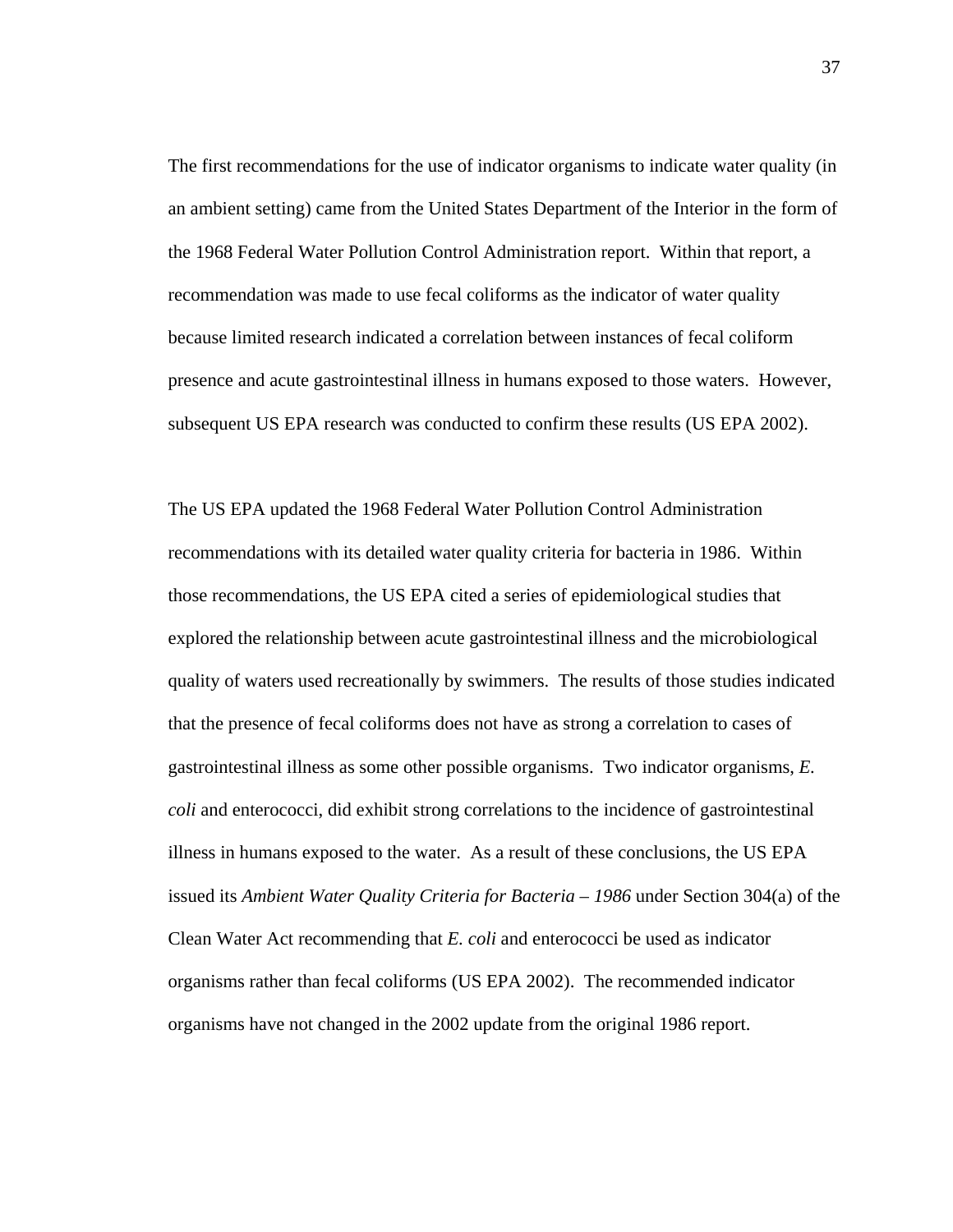As part of the 2002 updated report, the US EPA included documentation of the current states' ambient water quality parameters for indicator organisms within sampling programs. The purpose of the tables was to illustrate the variability of current practices from state to state throughout the country. However, for the purpose of this study, the quantitative parameter data can serve as a benchmark for the levels of *E. coli* observed at the storm water wetland. The closest geographic state following the US EPA recommendation of *E. coli* as the indicator of ambient fresh water quality is Ohio. Ohio has adopted the US EPA recommended standard of 126 colony forming units per 100 milliliters of sample (CFU/100 mL). This standard applies only to secondary human contact during recreation activities, which applies to activities such as boating, fishing, and swimming (US EPA 2002). Of interest is the fact that the state of Pennsylvania currently is still utilizing fecal coliform and total coliform levels as its standards for surface water quality through the Pennsylvania Code's Chapter 93 Water Quality Standards (2005 Pennsylvania Code). Hopefully, in the future the state of Pennsylvania will also adopt the US EPA's recommendation of utilizing *E. coli* as the recommended indicator organism for fresh water quality and enterococcus for marine water quality.

#### **2.5.3 Alternative Indicator Organisms**

Many studies have focused on the development of other indicator organisms to determine fresh surface water system quality, but with little success. For example, some studies have attempted to utilize *Giardia* spp. and *Cryptosporidium* spp. as indicators of fresh surface water quality. However, there has been extensive variation found between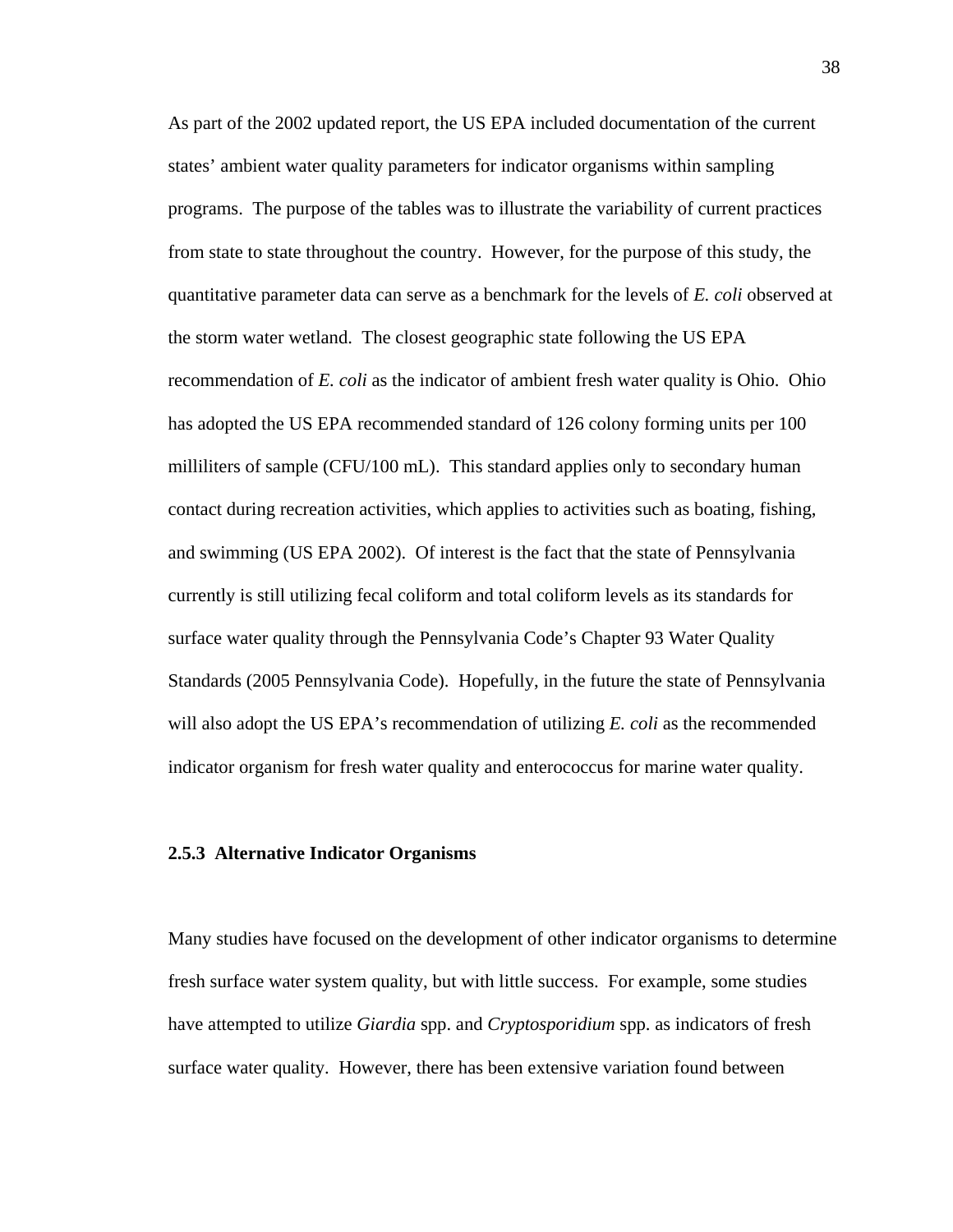studies, seasonally, and based on the source of the pollution. The presence of sewage plants as opposed to agricultural activities within the sampled watershed impacted the observed incidence of pathogens (Horman 2004).

However, studies have shown distinct correlations between *E. coli* counts in a given watershed and the incidence of pathogens. The specific counts of *E. coli* seem to be less important to predicting the presence of pathogens than simply the presence or absence of *E. coli* (Horman 2004). The question remains then as to what other indicator organisms are being utilized in fresh water recreation systems and what their effectiveness has been in determining the presence of pathogenic microorganisms.

Researchers have noted outbreaks of waterborne illness in fresh water recreation systems where the mandated levels of fecal and total coliform, other popular indicator organisms, concentrations have been met. This has led to a widespread belief that measuring total coliforms and fecal coliforms are not reliable methods for determining the likelihood of the presence of pathogenic microorganisms (Scott 2002). Obviously, useful indicator organisms need to mimic the environmental persistence of the pathogens that they are intended to indicate. The exact survival rate of the indicator organism in the fresh water system does not have to exactly match that of its correlative pathogen, but it must at least survive in some concentration for a similar length of time as its related pathogen (Long 2003). *E. coli* have shown distinct positive correlation as an indicator of waterborne disease. In addition, enterococci have also shown strong correlation as an indicator of pathogen presence (Scott 2002).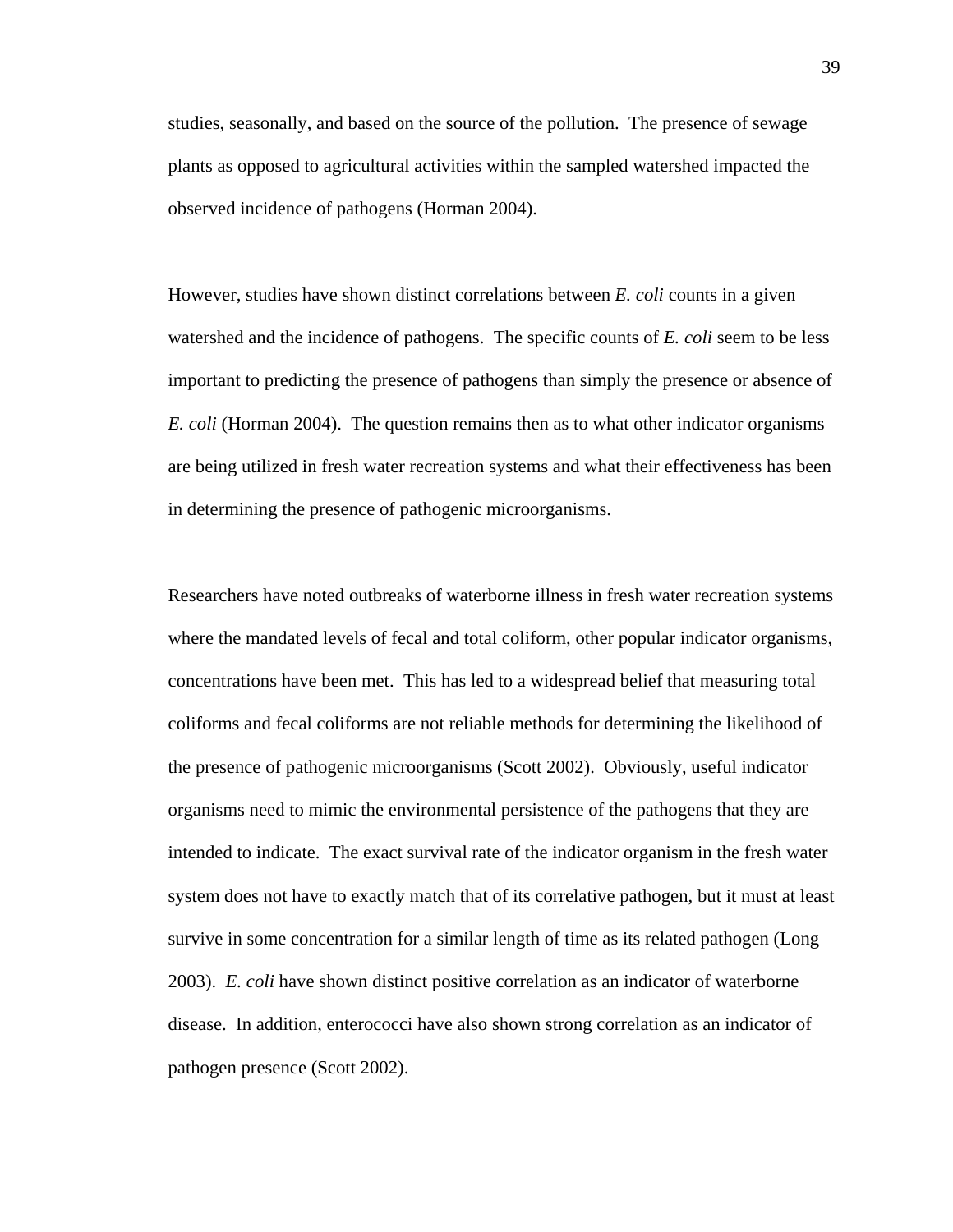#### **Chapter 3 - Methods**

# **3.1 Introduction**

The purpose of this section is to describe the methods and setup involved in the collection and analysis of samples. The frequency of sampling and schedule within that sampling timeframe will be outlined and described. The instrumentation of the site and test procedures utilized to analyze the water quality of the site will be discussed in detail. In addition, the timing and method of data collection will be outlined for potential repetition in future studies. Data collection for this study was conducted for baseflow sampling from June 1, 2004 through May 30, 2005.

#### **3.2 Sampling Schedule**

For the purpose of this study, baseflow was defined as flows within the storm water wetland at least 12 hours after a precipitation event occurred. This determination was based on an average time required for storm water wetland hydrographs to return to stable flows at the inlets. Due to the extended detention time for water within the storm water wetland, increased flows at the outlet are not seen for approximately 2 - 3 hours after the peak flows are seen at the inlet, depending on the size and intensity of the storm.

Generally, sampling occurred twice a month on Wednesday mornings, but exceptions had to be made on a few select occasions due to storm events. As the study's purpose is to draw conclusions about the functionality of the storm water wetland from a seasonal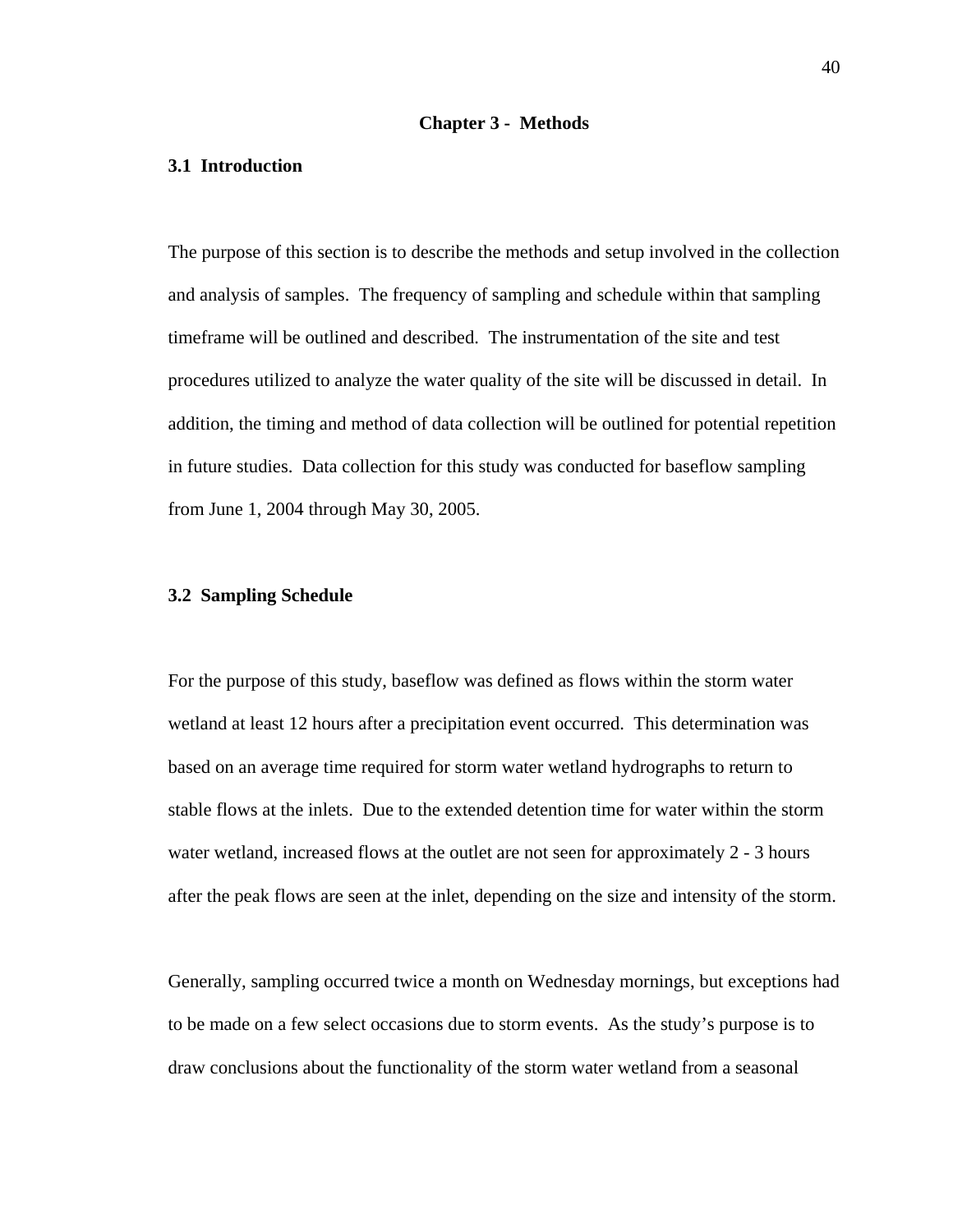perspective, the sample data has been divided into four periods: summer (June 1, 2004 – August 31, 2004), fall (September 1, 2004 – November 30, 2004), winter (December 1, 2004 – February 28, 2005), and spring (March 1, 2005 – May 30, 2005). Analysis has been conducted on data from each "season" and compared to each other as well as other experimental data to determine the storm water wetland's relative efficiency to remove all of the pollutant parameters discussed.

#### **3.3 Instrumentation and Setup**

For the purposes of describing the sampling locations within this report, the Villanova storm water wetland site is divided into four separate areas: the main campus inlet, the west campus inlet, the sediment forebay, and the outlet. Each location is described in great detail as to its relevant instrumentation and sample collection procedures. For brevity, all parameters discussed were programmed to record data in 5-minute intervals.

# **3.3.1 Main Campus Inlet**

The main campus inlet is a 42" pipe that conveys flows from the main campus of Villanova University. Its watershed consists of areas around Mendel Hall, Falvey Library, John Barry Hall, and Tolentine Hall. Of the 41 acres in the total watershed, approximately 25-27 come from the main campus pipe. In order to measure multiple variables at constant intervals, an American Sigma 950 Flow Meter has been installed for the main campus inlet pipe. It is housed in a waterproof lock box located above the inlet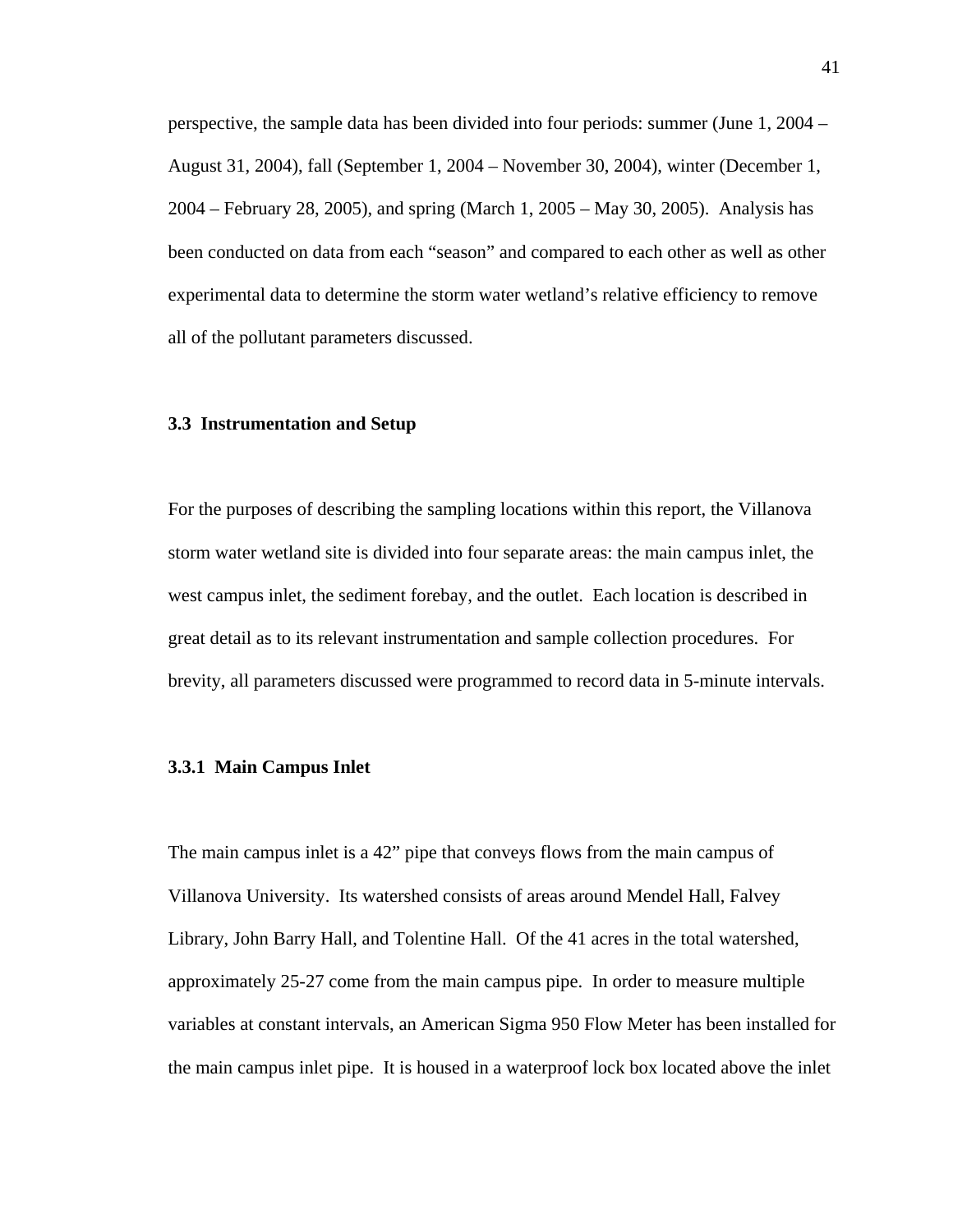structure. The American Sigma 950 for the main campus inlet is programmed and outfitted to record data from an area / velocity bubbler probe and a rain gage (Figure 3.1.) It has also been equipped with an external modem. The lockboxes are wired to provide constant A/C power to all instrumentation, so that battery power is only required during power loss.



**Figure 3.1 American Sigma 950 flow meter.**

The rain gage attached to the main campus Sigma 950 is an American Sigma Model 2149 tipping bucket rain gage. It has been placed and leveled on a poured concrete surface at the headwaters of the wetland. The rain gage has been modified with external bird-wire placed along the edges to keep birds from perching and possibly clogging the spout.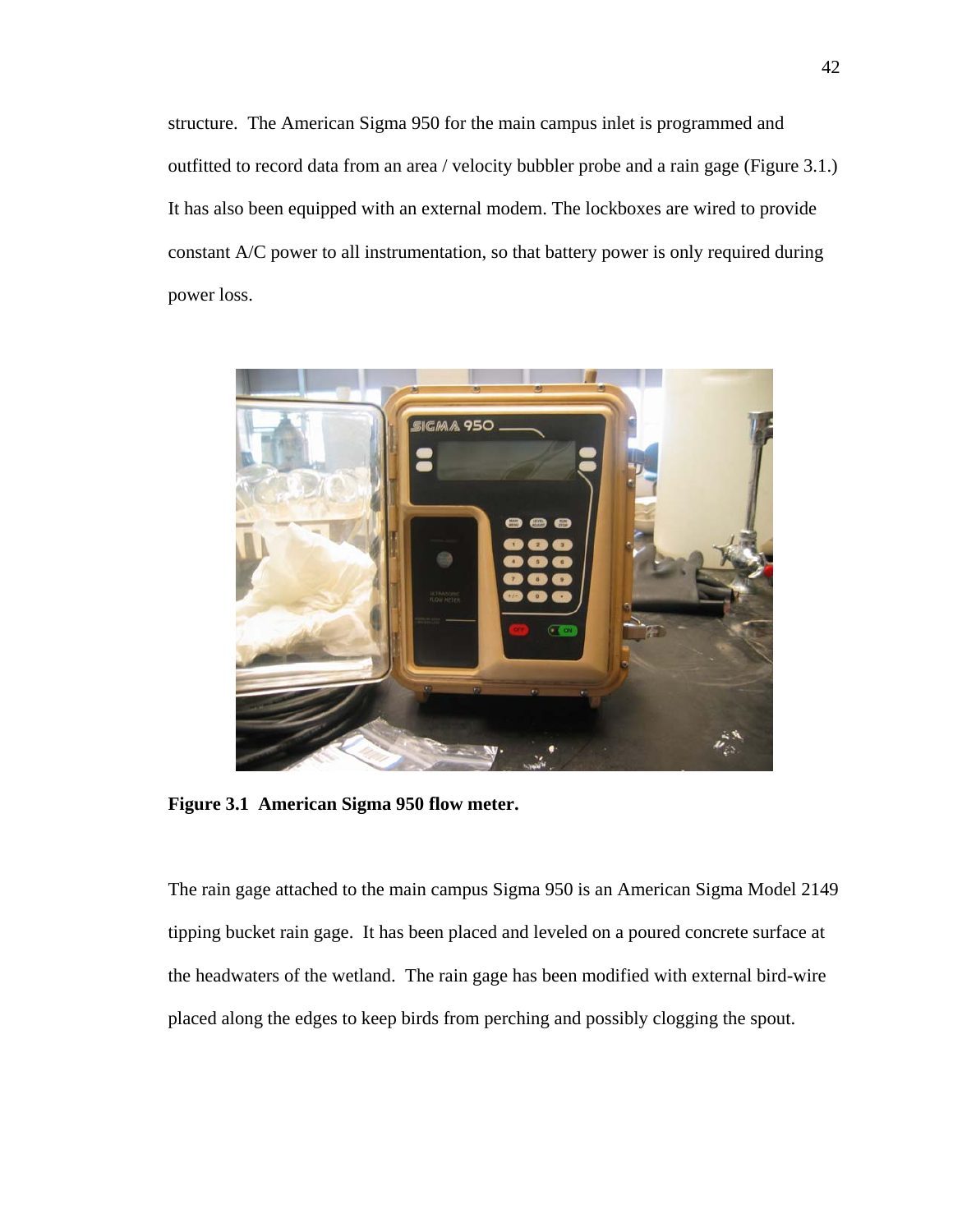In order to measure velocity and depth of flow in this pipe, it has been outfitted with an American Sigma area / velocity bubbler probe. The area / velocity probe uses two different forms of technology in order to measure both depth and velocity. A small air line is located within the probe's cable and is attached to the American Sigma 950. The 950 pumps air bubbles through this tube and into the flowing water of the pipe. The 950 then measures the pressure of the air bubble at the release point, and calculates the depth of the water from a calibration standard. Each area / velocity probe is calibrated at 6 month intervals. In order to measure velocity of the flowing pipe, the probe uses the Doppler Effect. By releasing a sound wave from one end of the probe, the Sigma 950 can measure the shift in its frequency as it moves away with the flow. Based on this shift, the 950 can calculate a velocity of the flowing water. The minimum default velocity is 0.05 feet per second for baseflow sampling purposes.

The external modem on the Sigma 950 is connected to phone lines that have been installed inside the lockboxes at the site. Each Sigma 950 has a unique phone number that can be called and programmed or downloaded from a remote location. American Sigma Insight v.5.01 software is used to connect and download data from each Sigma 950 unit. Data is stored in text form and is easily converted to Microsoft Excel spreadsheets for analysis.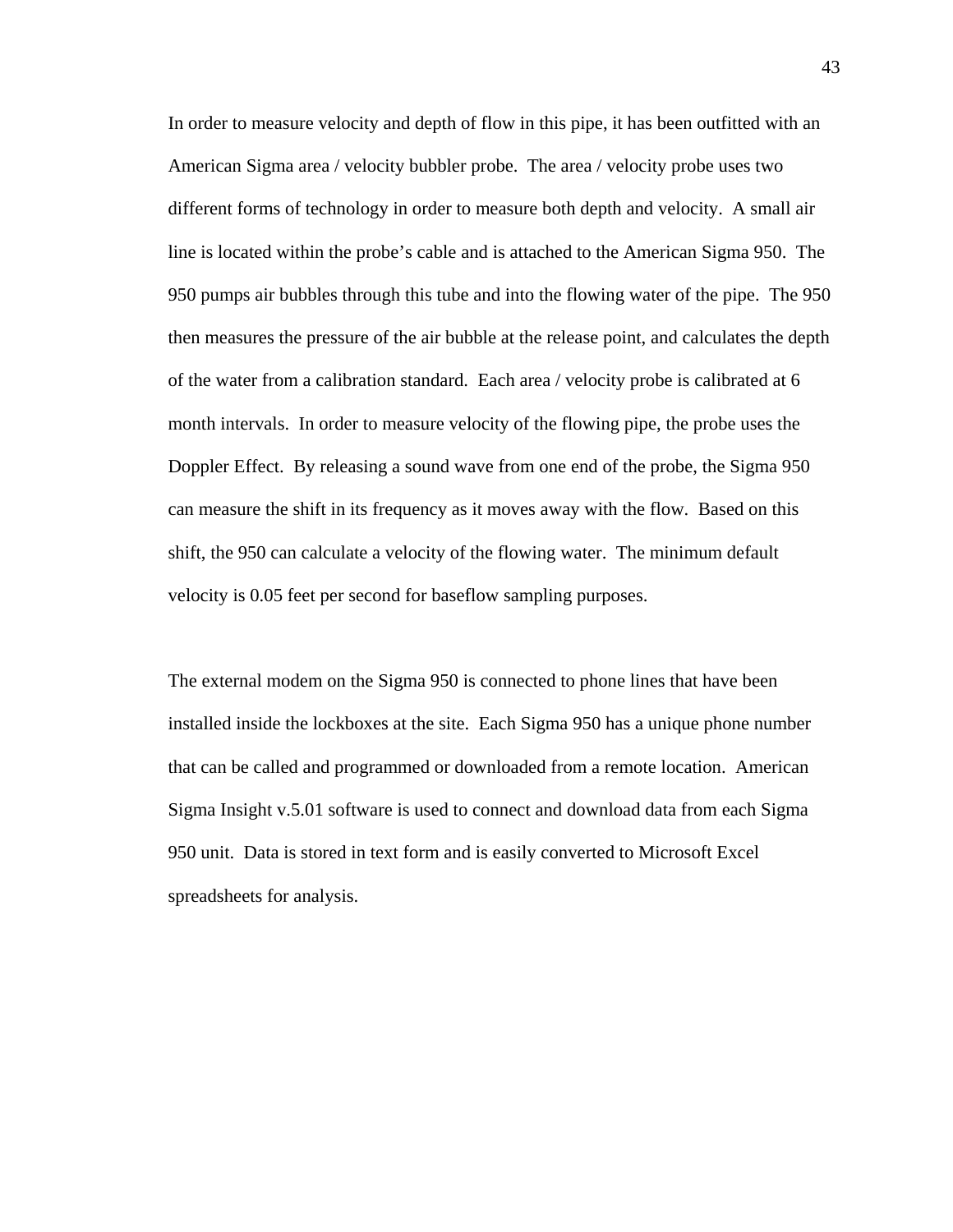#### **3.3.2 West Campus Inlet**

The second location setup for sampling and data recording is the west campus inlet. Villanova University's west campus consists of the law school, the law school parking lot, the nursing college, and the west campus apartments. The area of this watershed draining to the storm water wetland is approximately 14-16 acres. A 48" inch pipe conveys storm water from west campus into the wetland system. The west campus inlet has also been outfitted with its own American Sigma 950 Flow Meter. It has also been equipped with an area/velocity probe and an external modem. Details of these can be found above in the main campus section. Unlike the main campus inlet, however, the west campus pipe is equipped with probes to measure temperature, conductivity, and pH.

To measure conductivity, an American Sigma conductivity probe model number 3328 was installed. The probe measures the conductivity of the water by measuring the ability of a solution to conduct current. In solution, current flows by ion transport, therefore, an increase in ions means an increase in conductivity. The conductivity probe applies a potential difference between two probe electrodes of a known distance. The resulting current is proportional to the conductivity of the solution. The American Sigma probe more accurately measures conductance, the reciprocal of resistance, and is converted into conductivity by knowing the distance between the electrodes and the electrode surface area.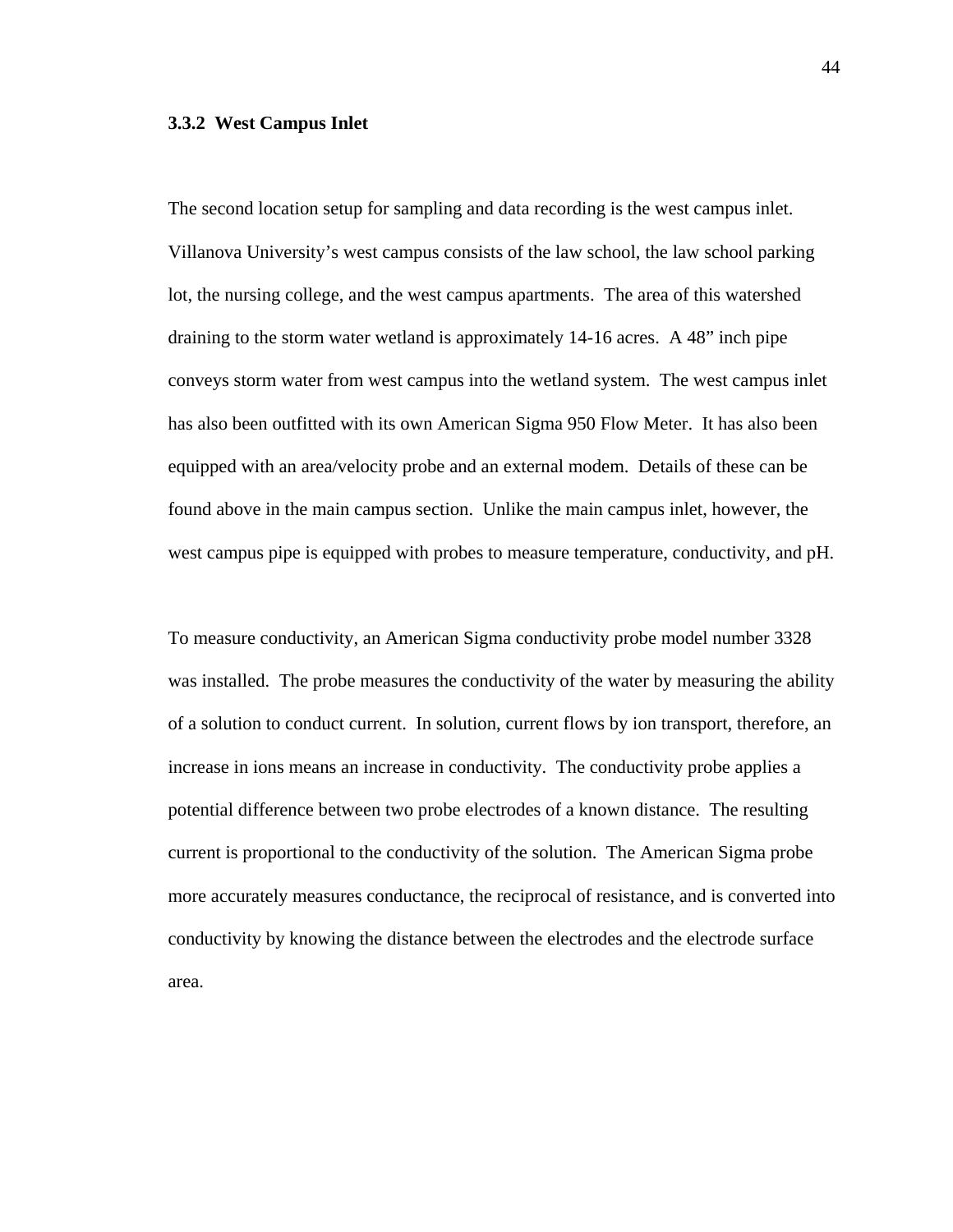To measure pH, an American Sigma pH probe, catalog number 3328-89, was installed. This sensor operates in principle as if it contained two 'batteries' whose voltages are measured and transmitted by electronic amplifiers. One battery is formed by the ground electrode and the glass process electrode. The voltage of this battery is a function of the solution pH. The other battery is formed by the same ground electrode and the standard electrode which contains a pH electrode in a chemical standard of fixed pH value. The voltage of the second battery is subtracted from the voltage of the first battery. The result is a differential pH measurement, the final signal being that of a pH electrode in the process compared to a pH electrode in a chemical standard solution. A temperature sensitive resistor inside of the sensor automatically compensates the pH measurement for temperature variations by adjusting the output of the sensor.

#### **3.3.3 Sediment Forebay**

The third sampling site is referred to as the sediment forebay, which is discussed in the introduction section. The sediment forebay's Sigma 950 Flow Meter was removed from the sediment forebay prior to the beginning of this study because of a number of factors. First, the data obtained from the sediment forebay is less important for the overall determination of the storm water wetland's efficiency because it is located in the middle of the system and efficiency is based solely on influent versus effluent. Second, a number of problems with the Sigma 950 Flow Meters needed to be remedied since their original installation at the site. In order to troubleshoot those needs, non-functional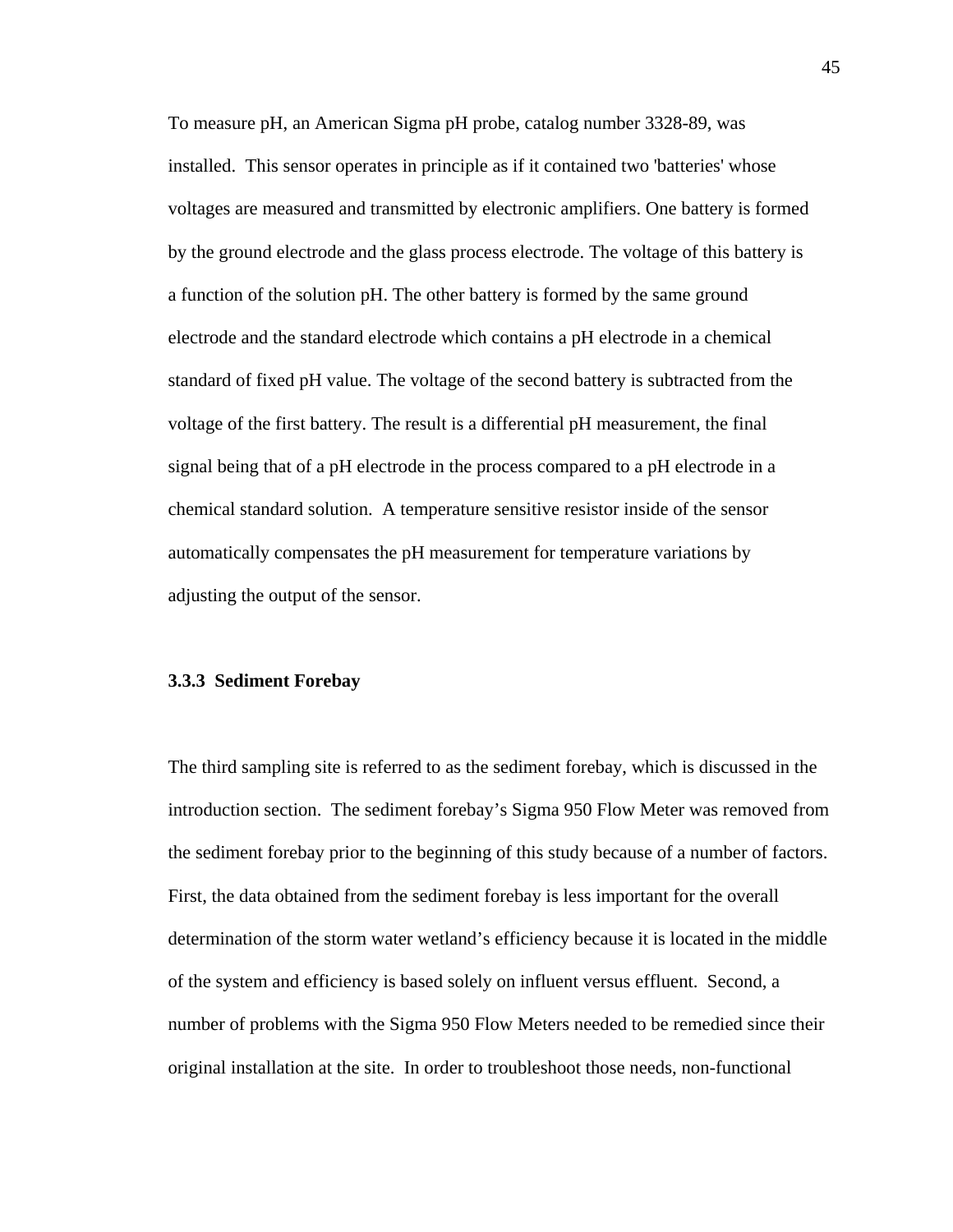Sigma 950 Flow Meters often had to be swapped with functional units. As a result, a decision was made to remove the Sigma 950 Flow Meter from the sediment forebay so that a functional unit could be constantly maintained for immediate installation at the wetland site.

# **3.3.4 Outlet**

The final sampling location is the outlet structure. Like all the other sites, the outlet is outfitted with an American Sigma 950 Flow Meter. This flow meter is located within a lockbox behind the outlet structure. The outlet 950 is equipped with an area / velocity bubbler probe, an external modem, a pH probe, a conductivity probe, and a dissolved oxygen probe. A special structure was built to house all the probes and the sampler tube (Figure 3.2).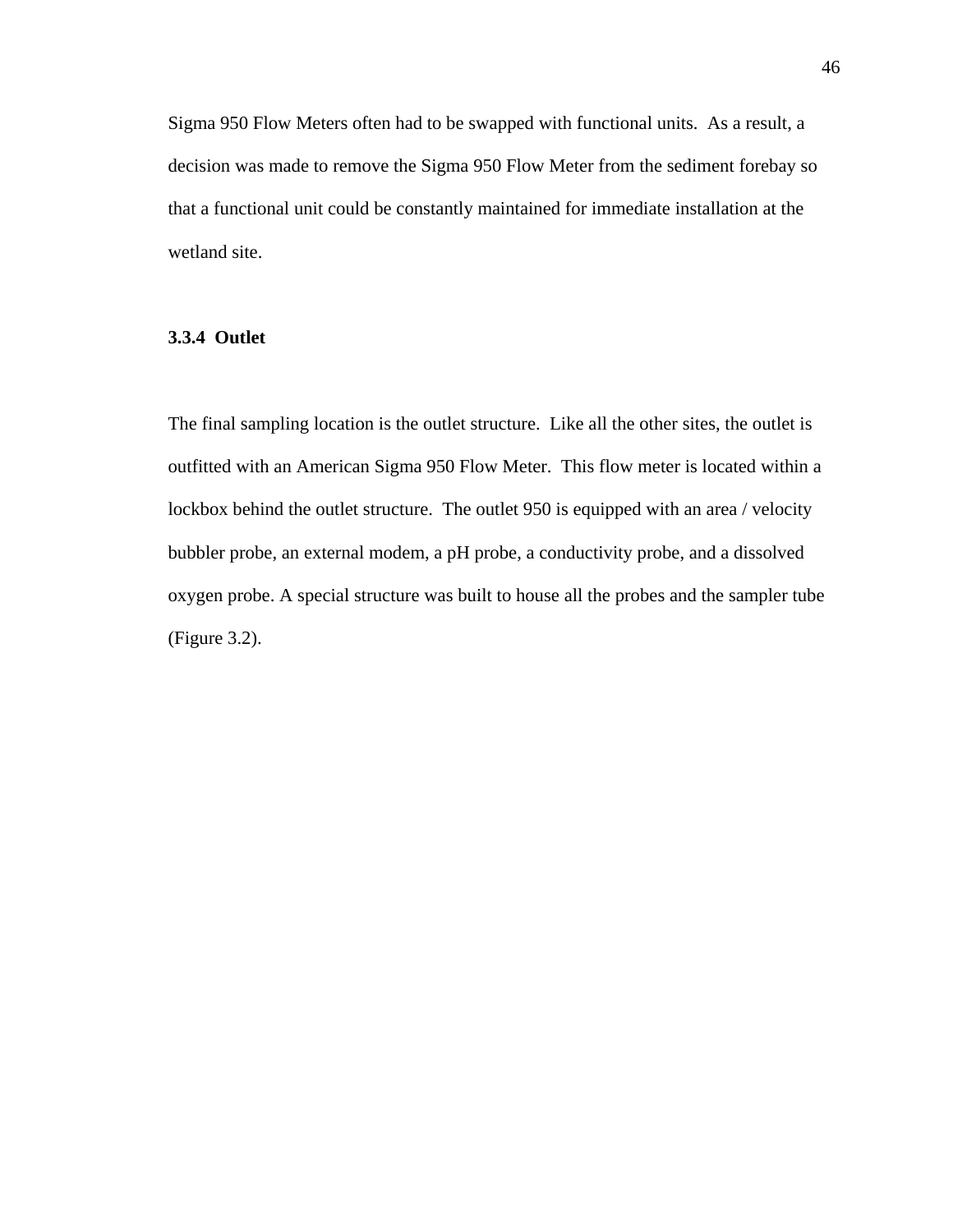

**Figure 3.2** Outlet outfitted with pH, conductivity, dissolved oxygen, and sampler.

# **3.4 Sample Collection Protocol**

All samples collected for this study were grab samples collected at the four sites described earlier: main campus inlet (IM), west campus inlet (IW), sediment forebay (SF), and the outlet (O). The grab samples were collected immediately downstream from each inlet pipe at the main campus inlet and west campus inlet sites. The grab sample for the sediment forebay was collected at the gabion weir at the downstream end of the sediment forebay to characterize the flow leaving the sediment forebay. The outlet flow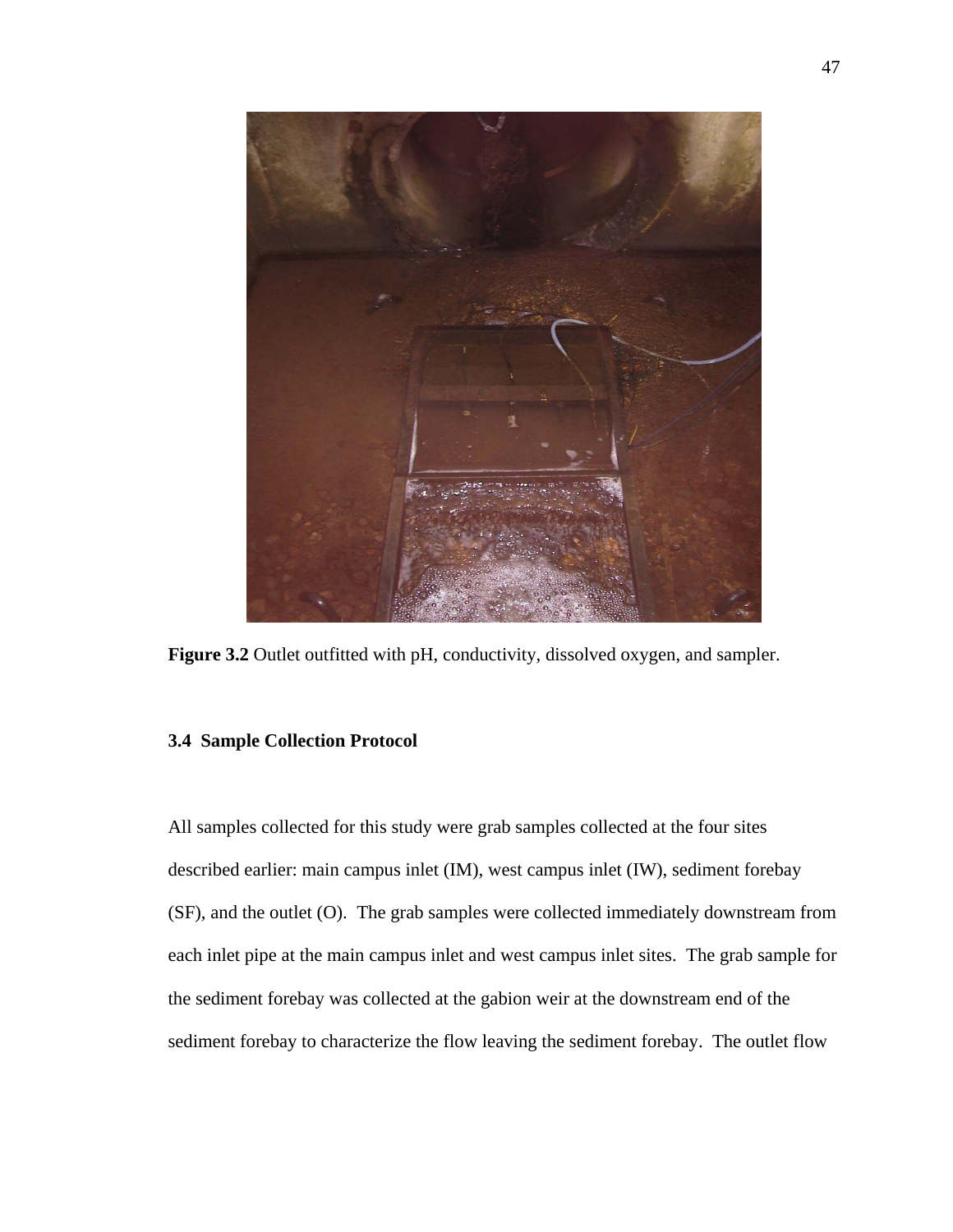was characterized by taking a grab sample immediately upstream from the water flowing into the concrete outlet structure.

All grab samples were taken in 1-liter High Density PolyEthylene (HDPE) containers that were washed in a 10% HCl solution as per EPA recommendations. The samples were then taken to Villanova University's Civil and Environmental Engineering Water Resources Laboratory for analysis. Because of the location of the storm water wetland site on campus, the time from sample collection to the beginning of analysis was never more than 30 minutes. Analysis was typically completed within 24 hours of sample collection. Any samples that were not analyzed within 24 hours were preserved according to appropriate protocols. In the laboratory, a number of parameters were tested: total nitrogen, total phosphorous, orthophosphate, total suspended solids, total dissolved solids, and metals (zinc, lead, and copper). Separate samples were collected once a week for the coliform bacteria analysis. Weekly coliform samples collected during storm events were discounted from the analysis.

#### **3.4.1 Analytical Methods - Nutrients Testing**

Upon arrival in the laboratory, the samples were analyzed for the concentration of three parameters of nutrients: total phosphorous, orthophosphate, and total nitrogen. The total phosphorous test (Hach Method No. 8190) and the total nitrogen test (Hach Method No. 10071) are EPA approved. The nutrient analysis was conducted utilizing a Hach DR 4000 Spectophotometer unit.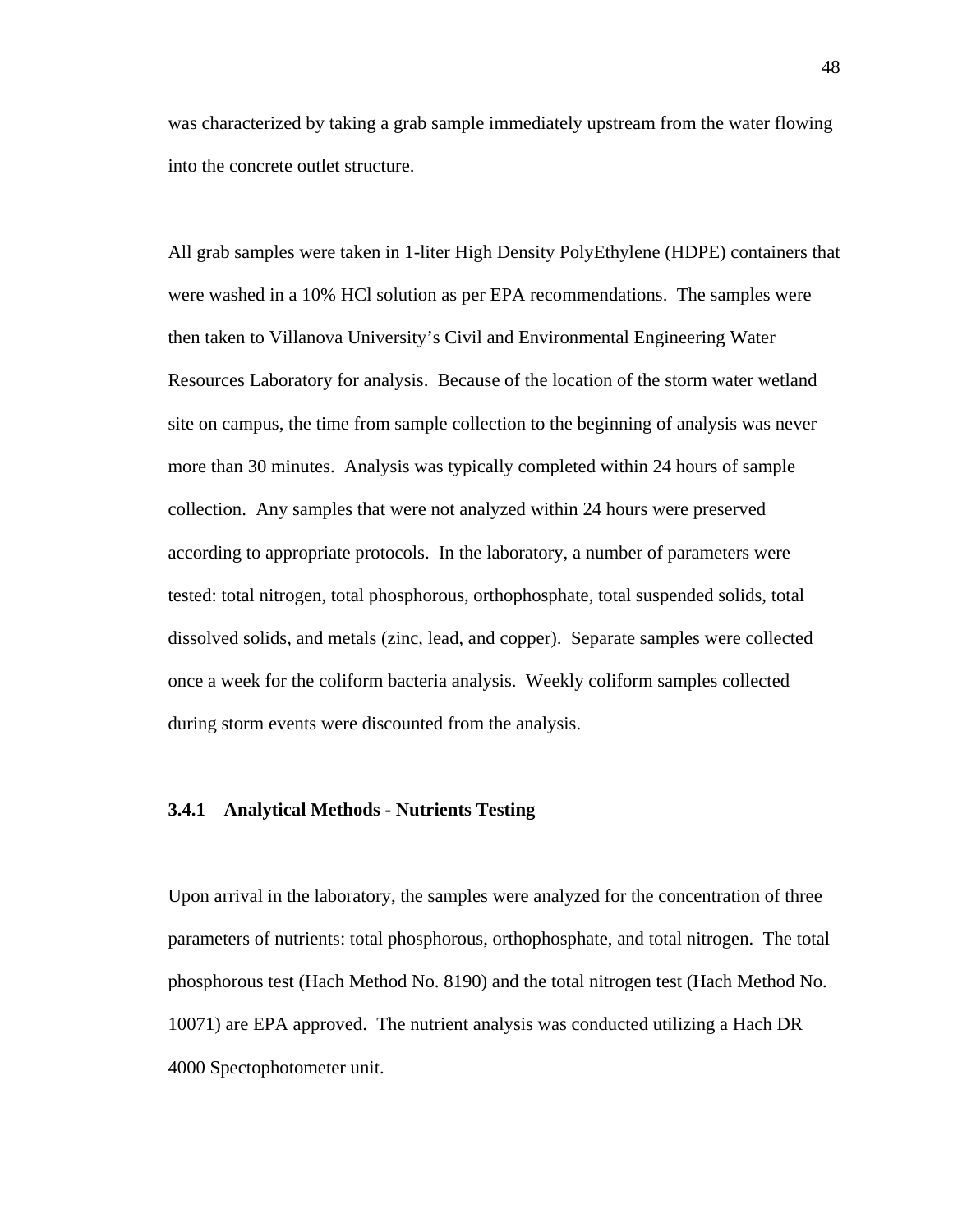A TenSette Pipette as well as serological pipettes were used to make accurate measurements when performing tests using this apparatus. For quality assurance purposes, the tips and serological pipettes were replaced between uses to prevent crosscontamination between samples.

The reactive phosphorus spectrophotometric analysis was performed in square, glass, 2.54 cm (1 in.) sample cells. The recommended cleaning and handling procedures were strictly followed to prevent interference from the glassware. Contact was avoided with the clear sides of the cells with fingers to avoid the possible creation of imperfections or smudges in the samples cells which could potentially cause unanticipated absorbance and inaccurate readings. The cells were wiped with a soft cloth to remove any smudges or inadvertent fingerprints. To avoid degradation or staining of the sample cells, they were emptied immediately following the analysis and were cleaned after each use, as per Hach's instructions, to avoid degradation or staining. When not in use, the sample cells were stored in their boxes to protect them from damage.

The total nitrogen and total phosphorus spectrophotometric analyses were performed in manufacturer prepared digestion vials. Care was again taken not to touch the glass vials, which were handled by the plastic caps. The glass vials were also wiped with a soft cloth prior to analysis in the spectrophotometer as a precaution against inadvertent smudges or smears. The vials were not reusable and were disposed of as per the product's Material Safety Data Sheet (MSDS).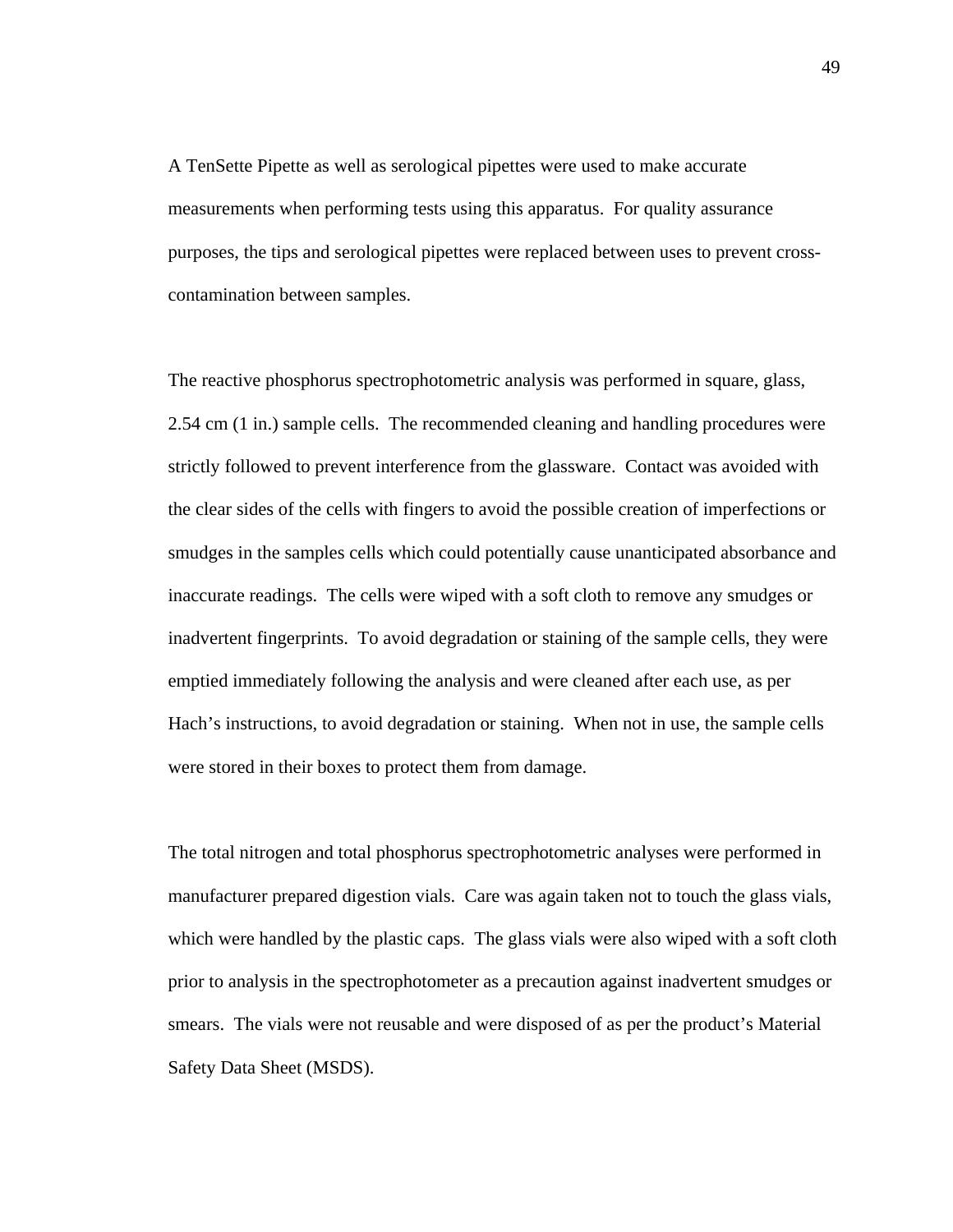The total nitrogen and total phosphorus tests required the samples to undergo a digestion period at specific temperatures. The Hach COD Reactor Model 45600 was used to incubate the samples for the required times. The COD reactor holds up to a total of 25, 16 mm x 100 mm vials and is capable of sustaining temperatures up to 150 degrees Celsius with an accuracy of  $\pm 2$  degrees Celsius. A thermometer was used to verify the temperature.

#### **3.4.2 Analytical Methods – Solids Testing**

Once the nutrient analysis was finished on each sample taken, the solids analysis was initiated. The first step was the total suspended solids (TSS) test. After the completion of the TSS test, 15 mL of sample was removed from the filtered sample for metals analysis. The remaining sample volume was then utilized for the total dissolved solids (TDS) test.

The Standard Methods procedure 2540D was followed for TSS analysis. Predetermined volumes of sample were filtered through 1.5 micron pore size filters. These filter papers were then transferred to pre-weighed tins and were dried at 105 degrees Celsius according to procedures outlined in the standard methods. Once completely heated and dessicated the tins were reweighed and the resultant difference of weight per unit volume gave the total suspended solids in units of mg/L. In areas of particularly clear water, such as the outlet structure, or during baseflow conditions, large volume of sample was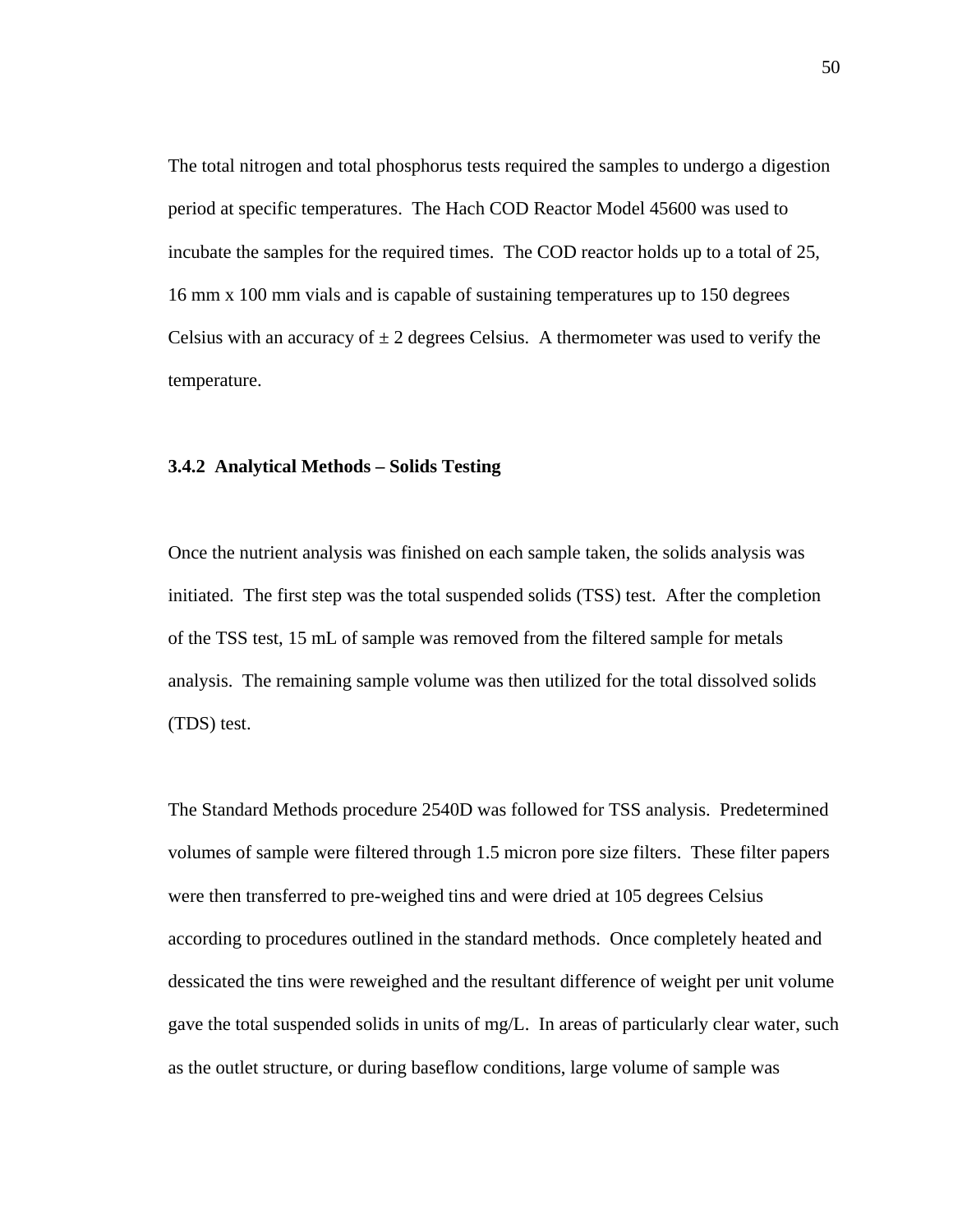needed. Maximum sample volume for our study was 1000 mL (1 L) because of sample container size. Early samples utilized volumes that were less than this maximum because of sample protocol development, but the majority of sample volumes were 1 L.

The Standard Methods (APHA, 1995) procedure 2540C was followed for TDS analysis. A filter paper with a 1.5 micron pore size was utilized to filter out the suspended solids in the sample. The filtrate was then evaporated accordingly in pre-weighed and properly prepared ceramic evaporating dishes. The sample volume for the TDS test was typically 985 mL. The volume of the evaporation dishes for the TDS test is approximately 125 mL. Because of these facts, numerous refills of the evaporating dishes were necessary for the completion of the TDS test. The TDS test was typically completed within 72 hours of its initiation.

#### **3.4.3 Analytical Methods – Dissolved Metals**

As described, approximately 15 mL of sample was taken from the total sample volume following its filtration through the 1.5 micron filter paper for the TSS test prior to the TDS test for the purpose of conducting the dissolved metals analysis. The metals test sample was placed in a 50 mL HDPE container. As per EPA Method 7010, all metals sample containers were washed with  $1:1$  nitric acid (HNO<sub>3</sub>). Metals samples were preserved with 70% HNO3 and analyzed on a Perkin-Elmer 2380 Atomic Absorption Spectophotometer with its Graphite Furnace equipment. An auto-sampler unit was used in conjunction with the Graphite Furnace equipment to perform the sample analysis. A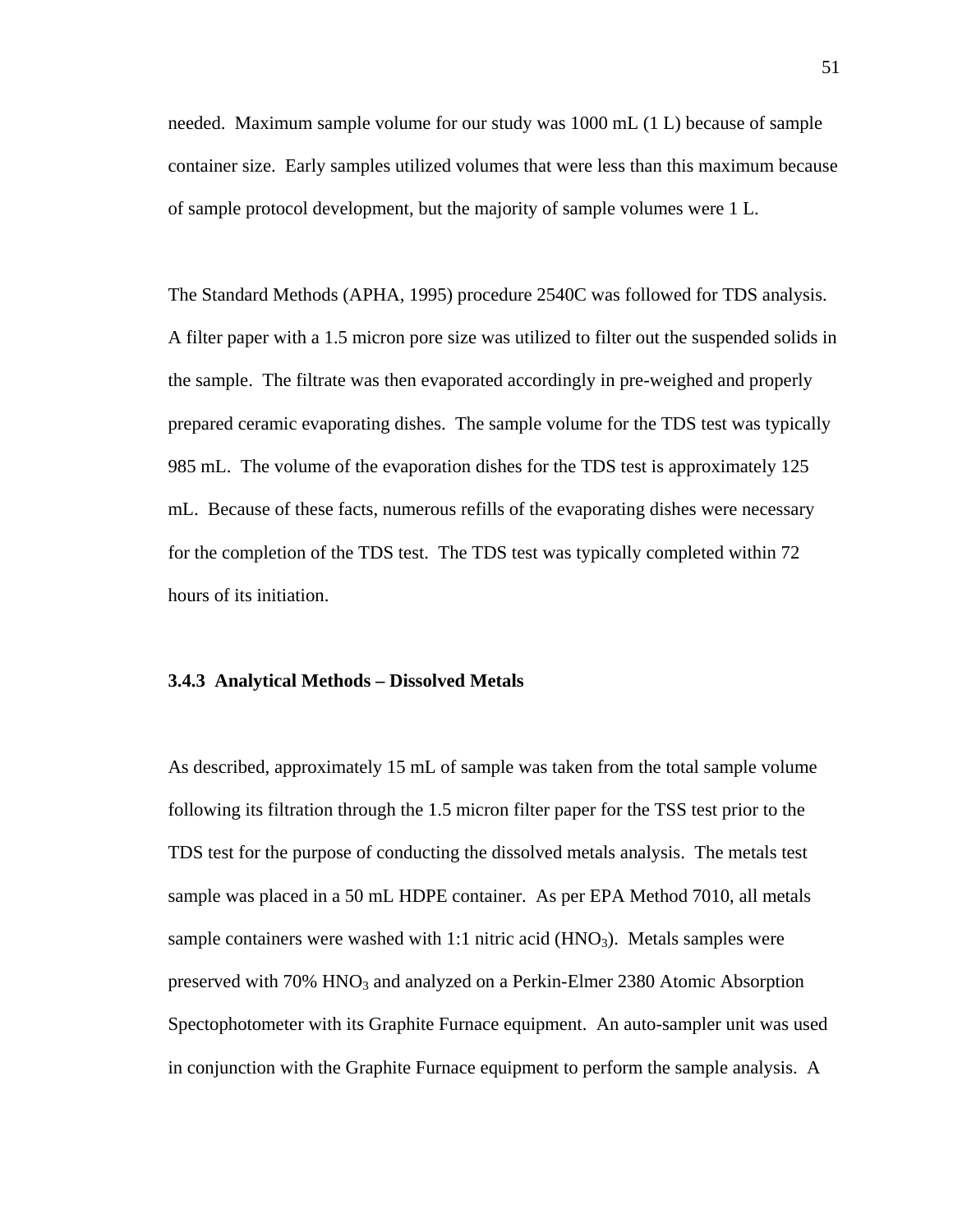number of standard concentrations were run in conjunction with each sample set run in order to calculate the concentration of metals in solution using the absorbance values determined by the unit for that individual run. This calibration procedure was conducted for each group of samples analyzed.

# **3.4.4 Analytical Methods – Coliform Bacteria**

Coliform bacteria sampling was performed once a week to provide a larger number of samples for analysis. Coliform bacteria sampling followed EPA-approved Method 10029 for Membrane Filtration of Coliforms, *Enterococci*, and Pseudomonas. Coliform samples were collected in autoclaved 125 mL HDPE containers and immediately diluted and analyzed at Villanova University's Civil and Environmental Engineering Water Resources Laboratory. All other equipment used in the dilution and filtration processes were also autoclaved each week prior to sampling and stored in wrapped foil for preservation of a sterile environment. Two dilutions were created  $(10^{-1}$  and  $10^{-2})$  and then filtered through a membrane filter. Once filtered, the samples were placed on a petri dish containing Hach's m-Coli Blue broth and incubated to foster growth. After the prescribed incubation time, the samples were removed from incubation, counted, and calculated in terms of colony forming units (CFU) per 100 mL of sample.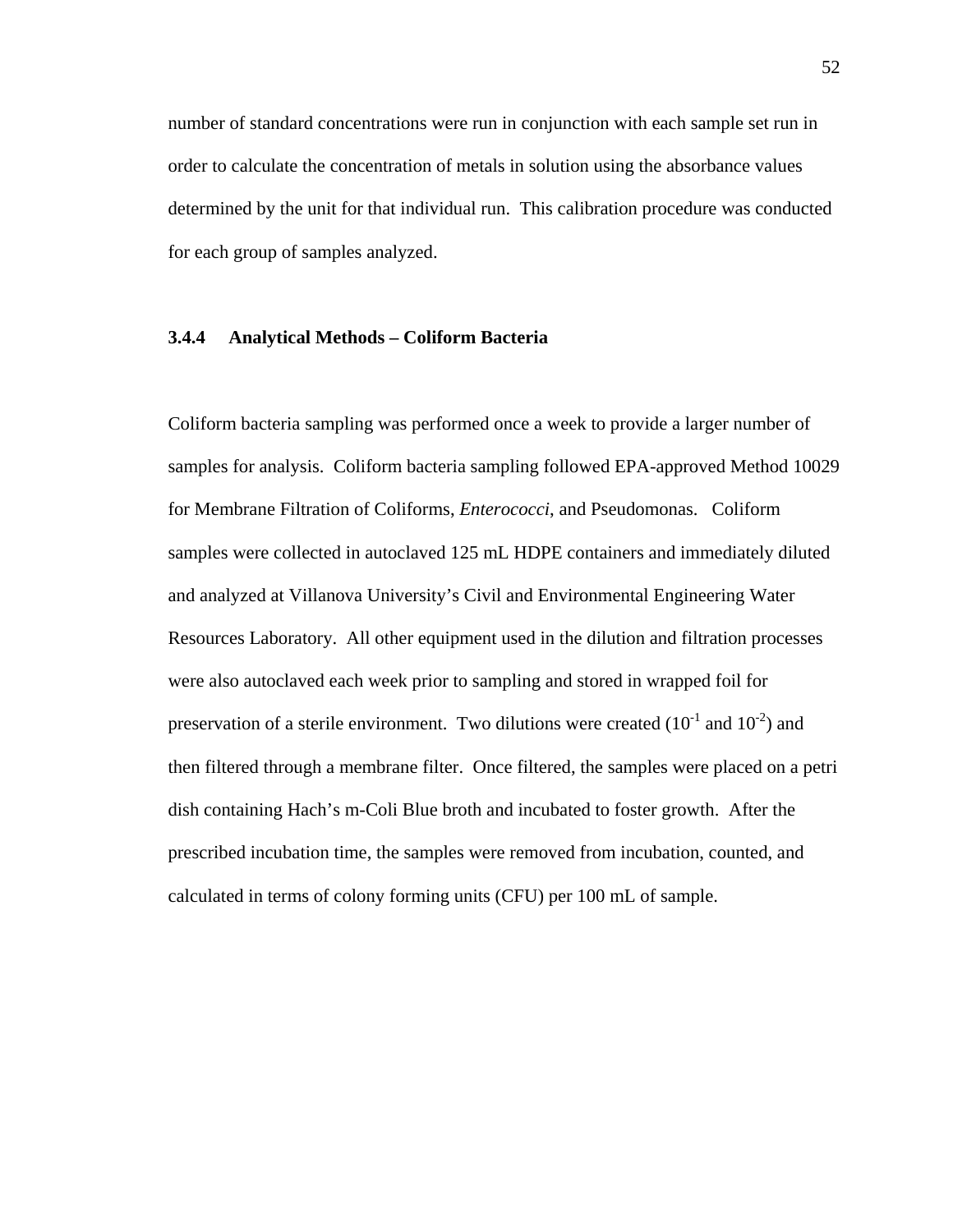#### **3.5 Statistical Analysis – t-test**

For analysis purposes, a basic student's t-test was performed on the inlet and outlet data on a seasonal basis. A t-test assesses the statistical difference between the averaged values of two normally distributed groups. Once the t value is calculated, it can be used to consult a standard statistics t-test table that reports a correlating confidence interval of the significance between the data. In the application of the t-test for this analysis, the averaged inlet and outlet concentrations were calculated on a seasonal basis. The formula used to calculate the t value is shown below (Trochim 2002.) The t values and a complete listing of the confidence intervals can be found in any standard statistics textbook. For the purpose of this study, only confidence intervals greater than 50% will be considered significant. All confidence intervals below 50%, which is typically considered a correlation between the data that is purely chance, will be reported as <50%.

$$
t = \frac{X_t - X_c}{(var_t/n_t + var_c/n_c)^{1/2}}
$$

 $X_t$  = the mean of the treated sample (outlet)  $X_c$  = the mean of the control (averaged inlet)  $var_t$  = the variance of the treated sample (STD<sup>2</sup>)  $var_c$  = the variance of the control (STD<sup>2</sup>)  $n_t$  = number of treated samples  $n_c$  = number of control samples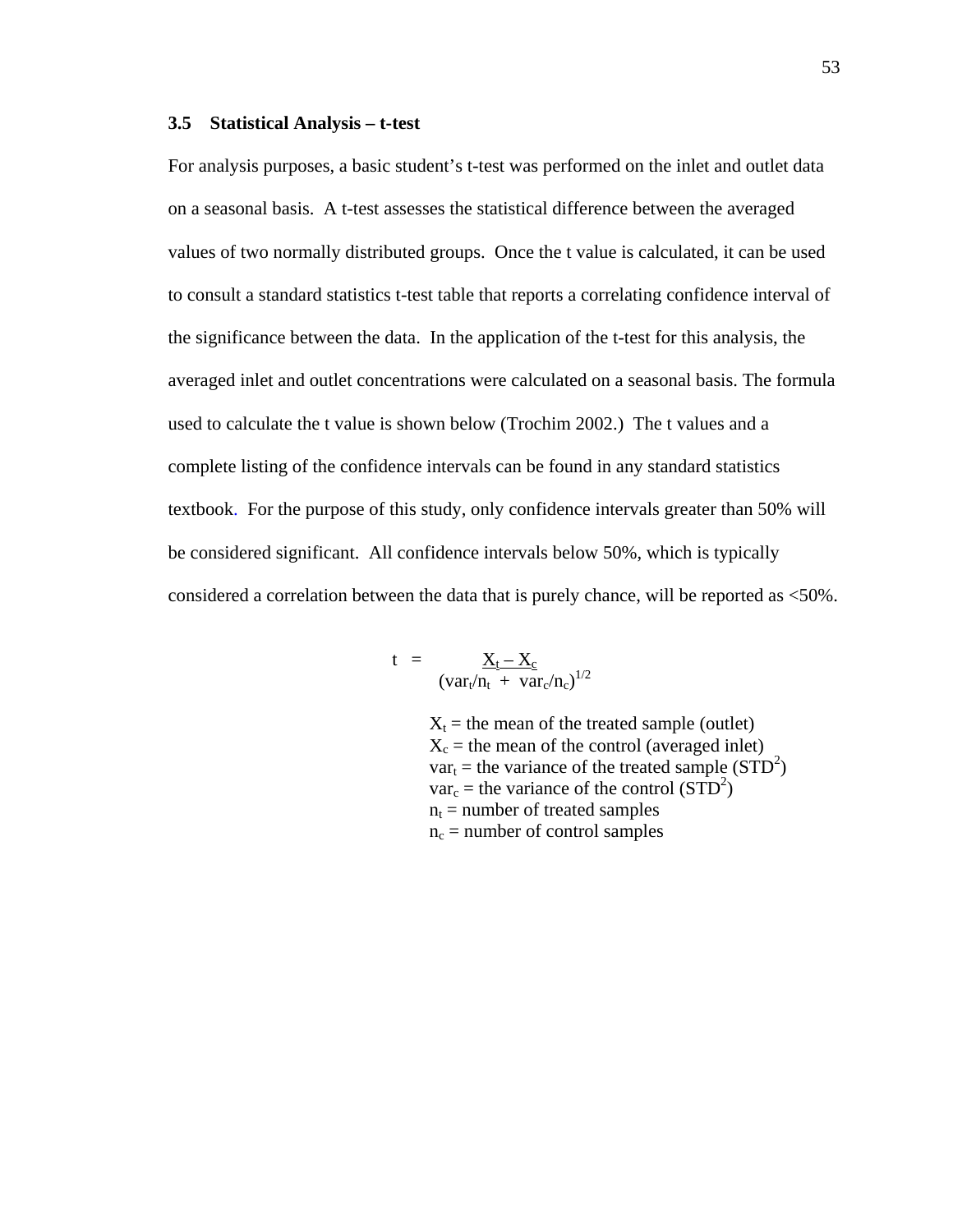#### **Chapter 4 - Results**

# **4.1 Introduction**

Results from the monthly sampling are presented on a seasonal basis and are grouped as they were in earlier sections. Results are presented in terms of the averaged inlet concentration (averaging the inlet main and inlet west), outlet concentration, and removal efficiency. Removal efficiency was calculated by dividing the change in the average seasonal concentrations by the average seasonal inlet concentration and is reported as a percentage. Individual removal efficiency data are discussed within each season's pollutant sections, with summaries listed in the appendix.

An estimated loading calculation was also performed for each pollutant parameter based on the average seasonal concentration of each pollutant parameter and an average outlet baseflow discharge determined for each month based on recorded flow data. The average outlet baseflow discharge was observed using the five minute interval data measured by the Sigma 950 autosamplers located at the storm water wetland, as described earlier. Utilizing the average seasonal averaged inlet pollutant concentration in comparison with the average seasonal outlet pollutant concentration and the average outlet baseflow discharge, the loading calculation was a simple unit conversion in order to obtain total load removed per season. Results in the charts are also presented in terms of average seasonal inlet and outlet concentrations as well as an overall seasonal removal efficiency. The average seasonal removal efficiency is an average of the individual sampling events' removal efficiencies. Each section will discuss and show the seasonal load removal data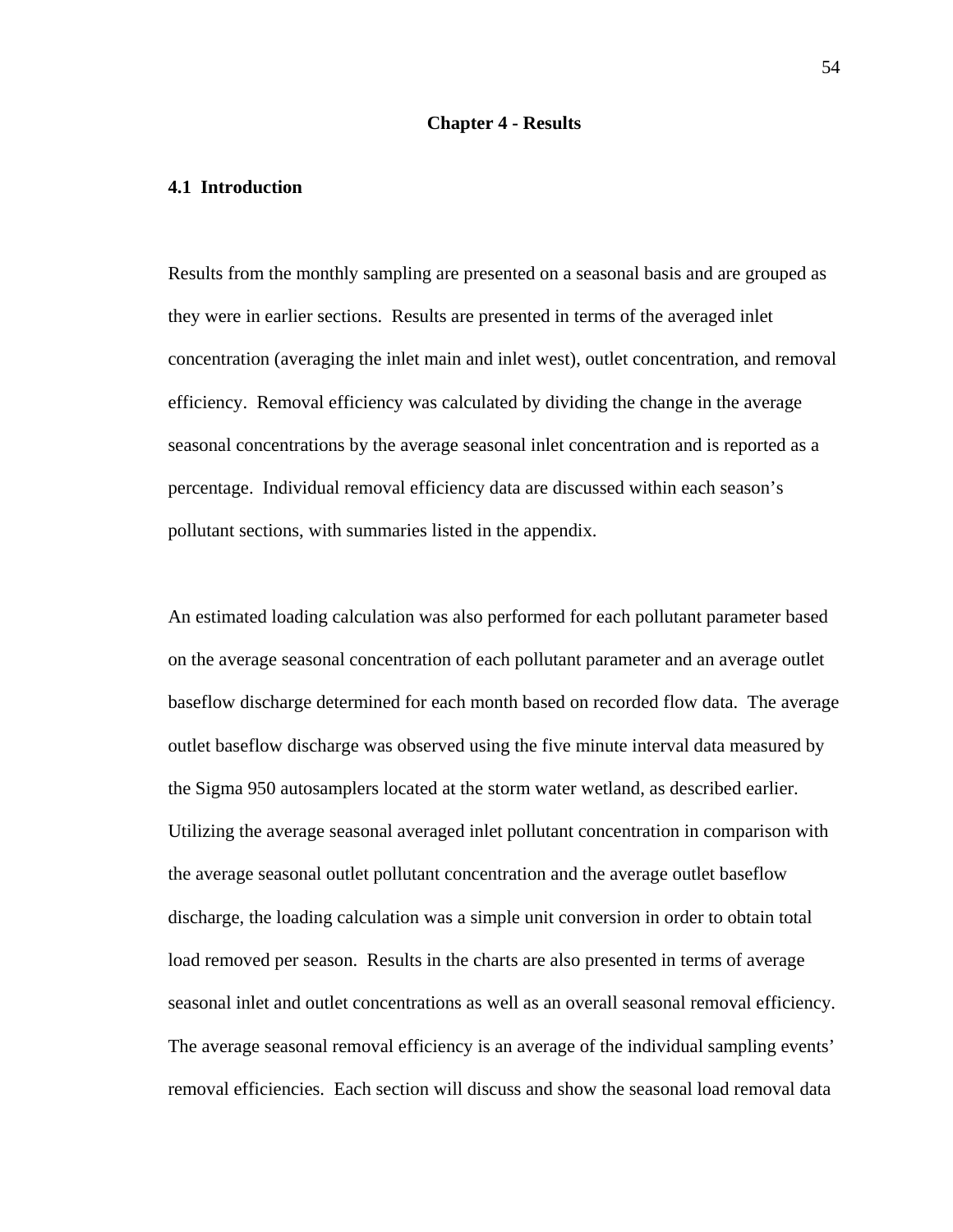for specific pollutants. Refer to the appendix listed at the beginning of each season's section for the complete tables of load removal data.

# **4.2 Seasonal Data – Summer**

There was a total of five sampling events throughout the summer of 2004. Due to supplies shortages, there were two sampling dates that were not tested for some pollutant parameters. The coliform bacteria sampling was conducted on a weekly basis rather than bi-weekly basis due to sampling staff availability, funding, and the desire to build up a large database for coliform bacteria levels within the storm water wetland during baseflow. The removal efficiencies for all pollutants were calculated for each sampling event as well as seasonally (averaged) for each pollutant type (Appendix A.)

# **4.2.1 Nutrients – Orthophosphate, Total Phosphorous, and Total Nitrogen**

| <b>Nutrients - Summer</b>  |                |                |                   |           |                 |
|----------------------------|----------------|----------------|-------------------|-----------|-----------------|
|                            | Avg. Inlet     | Avg. Outlet    | Avg. Removal      |           | Confidence      |
| <b>Pollutant</b>           | Conc. $(mg/L)$ | Conc. $(mg/L)$ | <b>Efficiency</b> |           | <b>Interval</b> |
| Orthophosphate $(df=4)$    | 0.069          | 0.057          | 18%               | $-0.2820$ | < 50%           |
| Total Phosphorous $(df=2)$ | 0.11           | 0.09           | 22%               | $-0.7365$ | $<$ 50%         |
| Total Nitrogen $(df=3)$    | 2.43           | 0.52           | 78%               | $-6.7062$ | 99%             |

| <b>Table 4.1 Summary of Nutrients Data for Summer</b> |  |  |  |  |  |
|-------------------------------------------------------|--|--|--|--|--|
|-------------------------------------------------------|--|--|--|--|--|

There were no removal efficiency standards found for orthophosphate in previous research. There are, however, removal efficiency standards for total phosphorous. Previous research has indicated that total phosphorous should have an approximate removal efficiency of 70% for a storm water wetlands system during storm events. The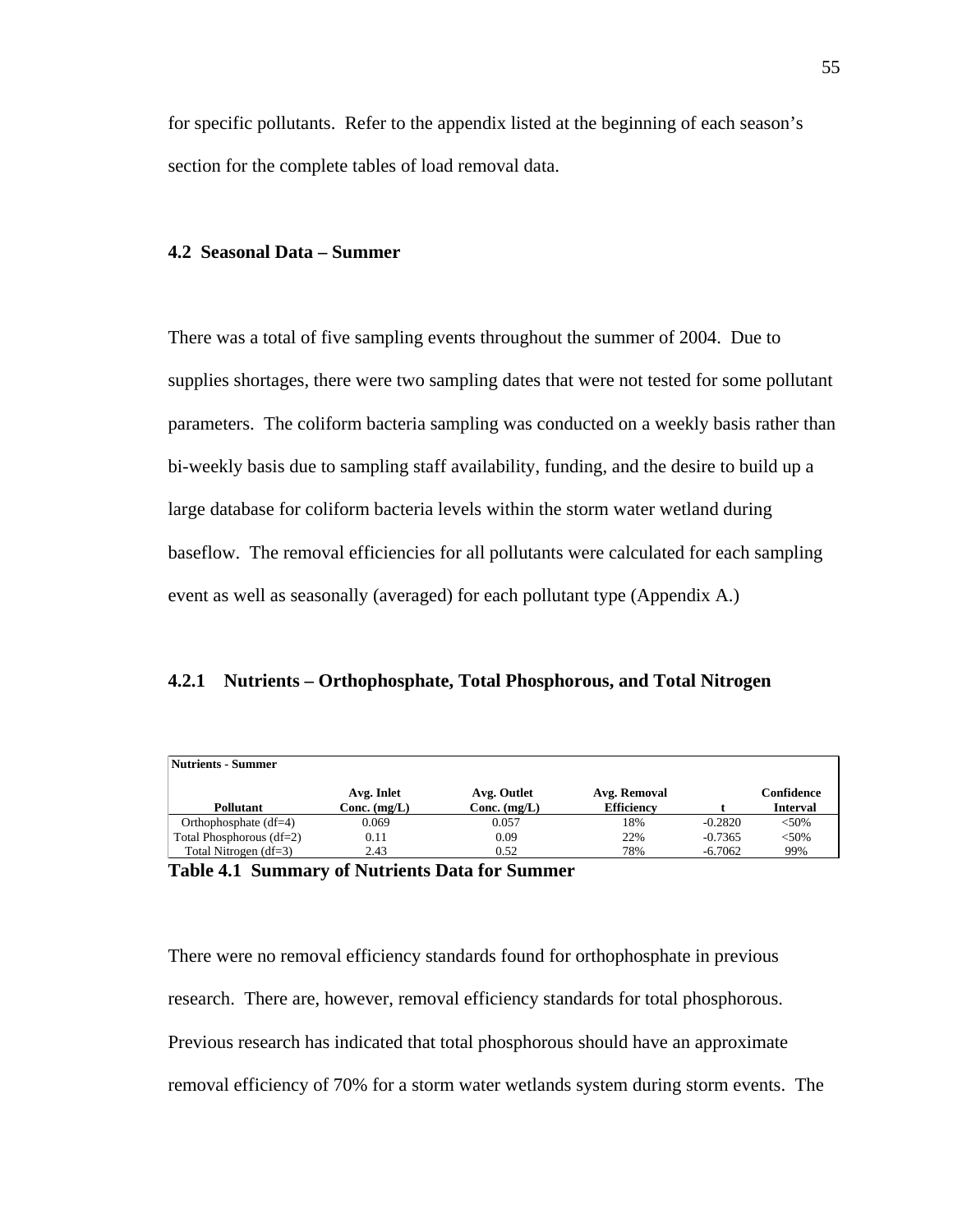average total phosphorous removal for the summer sampling period during baseflow events was 22%. As documented by previous research, the allocated target for total nitrogen removal in a storm water wetlands system is 85% for storm events. The average total nitrogen removal efficiency for the summer period of baseflow sampling was 78%.

During the summer period of baseflow sampling, the average orthophosphate and total phosphorous removal efficiencies showed removal of both pollutants. The average removal efficiency for orthophosphate was  $42\%$  (n = 5, df = 4, t = 0.2820, STD = 31%.) The average removal efficiency for total phosphorous was  $26\%$  (n = 3, df = 2, t = 0.7365,  $STD = 14\%$ ). With one outlying data point discounted in the summer, all of the removal efficiencies for total nitrogen for the summer period were between 71% and 97% ( $n = 4$ ,  $df = 3$ ,  $t = 6.7062$ ,  $STD = 10%$  (without outlier).)

The average seasonal averaged inlet concentration for orthophosphate was 0.069 mg/L. The average seasonal outlet concentration for orthophosphate was 0.057 mg/L. Multiplying the difference between the two by the average outlet baseflow discharge and converting units yielded a total load of 1 lbs. of orthophosphate removed in the storm water wetland during the summer sampling period. The average seasonal averaged inlet concentration for total phosphorous was  $0.11 \text{ mg/L}$ . The average seasonal outlet concentration for total phosphorous was 0.09 mg/L. Multiplying the difference between the two by the average outlet baseflow discharge and converting units yielded a total load of 2 lbs. of phosphorous removed in the storm water wetland during the summer sampling period. The average seasonal averaged inlet concentration for total nitrogen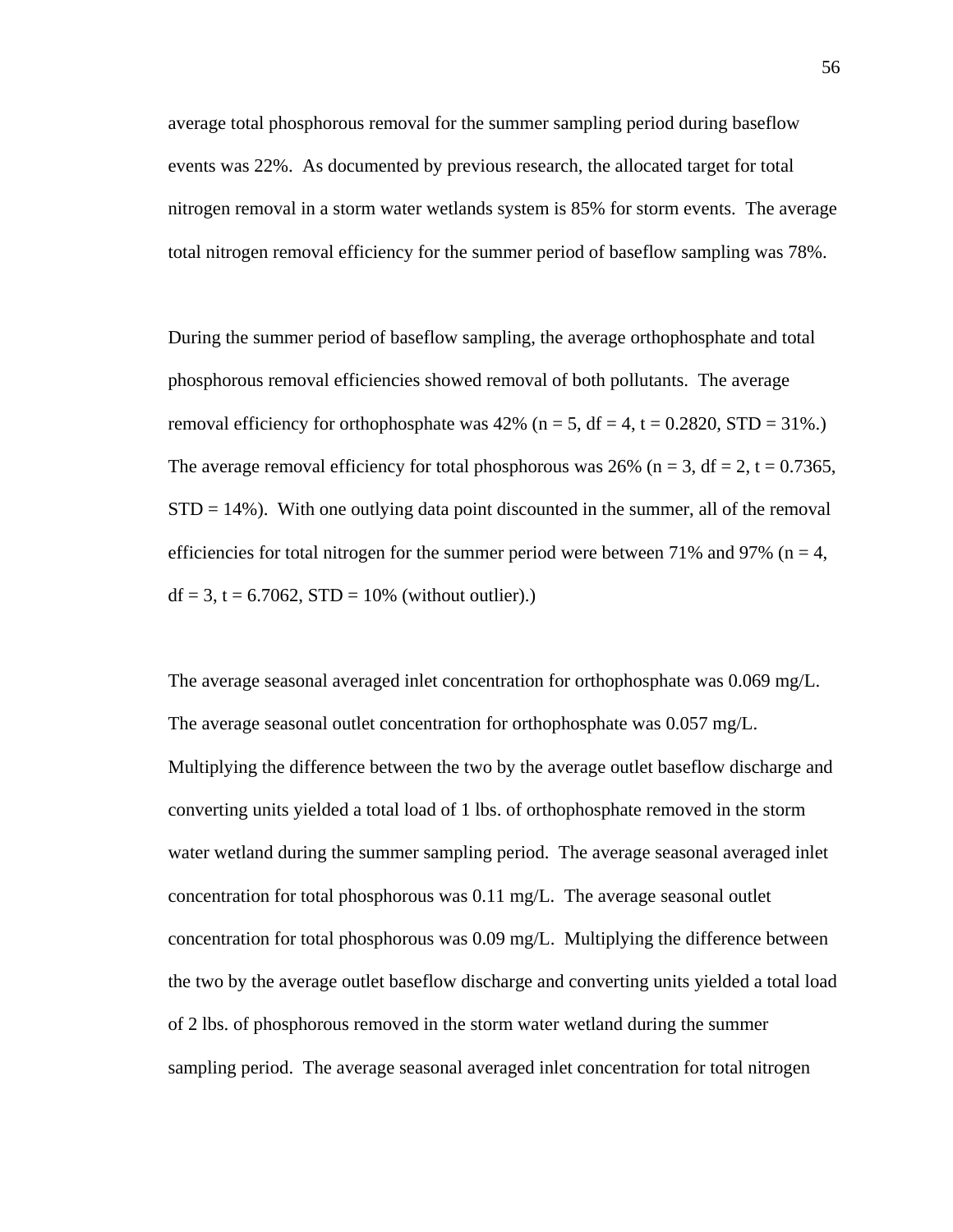was 2.43 mg/L. The average seasonal outlet concentration for total nitrogen was 0.52 mg/L. Multiplying the difference between the two by the average outlet baseflow discharge and converting units yielded a total load of 123 lbs. of nitrogen removed in the storm water wetland during the baseflow of the summer sampling period.

# **4.2.2 Solids – TSS and TDS**

| <b>Solids - Summer</b> |                |                |                   |           |                 |
|------------------------|----------------|----------------|-------------------|-----------|-----------------|
|                        | Avg. Inlet     | Avg. Outlet    | Avg. Removal      |           | Confidence      |
| Pollutant              | Conc. $(mg/L)$ | Conc. $(mg/L)$ | <b>Efficiency</b> |           | <b>Interval</b> |
| $TSS$ (df=2)           | 10.556         | 1.889          | 82%               | 0.9157    | 50%             |
| TDS $(df=2)$           | 466.22         | 608.56         | $-31%$            | $-4.0586$ | 90%             |

# **Table 4.2 Summary of Solids Data for Summer**

As documented by previous research, the allocated target for suspended solids is 70% - 85% for storm events. The purpose of this paper is to establish whether or not those efficiency standards continue to be met during baseflow conditions. There were no empirically derived target removal efficiencies found in any research for baseflow. In addition, a relationship will be discussed later in Chapter 5 between observed conductivity levels and total dissolved solids due to previous research on this storm water wetland.

During the summer period of baseflow sampling, the average total suspended solids removal was 82%, but there was a great deal of variability between the most efficient removal of 92% and an actual contribution of suspended solids on another sampling date  $(n = 3, df = 2, t = 0.9157, STD = 69\%)$  During the summer period of baseflow sampling, the average total dissolved solids removal efficiency did not actually show any removal at all and was a net input of dissolved solids ( $n = 3$ ,  $df = 2$ ,  $t = 4.0586$ ,  $STD = 21\%$ .)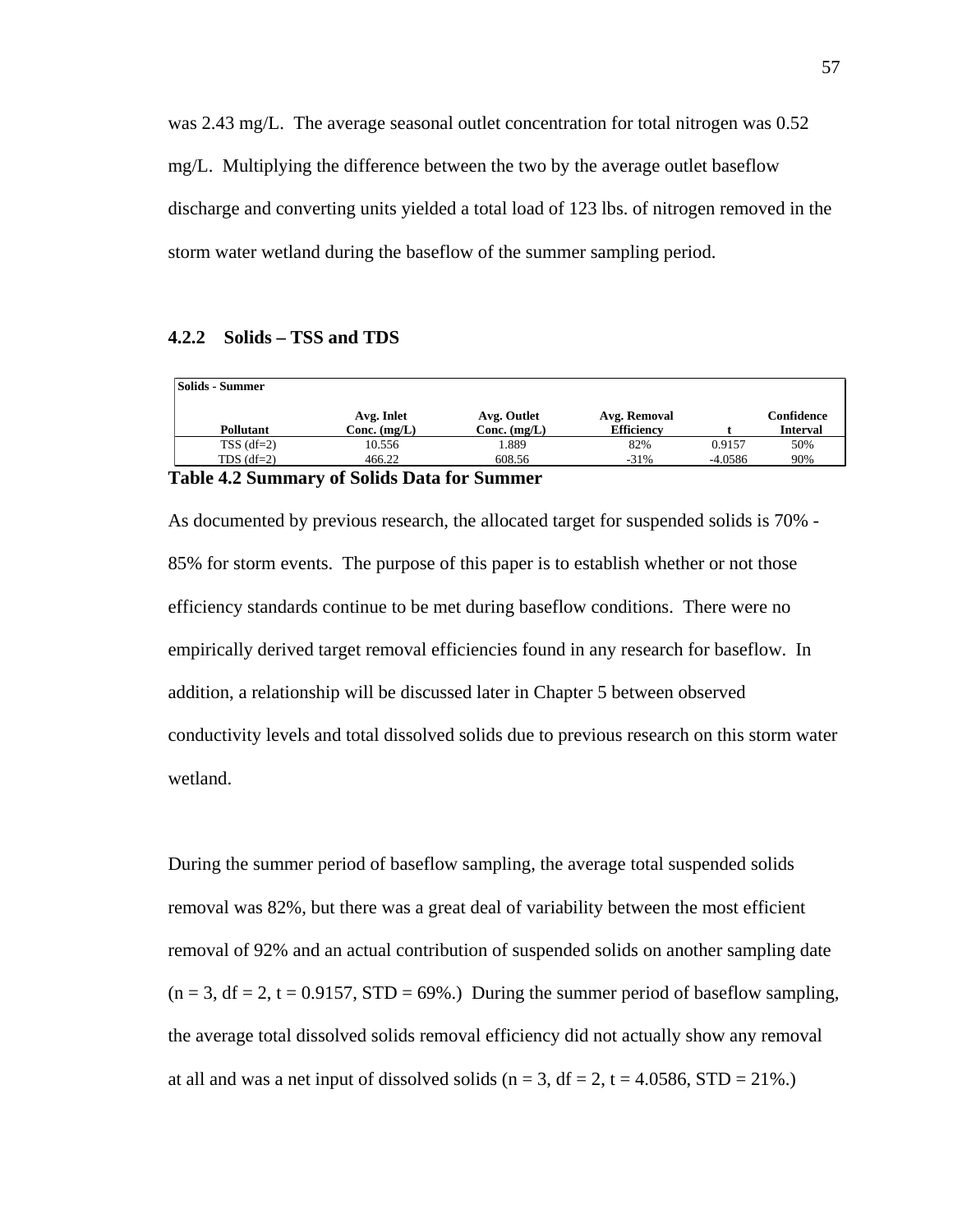The average seasonal averaged inlet concentration for total suspended solids was 10.56 mg/L. The average seasonal outlet concentration for total suspended solids was 1.89 mg/L. Multiplying the difference between the two by the average outlet baseflow discharge and converting units yielded a total load of 558 lbs. of suspended solids removed in the storm water wetland during baseflow of the summer sampling period. The total dissolved solids data actually showed a net input of material to the system. The average seasonal averaged inlet concentration for dissolved solids was 466.22 mg/L. The average seasonal outlet concentration for dissolved solids was 608.56 mg/L. Multiplying the difference between the two by the average outlet baseflow discharge and converting units yielded a total load of 9166 lbs. of dissolved solids added to downstream receiving water body from the storm water wetland during the summer sampling period.

#### **4.2.3 Dissolved Metals**

There was no dissolved metals analysis conducted during the summer period of baseflow sampling because the equipment used to analyze the metals concentration in solution was purchased during this period and required significant amounts of time to become operational and calibrated. Metals analysis commenced during the fall period of baseflow sampling. For the purposes of this report, dissolved metals analysis will be referred to as metals analysis.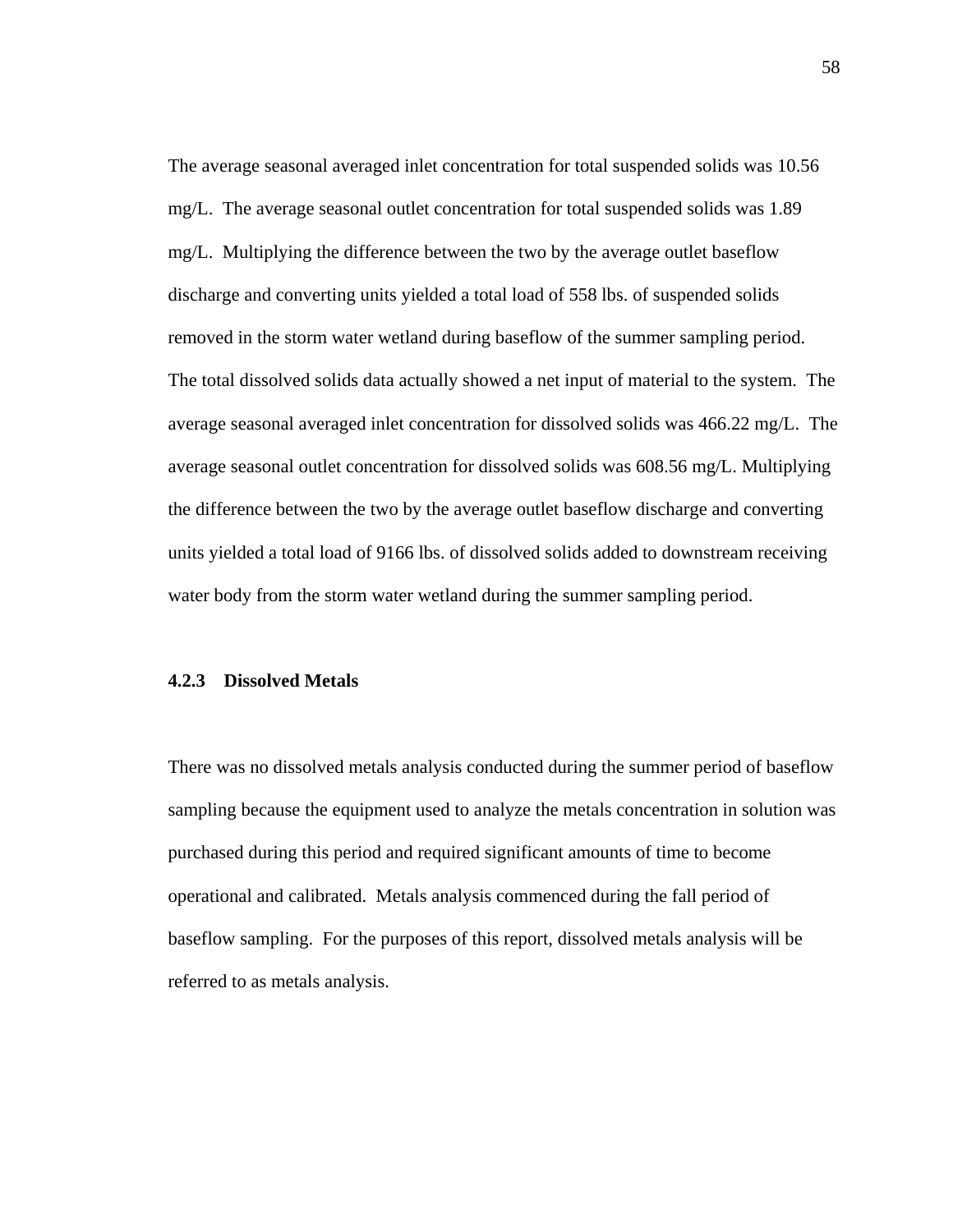# **4.2.4 Coliform Bacteria**

As was mentioned in the previous literature review, there are no current guidelines for allowable levels of coliform bacteria removal in storm water wetlands. There are, however, recommended levels of coliform bacteria for surface water systems in the state of Pennsylvania under the Pennsylvania Code's Chapter 93 Water Quality Standards. Notably, the Pennsylvania standards have not been adjusted to be in line with the United States Environmental Protection Agency's recommended indicator organism species for coliform bacteria in fresh water systems, *E. coli*. As a result, the research results for this paper will be presented in terms of *E. coli* colony forming units per 100 milliliters of sample (CFU/100 mL). As mentioned in the literature review section, the closest state geographically to Pennsylvania, Ohio, that has adopted the US EPA's recommendation of utilizing *E. coli* as an indicator organism for fresh water bodies has an established standard for secondary human contact during recreation activities of 126 CFU/100mL.

During the summer sampling period, there was a total of 10 sampling events for the abundance of *E. coli* CFU. However, only 8 of those samples were utilized in calculating the seasonal average values because of storm events occurring too recent to the collection of the samples. Scheduling restraints caused all samples to be collected on a specific weekday predominantly. Therefore, throughout the various sampling seasons, sampling events that were too close in proximity to storm events were discounted. The seasonal removal efficiency of *E. coli* during the summer sampling period actually indicates a significant percentage net input of *E. coli* ( $n = 8$ ,  $df = 7$ ,  $t = 0.6622$ ,  $STD = 221\%$ ).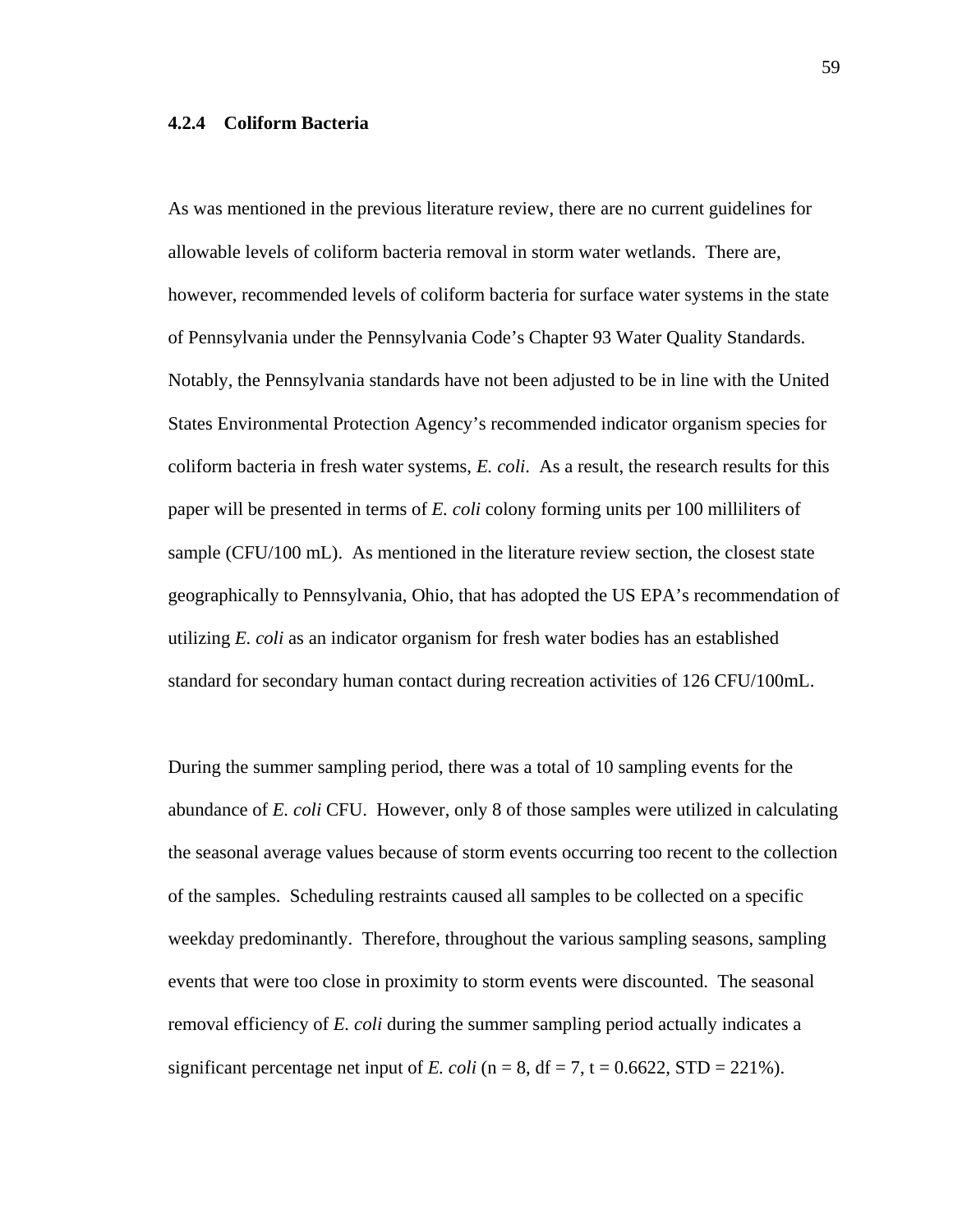## **4.3 Seasonal Data – Fall**

There was a total of six sampling dates during the fall sampling period. In addition to all of the parameters that were sampled, metals were analyzed during the fall sampling period. Data for the fall sampling period are reported in the same manner as described for the summer sampling period for all parameters (Appendix B.)

**4.3.1 Nutrients – Orthophosphate, Total Phosphorous, and Total Nitrogen** 

| Nutrients - Fall         |                |                |                   |           |                 |
|--------------------------|----------------|----------------|-------------------|-----------|-----------------|
|                          | Avg. Inlet     | Avg. Outlet    | Avg. Removal      |           | Confidence      |
| Pollutant                | Conc. $(mg/L)$ | $Conc.$ (mg/L) | <b>Efficiency</b> |           | <b>Interval</b> |
| Orthophosphate $(df=5)$  | 0.089          | 0.043          | 52%               | $-1.4904$ | 80%             |
| Total Phosphorous (df=5) | 0.12           | 0.03           | 77%               | $-4.2583$ | 97.50%          |
| Total Nitrogen $(df=5)$  | 3.36           | 0.95           | 72%               | $-8.1076$ | 99.90%          |
|                          |                |                |                   |           |                 |

**Table 4.3 Summary of Nutrients Data for Fall** 

During the fall period of baseflow sampling, the average orthophosphate and total phosphorous removal efficiencies showed removal of both pollutants. The average removal efficiency for orthophosphate was 52% ( $n = 6$ , df = 5, t = 1.4904, STD = 17%.) The average removal efficiency for total phosphorous was 77% ( $n = 6$ , df = 5, t = 4.2583,  $STD = 20\%$ .) The average removal efficiency for total nitrogen during the fall sampling period was 72% ( $n = 6$ , df = 5, t = 8.1076, STD = 4%.)

The average seasonal averaged inlet concentration for orthophosphate was 0.089 mg/L.

The average seasonal outlet concentration for orthophosphate was 0.043 mg/L.

Multiplying the difference between the two by the average outlet baseflow discharge and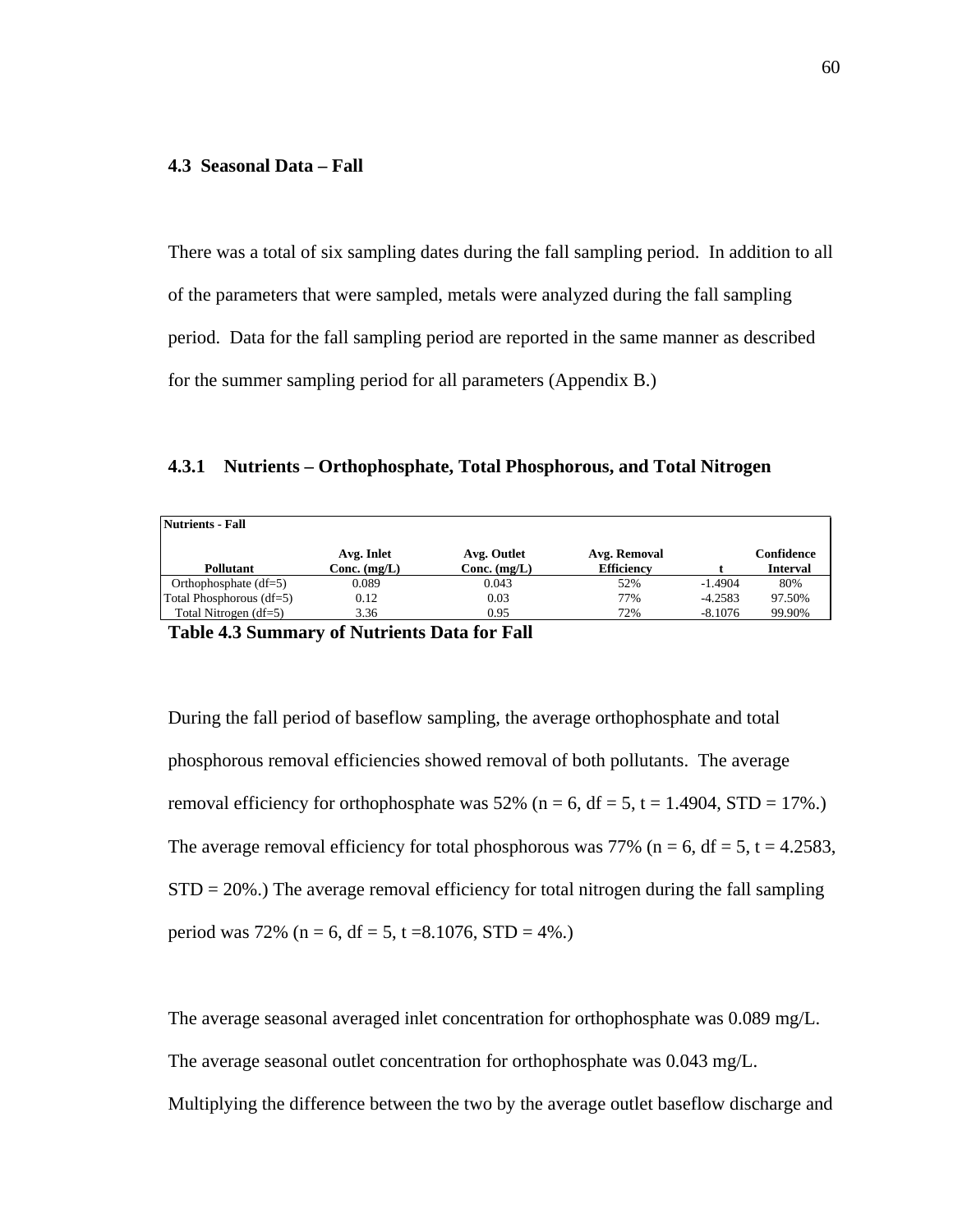converting units yielded a total load of 3 lbs. of orthophosphate removed in the storm water wetland during the fall sampling period. The average seasonal averaged inlet concentration for total phosphorous was  $0.12 \text{ mg/L}$ . The average seasonal outlet concentration for total phosphorous was 0.03 mg/L. Multiplying the difference between the two by the average outlet baseflow discharge and converting units yielded a total load of 6 lbs. of phosphorous removed in the storm water wetland during the fall sampling period.The average seasonal averaged inlet concentration for total nitrogen was 3.36 mg/L. The average seasonal outlet concentration for total nitrogen was 0.95 mg/L. Multiplying the difference between the two by the average outlet baseflow discharge and converting units yielded a total load of 153 lbs. of nitrogen removed in the storm water wetland during the fall sampling period.

# **4.3.2 Solids – TSS and TDS**

| Solids - Fall |                |                |                   |           |            |
|---------------|----------------|----------------|-------------------|-----------|------------|
|               | Avg. Inlet     | Avg. Outlet    | Avg. Removal      |           | Confidence |
| Pollutant     | Conc. $(mg/L)$ | Conc. $(mg/L)$ | <b>Efficiency</b> |           | Interval   |
| $TSS$ (df=5)  | 5.211          | .533           | 71%               | $-1.4598$ | 60%        |
| TDS $(df=5)$  | 454.35         | 457.51         | $-1\%$            | 0.1137    | <50%       |

# **Table 4.4 Summary of Solids Data for Fall**

The average removal efficiency of total suspended solids during the fall sampling period was 71% ( $n = 6$ ,  $df = 5$ ,  $t = 1.4598$ ,  $STD = 76%$ .) As can be seen in the statistical analysis of this data, there was a great deal of variation of the data throughout the sampling period. Similar to the variation seen during the summer sampling period, the removal efficiency of total suspended solids ranged from a maximum of complete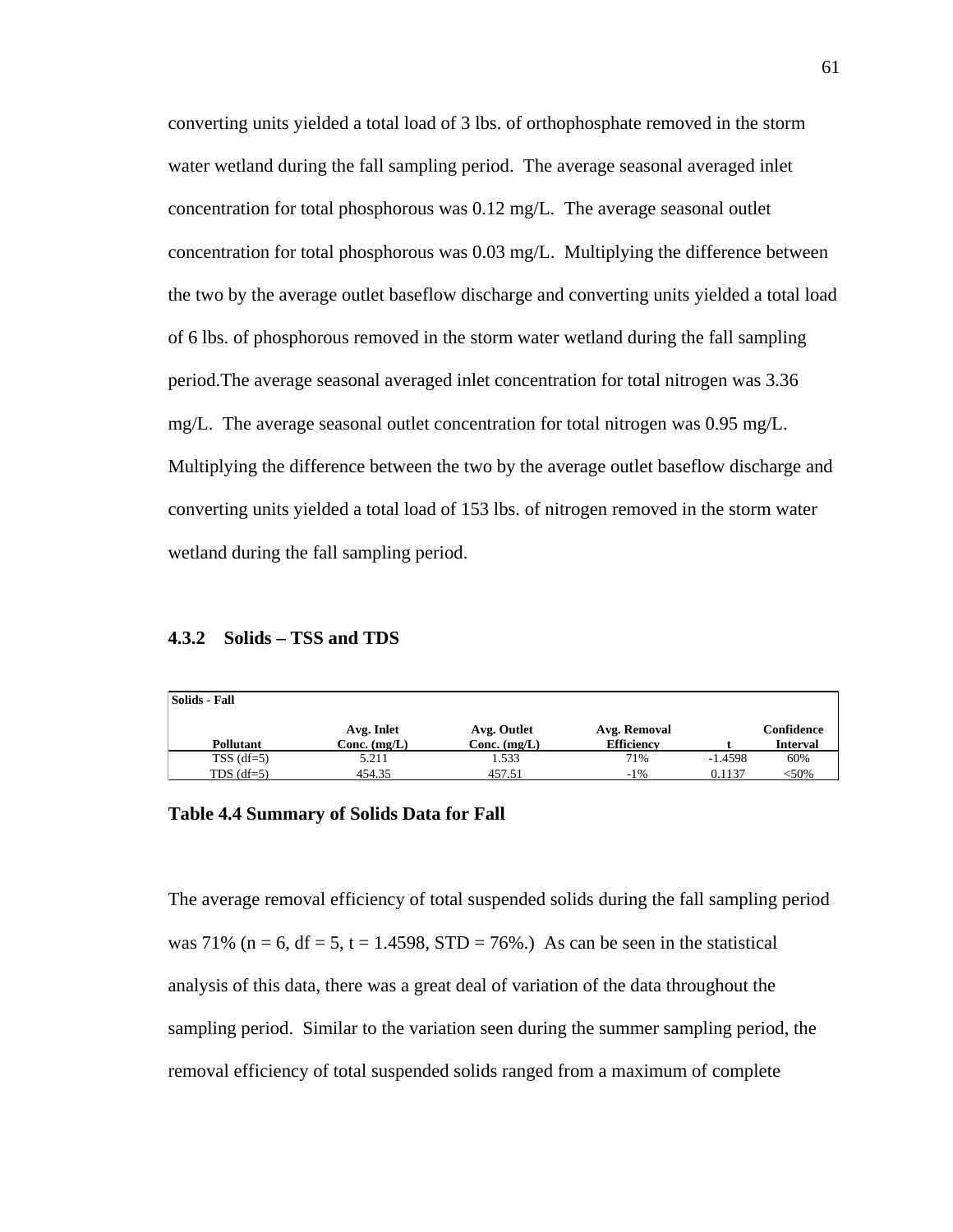removal, 100%, to an actual input of suspended material. Overall though on average, the storm water wetland continued to remove suspended solid material during baseflow events. During the fall period of baseflow sampling much like the summer sampling period, the average total dissolved solids removal efficiency did not show any removal, but rather displayed a net input of dissolved solids ( $n = 6$ ,  $df = 5$ ,  $t = 0.1137$ ,  $STD = 9\%$ .) The net input observed during the fall sampling period was a much less significant percentage of the influent concentration, however.

The average seasonal averaged inlet concentration for total suspended solids was 5.21 mg/L. The average seasonal outlet concentration for total suspended solids was 1.53 mg/L. Multiplying the difference between the two by the average outlet baseflow discharge and converting units yielded a total load of 234 lbs. of suspended solids removed in the storm water wetland during the fall sampling period. The total dissolved solids data showed a net input of material to the system. The average seasonal averaged inlet concentration for dissolved solids was 454.35 mg/L. The average seasonal outlet concentration for dissolved solids was 457.51 mg/L. Multiplying the difference between the two by the average outlet baseflow discharge and converting units yielded a total load of 201 lbs. of dissolved solids added to the downstream receiving water body from the storm water wetland during the fall sampling period.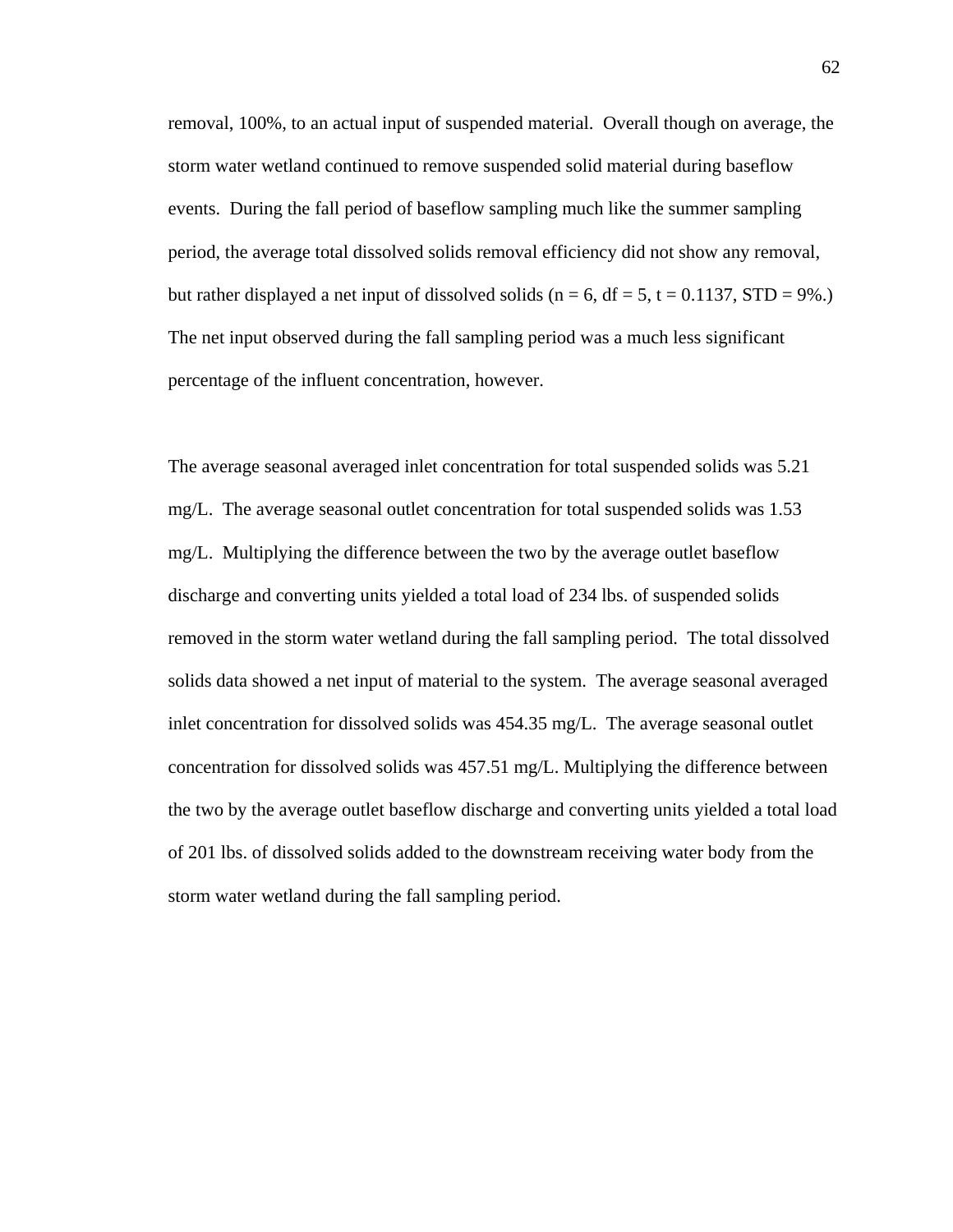#### **4.3.3 Dissolved Metals**

| Metals - Fall   |                                 |                                  |                                   |           |                               |
|-----------------|---------------------------------|----------------------------------|-----------------------------------|-----------|-------------------------------|
| Pollutant       | Avg. Inlet<br>Conc. $(\mu g/L)$ | Avg. Outlet<br>Conc. $(\mu g/L)$ | Avg. Removal<br><b>Efficiency</b> |           | Confidence<br><b>Interval</b> |
| Zinc $(df=2)$   | 73.35                           | 27.16                            | 63%                               | $-1.4172$ | 60%                           |
| Lead $(df=2)$   | 1.81                            | 0.92                             | 49%                               | $-1.0922$ | 60%                           |
| Copper $(df=2)$ | 25.07                           | 0.87                             | 97%                               | $-1.6848$ | 80%                           |
| - - -           |                                 |                                  |                                   |           |                               |

**Table 4.5 Summary of Dissolved Metals Data for Fall** 

Metals sampling commenced during the fall sampling period. A total of three samples was analyzed for metals concentration in solution for the fall sampling period. Unfortunately, there are no current guidelines about expected removal efficiencies in storm water wetlands during storm events or baseflow. Therefore, the only basis for analysis will have to be the data mentioned in the literature review section about current drinking water standards.

Among the three samples that were analyzed for metals concentration, the average removal efficiency was 63% for zinc, 49% for lead, and 97% for copper during the fall sampling period. However, the average inlet and outlet concentrations should be noted in addition to the removal efficiency. The average inlet concentrations of each metal were 73.35 ppb, 1.81 ppb, and 25.07 ppb respectively for the fall sampling period. More interestingly, the average outlet concentrations for the fall sampling period were 27.16 ppb, 0.92 ppb, and 0.87 ppb respectively. This means that zinc is well within the EPA's recommended secondary drinking water standard at the outlet of the wetland (although it was below at the inlet as well) during the fall sampling period. In addition, the storm water wetland removed a sufficient amount of copper during the fall sampling period to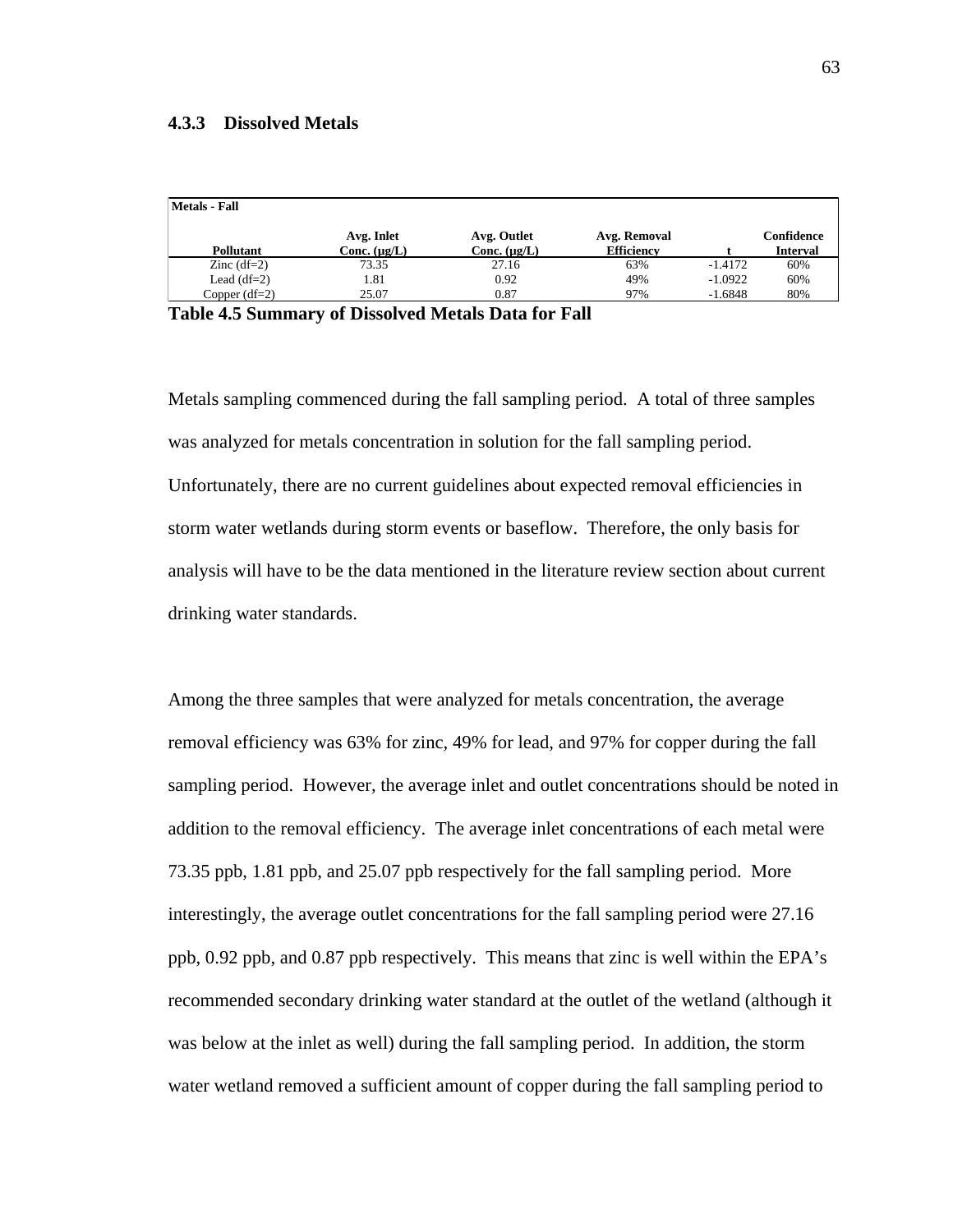bring it from non-compliance with drinking water standards to within compliance on average. The only metal sampled that was not brought within compliance was lead. There were no sampling events during the fall sampling period in which the lead concentration at the outlet met drinking water standards.

The average seasonal averaged inlet concentration for zinc was 73.35 ppb. The average seasonal outlet concentration for zinc was 27.16 ppb. Multiplying the difference between the two by the average outlet baseflow discharge and converting units yielded a total load of 3 lbs. of zinc removed in the storm water wetland during the fall sampling period. The average seasonal averaged inlet concentration for lead was 1.81 ppb. The average seasonal outlet concentration for lead was 0.92 ppb. Multiplying the difference between the two by the average outlet baseflow discharge and converting units yielded no calculable pounded total load of lead removed in the storm water wetland during the fall sampling period. The average seasonal averaged inlet concentration for copper was 25.07 ppb. The average seasonal outlet concentration for copper was 0.87 ppb. Multiplying the difference between the two by the average outlet baseflow discharge and converting units yielded a total load of 2 lbs. of copper removed in the storm water wetland during the fall sampling period.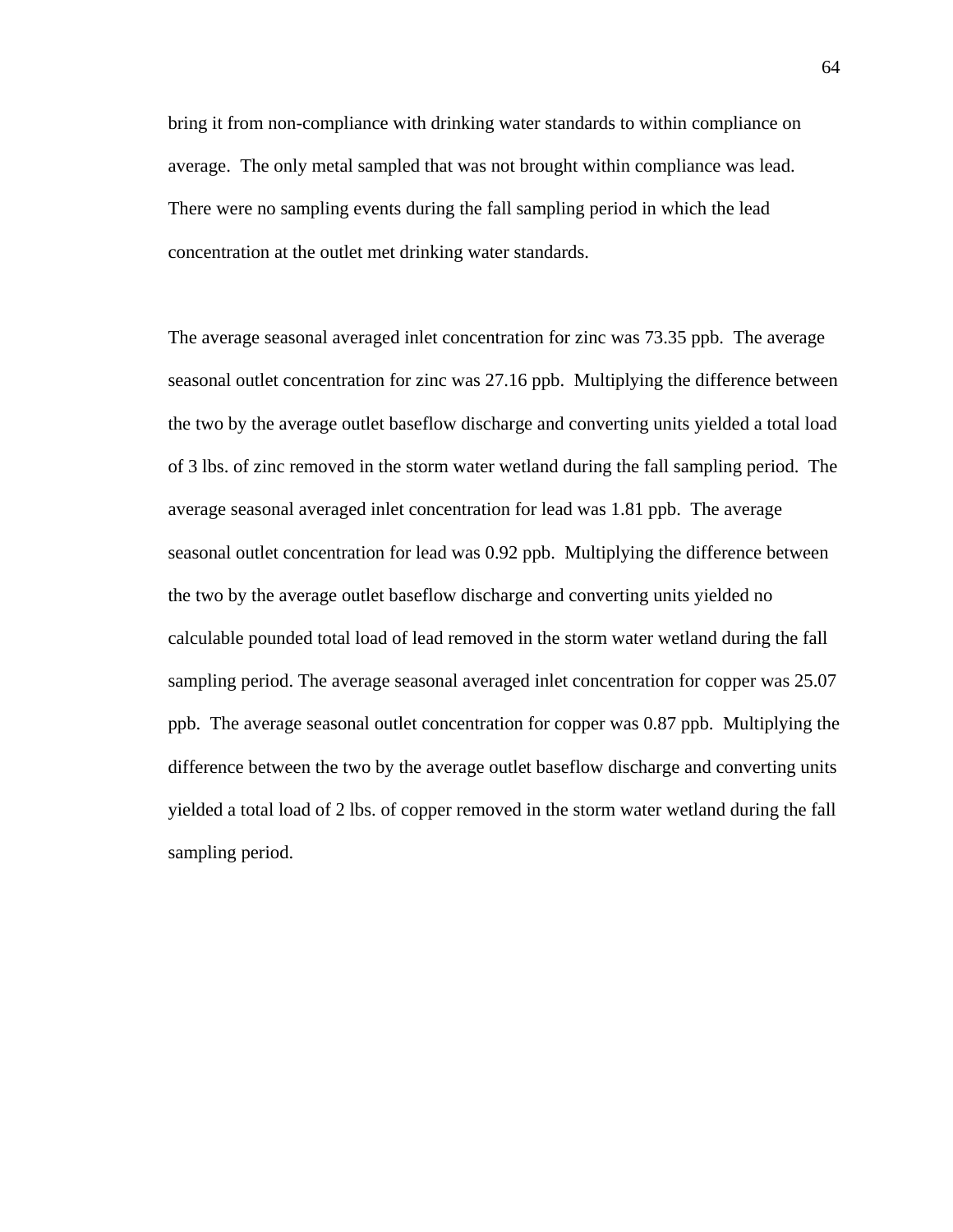# **4.3.4 Coliform Bacteria**

During the fall sampling period, there was a total of 11 sampling events for the abundance of *E. coli* CFU. However, only 10 of those samples were utilized in calculating the seasonal average values because of one storm event occurring too recent to the collection of the samples. Unlike the seasonal removal efficiency of *E. coli* during the summer sampling period, the fall sampling period indicated a significant removal of *E. coli* from the storm water wetland system with an average removal efficiency of 91%  $(n = 10, df = 9, t = 1.9223, STD = 52\%)$ . There were only 2 sampling events that indicated a net input of *E. coli* bacteria out of the total of 10 collected and utilized for statistical analysis. There was also a much lower standard deviation value as a result of the more consistent results observed during the fall sampling period in comparison with the summer sampling period.

#### **4.4 Seasonal Data – Winter**

There was a total of five sampling dates during the winter sampling period. Data for the winter sampling period is reported in the same manner as described for the fall sampling period for all parameters, including metals (Appendix C.)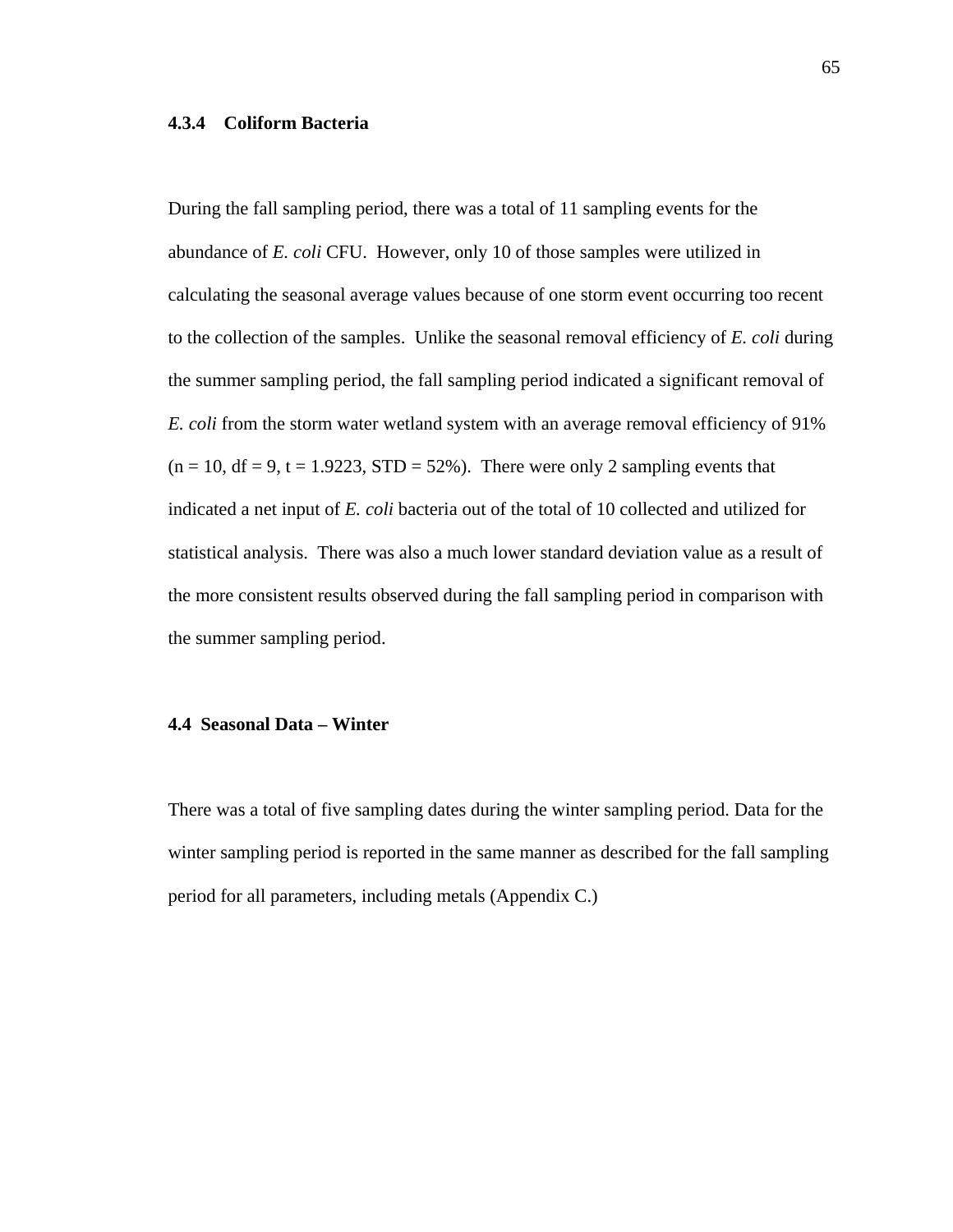| Avg. Inlet | Avg. Outlet    | Avg. Removal   |                   | Confidence<br><b>Interval</b> |
|------------|----------------|----------------|-------------------|-------------------------------|
| 0.154      | 0.032          | 79%            | $-1.3609$         | 60%                           |
| 0.24       | 0.13           | 46%            | $-2.1493$         | 90%                           |
| 2.97       | 1.12           | 62%            | $-4.6945$         | 99%                           |
|            | Conc. $(mg/L)$ | Conc. $(mg/L)$ | <b>Efficiency</b> |                               |

#### **4.4.1 Nutrients – Orthophosphate, Total Phosphorous, and Total Nitrogen**

**Table 4.6 Summary of Nutrients Data for Winter** 

During the winter period of baseflow sampling, the average orthophosphate and total phosphorous removal efficiencies showed removal of both pollutants. The average removal efficiency for orthophosphate was 79% ( $n = 5$ ,  $df = 4$ ,  $t = 1.3609$ ,  $STD = 30\%$ .) The average removal efficiency for total phosphorous was 46% ( $n = 5$ , df = 4, t = 2.1493,  $STD = 23\%$ .) The average removal efficiency for total nitrogen during the winter sampling period was  $62\%$  (n = 5, df = 4, t = 4.6945, STD = 24%.)

The average seasonal averaged inlet concentration for orthophosphate was 0.154 mg/L. The average seasonal outlet concentration for orthophosphate was 0.032 mg/L. Multiplying the difference between the two by the average outlet baseflow discharge and converting units yielded a total load of 8 lbs. of orthophosphate removed in the storm water wetland during the winter sampling period. The average seasonal averaged inlet concentration for total phosphorous was 0.24 mg/L. The average seasonal outlet concentration for total phosphorous was 0.13 mg/L. Multiplying the difference between the two by the average outlet baseflow discharge and converting units yielded a total load of 7 lbs. of phosphorous removed in the storm water wetland during the winter sampling period. The average seasonal averaged inlet concentration for total nitrogen was 2.97 mg/L. The average seasonal outlet concentration for total nitrogen was 1.12 mg/L.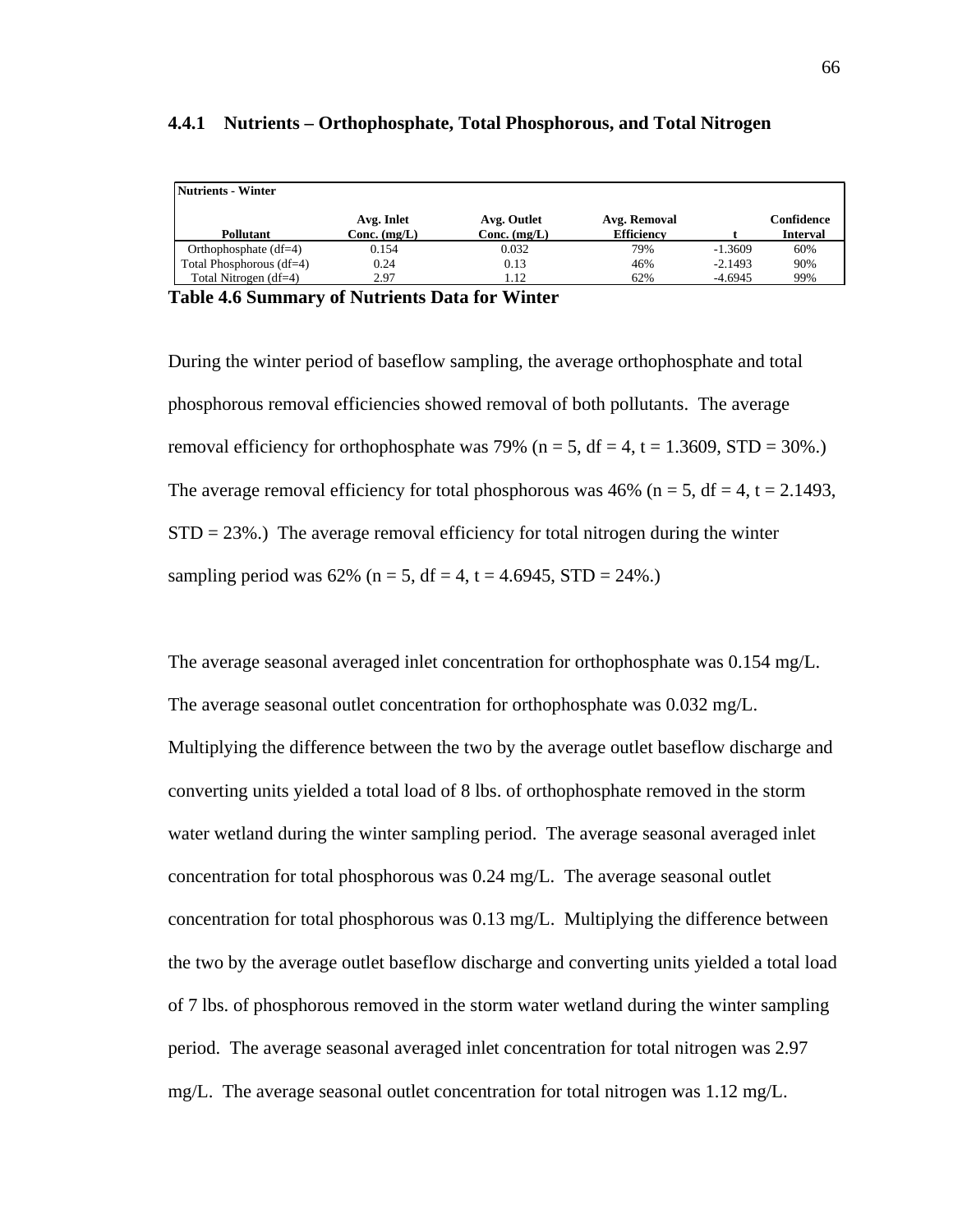Multiplying the difference between the two by the average outlet baseflow discharge and converting units yielded a total load of 117 lbs. of nitrogen removed in the storm water wetland during the winter sampling period.

# **4.4.2 Solids – TSS and TDS**

| Solids - Winter                           |                              |                               |                                   |           |                               |
|-------------------------------------------|------------------------------|-------------------------------|-----------------------------------|-----------|-------------------------------|
| <b>Pollutant</b>                          | Avg. Inlet<br>Conc. $(mg/L)$ | Avg. Outlet<br>Conc. $(mg/L)$ | Avg. Removal<br><b>Efficiency</b> |           | Confidence<br><b>Interval</b> |
|                                           |                              |                               |                                   |           |                               |
| $TSS$ (df=4)                              | 1.805                        | 1.040                         | 42%                               | $-0.9491$ | 60%                           |
| TDS $(df=4)$                              | 813.10                       | 930.02                        | $-14%$                            | 0.3138    | $<$ 50%                       |
| Table 47 Common of Calida Data for Winton |                              |                               |                                   |           |                               |

**Table 4.7 Summary of Solids Data for Winter** 

The average removal efficiency of total suspended solids during the winter sampling period was 42% ( $n = 5$ , df = 4, t = 0.9490, STD = 218%.) As can be seen in the statistical analysis of this data, there was a great deal of variation between the data throughout the sampling period. Similar to the variation seen during the summer and fall sampling periods, the removal efficiency of total suspended solids ranged from a maximum of complete removal, 100%, to a significant input of suspended material. It is noteworthy that there was only one sampling event that showed a net input of suspended material, but it was such a significant net input that it skewed the standard deviation for the seasonal sampling period. During the winter period of baseflow sampling much like the summer and fall sampling periods, the average total dissolved solids removal efficiency did not show any removal at all and rather displayed a net input of the influent dissolved solids (n  $= 5$ , df  $= 4$ , t  $= 0.3138$ , STD  $= 77\%$ .)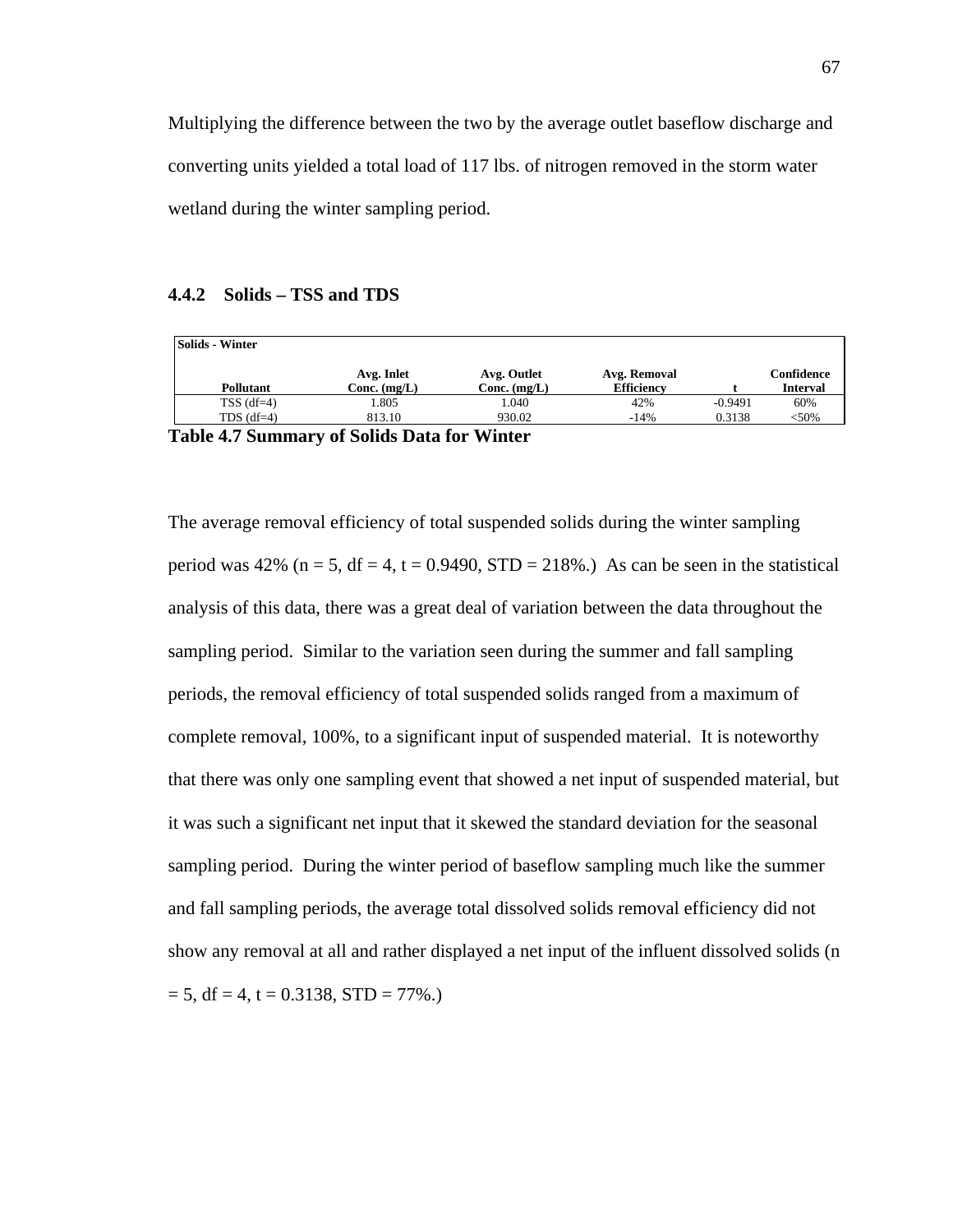The average seasonal averaged inlet concentration for total suspended solids was 1.80 mg/L. The average seasonal outlet concentration for total suspended solids was 1.04 mg/L. Multiplying the difference between the two by the average outlet baseflow discharge and converting units yielded a total load of 48 lbs. of suspended solids removed in the storm water wetland during the winter sampling period. The total dissolved solids data again showed a net input of material to the system. The average seasonal averaged inlet concentration for total dissolved solids was 813.10 mg/L. The average seasonal outlet concentration for total dissolved solids was 930.02 mg/L. Multiplying the difference between the two by the average outlet baseflow discharge and converting units yielded a total load of 7366 lbs. of total dissolved solids added to downstream receiving water body from the storm water wetland during the winter sampling period.

#### **4.4.3 Dissolved Metals**

| <b>Metals - Fall</b> |                   |                   |                   |           |                 |
|----------------------|-------------------|-------------------|-------------------|-----------|-----------------|
|                      | Avg. Inlet        | Avg. Outlet       | Avg. Removal      |           | Confidence      |
| <b>Pollutant</b>     | Conc. $(\mu g/L)$ | Conc. $(\mu g/L)$ | <b>Efficiency</b> |           | <b>Interval</b> |
| Zinc $(df=4)$        | 160.58            | 158.80            | 1%                | $-0.0157$ | < 50%           |
| Lead $(df=4)$        | 11.57             | 16.38             | $-42%$            | 0.7407    | 50%             |
| Copper $(df=4)$      | 18.71             | 7.24              | 61%               | $-1.3455$ | 60%             |

# **Table 4.8 Summary of Dissolved Metals Data for Winter**

A total of five samples were analyzed for metals concentration during the winter sampling period. The average removal efficiency was 61% for copper during the winter sampling period. Zinc and Lead each showed basically a net input during the winter sampling period, or at least the metals being passed through the wetland. The average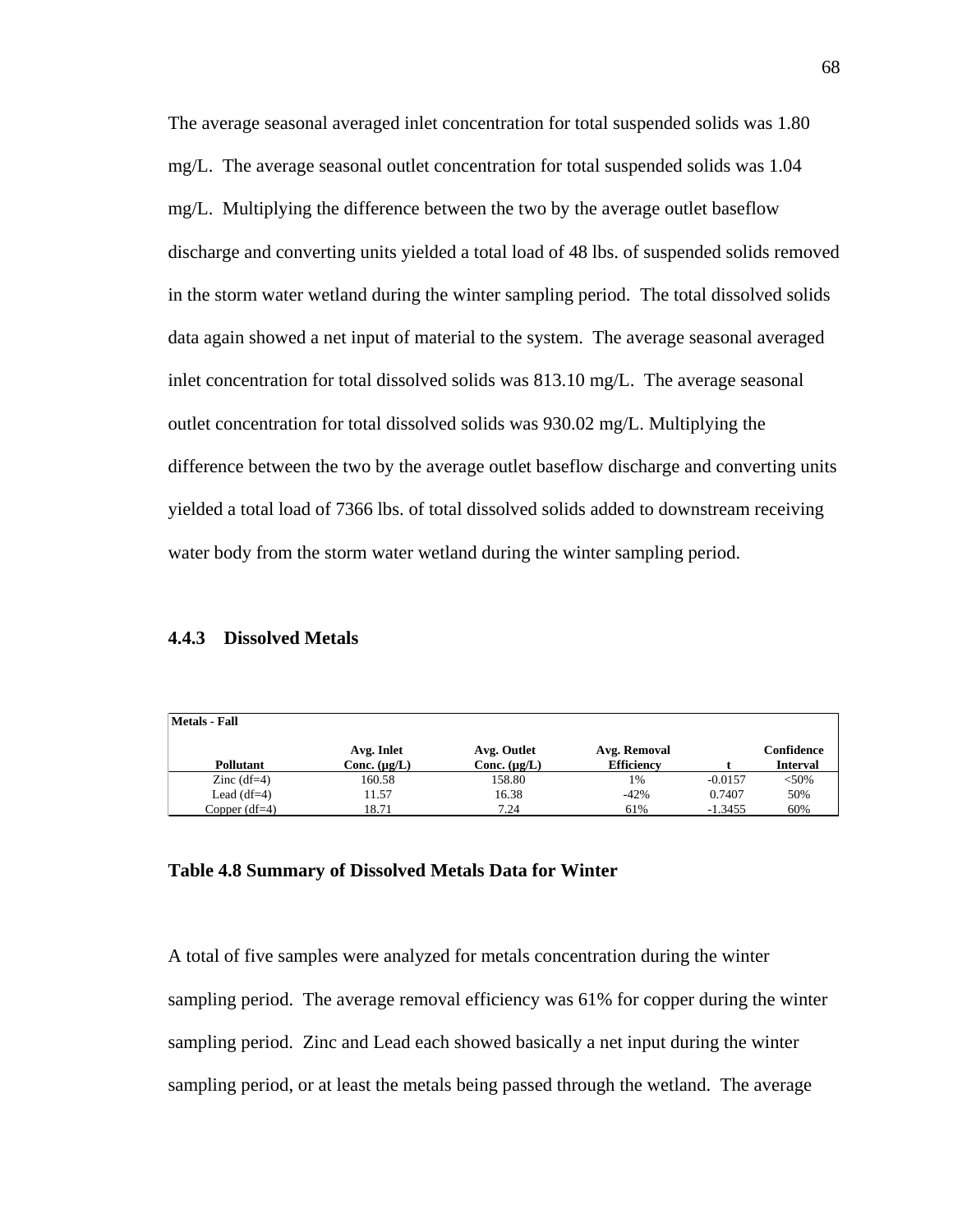inlet concentrations of each metal were 160.58 ppb Zn, 11.57 ppb Pb, and 18.71 ppb Cu respectively for the winter sampling period. The average outlet concentrations for metals during the winter sampling period were 158.80 ppb, 16.38 ppb, and 7.24 ppb respectively. This means that zinc is again well within the EPA's recommended secondary drinking water standard at the outlet of the wetland (although it was below at the inlet as well) during the winter sampling period. Neither lead nor copper were within EPA drinking water standards at the outlet of the storm water wetland on average.

The storm water wetland system did not remove any load of either zinc or lead and not a significant enough concentration was added to even register a one pound addition of either metal. However, the storm water wetland system did remove one pound of copper after comparing the inlet and outlet average concentrations, multiplying the difference by the average outlet baseflow discharge and converting units.

# **4.4.4 Coliform Bacteria**

During the winter sampling period, there was a total of 9 sampling events for the abundance of *E. coli* CFU. However, only 8 of those samples were utilized in calculating the seasonal average values because of one storm event occurring too recent to the collection of the samples. Similar to the fall sampling period, the winter sampling period also showed an average net removal of *E. coli* from the storm water wetland system, a 57% (n = 8, df = 7, t = 1.9882, STD = 67%). There was only 1 sampling event that indicated a net input of *E. coli* bacteria out of the total of 8 collected and utilized for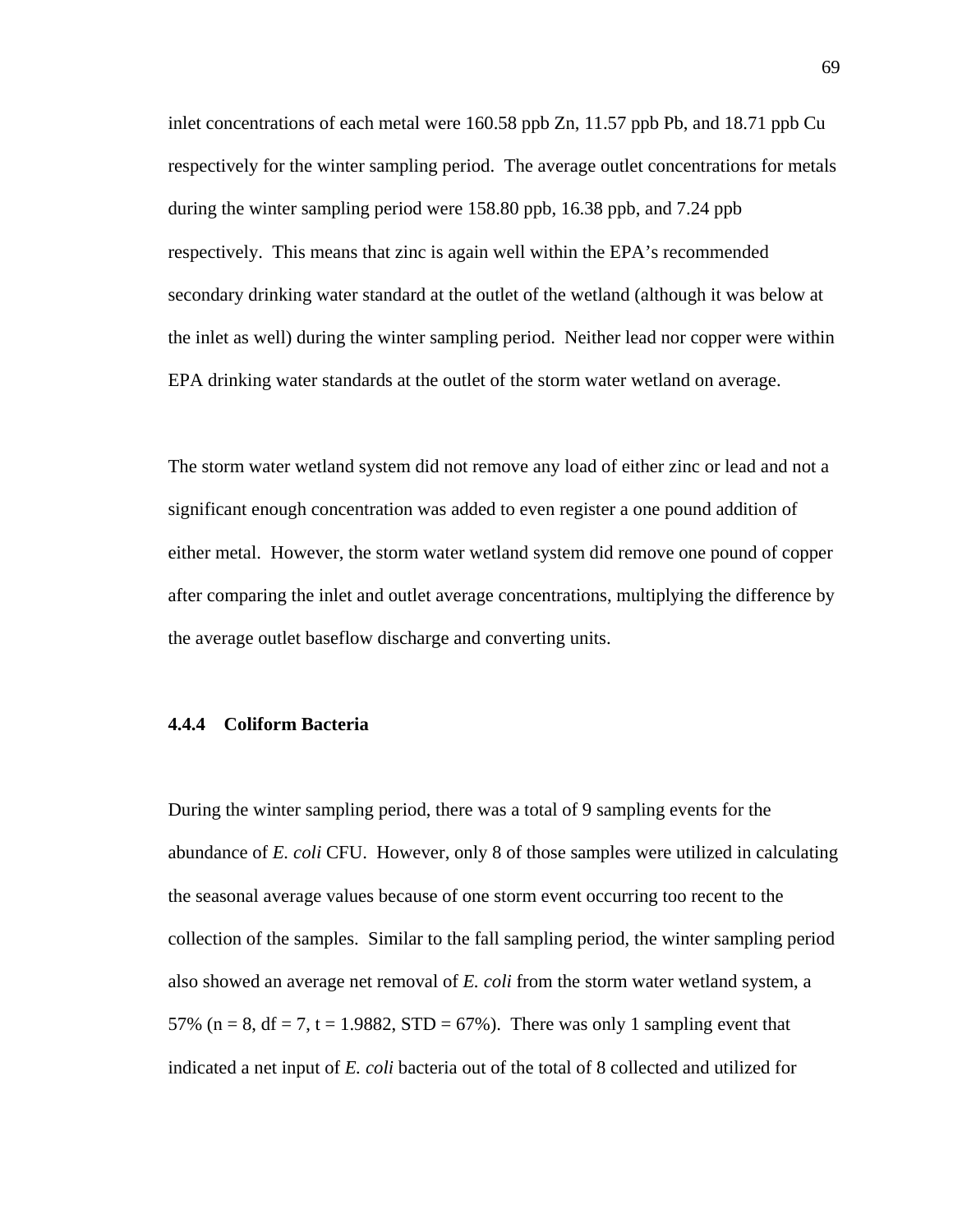statistical analysis. The deviation value for the winter sampling period was higher than that for the fall sampling period, but the data showed consistent removal efficiencies throughout the sampling period.

# **4.5 Seasonal Data – Spring**

There was a total of six sampling dates during the spring sampling period. Data for the spring sampling period are reported in the same manner as described for the fall and winter sampling periods for all parameters, including metals. Complete data tables containing summarized removal efficiencies, detailed removal data, and load removal data for the spring sampling period are listed in Appendix D.

**4.5.1 Nutrients – Orthophosphate, Total Phosphorous, and Total Nitrogen** 

| Nutrients - Spring         |                |                |                   |           |                 |
|----------------------------|----------------|----------------|-------------------|-----------|-----------------|
|                            | Avg. Inlet     | Avg. Outlet    | Avg. Removal      |           | Confidence      |
| <b>Pollutant</b>           | $Conc.$ (mg/L) | Conc. $(mg/L)$ | <b>Efficiency</b> |           | <b>Interval</b> |
| Orthophosphate $(df=5)$    | 0.061          | 0.017          | 72%               | $-6.9826$ | 99.90%          |
| Total Phosphorous $(df=5)$ | 0.23           | 0.08           | 68%               | $-2.7845$ | 95%             |
| Total Nitrogen $(df=5)$    | 3.46           | 1.17           | 66%               | $-8.9992$ | 99.90%          |

# **Table 4.9 Summary of Nutrients Data for Spring**

During the spring sampling period, the average orthophosphate and total phosphorous removal efficiencies showed removal of both pollutants. The average removal efficiency for orthophosphate was 72% ( $n = 6$ , df = 5, t = 6.9826, STD = 10%.) The average removal efficiency for total phosphorous was 68% (n = 6, df = 5, t = 2.7845, STD = 29%.) The average removal efficiency for total nitrogen during the spring sampling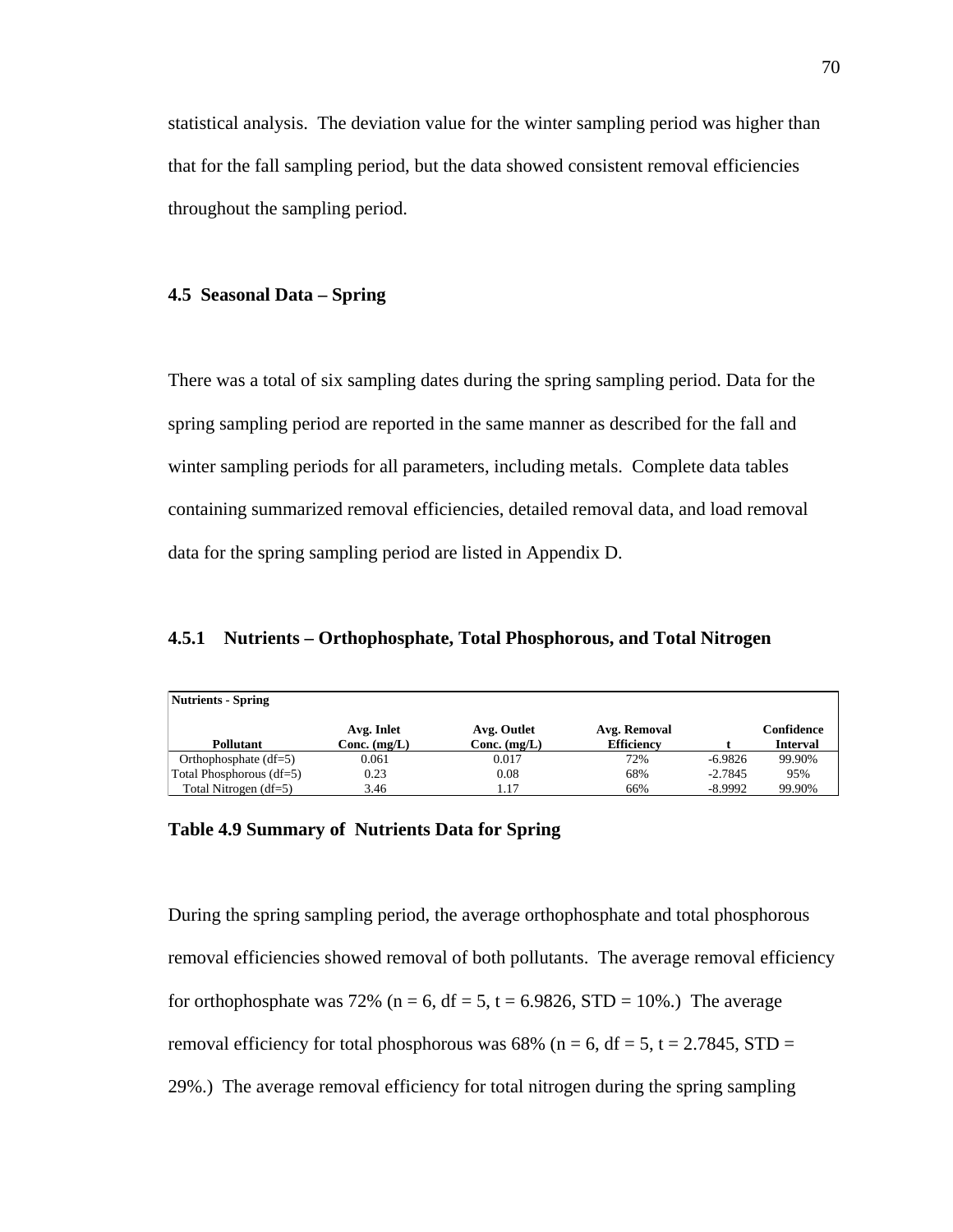period was 66% ( $n = 6$ ,  $df = 5$ ,  $t = 8.2151$ ,  $STD = 15%$ .) The total nitrogen removal data was very consistent in its averaged inlet concentration, outlet concentration, and removal efficiencies throughout the entire sampling period.

The average seasonal averaged inlet concentration for orthophosphate was 0.061 mg/L. The average seasonal outlet concentration for orthophosphate was 0.017 mg/L. Multiplying the difference between the two by the average outlet baseflow discharge and converting units yielded a total load of 3 lbs. of orthophosphate removed in the storm water wetland during the spring sampling period. The average seasonal averaged inlet concentration for total phosphorous was 0.24 mg/L. The average seasonal outlet concentration for total phosphorous was 0.08 mg/L. Multiplying the difference between the two by the average outlet baseflow discharge and converting units yielded a total load of 10 lbs. of phosphorous removed in the storm water wetland during the spring sampling period. The average seasonal averaged inlet concentration for total nitrogen was 3.46 mg/L. The average seasonal outlet concentration for total nitrogen was 1.17 mg/L. Multiplying the difference between the two by the average outlet baseflow discharge and converting units yielded a total load of 148 lbs. of nitrogen removed in the storm water wetland during the winter sampling period.

#### **4.5.2 Solids – TSS and TDS**

| Solids - Spring  |                |                |                   |           |                 |
|------------------|----------------|----------------|-------------------|-----------|-----------------|
|                  | Avg. Inlet     | Avg. Outlet    | Avg. Removal      |           | Confidence      |
| <b>Pollutant</b> | $Conc.$ (mg/L) | $Conc.$ (mg/L) | <b>Efficiency</b> |           | <b>Interval</b> |
| $TSS$ (df=5)     | 2.600          | 0.917          | 65%               | $-2.6507$ | 95%             |
| TDS $(df=5)$     | 792.80         | 1291.35        | $-63%$            | 0.7628    | 50%             |

**Table 4.10 Summary of Solids Data for Spring**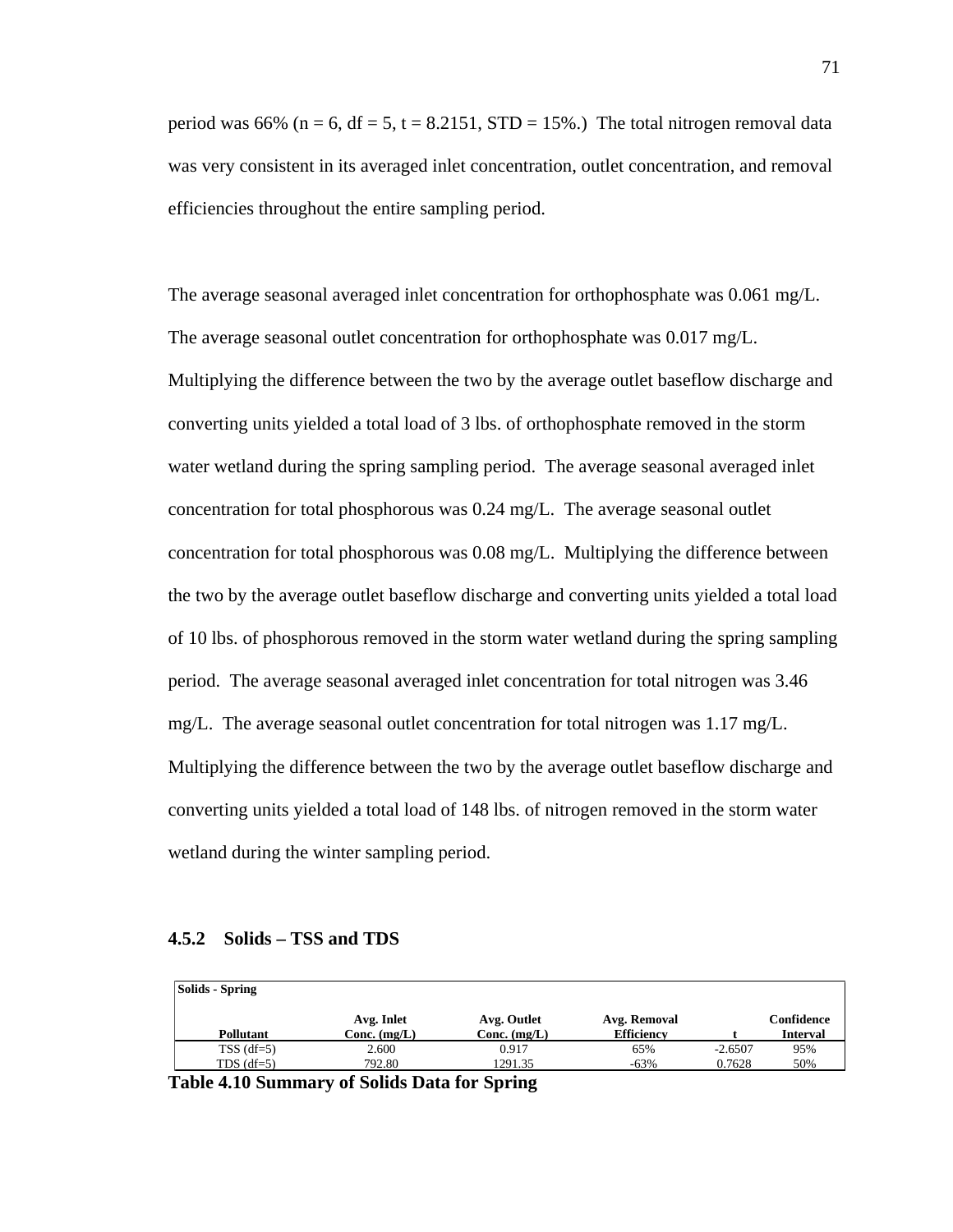The average removal efficiency of total suspended solids during the spring sampling period showed a positive removal average of 72% (n = 6, df = 5, t = 2.6507, STD = 53%.) As can be seen in the statistical analysis of this data, there was much less variation of the data throughout the spring sampling period in comparison with the winter sampling period. Similar to the variation seen during the three previous sampling periods, the removal efficiency of total suspended solids ranged from a maximum of complete removal, 100%, to a significant input of suspended material. It is noteworthy that there was only one sampling event that showed a net input of suspended material. Other than that one event that showed a net contribution of suspended solid material to the system, all other sampling events showed removal efficiencies of 54% or better. During the spring sampling period much like the other three sampling periods, the average total dissolved solids removal efficiency did not show any removal at all and was again a net input of the influent dissolved solids ( $n = 6$ , df = 5, t = 0.7628, STD = 63%.)

The average seasonal averaged inlet concentration for total suspended solids was 2.6 mg/L. The average seasonal outlet concentration for total suspended solids was 0.92 mg/L. Multiplying the difference between the two by the average outlet baseflow discharge and converting units yielded a total load of 108 lbs. of suspended solids removed in the storm water wetland during the spring sampling period. The total dissolved solids data showed a net input of material to the system. The average seasonal averaged inlet concentration for dissolved solids was 792.80 mg/L. The average seasonal outlet concentration for dissolved solids was 1291.35 mg/L. Multiplying the difference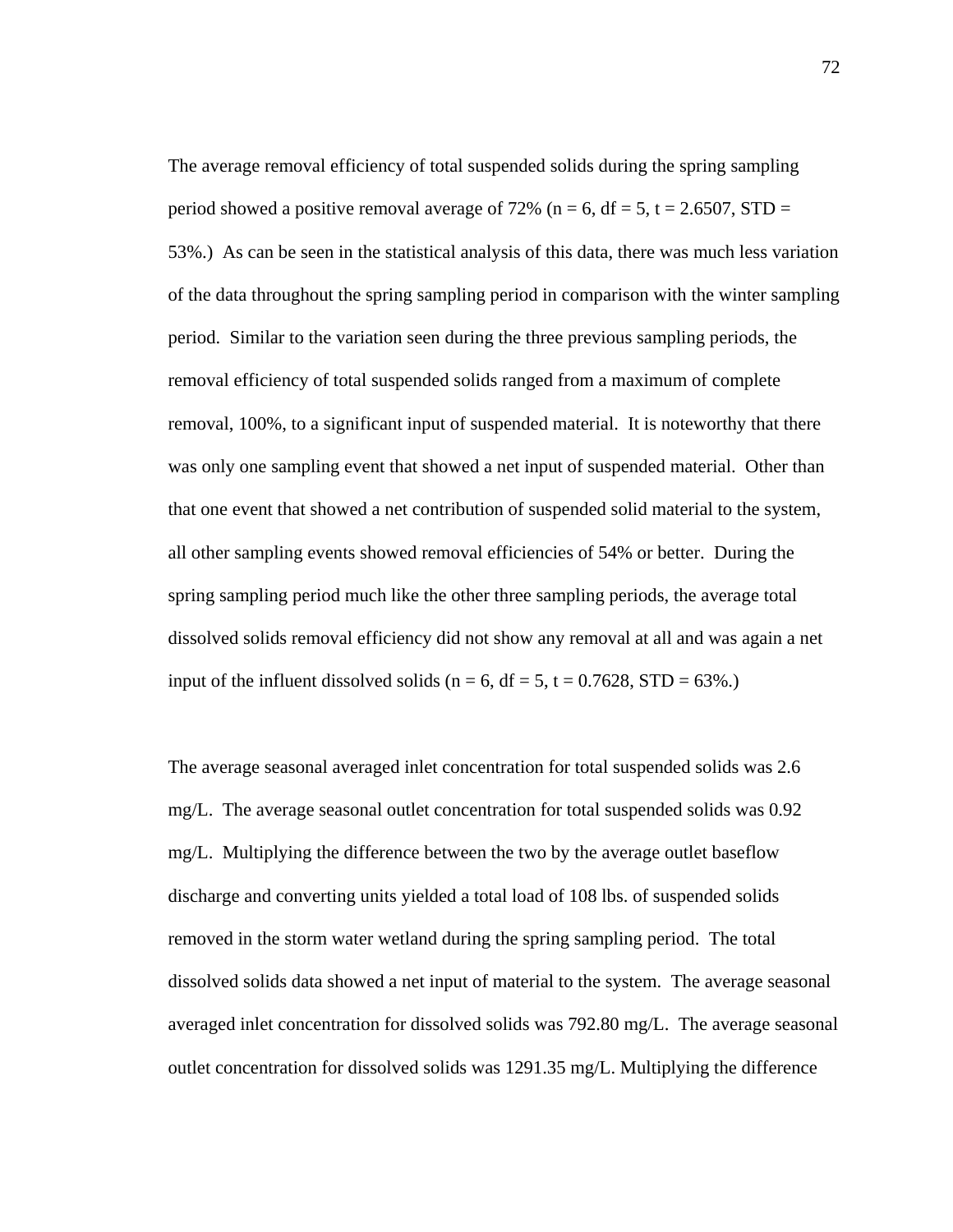between the two by the average outlet baseflow discharge and converting units yielded a total load of 32,107 lbs. of dissolved solids added to downstream receiving water body from the storm water wetland during the spring sampling period.

# **4.5.3 Dissolved Metals**

| <b>Metals - Fall</b> |                                 |                                  |                                   |           |                               |
|----------------------|---------------------------------|----------------------------------|-----------------------------------|-----------|-------------------------------|
| Pollutant            | Avg. Inlet<br>Conc. $(\mu g/L)$ | Avg. Outlet<br>Conc. $(\mu g/L)$ | Avg. Removal<br><b>Efficiency</b> |           | Confidence<br><b>Interval</b> |
| Zinc $(df=5)$        | 110.96                          | 148.59                           | $-34%$                            | 0.3236    | < 50%                         |
| Lead $(df=5)$        | 11.21                           | 15.64                            | $-40%$                            | 0.3512    | < 50%                         |
| Copper $(df=5)$      | 15.51                           | 7.14                             | 54%                               | $-1.3925$ | 60%                           |
| -- - -<br>.          | $\sim$ $\sim$ $\sim$            | --- -                            | $\sim$                            |           |                               |

**Table 4.11 Summary of Dissolved Metals Data for Spring** 

A total of 6 samples were analyzed for metals concentration during the spring sampling period. The average removal efficiency was 54% for copper during the spring sampling period. Zinc and lead both showed a net input during the spring sampling period. However, as during the fall and winter sampling periods, the average inlet and outlet concentrations should be noted in addition to the removal efficiency. The average inlet concentrations of each metal were 110.96 ppb Zn, 11.21 ppb Pb, and 15.51 ppb Cu respectively for the spring sampling period. The inlet concentrations for the spring sampling period were significantly higher than the inlet concentrations for the winter sampling period. The average outlet concentrations for metals during the spring sampling period were 148.59 ppb, 15.64 ppb, and 7.14 ppb respectively. This means that zinc is again well within the EPA's recommended secondary drinking water standard at the outlet of the wetland (although it was below at the inlet as well) during the spring sampling period. However, neither lead nor copper would be within the EPA's recommended drinking water standard at the outlet of the storm water wetland system.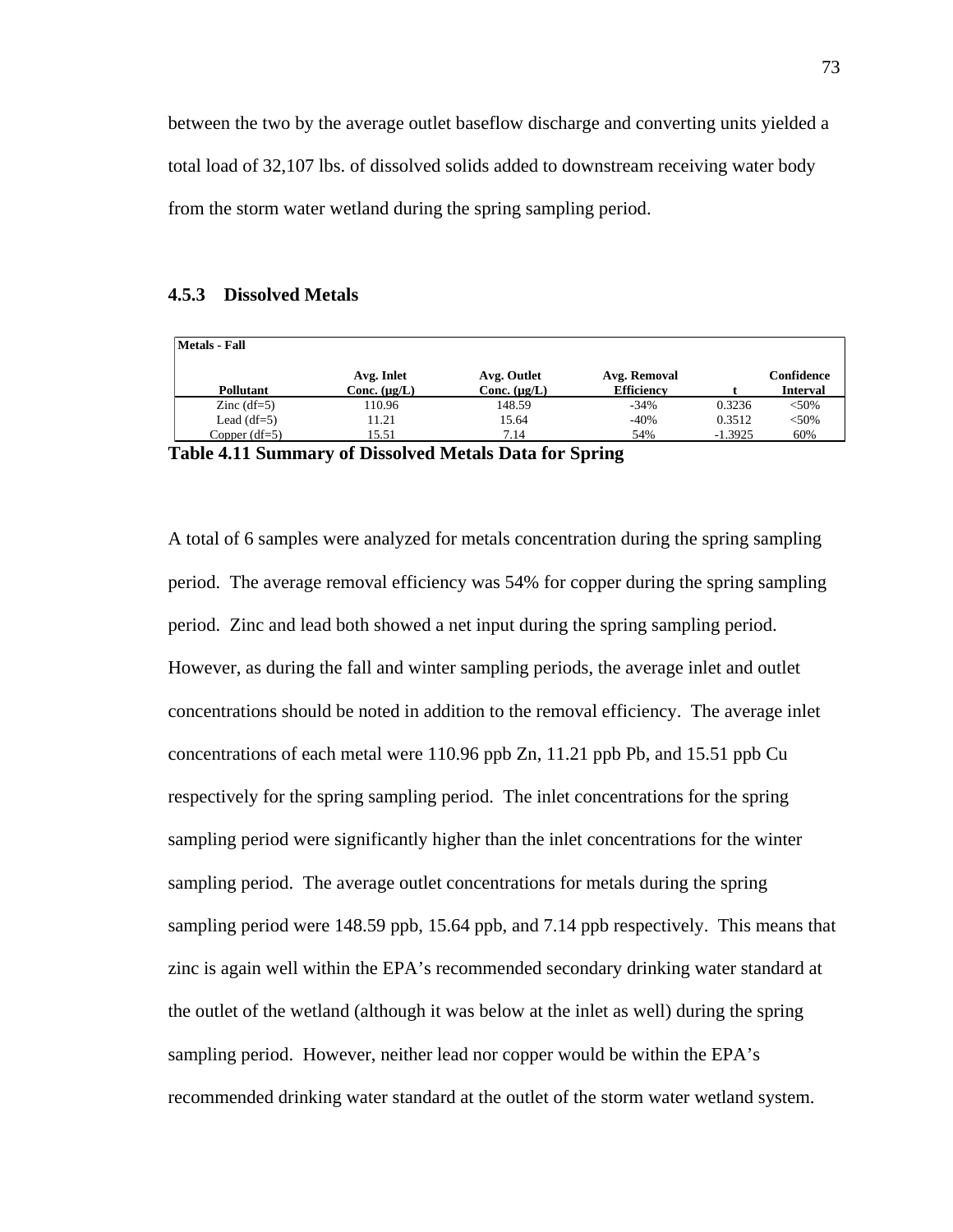Multiplying the difference between the average inlet and outlet concentration by the average outlet baseflow discharge and converting units yielded a total load of 2 lbs. of zinc added to the system in the storm water wetland during the spring sampling period. Multiplying the difference between the inlet and outlet concentration by the average outlet baseflow discharge and converting units yielded no lead removed in the storm water wetland during the winter sampling period. There was no measurable mass of lead removed in the storm water wetland during the spring sampling period because of the very low concentrations and the fact that the concentration of lead was higher in the outlet than the inlet. Multiplying the difference between the inlet and outlet concentrations of copper by the average outlet baseflow discharge and converting units yielded a total load of 1 lbs. of copper removed in the storm water wetland during the spring sampling period.

# **4.5.4 Coliform Bacteria**

During the spring sampling period, there was a total of 10 sampling events for the abundance of *E. coli* CFU. However, only 8 of those samples were utilized in calculating the seasonal average values because of storm events occurring too recent to the collection of the samples. Unlike the fall and winter sampling periods, the spring sampling period showed an average net input of *E. coli* from the storm water wetland system ( $n = 8$ ,  $df =$ 7,  $t = 0.5398$ ,  $STD = 563\%$ ). However, there was only 1 sampling event that indicated a net input of *E. coli* bacteria out of the total of 8 collected and utilized for statistical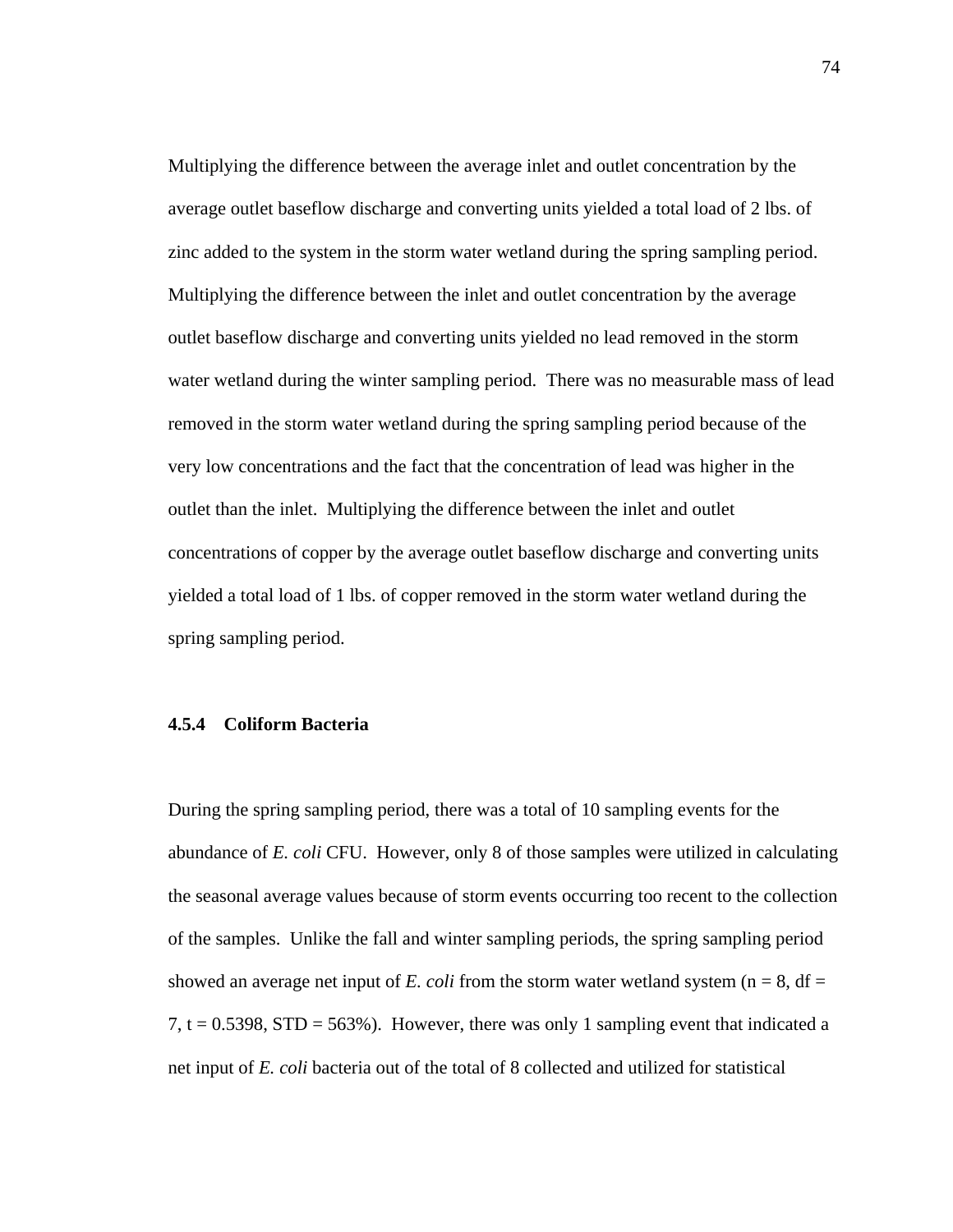analysis, but that one sample was such a large input of *E. coli* that it altered the average significantly. Discounting that one extreme result would have resulted in an average removal efficiency of 93%. Because of this one outlying piece of data, the deviation value for the spring sampling period was the highest of all three sampling periods.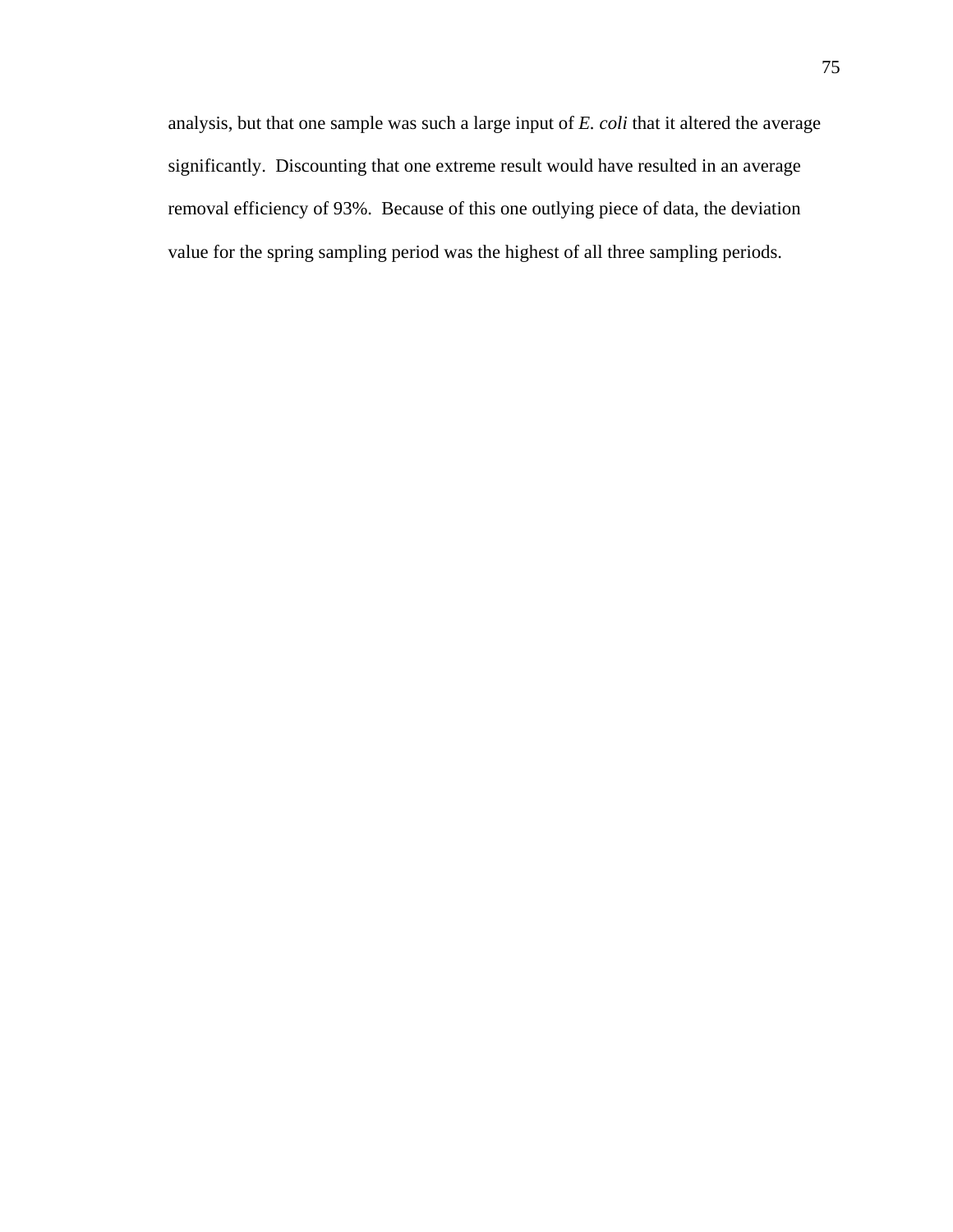# **5.1 Introduction**

This section will draw on data presented in Chapter 4 – Results to present meaningful discussion and analysis about the data that were collected. Because of the seasonal approach to this research, an attempt will be made to highlight trends among seasons as well as within them. The tables list some events as being statistically unreliable (notated as \*\*.) This result refers to the confidence interval determined through the t-test returning a result below the 50% confidence interval, essentially meaning the correlation between the data could be chance.

# **5.2 Overall Discussion – Yearly Trends**

Information about the annual trends observed in the storm water wetland will be presented in two different ways. First, a graph will be shown with the inlet and outlet concentrations of each pollutant parameter for each individual sampling event. This should allow for some realization of possible trends in spikes in inlet and outlet concentrations. The second method for displaying the data is within a table depicting the total load of each pollutant removed from the storm water wetland utilizing the calculation described earlier. Below is a graph depicting the various removal efficiencies for each pollutant parameter for the entire year. This calculation was made in the same manner as it was for each individual season. The annual inlet and outlet concentrations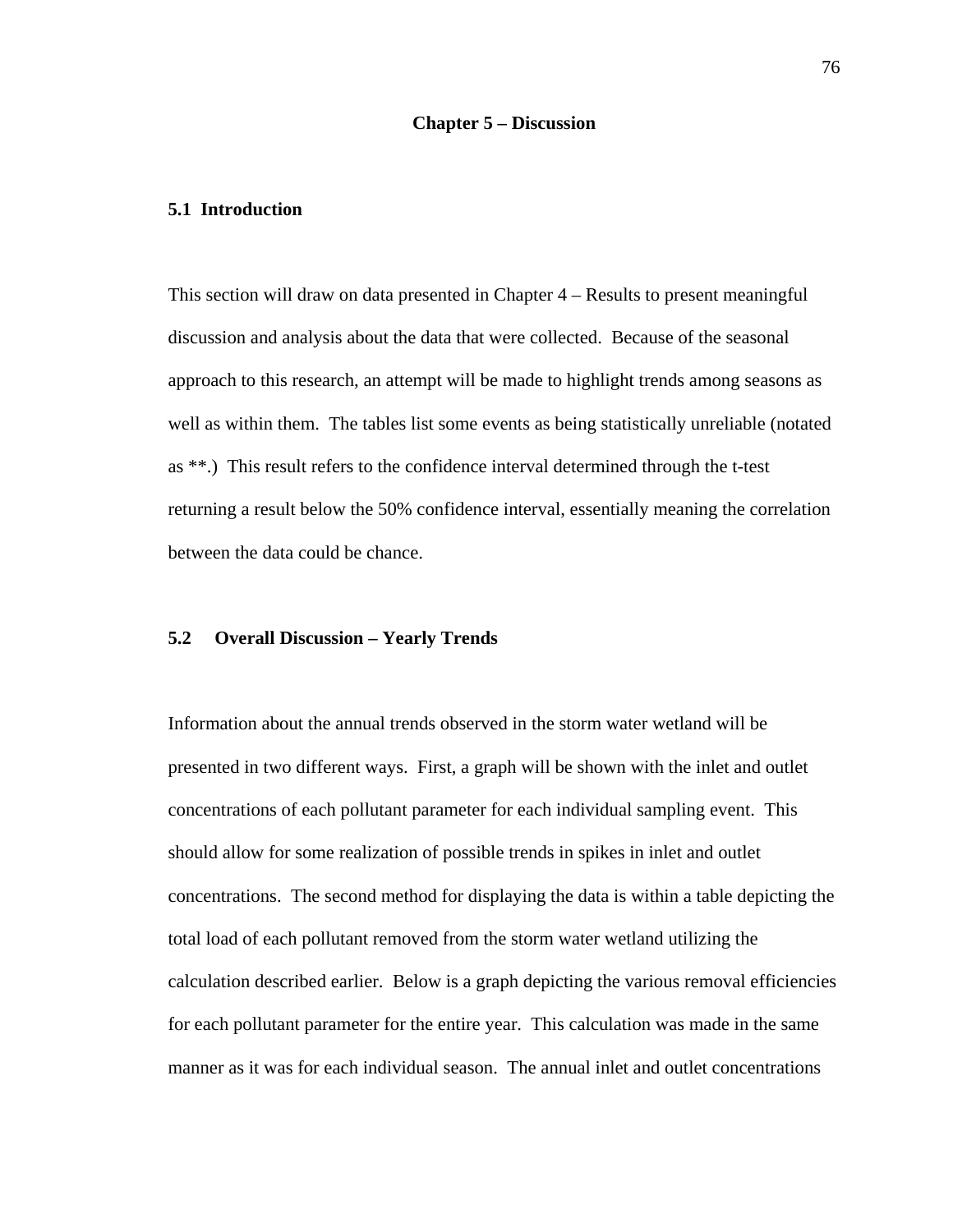were determined for each pollutant parameter and then utilized to determine the overall annual removal efficiency for the site (Figure 5.1)



# **Figure 5.1 Annual Removal Efficiencies**

Note\*\*dissolved metals removal efficiencies are based on 9 months of sampling (excludes summer.)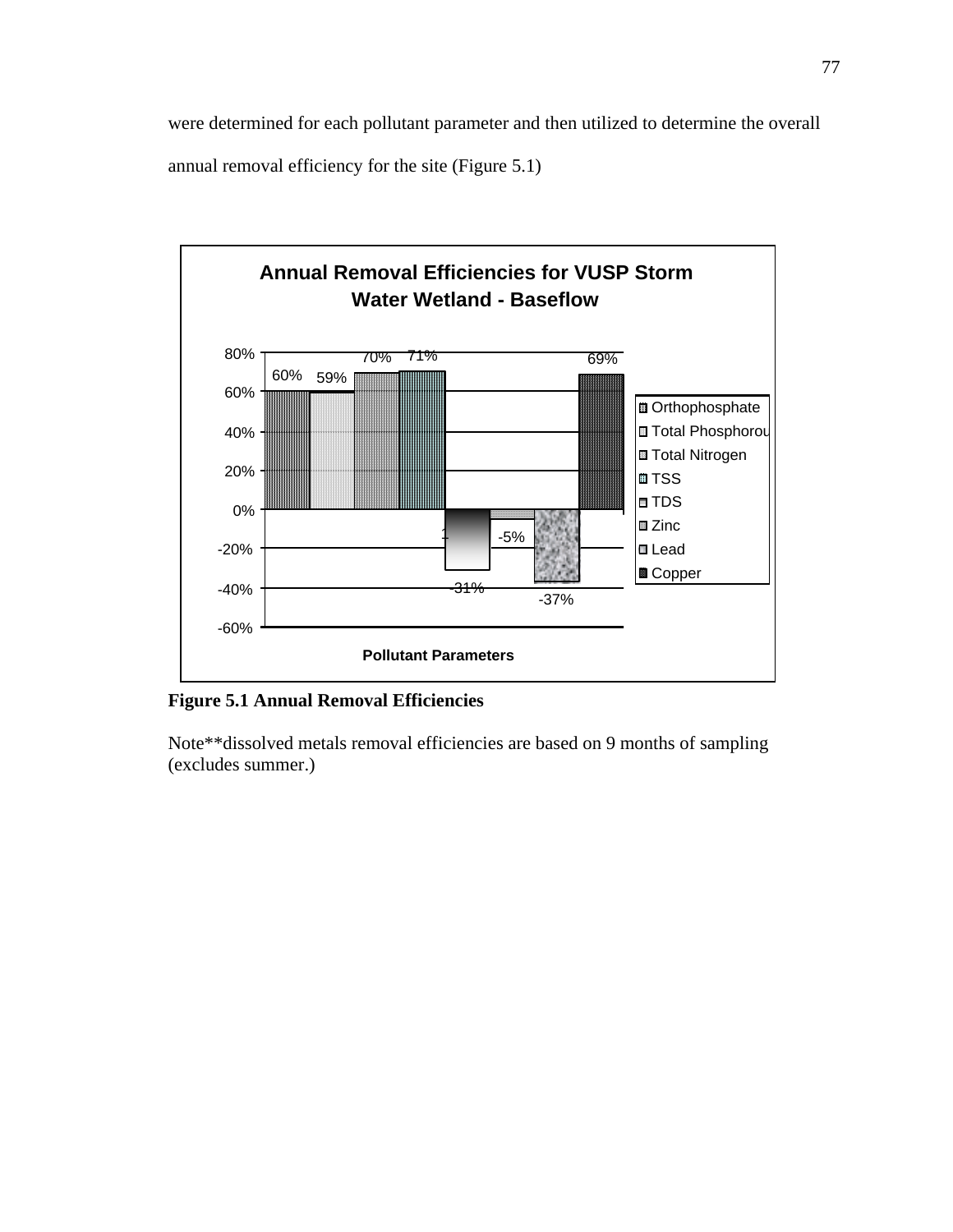#### **5.2.1 Nutrients – Orthophosphate, Total Phosphorous, and Total Nitrogen**

As a general statement for all four sampling seasons, it appears a trend that a significant percentage of the total phosphorous removed in the wetland system is orthophosphate, both in terms of a removal efficiency and load basis. Based on the significant vegetative component of the storm water wetland system, it is logical that phosphorous removal through plant uptake would be significant. The total phosphorous removal efficiencies for the four sampling seasons on average did not meet the target established for storm event functioning of a storm water wetland complex, but did always offer positive removal efficiencies and did not add any phosphorous to the system despite drastically lower inlet concentrations than would be observed during storm events. Total nitrogen removal efficiency did typically meet or exceed the target removal efficiency set for storm events in this type of BMP as per the PA DEP BMP Manual standards. This is most likely due to the fact that the end product for nitrogen removal is the gaseous state of nitrogen resulting from the activity of nitrifying bacteria. Increased retention time allows greater time for this process to take place. The exceptional removal efficiency is more remarkable considering the average influent concentration was well below the Pennsylvania Code's limit of 10 mg/L for a potable water source (PWS) for all four sampling seasons. Typically, it is more difficult to remove a pollutant when influent concentrations are lower as opposed to when they are higher.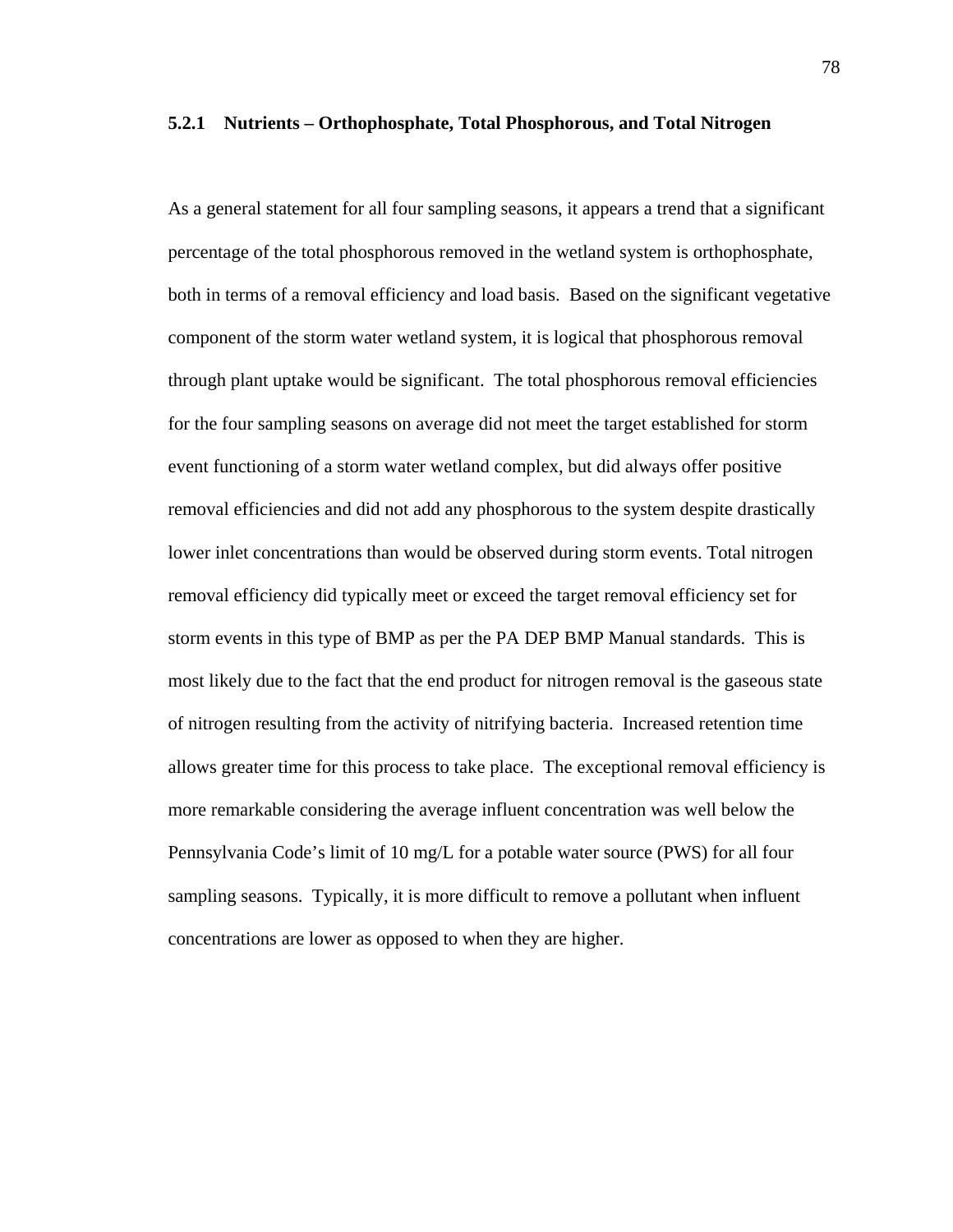

**Figure 5.2 Orthophosphate Concentrations**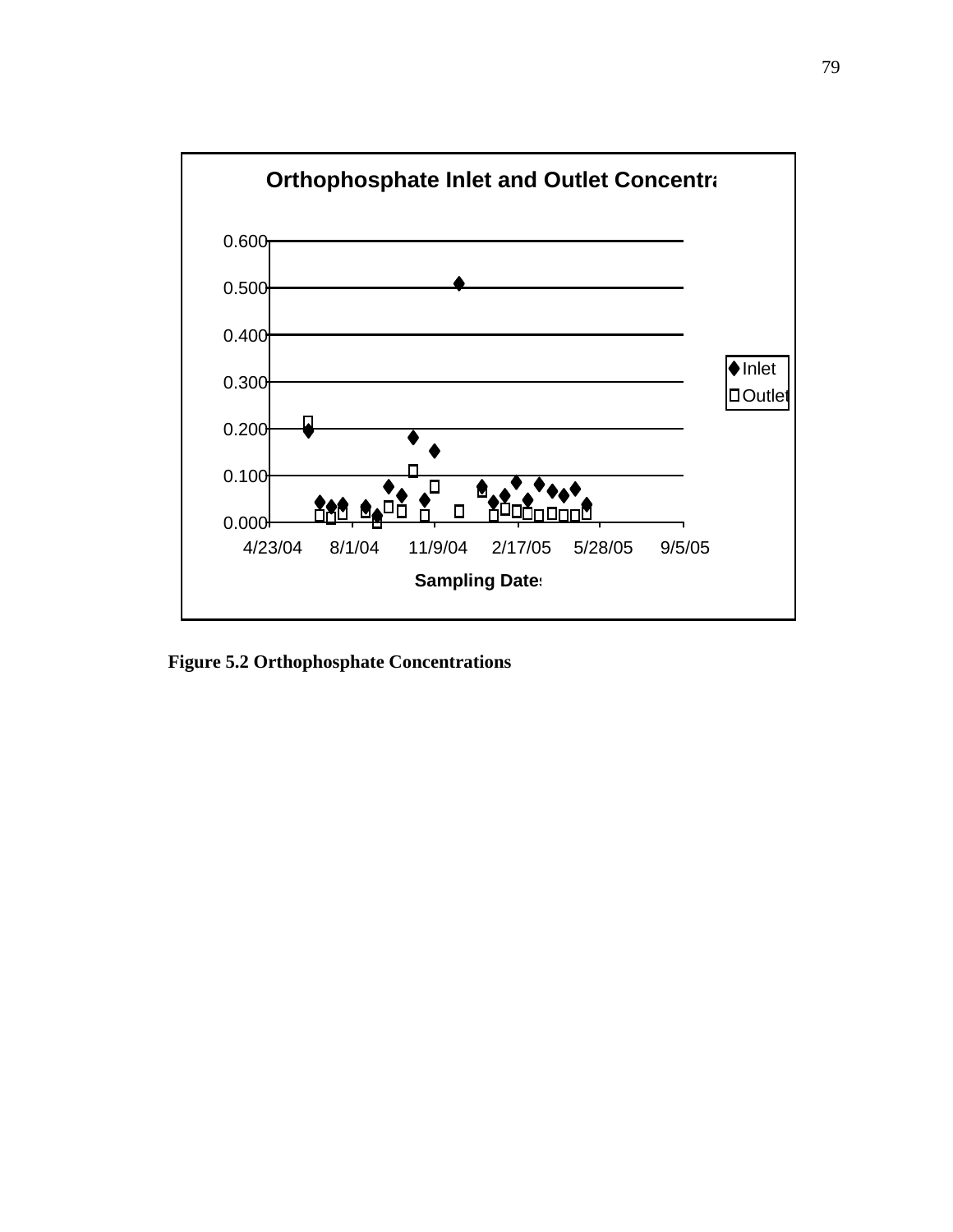

**Figure 5.3 Total Phosphorous Concentrations**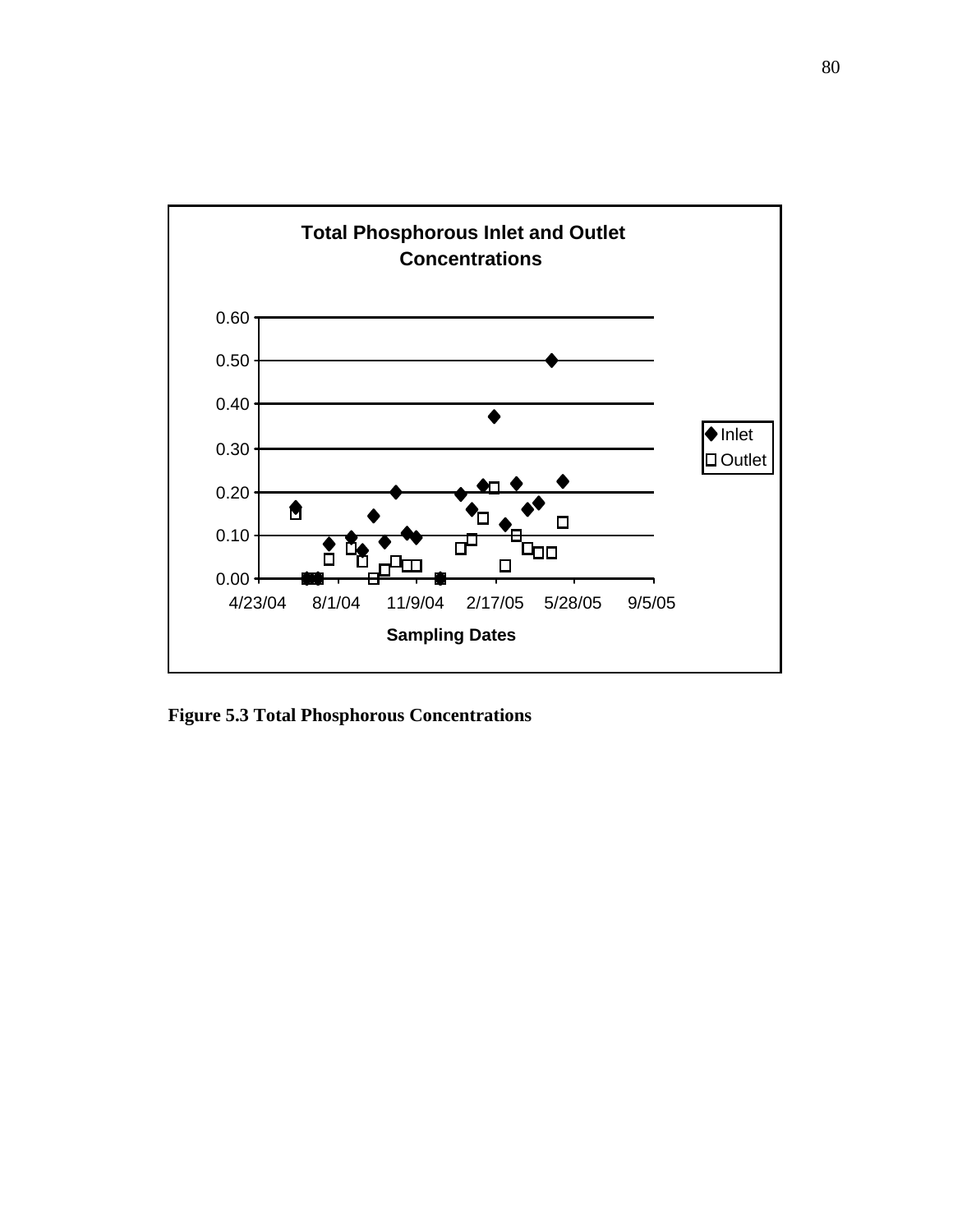

**Figure 5.4 Total Nitrogen Concentrations** 

| <b>Season</b>       | Orthophosphate (lbs P) | Total P (lbs P) | Total N (lbs N) |
|---------------------|------------------------|-----------------|-----------------|
| Summer Total        | **                     | **              |                 |
| <b>Fall Total</b>   |                        |                 | 153             |
| <b>Winter Total</b> |                        |                 |                 |
| Spring Total        |                        | 10              | 148             |
| Overall Total       |                        |                 | 540             |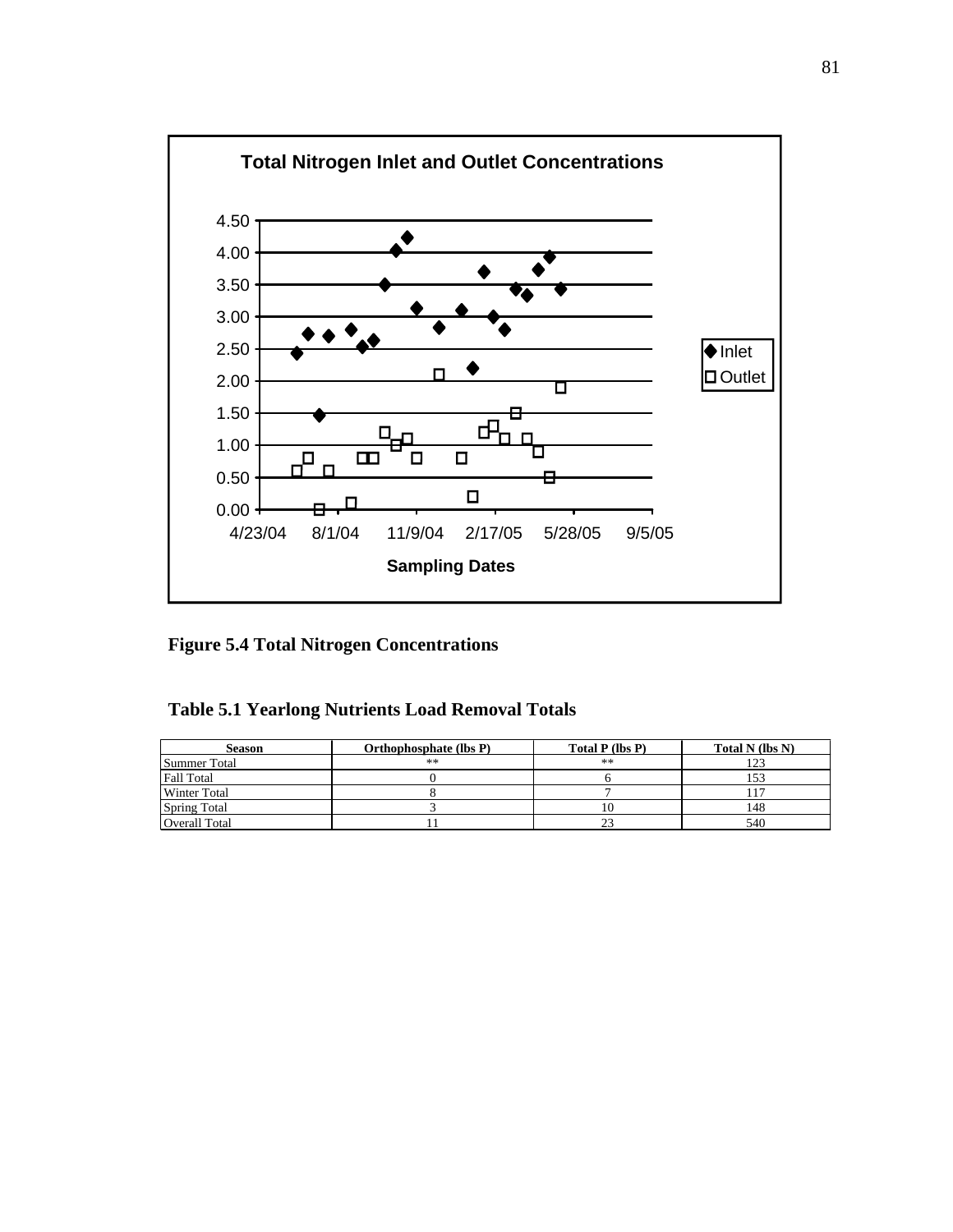# **5.2.2 Solids – TSS and TDS**

In all seasons, the TSS removal efficiencies were well below the targets set for storm sampling by the PA DEP BMP Manual. In addition, the TSS removal efficiencies were extremely variable within seasons and among seasons. Overall, it was very difficult to see many trends as they pertain to total suspended solids other than the fact that for all seasons other than winter, positive removal efficiencies were seen.



**Figure 5.5 Total Suspended Solids Concentrations**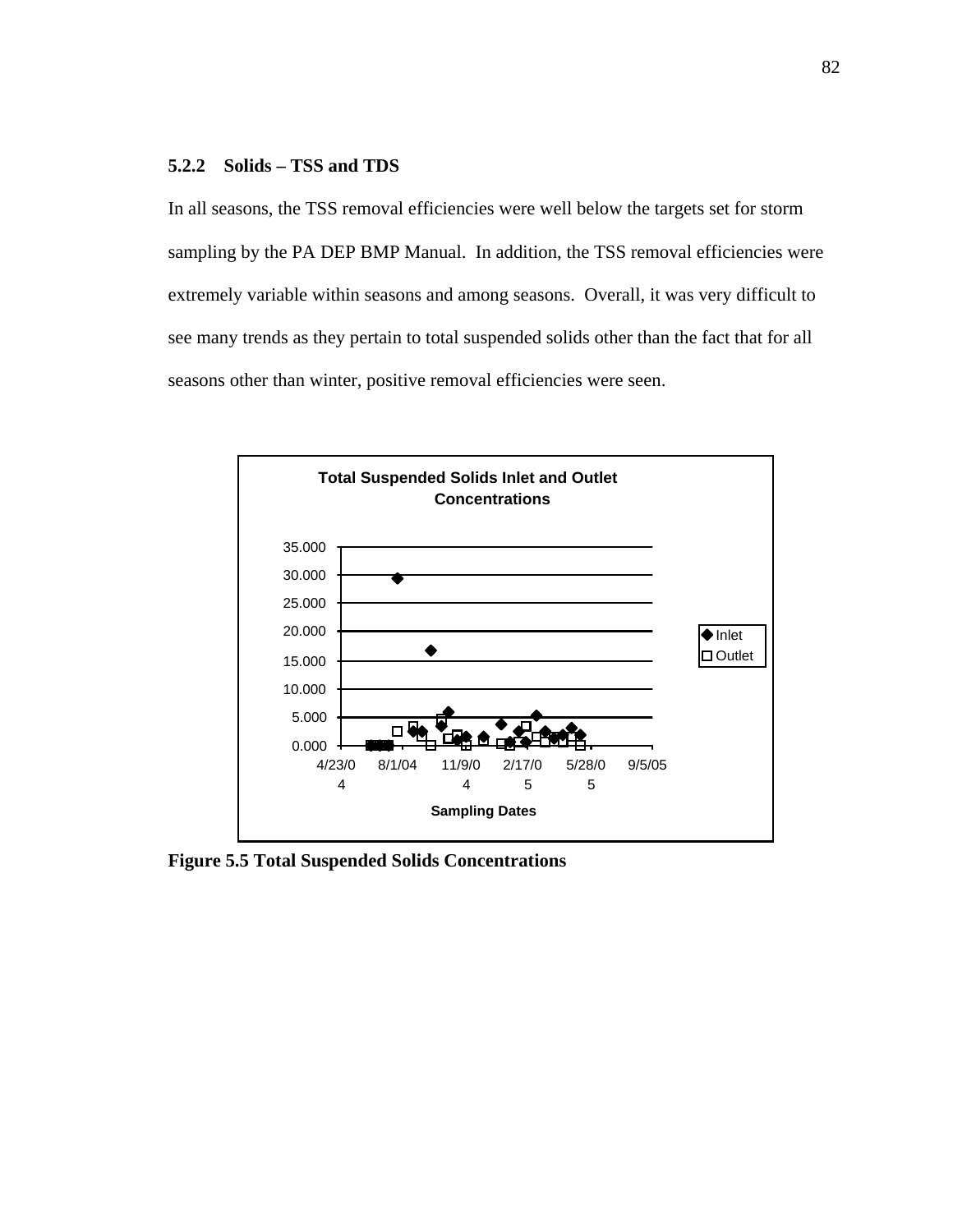

**Figure 5.6 Total Dissolved Solids Concentrations**

| <b>Season</b>       | Conductivity | <b>TSS</b> (lbs) | <b>TDS</b> (lbs) |
|---------------------|--------------|------------------|------------------|
| Summer Total        | NA           | 558              | $-9166$          |
| Fall Total          | NA           | 234              | **               |
| <b>Winter Total</b> | NA           | 48               | **               |
| <b>Spring Total</b> | NA           | 108              | $-32107$         |
| Overall Total       | NA           | 949              | $-41274$         |

#### **Table 5.2 Yearlong Solids Load Removal Totals**

All four sampling seasons showed an overall net input of TDS into the system. However, it appears as if the addition of TDS is mostly due to the release of de-icing material stored in the storm water wetland system from winter storm events. As evidence of this hypothesis, there is a correlation between increased conductivity levels at the outlet in comparison with the inlet and the same addition of TDS. In addition, a thick, white, flaky residue was observed on most dissolved solids weighing / evaporating dishes at the conclusion of the test. When re-dissolved within the dish, the residue had a distinct odor of chlorine.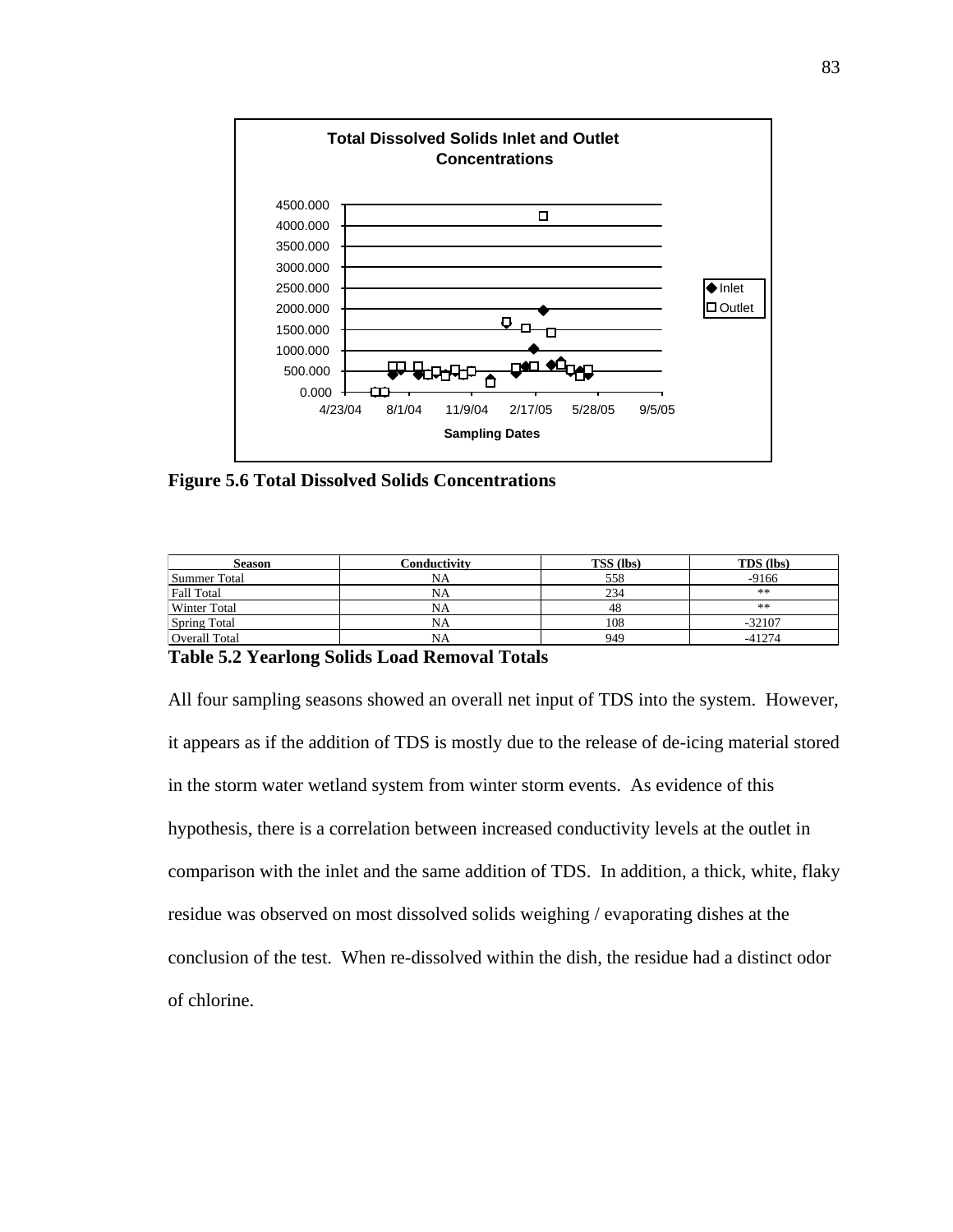# **5.2.3 Dissolved Metals**



**Figure 5.7 Zinc Concentrations** 



**Figure 5.8 Lead Concentrations**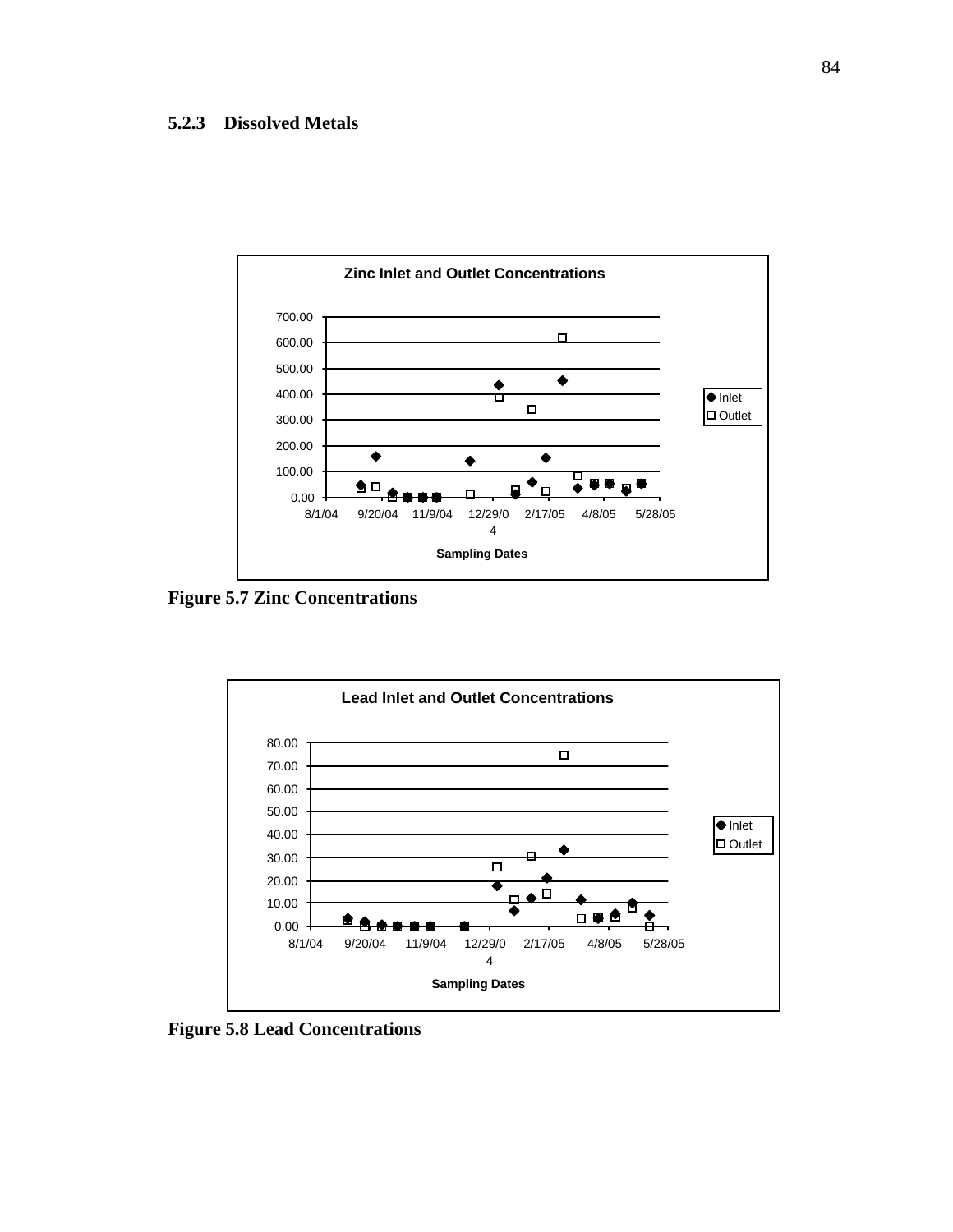

**Figure 5.9 Copper Concentrations** 

| <b>Season</b>       | Zinc $(lbs Zn)$ | Lead (lbs Pb) | Copper (lbs Cu) |
|---------------------|-----------------|---------------|-----------------|
| Summer Total        | NA              | <b>NA</b>     | <b>NA</b>       |
| <b>Fall Total</b>   |                 |               |                 |
| <b>Winter Total</b> | **              |               |                 |
| <b>Spring Total</b> | **              | **            |                 |
| Overall Total       |                 |               |                 |

**Table 5.3 Yearlong Metals Load Removal Totals (9 Months of Data)** 

In all seasons, as has been mentioned, the only standards to compare the concentrations of metals in solution is the EPA's Drinking Water Standards. For all three sampling seasons in which metals were analyzed, the Zinc levels observed at the outlet were well below the secondary drinking water standard by an order of magnitude. However, the influent concentrations of Zinc were an order of magnitude less than this standard already. Neither Lead nor Copper showed average outlet concentrations below the action levels for the EPA's Drinking Water Standards, but were still on the order of parts per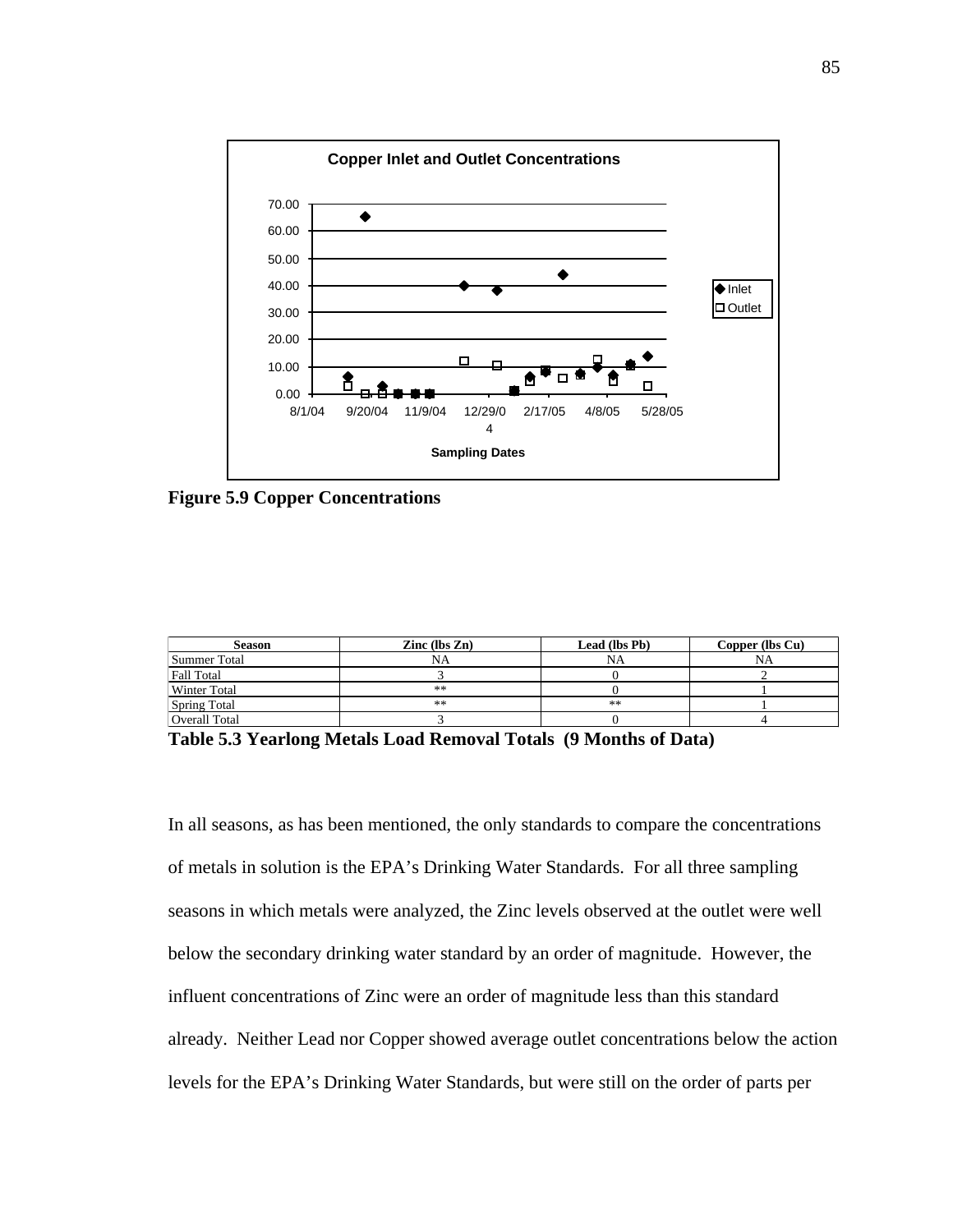billion, which is the same units as the drinking water standards. This results in insignificant loads of Lead and Copper added to the system when net inputs were observed. There were still a significant number of sampling events, however, in which net removals of Lead and Copper were observed, indicating that the overall effect on Lead and Copper by a storm water wetland system during baseflow is negligible in terms of significant addition or removal.

| <b>Coliform Bacteria - Summary</b> |               |                |                    |           |                 |  |
|------------------------------------|---------------|----------------|--------------------|-----------|-----------------|--|
| E. coli                            |               |                |                    |           |                 |  |
|                                    | Inlet E. coli | Outlet E. coli | Removal            |           | Confidence      |  |
| <b>Seasonal Average</b>            | (CFU/100mL)   | (CFU/100mL)    | Efficiency $(\% )$ |           | <b>Interval</b> |  |
| Summer $(df=7)$                    | 225           | 450            | $-94%$             | 0.6622    | $<50\%$         |  |
| Fall $(df=9)$                      | 9185          | 430            | 65%                | $-1.9223$ | 90%             |  |
| Winter $(df=8)$                    | 617           | 67             | 50%                | $-1.9882$ | 90%             |  |
| Spring $(df=6)$                    | 519           | 325            | 93%                | $-0.5049$ | $<50\%$         |  |
| <b>Total Average</b>               | 2636          | 318            | 29%                |           |                 |  |

#### **5.2.4 Coliform Bacteria**

**Table 5.4 Yearlong** *E. coli* **Removal Efficiency Averages**

The only sampling season that showed a net input of *E. coli* was the summer sampling period, assuming the elimination of one extreme outlying piece of data during the spring sampling period. In fact, assuming the elimination of that piece of data, the fall, winter and spring sampling seasons all displayed removal efficiencies in excess of 50% and even as high as 93%. The summer sampling season may have observed a net input of *E. coli* into the system because of the relatively ideal environmental growing conditions during that season. Warmer daily temperatures, including evening and night temperatures would foster near 24-hour reproductive capability for *E. coli* colonies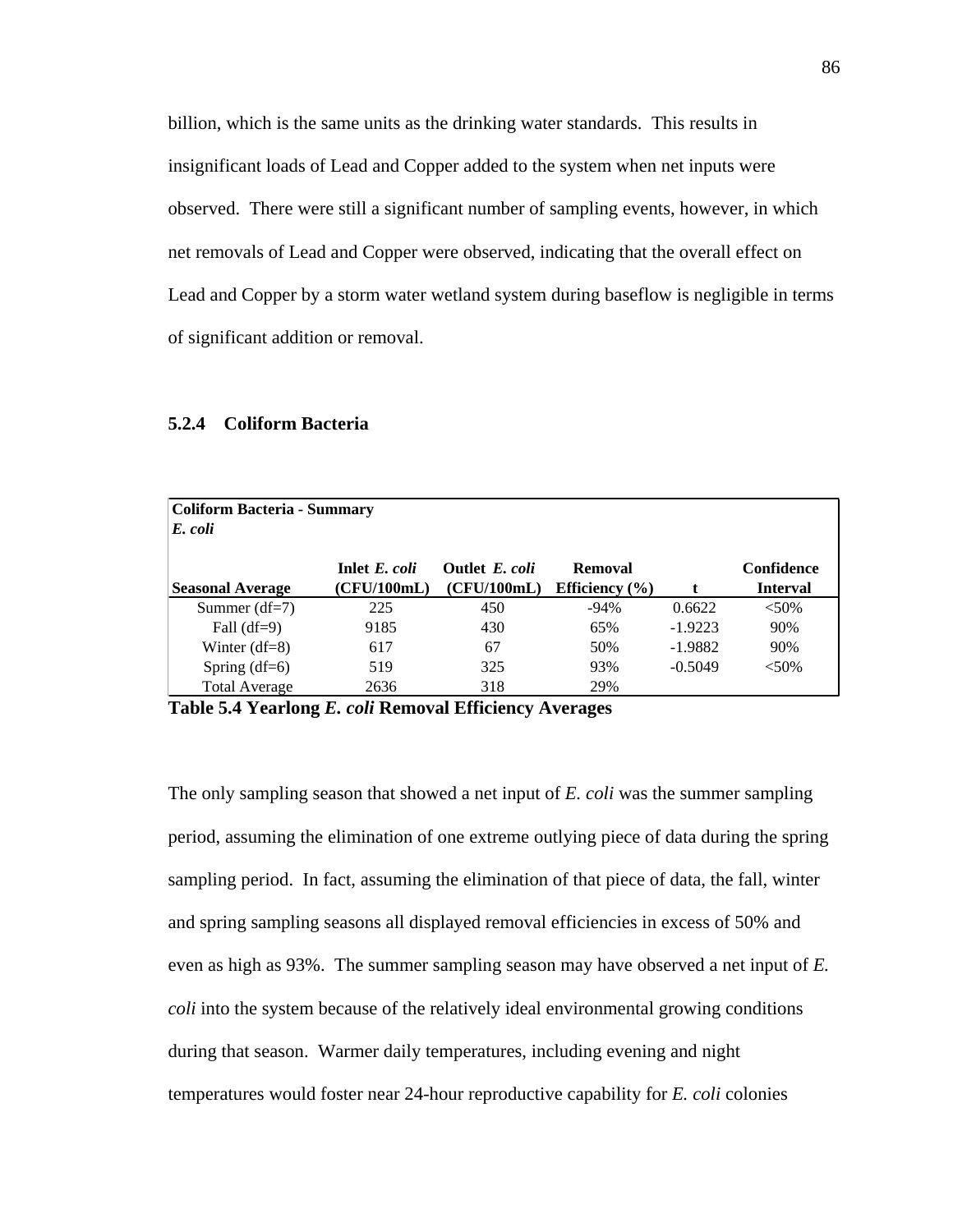already present in the water column. The temperatures observed during evening and throughout the night of the other three sampling seasons (fall, winter, and spring) would repress if not stop *E. coli* reproduction and metabolic activities. This observation would indicate that in terms of the abundance of *E. coli* CFU, temperature is as significant to removal as the wetland's design characteristics.

### **5.3 Discussion – Summer**

# **5.3.1 Nutrients – Orthophosphate, Total Phosphorous, and Total Nitrogen**

In addition to the generally observed trends for orthophosphate and total phosphorous, there were a few specific trends observed within the summer sampling period for these two pollutants. A large percentage of the total phosphorous removed was comprised of orthophosphate. As a matter of fact, there was a total of two pounds of total phosphorous removed and one pound of orthophosphate. This is logical, however, because orthophosphate is the form usable by plant material. Thus, at the height of the growing season, the summer, it makes sense that vegetation would efficiently remove orthophosphate.

### **5.3.2 Solids – TSS and TDS**

The summer sampling period showed great variability among the TSS data collected. However, it is reasonable to assume that more consistent removal efficiencies would have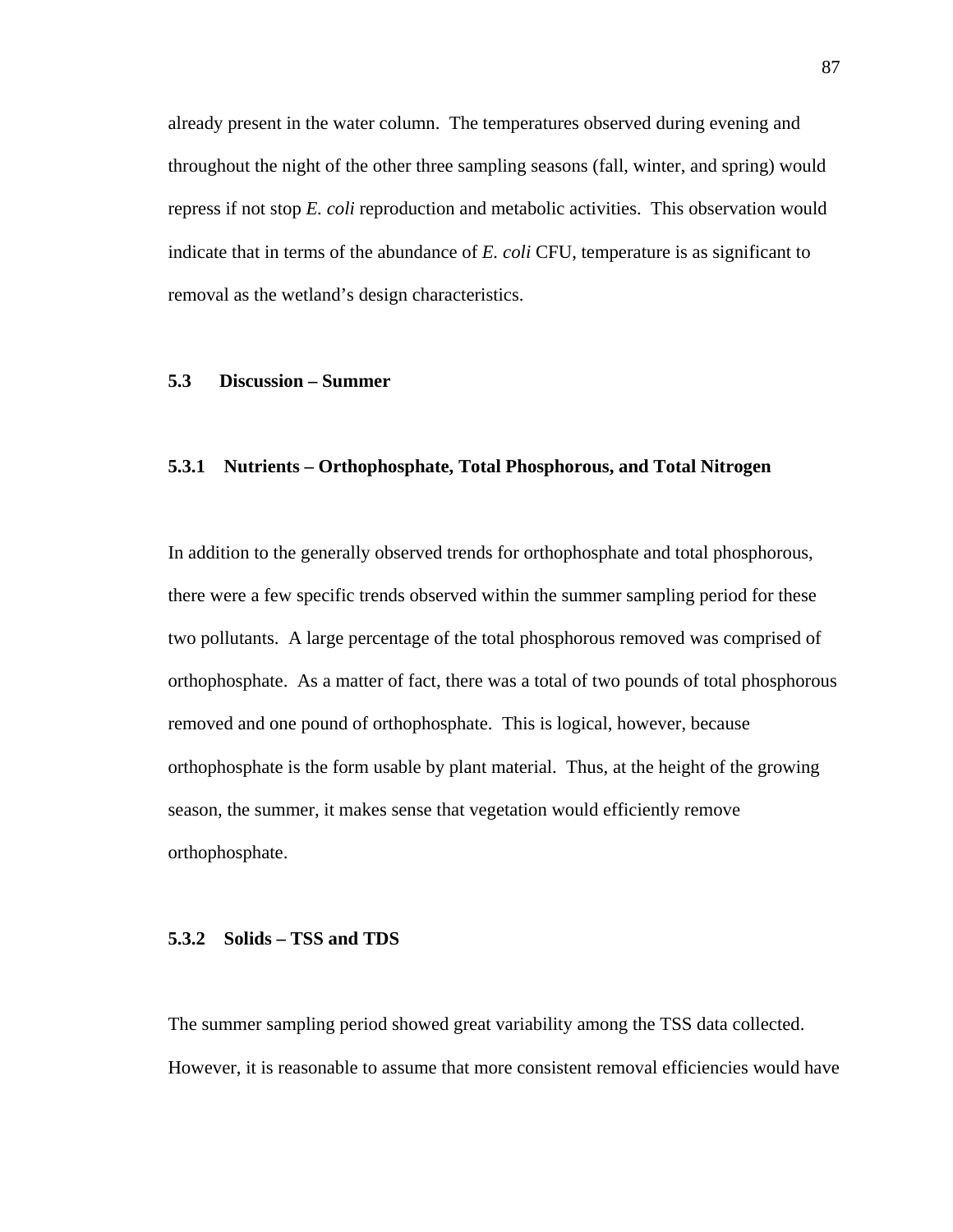been obtained if more samples had been collected. A limited number of TSS samples were collected during the summer sampling period due to the need to perfect sampling protocols for solids material. In addition to the variability that may have been created during the summer sampling period due to small sample size, it is possible that typical larger summer thunderstorms may have stirred up sediments within the sediment forebay, thus pushing them through the system at a higher rate due to the increased intensity of rain storms typically seen in the summer as opposed to at other times of the year.

# **5.3.3 Dissolved Metals**

There were no metals samples collected during the summer sampling period for this study.

#### **5.3.4 Coliform Bacteria**

The *E. coli* data showed the greatest fluctuation in removal efficiency of all of the parameters sampled during the summer sampling period ranging from a 500% input to a total 100% removal. This variation is likely due to the fact that growing conditions are ideal during summer months, but *E. coli* colonies may also be flushed from the storm water wetland system by summer storm events. Interestingly, the average outlet concentration during the summer sampling period was well in excess of the level recommended by the US EPA and outlined by the state of Ohio for secondary recreational contact. However, this average outlet concentration was elevated by one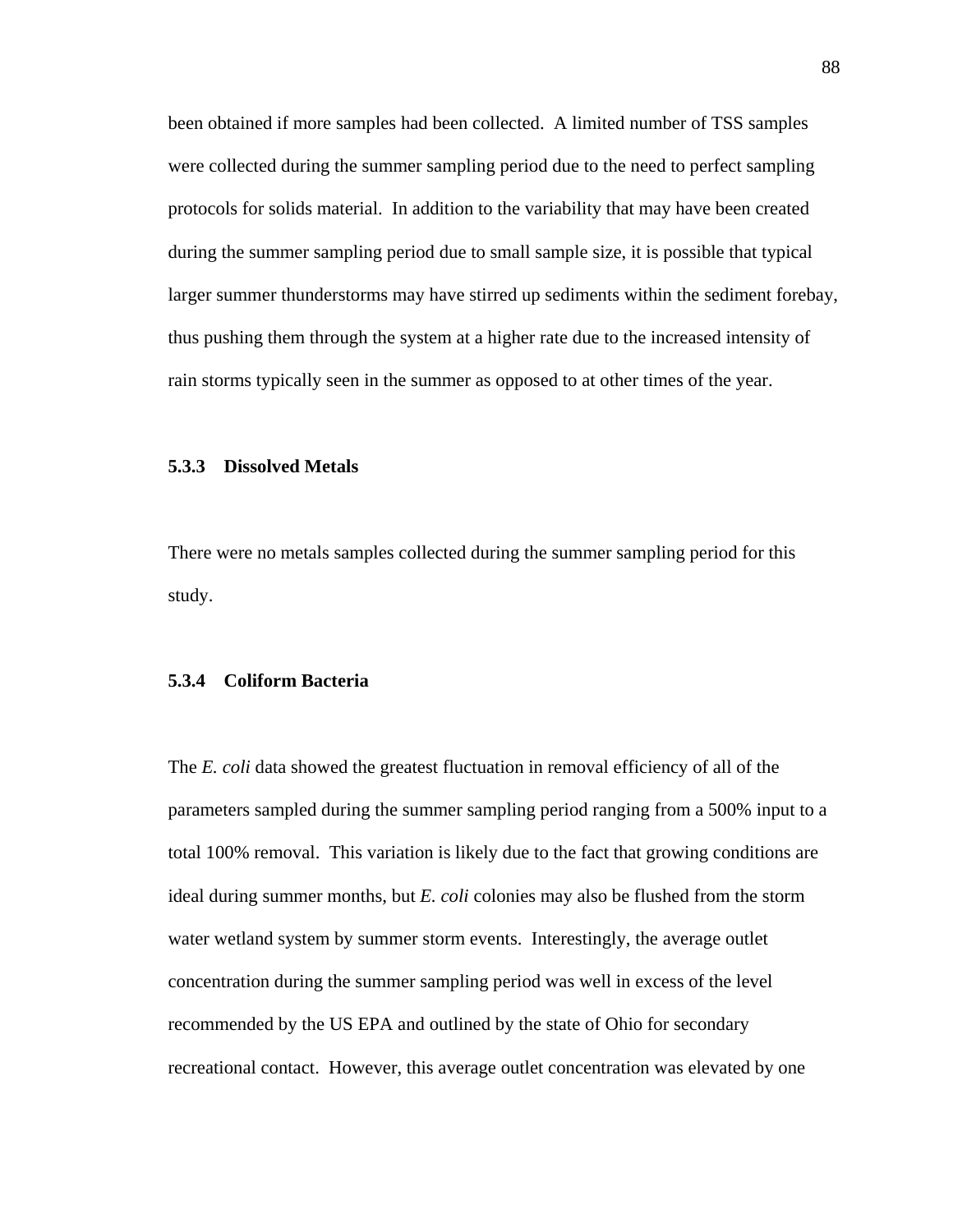high data point. Excluding that one data point, half of the sampling dates had outlet concentrations below the US EPA recommended level for *E. coli* CFU/100mL of sample.

# **5.4 Discussion – Fall**

# **5.4.1 Nutrients – Orthophosphate, Total Phosphorous, and Total Nitrogen**

The total loads removed of both orthophosphate and total phosphorous rose from the summer sampling period to the fall sampling period. It is reasonable to assume that this increase of both pollutants is due to the increased leaf litter and other organic matter falling in the wetland and being decomposed during the typical fall plant die-off. However, the removal efficiencies for both orthophosphate and total phosphorous were higher during the fall sampling period than the summer sampling period. This increased removal efficiency was accomplished with similar inlet concentrations during the fall sampling period in comparison with the summer sampling period.

#### **5.4.2 Solids – TSS and TDS**

For the fall sampling period, there was a lack of correlation between the TSS removal efficiency and the total nitrogen removal efficiency results. This may indicate that at this site during baseflow conditions, a great deal of the nitrogen particles may not actually be contained on suspended particles. In addition, there does not seem to be a reduction in the removal efficiency of TSS during the fall sampling period in comparison with the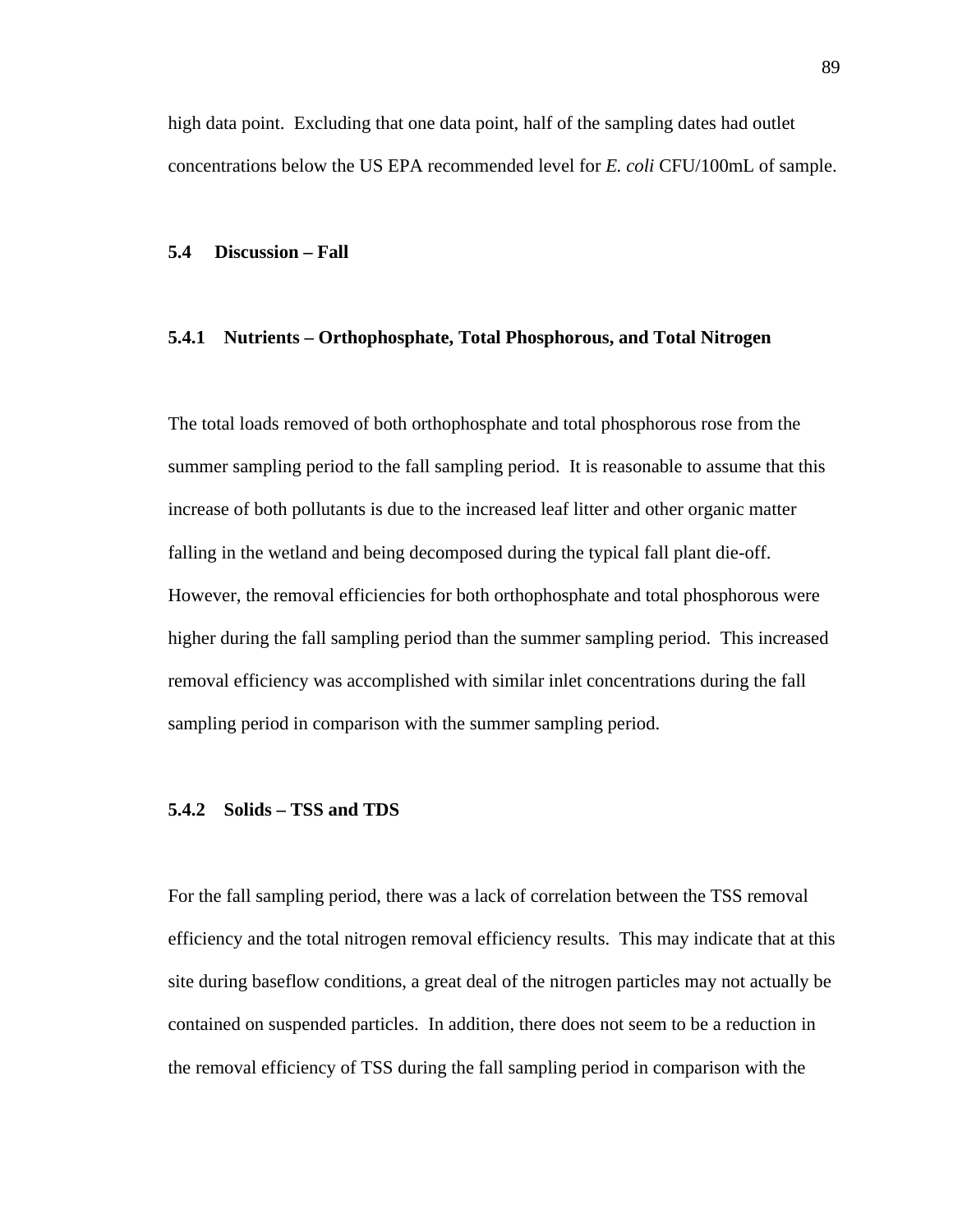summer sampling period. One might expect that with increased plant die-off during the fall season, the storm water wetland system would experience less efficient removal due to increased concentrations. However, the opposite occurred and efficiency increased. In fact, the average influent TSS concentration was lower in the fall than during the summer sampling period. Possibly, plant die-off may occur in fall and the release of forms of phosphorous happens quickly, but the physical break down of leaf and stalk material of the vegetation is a more lengthy process. Thus, increased levels of TSS in the system would be seen well after the plant die-off has taken place.

# **5.4.3 Dissolved Metals**

The fall sampling period showed the highest removal efficiency for all three metals analyzed. In addition, the fall sampling period exhibited the lowest outlet concentrations for both Lead and Copper. During no other sampling period were the levels of Lead and Copper closer to being in compliance with the EPA's Drinking Water Standards.

# **5.4.4 Coliform Bacteria**

The fall sampling period saw an increased removal efficiency of *E. coli* as well as an increased number of events with an outlet concentration of 200 CFU or lower. The ratio remained the same during the fall sampling period in comparison with the summer sampling period. The fall sampling period had 5 of 10 sampling events showing 200 CFU or lower and the summer sampling period had 4 of 8 events with 200 CFU or lower.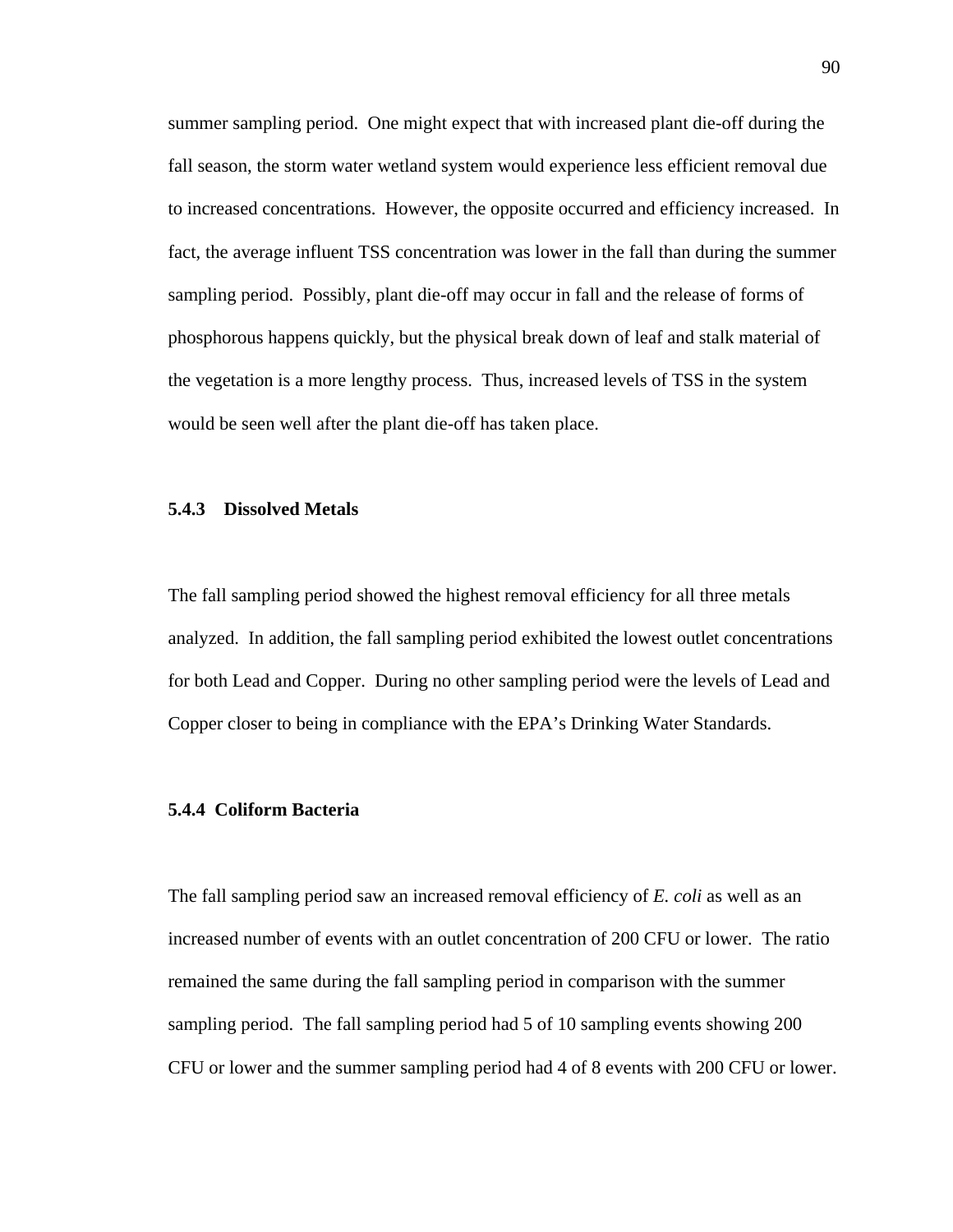Interestingly though, the average seasonal outlet *E. coli* concentration was actually higher during the fall sampling period than the summer sampling period.

# **5.5 Discussion – Winter**

# **5.5.1 Nutrients – Orthophosphate, Total Phosphorous, and Total Nitrogen**

The total load of orthophosphate and total phosphorous removed increased again from the fall sampling period to the winter sampling period as it did from the summer sampling period to the fall sampling period. This fact is interesting considering one would hypothesize that a decreased amount of living vegetation in the wetland (during colder winter months) would indicate a correlative decreased need of orthophosphate for growth. To increase the level of confusion on this matter, the average inlet concentration for both orthophosphate and total phosphorous nearly doubled from the fall sampling period to the winter sampling period, but the outlet concentration for orthophosphate stayed the same and total phosphorous was only slightly more. This may indicate that the mechanism in the wetland that is actually removing phosphorous is not actually seasonally dependent and can only achieve a certain concentration at the outlet due to natural environmental conditions. As was observed in other sampling periods, the load of orthophosphate that was removed comprises a significant portion of the total load of total phosphorous removed from the system. The concentrations of total nitrogen at the inlet and outlet for the winter sampling period are extremely consistent with the summer and fall sampling periods, furthering supporting the observation that total nitrogen is the most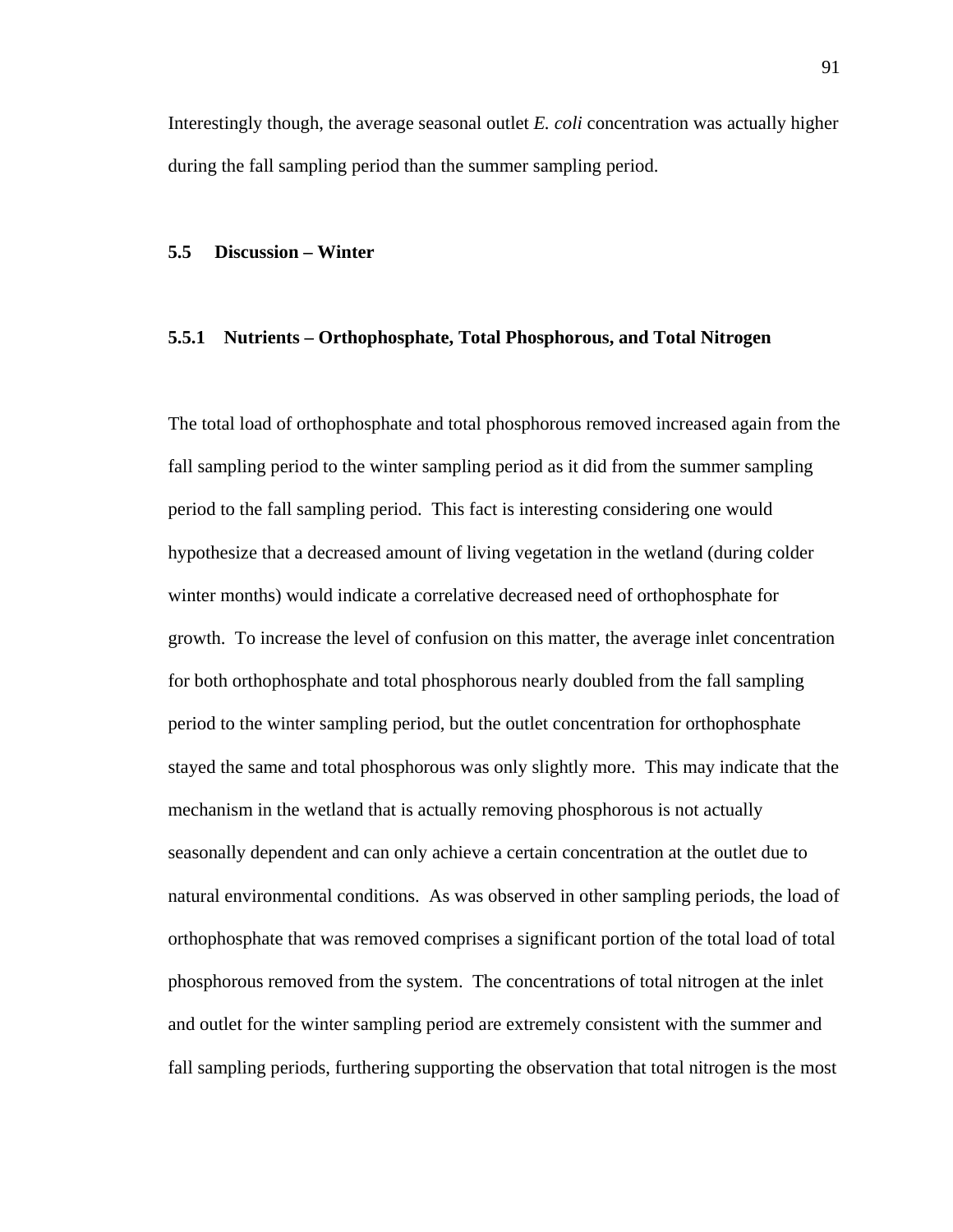consistent pollutant in terms of removal efficiency, inlet concentration, and outlet concentration for all four seasons sampled.

# **5.5.2 Solids – TSS and TDS**

While the winter sampling period displayed a net input of suspended solids material to the system, when one extreme sampling event at the end of the sampling period is removed from the calculation, the resulting removal efficiency is 54%, which is much more in-line with the averages that were seen throughout the rest of the year. Also of note, the average inlet concentration of TSS during the winter sampling period was much lower than the average inlet concentration of TSS during the summer or fall sampling periods, including the outlying piece of data at the end of the sampling period. The lack of suspended solids material in the influent to the storm water wetland system is logical due to the decreased frequency of erosion inducing rainstorms during winter months in comparison with other seasons during the year.

#### **5.5.3 Dissolved Metals**

Both Zinc and Lead showed net inputs into the system for the winter sampling period, which could be due to the fact that most of the metals removal in the wetland system is actually due to plant uptake rather than soil binding. This conclusion can only be definitively drawn with further study into the metals concentrations within the soil complex and leaf material of the vegetation. The metals concentrations seen at the inlet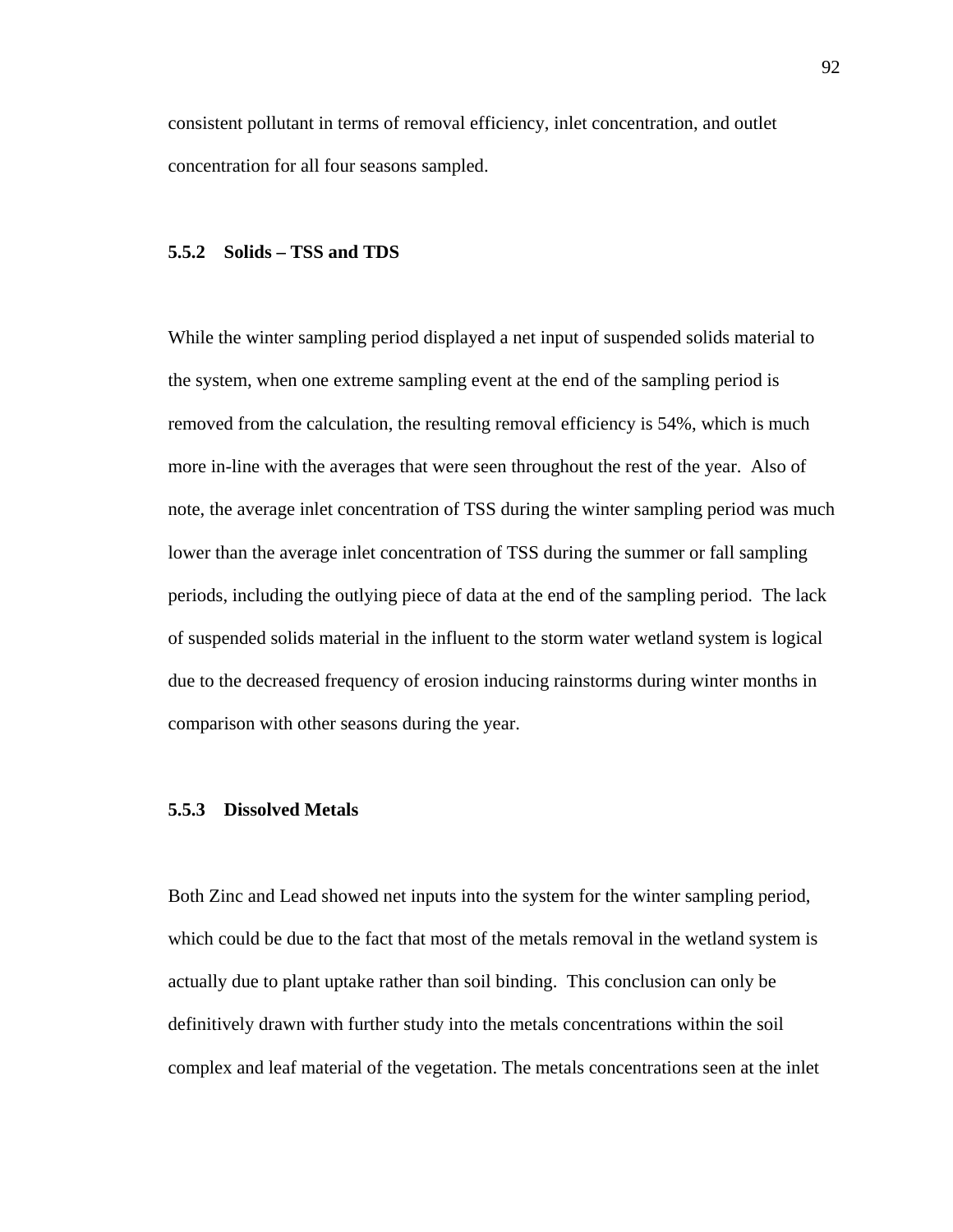and outlet during the winter sampling period were higher than at both locations during the fall sampling period, but were more in line with concentrations seen at both locations during the spring sampling period. The future availability of metals sampling data during the summer sampling period in addition to the three seasons sampled as part of this study will be very revealing as to the variability of metals concentration in solution in the storm water wetland complex.

# **5.5.4 Coliform Bacteria**

All of the sampling events during the winter sampling period showed outlet concentrations of *E. coli* of 100 CFU/100mL or less, which would put the effluent concentration well below the EPA recommended level for secondary recreational waters. The winter sampling period showed the lowest average outlet concentration of CFU's of the two previous sampling periods. This fact would be expected due to decreased metabolic activity of the *E. coli* bacteria due to lower temperatures.

#### **5.6 Discussion – Spring**

#### **5.6.1 Nutrients – Orthophosphate, Total Phosphorous, and Total Nitrogen**

The orthophosphate removal efficiency during the spring sampling period matches that of the summer and fall sampling periods, but the average inlet concentration was the lowest of the four sampling seasons. In addition, the average outlet concentration of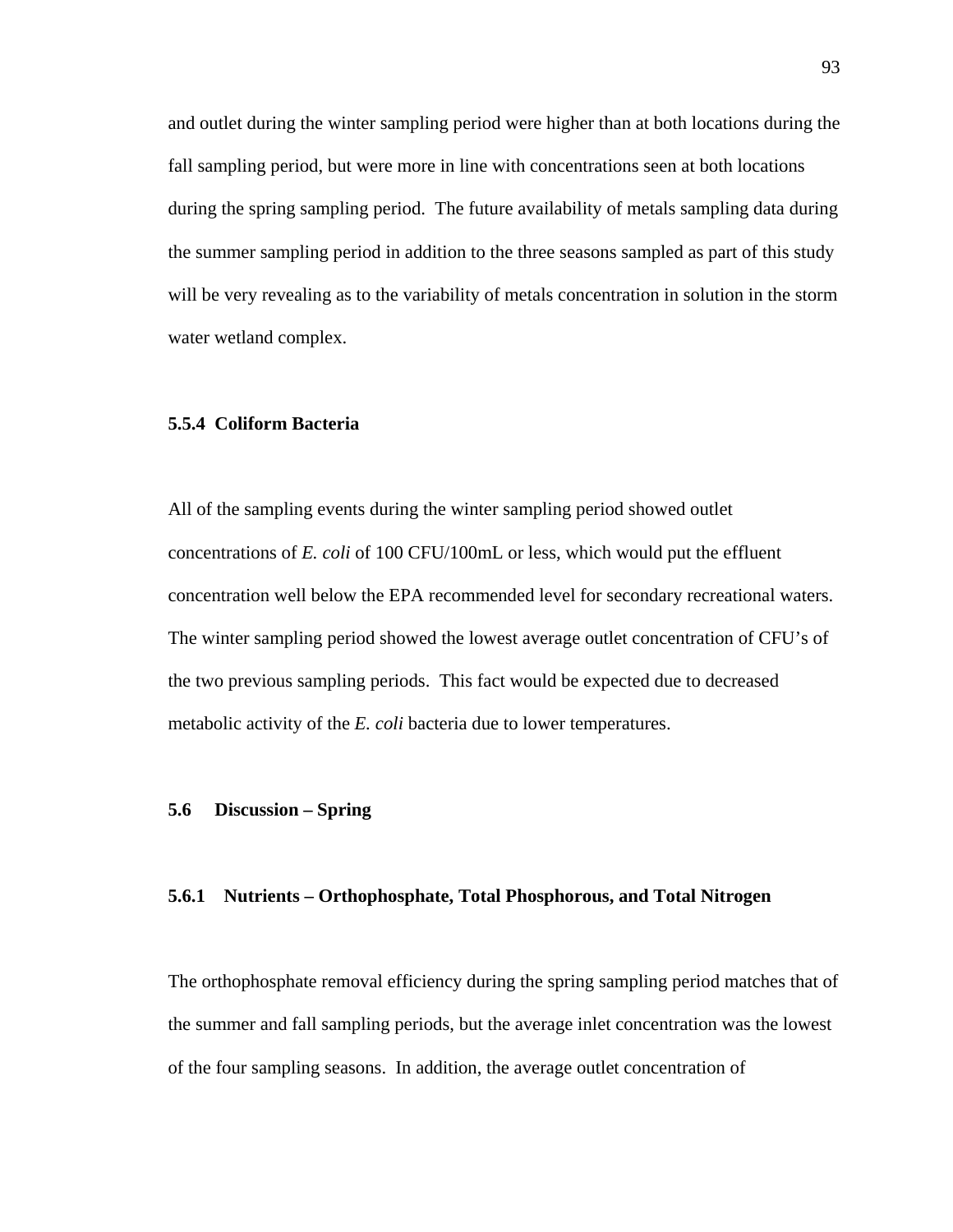orthophosphate was the lowest during the spring sampling period. Observing the lowest outlet concentration of orthophosphate during the spring sampling period does make sense because that is the form most readily usable by vegetation, and the spring sampling period is when plants are gearing up for large growth rates. Once again, the total nitrogen removal efficiency for the spring sampling period was very consistent with the results from the other three seasons indicating that total nitrogen removal is the most consistent pollutant parameter.

# **5.6.2 Solids – TSS and TDS**

The spring sampling period displayed the highest removal efficiencies for TSS in comparison with the other three sampling seasons. However, the average inlet concentration of TSS was only larger than the winter sampling period.

# **5.6.3 Dissolved Metals**

Both Zinc and Lead showed higher concentrations at the outlet than the inlet during the spring sampling period indicating a net input of both metals. As mentioned in previous discussion sections, longer metals analysis needs to be conducted as well as additional analysis of the soil and leaf material to determine any further conclusions about the cycling of metals through the storm water wetland system.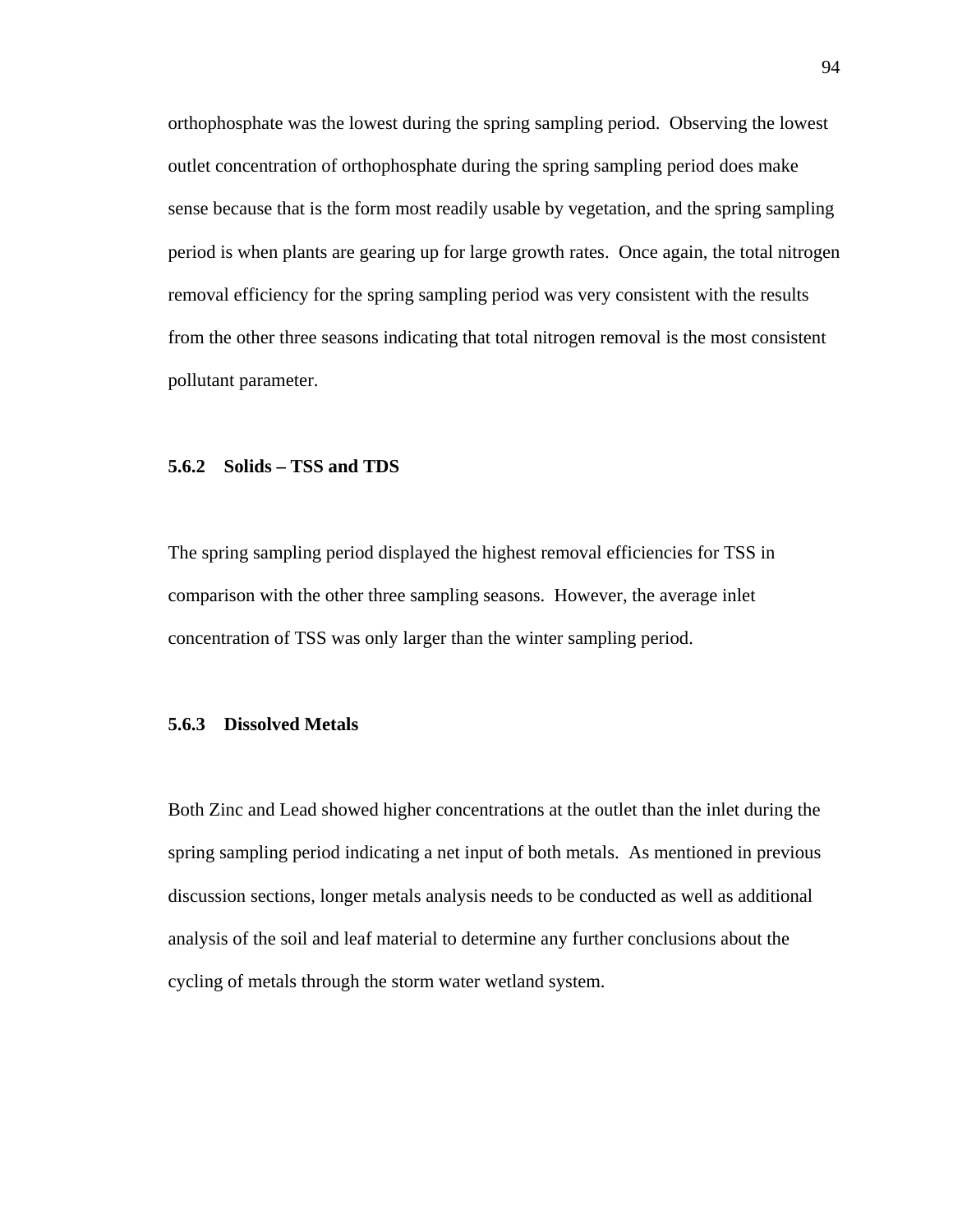# **5.6.4 Coliform Bacteria**

With the exclusion of one extreme outlying data point, the spring sampling period showed the best removal efficiency of all four sampling periods. One would think that the winter sampling period would have the highest removal efficiencies because of decreased metabolic rates due to environmental temperatures, but that was not the case. While the average inlet concentration of *E. coli* was about the same as the winter sampling period, the average outlet concentration was the lowest of all of the sampling seasons with the exclusion of the outlying sample data.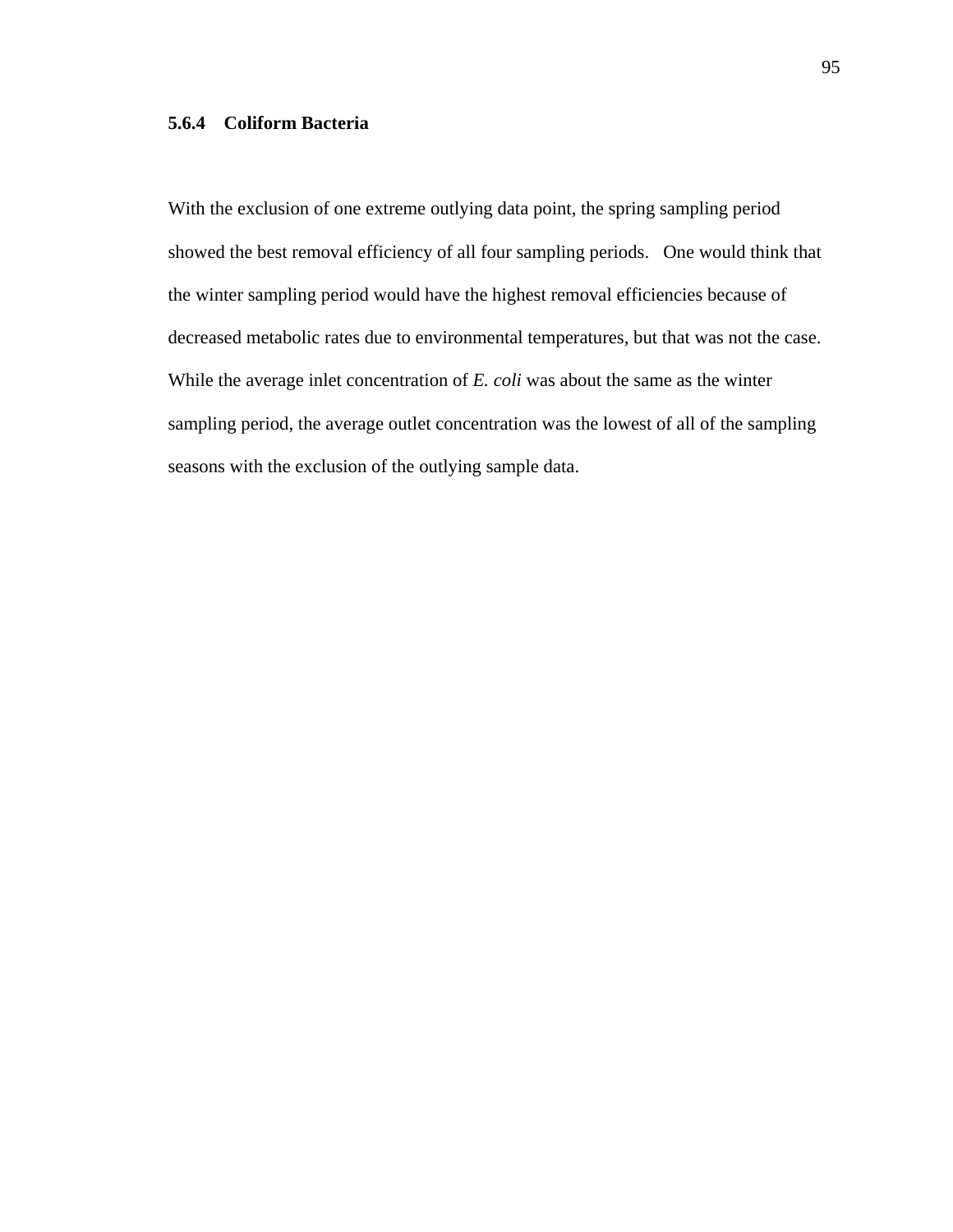# **6.1 Introduction**

The purpose of this section is to draw some general conclusions about the baseflow functionality of the storm water wetland system on the campus of Villanova University. Of course, each storm water wetland system is unique in its specifics, but the general function of these storm water BMPs should be somewhat universal on a regional scale. In addition, this section will contain a small number of recommendations for future research based on observations made during the sampling and analysis phase of this research.

# **6.2 Conclusions**

There were a number of interesting relationships observed about phosphorous moving through the storm water wetland system. The majority of the total phosphorous removed in the wetland system during baseflow is reactive phosphorous. This is logical based on the large vegetative component within the wetland and the fact that reactive phosphorous is the form of phosphorous most readily available to vegetation. Also of note is the fact that no matter the inlet concentration, the storm water wetland system only seemed able to remove the reactive phosphorous to a specific minimum concentration at the outlet. The spring sampling period showed the lowest average outlet concentration, which is also logical based on the nature of vegetative demands for nutrients on a seasonal basis. The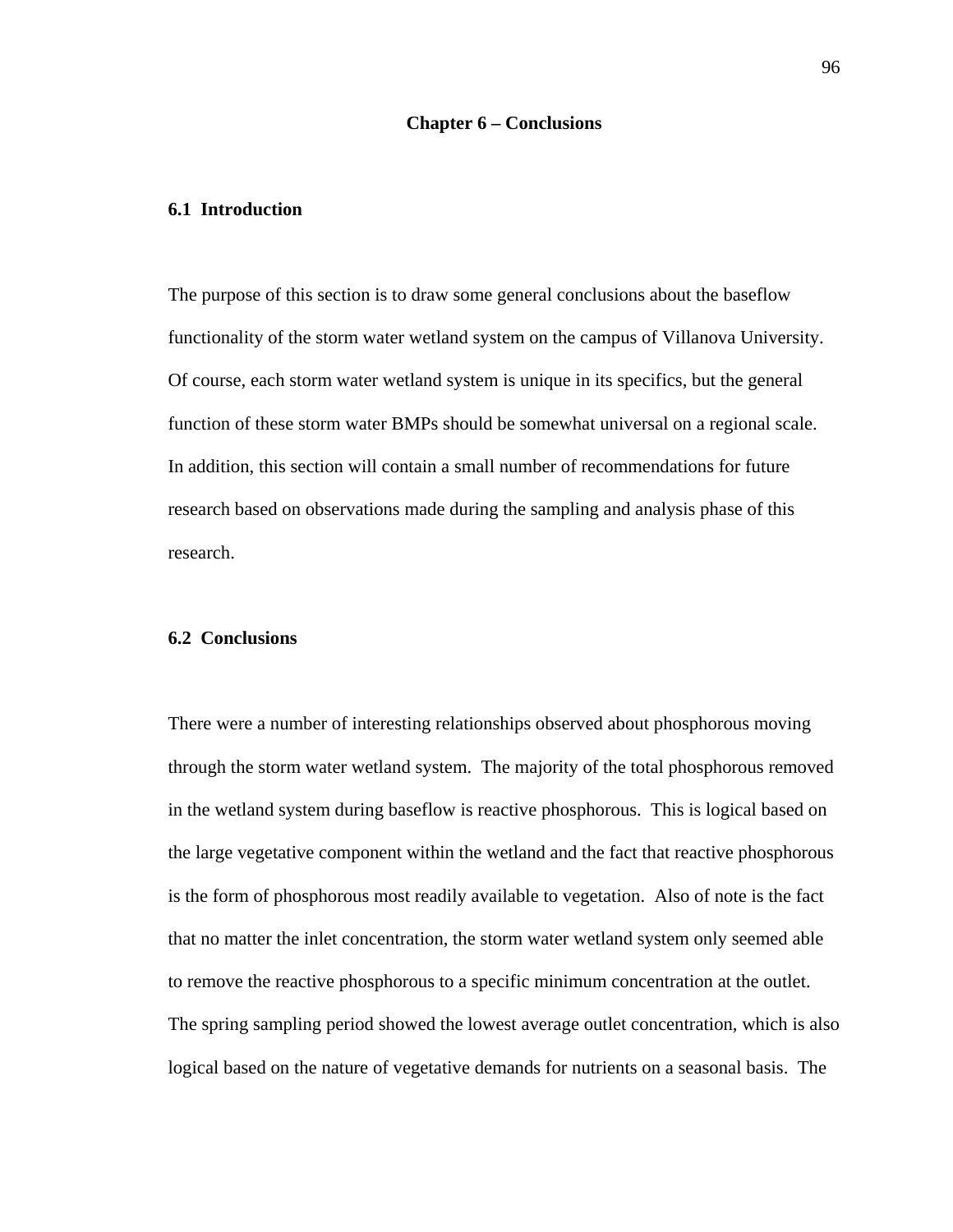other three sampling seasons all had consistent levels of reactive phosphorous at the outlet despite a great deal of variation in inlet concentrations, sometimes double the average concentration from season to season. This leads to the conclusion that the volume and the nature of the vegetation within a storm water wetland system will control the removal capacity of the overall system.

Total nitrogen was the most consistently removed pollutant parameter observed throughout all four sampling seasons. The removal efficiencies met the targets established for storm event removals in addition to being so consistent, which is all the more impressive when considering the relatively low concentrations of total nitrogen consistently observed at the inlets. The increased retention time inherent with a storm water wetland design leads to continued efficient removal of nitrogen because of the nature of its cycle through the processes of nitrifying bacteria.

The TSS moving through the storm water wetland system during baseflow conditions do not meet the standard removal efficiencies established empirically and offered in the PA DEP BMP Manual for storm flows. However, there is consistent annual removal of approximately 20% for baseflow events. Variation obviously exists within and between seasons, but most importantly removals during baseflow will result in continued removals of TSS by storm water wetlands outside of storm events.

The dissolved metals analysis within a wetland system is typically measured in terms of their concentration within the soil complex or the leaf material of the vegetation within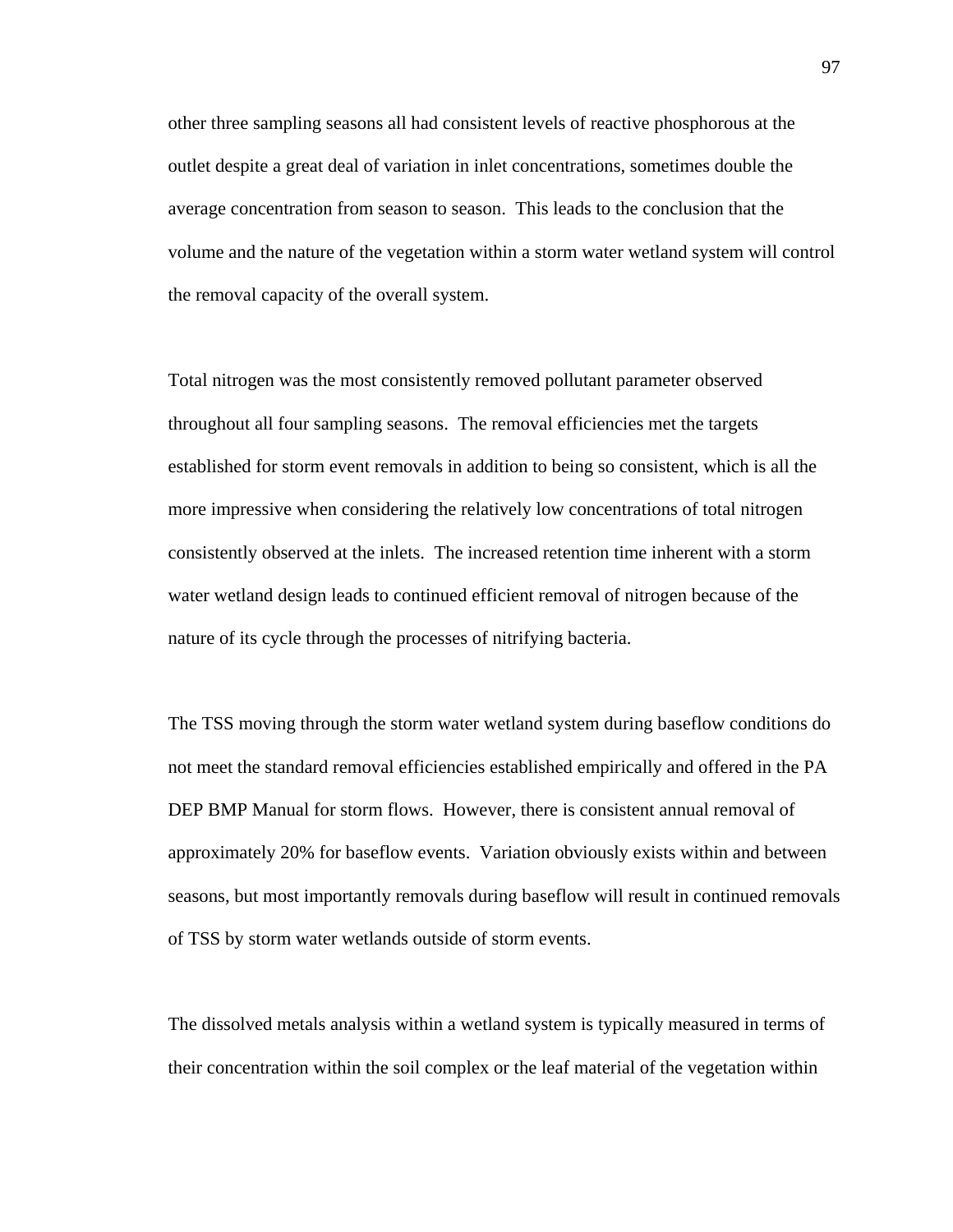the wetland. As such, it is even more rare for standard metals removal efficiencies to be assigned to any storm water BMP. This research has not concluded a definitive relationship in terms of the removal of dissolved metals by the storm water wetland system during baseflow conditions. From season to season, there was variation in terms of an overall removal or input. However, importantly, it can be concluded that increased retention time inherent in a storm water wetland system does not lead to any significant leaching of metals from the underlying soil complex to the water column.

The removal capacity of *E. coli* CFU within a storm water wetland system is a relatively new measure of the capabilities of a storm water BMP. From this research, it seems conclusive that the necessary microbiological conditions are established within a storm water wetland system to enhance the removal of *E. coli* bacteria. The only season that exhibited overall net inputs was the summer sampling period. In this specific season, environmental temperature conditions override the wetland's ability to process *E. coli* bacteria.

#### **6.3 Recommendations for Future Research**

There are a few conclusions that have been reached during the course of this research that can serve as guideposts for future activity on this research site. Because of the unknown nature of the composition of the vegetation material on the site in terms of exact species and relative abundance, a detailed plant study should be conducted with the assistance of other departments within Villanova University or another qualified entity. This detailed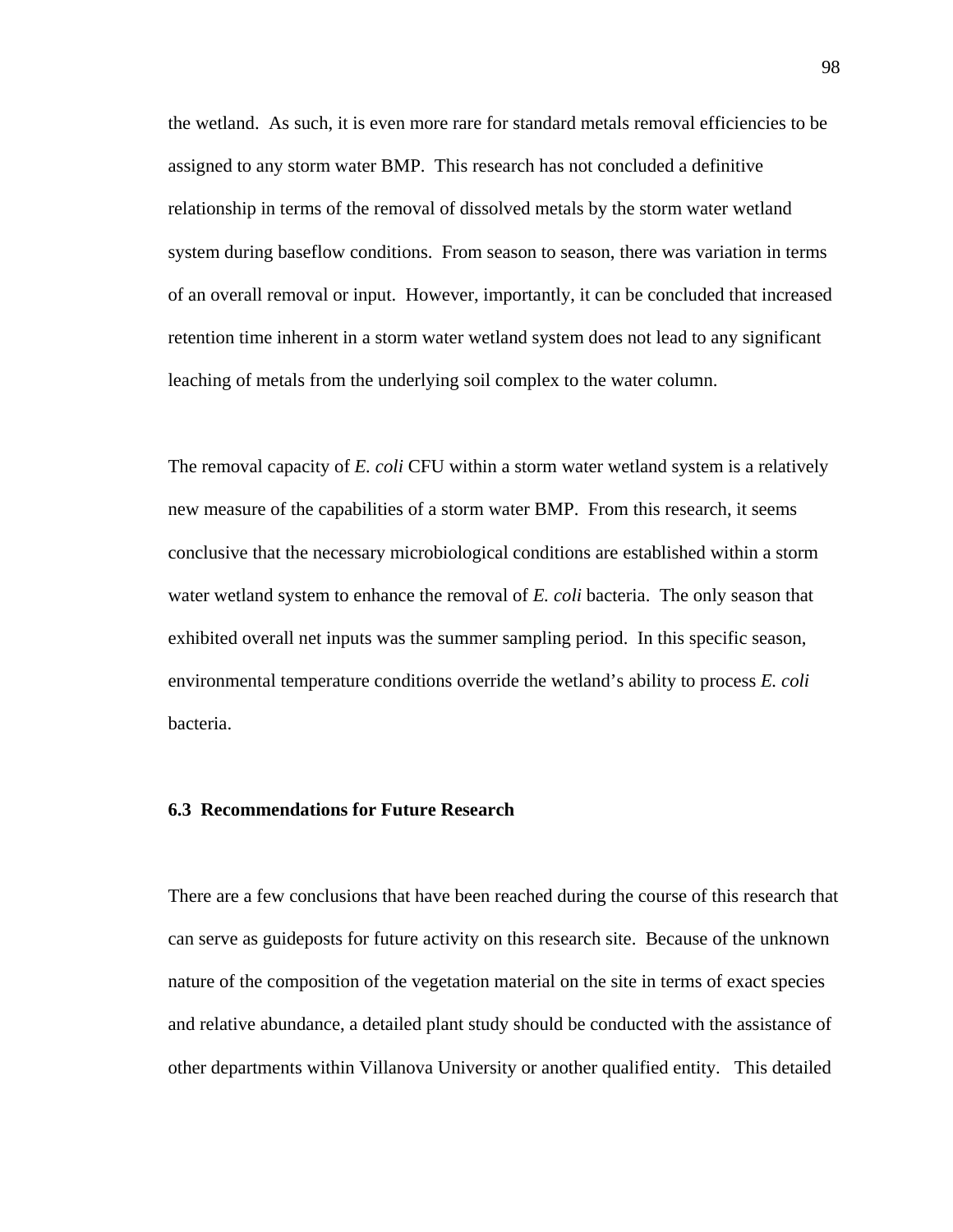vegetation community information would allow for more exact conclusions about the nature of pollutant removal capacities. The vegetation on the site is also a potential design recommendation. Additional care could be taken to ensure native species inhabit the wetland. However, due to the elevated chloride levels within the wetland, the nonnative plant species may be better suited to the site conditions.

Another major area of need is simply to continue the baseflow sampling as it was conducted for the one-year period of this research. Additional data will help to rule out anomalies in the results and create better statistical analysis of the data.

The two pollutant parameters that have been least studied at this site, dissolved metals and *E. coli* bacteria, are also a source of guidance for future activities on the site. First, continued metals analysis is very important because of the variability seen in the reported metals results. Measuring the concentration of metals in solution is rare within storm water BMPs, specifically, and even in wetlands generally, so that increased volumes of data would prove valuable for determining overall trends.

The measurement of the abundance of *E. coli* bacteria within the storm water wetland was a new effort for this sampling site and seems to have yielded very definitive conclusions in terms of the removal of the pathogenic bacteria. However, a method exists, Fatty Acid MethylEster (FAME) that attempts to determine the source of the *E. coli* bacteria colonies present. The large-scale application of this method on the storm water wetland system would assist in determining if storm water runoff at the site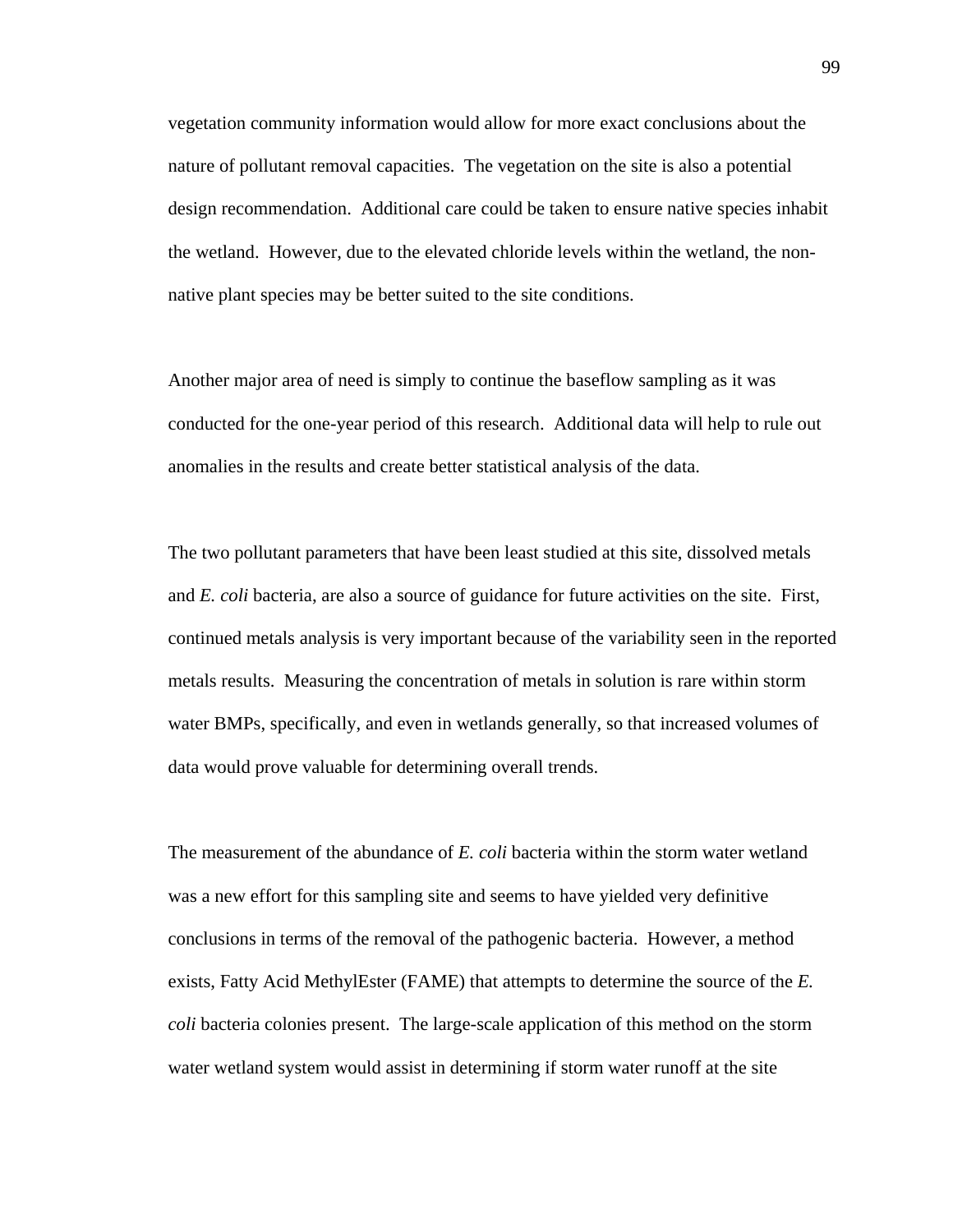contained human, or other pathogenic contamination. Thus, the research would show whether this storm water wetland systems can process human, animal pathogenic bacteria, or both on a small scale. Then, storm water wetland systems might be proven to be more valuable in a setting in which those types of non-point source pollution were a major concern. Preliminary analysis using the FAME method was used and did produce results indicating there may be human coliform pollution entering the storm water wetland. With further analysis, this determination could be made more definitively.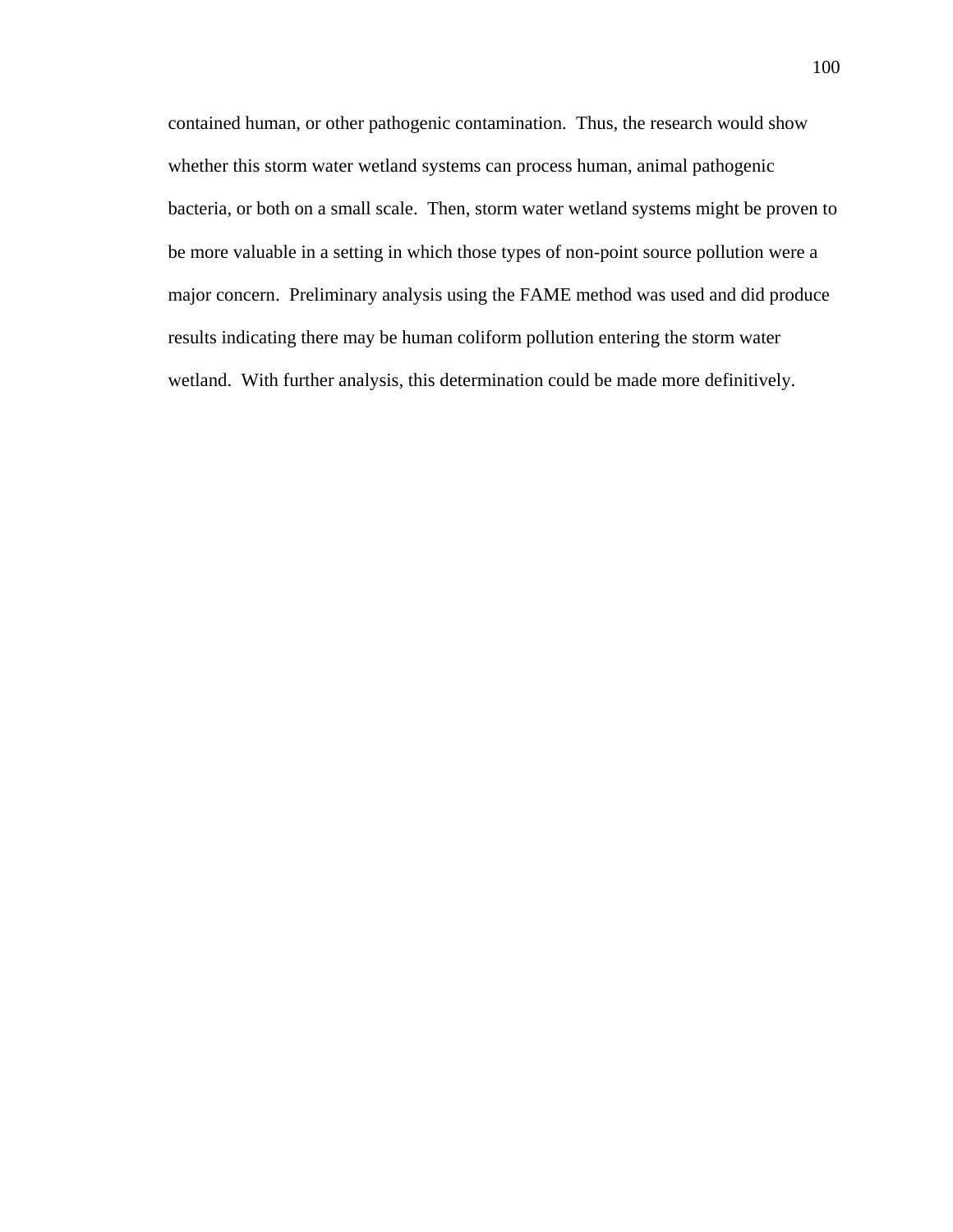#### **References**

- Boesch, Donald F., Russell B. Brinsfield, and Robert E. Magnien. 2001. "Chesapeake Bay Eutrophication: Scientific Understanding, Ecosystem Restoration, and Challenges for Agriculture." *Journal of Environmental Quality*. Volume 30: 303 – 320.
- Braskerud, B.C. 2001. "The Influence of Vegetation on Sedimentation and Resuspension of Soil Particles in Small Constructed Wetlands." *Journal of Environmental Quality*. 30: 1447-1457.
- Commonwealth of Pennsylvania. 2005. 'Pennsylvania Code, The 2005." Title 25 Environmental Protection. Chapter 93 – Water Quality Standards.
- Davis, L. 1995. "A Handbook of Constructed Wetlands, Volume 5, Stormwater." Jointly published by NRCS, Pa. DEP, and EPA Region III.
- Ehlke, Marla H., and Lloyd A. Reed. 1999. "Comparison of Methods for Computing Streamflow Statistics for Pennsylvania Streams." Water Resources Investigations Report. United States Department of the Interior, United States Geologic Survey. Report #99-4068.
- Goulet, Richard R., and Frances R. Pick. 2001. "The Effects of Cattails (Typha latifolia L.) on Concentrations and Partitioning of Metals in Surficial Sediments of Surface-Flow Constructed Wetlands." *Water, Air, and Soil Pollution*. Volume 132: 275 – 291.
- Horman, Ari, Ruska Rimhanen-Finne, Leena Maunula, Carl-Henrik von Bonsdorff, Niina Torvela, Annamari Heikinheimo, and Marja-Liisa Hanninen. 2004. "Camplyobacter spp., Giardia spp., Cryptosporidium spp., Noroviruses, and Indicator Organisms in Surface Water in Southwestern Finland, 2000-2001." *Applied and Environmental Microbiology*. Volume: 70. Pages: 87-95.
- Leclerc 2001, H., D.A.A. Mossel, S.C Edberg, and C.B Struijk. 2001. "Advances in the Bacteriology of the Coliform Group: Their Suitability as Markers of Microbial Water Safety." *Annual Review of Microbiology*. Volume: 55. Pages: 201 – 234.
- Long 2003, Sharon C., Erin Shafer, Catalina Arango, and Denise Siraco. 2003. "Evaluation of Three Source Tracking Indicator Organisms for Watershed Management." *Journal of Water Supply: Research and Technology - AQUA*. Volume: 52.B. Pages: 565 – 575.
- Madigan, Michael T., John M. Martinko, and Jack Parker. 2003. "Brock Biology of Microorganisms – Tenth Edition." Prentice Hall. Upper Saddle River, New Jersey.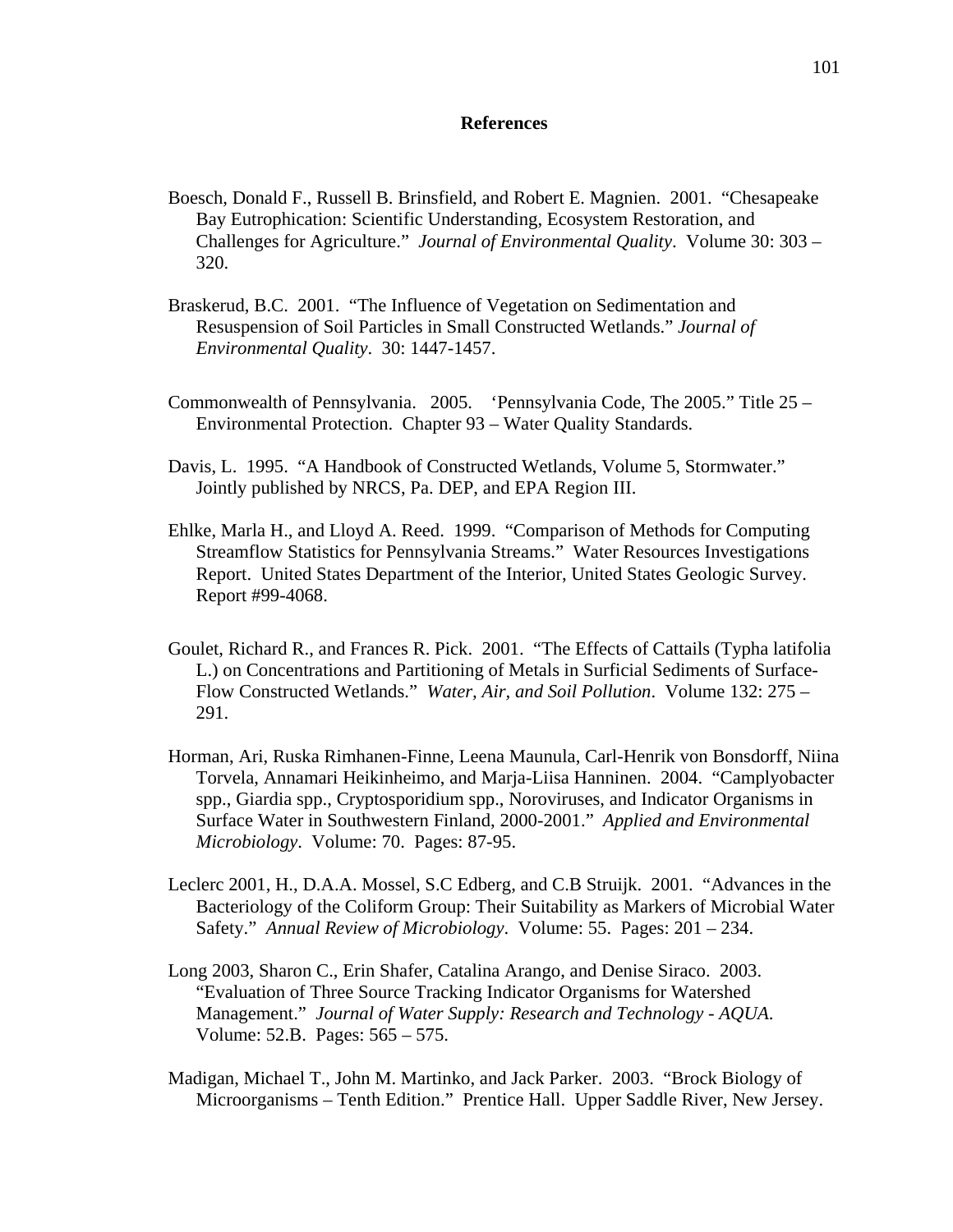- Mallin, Michael A., Scott H. Ensign, Tracey L. Wheeler, and David B. Mayes. "Pollutant Removal Efficacy of Three Wet Detention Ponds." Journal of Environmental Quality. Volume 31: 654-660.
- Mashauri, D.A., M.M. Mulungu, and B.S. Abduhussein. 2000. "Constructed Wetland at the University of Dar es Salaam." *Water Resources*. Volume 34 (No. 4): 1135 – 1144.
- Mandelker, D.R. 1989. "Controlling Nonpoint Source Water Pollution." *Chicago-Kent Law Review*. Volume 65 (No. 2): 479 – 502.
- Metropolitan Washington Council of Governments, Department of Environment Programs. 1992. "Analysis of Urban BMP Performance and Longevity."
- Nebel, Bernard J., and Richard T. Wright. "Environmental Science: The Way the World Works Sixth Edition." 1998. Prentice Hall: Upper Saddle River, New Jersey.
- New Jersey Department of Environmental Protection. 2004. "New Jersey Stormwater Best Management Practices Manual." New Jersey DEP. Trenton, New Jersey.
- Noble 2003, R.T., D.F. Moore, M.K. Leecaster, C.D McGee, and S.B. Weisberg. 2003. "Comparison of Total Coliform, Fecal Coliform, and Enterococcus Bacteria Indicator Response for Ocean Recreational Water Quality Testing." *Water Research*. Volume: 37. Pages: 1637 – 1643.
- Novotny, V. 1991. "Urban Diffuse Pollution: Sources and Abatement." *Water Environment Technology*. Volume 3: 60 – 65.
- Novotny, V., and H. Olem. 1994. "Water Quality Prevention, Identification, and Management of Diffuse Pollution." Van Nostrand Reinhold. New York, U.S.A.
- Pennsylvania Department of Environmental Protection. January 2005 Draft. 'Pennsylvania Stormwater Best Management Practices Manual." Bureau of Stormwater Management, Division of Waterways, Wetlands and Erosion Control.
- Rea, Matthew C. 2004. "Pollutant Removal Efficiency of a Stormwaer Wetland BMP During Baseflow and Storm Events." Villanova University Department of Civil and Environmental Engineering.
- Schueler, T.R., J. Galli, L. Herson, P. Kumble, and D. Shepp. 1992. "Developing Effective BMP Systems for Urban Watersheds: Analysis of Urban BMP Performance and Longevity." Metropolitan Washington Council of Governments. Department of Environment Programs.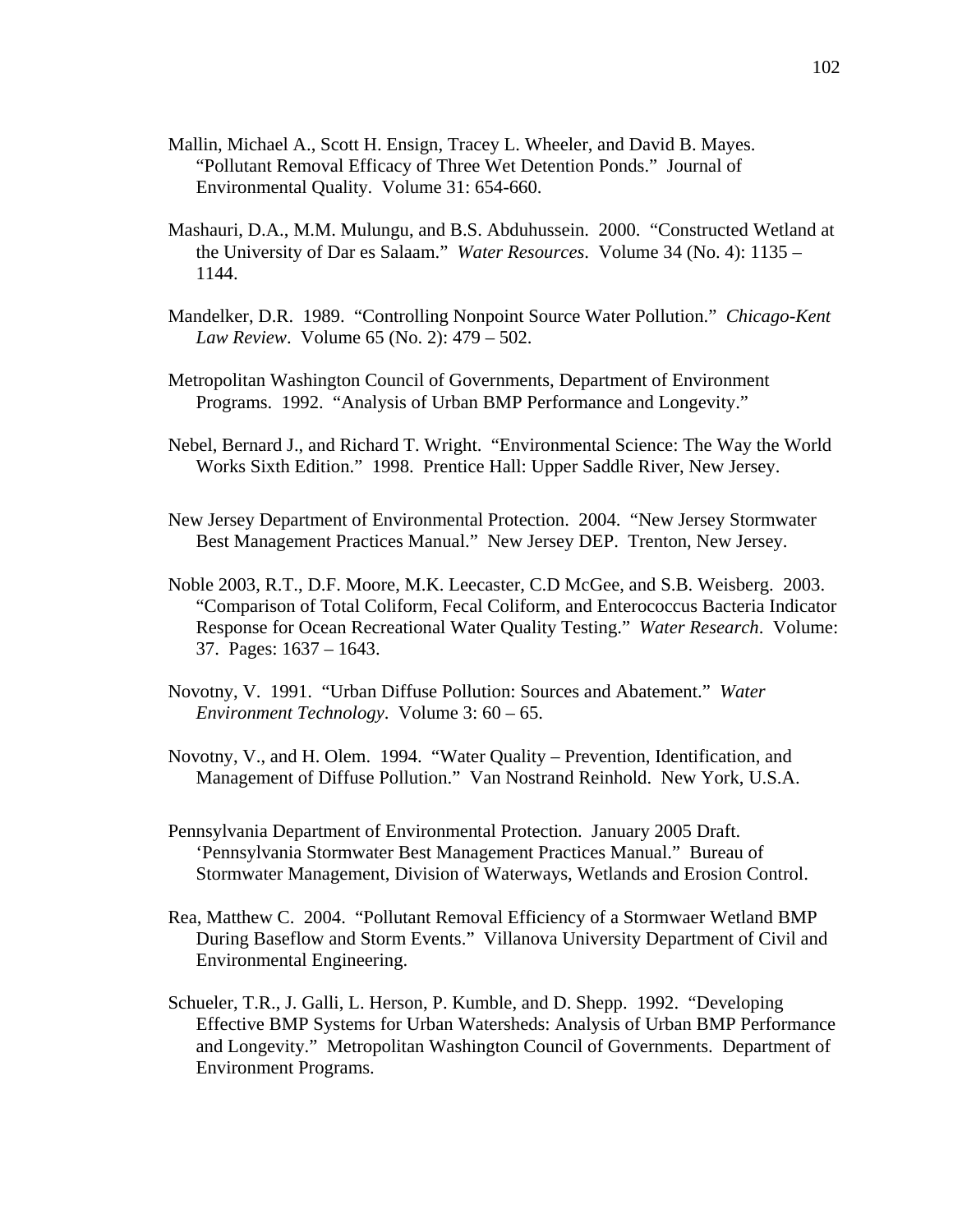Scott, Troy M., Joan B. Rose, Tracie M. Jenkins, Samuel R Farrah, and Jerry Lukasik. 2002. "Microbial Source Tracking: Current Methodology and Future Directions." *Applied and Environmental Microbiology*. Volume 68 ( No. 12): 5796 – 5803.

Shatwell, Tom, and Ian Cordery. 1999. "Nutrient Storage in Urban Wetlands." *Impacts of Urban Growth on Surface Water and Groundwater Quality (Proceedings of IUGG 1999 Symposium).* IAHS Publication No. 259: 339 – 347.

- Smith, Graham, Thomas J. Carlisle, and Sonya N Meek. 1993. "Implementing Sustainability: the Use of Natural Channel Design and Artificial Wetlands for Stormwater Management." *Journal of Environmental Management*. Volume 37: 241  $-257.$
- Snoeyink, Vernon L., and David Jenkins. 1980. "Water Chemistry." John Wiley & Sons. New York.
- Traver, Robert G. 2000. "Creating a Storm Water Best Management Practice A Retrofit." ASCE 2000 Joint Conference on Water Resource Engineering and Water Resources Planning and Management.
- Trochim, William M.K. 2002. "Research Methods Knowledge Base The t-Test." http://www.socialresearchmethods.net/kb/stat\_t.htm (May 5, 2005).
- Tsihrintzis, Vassilios A. and Rizwan Hamid. 1997. "Modeling and Management of Urban Stormwater Runoff Quality: A Review." *Water Resources Management*. Volume 11: 137 – 164.
- US Environmental Protection Agency (US EPA): 1984. "Report to Congress: Nonpoint Source Pollution in the U.S.A." Office of the Water Program Operations, Water Planning Division. Washington, D.C., U.S.A.
- US Environmental Protection Agency (US EPA): 1990. "National Water Quality Inventory – 1988 Report to Congress." Office of the Water Program Operations, Water Planning Division. Washington, D.C., U.S.A.
- US Environmental Protection Agency (US EPA). 2002. "Section 319 Success Stories, Vol. III – Pennsylvania." http://www.epa.gov/owow/nps/Section319III/PA.htm#2 (March 5, 2005).
- US Environmental Protection Agency (US EPA): 2000. "Stormwater Phase II Compliance Assistance Guide." Office of Water. Washington, D.C., U.S.A.
- US Environmental Protection Agency (US EPA): 2003. "National Primary Drinking Water Standards." Office of Water. EPA-816-F-03-016.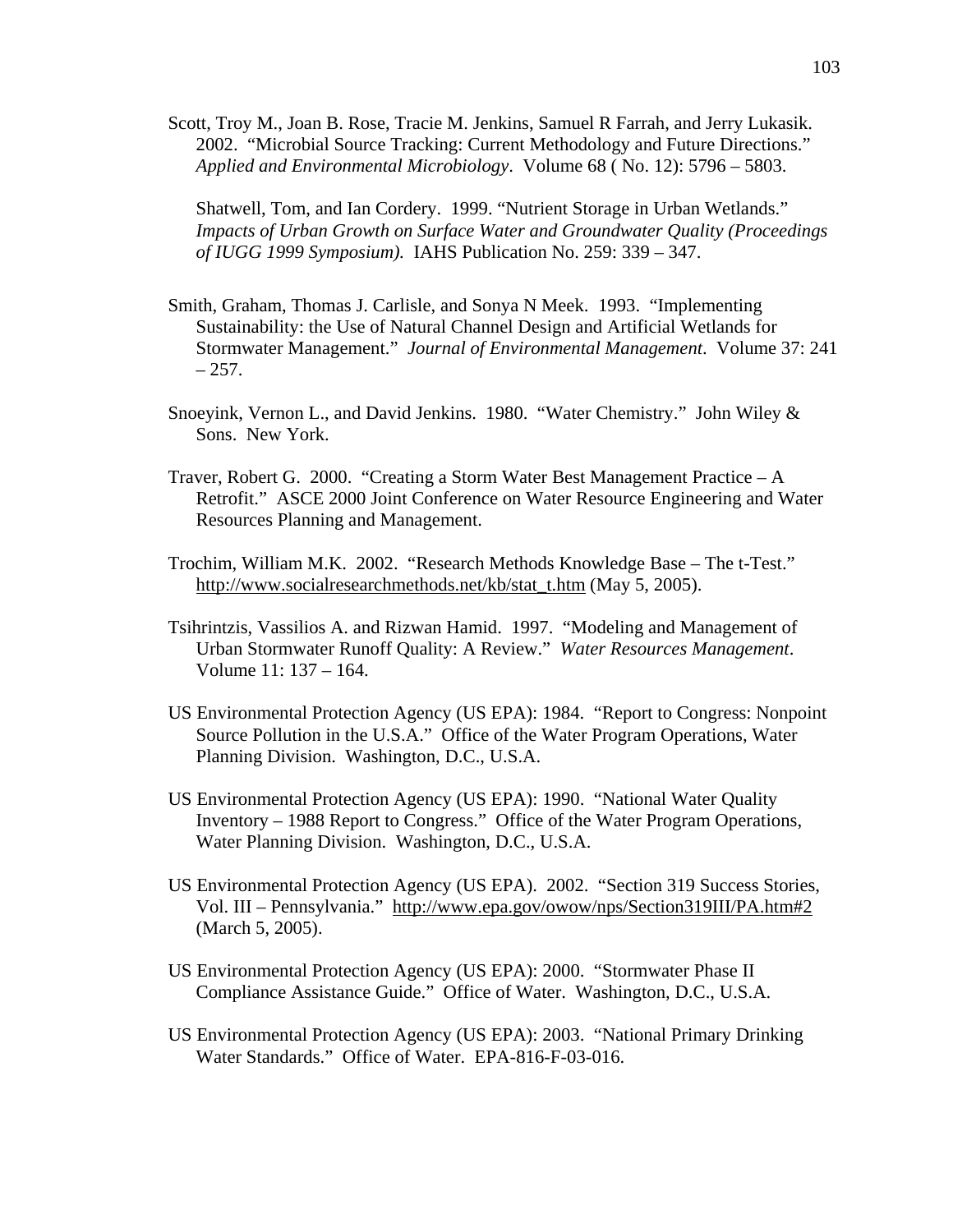- US Environmental Protection Agency. 2002. "Implementation Guidance for Ambient Water Quality Criteria for Bacteria – 2002." US EPA Office of Water. EPA-823-B-02-003.
- Windham, LisaMarie, Judith S. Weis, and Peddrick Weis. 2004. "Metal Dynamics of Plant Litter of *Spartina alterniflora* and *Phragmites australis* in Metal-Contaminated Salt Marshes. Part 1: Patterns of Decomposition and Metal Uptake." *Environmental Toxicology and Chemistry*. Volume 23 (No. 6): 1520 – 1528.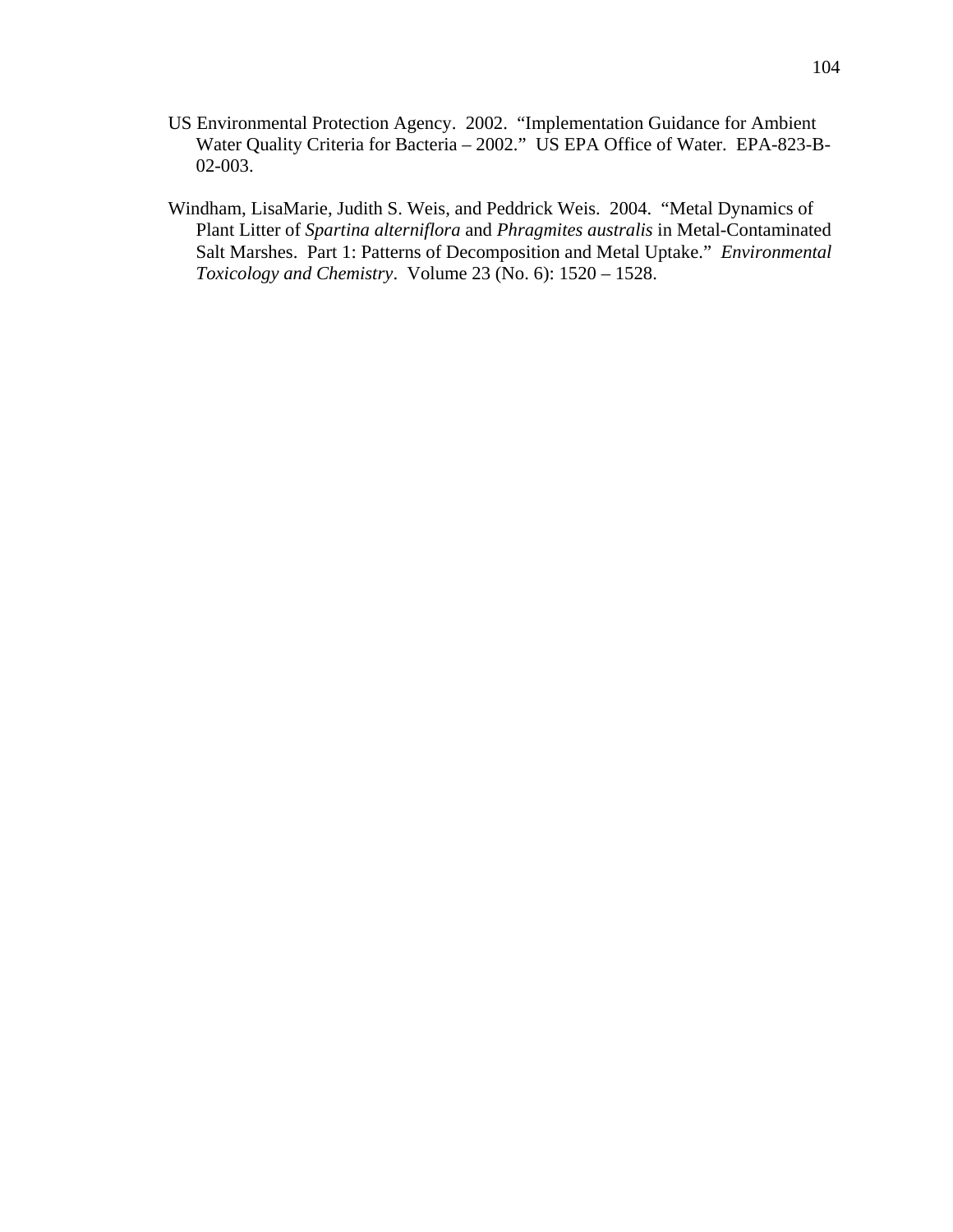# **Appendix A - Summer Stormwater Wetlands Baseflow Sampling**

# **Seasonal Data – Summer Summarized Removal Efficiencies**

| <b>Nutrients - Summer</b><br><b>Removal Efficiencies</b> |                       |                |                |
|----------------------------------------------------------|-----------------------|----------------|----------------|
| Date                                                     | <b>Orthophosphate</b> | <b>Total P</b> | <b>Total N</b> |
| 6/9/04                                                   | $-11\%$               | 9%             | 76%            |
| 6/24/04                                                  | 63%                   | 0%             | 71%            |
| 7/7/04                                                   | 75%                   | 0%             | $0\%$          |
| 7/21/04                                                  | 54%                   | 43%            | 78%            |
| 8/18/04                                                  | 27%                   | 26%            | 97%            |
| Avg.                                                     | 18%                   | 22%            | 78%            |

| <b>Solids - Summer</b><br><b>Removal Efficiencies</b> |              |            |            |
|-------------------------------------------------------|--------------|------------|------------|
| Date                                                  | Conductivity | <b>TSS</b> | <b>TDS</b> |
| 6/9/04                                                | 41%          | <b>DNR</b> | <b>DNR</b> |
| 6/24/04                                               | 4%           | <b>DNR</b> | <b>DNR</b> |
| 7/7/04                                                | $-38%$       | 0%         | $-41%$     |
| 7/21/04                                               | $-14%$       | 92%        | $-12%$     |
| 8/18/04                                               | $-38%$       | $-43%$     | $-43%$     |
| Avg.                                                  | $-9%$        | 82%        | $-31%$     |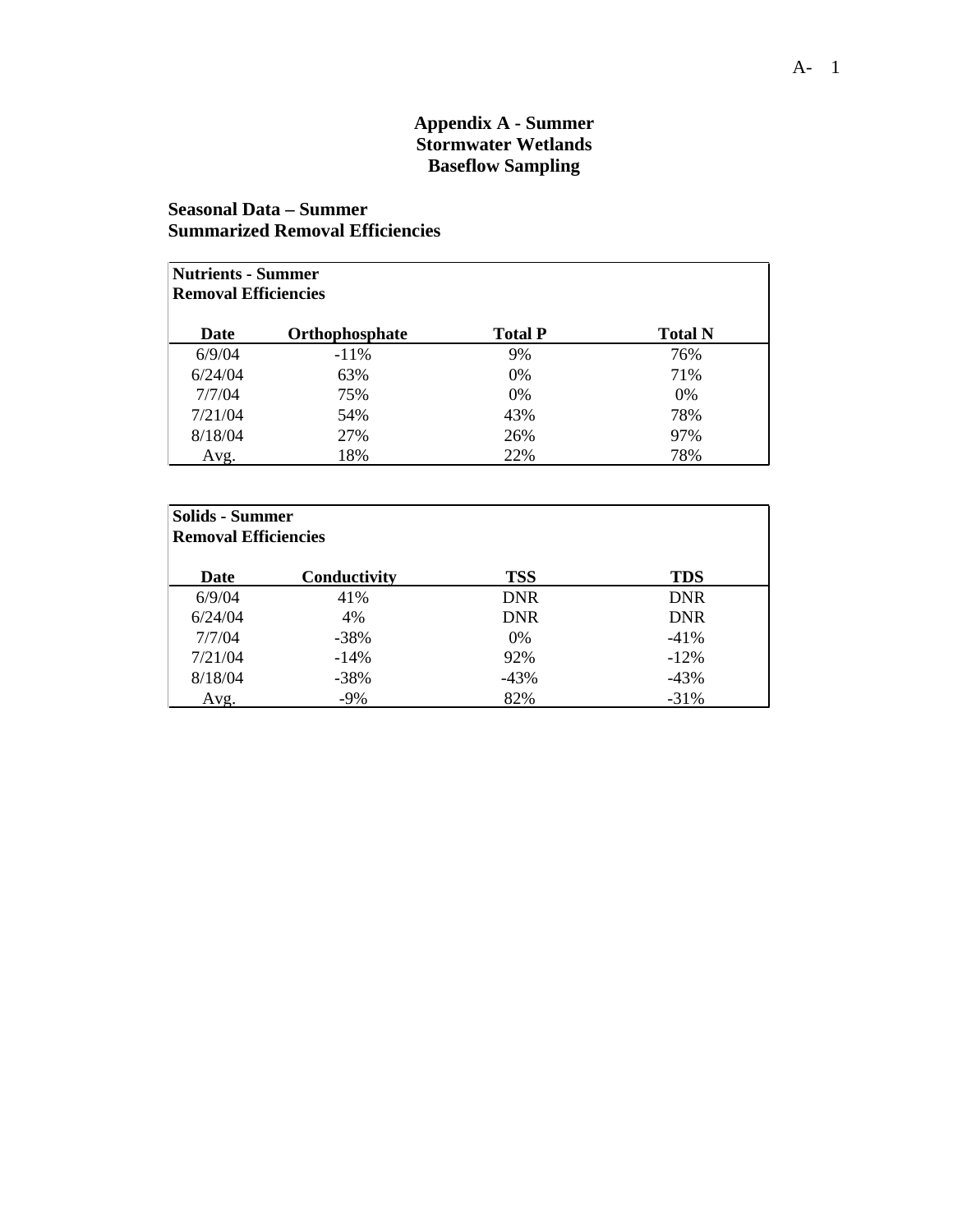#### **Appendix A - Summer Stormwater Wetlands Baseflow Sampling**

# **Seasonal Data – Summer Detailed Removal Data**

| <b>Nutrients - Summer</b><br>Orthophosphate | $n = 5$                    |                             | $df = 4$                  |             |
|---------------------------------------------|----------------------------|-----------------------------|---------------------------|-------------|
|                                             | <b>Inlet Concentration</b> | <b>Outlet Concentration</b> | <b>Removal Efficiency</b> |             |
| Date                                        | $(mg/L)$ P)                | (mg/L)                      |                           |             |
| 6/9/04                                      | 0.193                      | 0.215                       | $-11\%$                   |             |
| 6/24/04                                     | 0.045                      | 0.017                       | 63%                       |             |
| 7/7/04                                      | 0.035                      | 0.008                       | 75%                       |             |
| 7/21/04                                     | 0.038                      | 0.017                       | 54%                       |             |
| 8/18/04                                     | 0.036                      | 0.026                       | 27%                       |             |
| Avg.                                        | 0.069                      | 0.057                       | 18%                       |             |
| <b>STD</b>                                  | 0.062                      | 0.079                       | 32%                       | $-0.281983$ |

| <b>Nutrients - Summer</b><br><b>Total Phosphorous</b> |                                           |                                            |                           |             |
|-------------------------------------------------------|-------------------------------------------|--------------------------------------------|---------------------------|-------------|
|                                                       | $n = 3$                                   | $df = 2$                                   |                           |             |
| Date                                                  | <b>Inlet Concentration</b><br>$(mg/L)$ P) | <b>Outlet Concentration</b><br>$(mg/L)$ P) | <b>Removal Efficiency</b> |             |
| 6/9/04                                                | 0.16                                      | 0.15                                       | 9%                        |             |
| 6/24/04                                               | <b>DNR</b>                                | <b>DNR</b>                                 |                           |             |
| 7/7/04                                                | <b>DNR</b>                                | <b>DNR</b>                                 |                           |             |
| 7/21/04                                               | 0.08                                      | 0.05                                       | 43%                       |             |
| 8/18/04                                               | 0.10                                      | 0.07                                       | 26%                       |             |
| Avg.                                                  | 0.11                                      | 0.09                                       | 22%                       |             |
| <b>STD</b>                                            | 0.04                                      | 0.04                                       | 14%                       | $-0.736542$ |

| <b>Nutrients - Summer</b> |                            |                             |                           |             |
|---------------------------|----------------------------|-----------------------------|---------------------------|-------------|
| <b>Total Nitrogen</b>     | $n = 4$                    |                             | $df = 3$                  |             |
|                           |                            |                             |                           |             |
|                           | <b>Inlet Concentration</b> | <b>Outlet Concentration</b> | <b>Removal Efficiency</b> |             |
| Date                      | (mg/L N)                   | (mg/L)                      |                           |             |
| 6/9/04                    | 2.45                       | 0.60                        | 76%                       |             |
| 6/24/04                   | 2.75                       | 0.80                        | 71%                       |             |
| 7/7/04                    | 1.45                       | <b>DNR</b>                  |                           |             |
| 7/21/04                   | 2.7                        | 0.60                        | 78%                       |             |
| 8/18/04                   | 2.8                        | 0.09                        | 97%                       |             |
| Avg.                      | 2.43                       | 0.52                        | 78%                       |             |
| <b>STD</b>                | 0.50                       | 0.26                        | 10%                       | $-6.706219$ |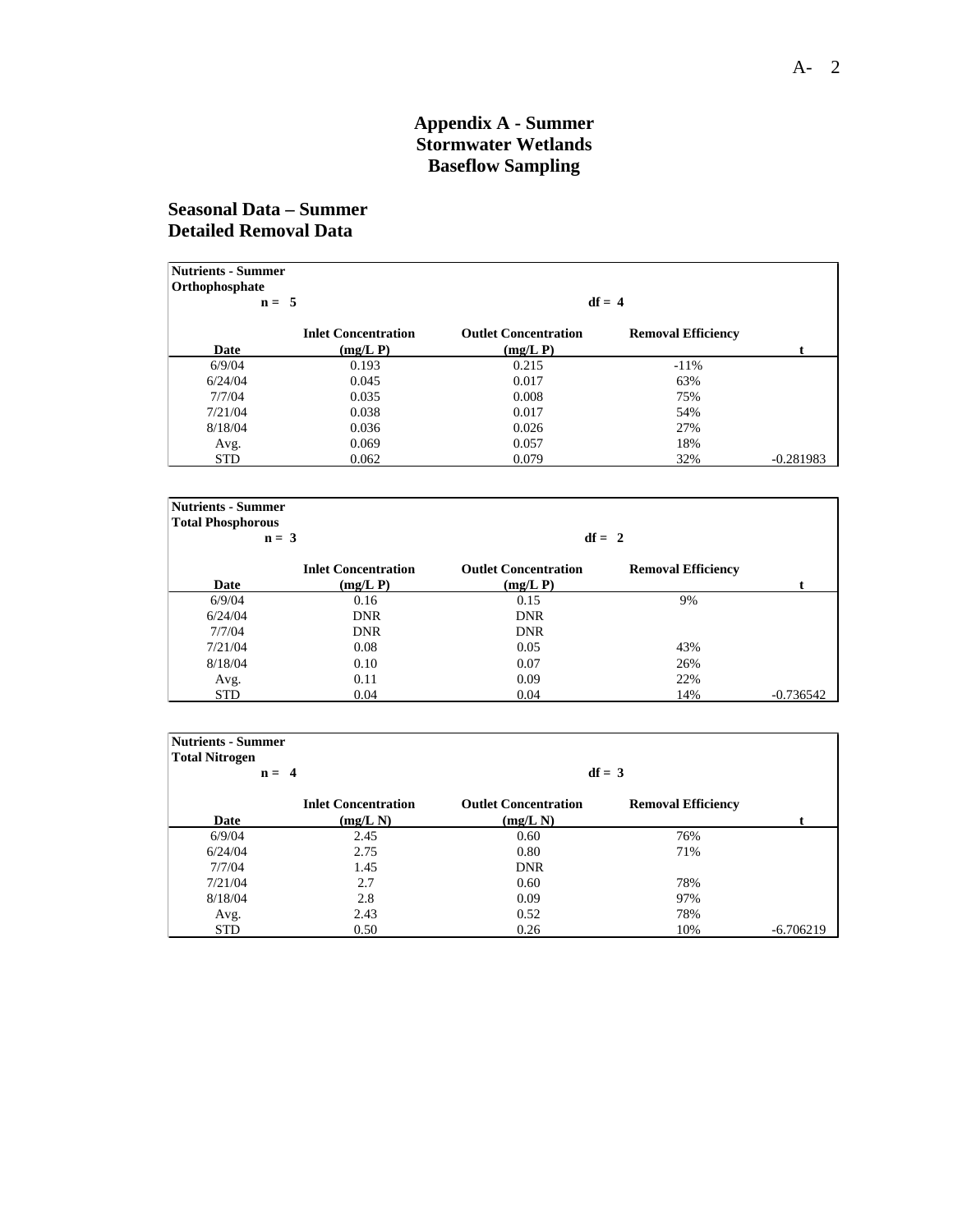#### **Appendix A - Summer Stormwater Wetlands Baseflow Sampling**

# **Seasonal Data – Summer Detailed Removal Data**

| Solids - Summer |         |                            |                             |                           |           |
|-----------------|---------|----------------------------|-----------------------------|---------------------------|-----------|
| <b>TSS</b>      |         |                            |                             |                           |           |
|                 | $n = 3$ |                            |                             | $df = 2$                  |           |
|                 |         | <b>Inlet Concentration</b> | <b>Outlet Concentration</b> | <b>Removal Efficiency</b> |           |
| Date            |         | (mg/L)                     | (mg/L)                      |                           |           |
| 6/9/04          |         | <b>DNR</b>                 | <b>DNR</b>                  |                           |           |
| 6/24/04         |         | <b>DNR</b>                 | <b>DNR</b>                  |                           |           |
| 7/7/04          |         | 0.00                       | 0.00                        | 0%                        |           |
| 7/21/04         |         | 29.33                      | 2.33                        | 92%                       |           |
| 8/18/04         |         | 2.33                       | 3.33                        | $-43%$                    |           |
| Avg.            |         | 10.56                      | 1.89                        | 82%                       |           |
| <b>STD</b>      |         | 16.30                      | 1.71                        | 69%                       | 0.9156847 |

| <b>Solids - Summer</b><br><b>TDS</b> |                                      |                                       |                           |             |
|--------------------------------------|--------------------------------------|---------------------------------------|---------------------------|-------------|
|                                      | $n = 3$                              | $df = 2$                              |                           |             |
| Date                                 | <b>Inlet Concentration</b><br>(mg/L) | <b>Outlet Concentration</b><br>(mg/L) | <b>Removal Efficiency</b> |             |
| 6/9/04                               | <b>DNR</b>                           | <b>DNR</b>                            | 0%                        |             |
| 6/24/04                              | <b>DNR</b>                           | <b>DNR</b>                            | 0%                        |             |
| 7/7/04                               | 429.00                               | 603.33                                | $-41%$                    |             |
| 7/21/04                              | 535.17                               | 601.33                                | $-12%$                    |             |
| 8/18/04                              | 434.50                               | 621.00                                | $-43%$                    |             |
| Avg.                                 | 466.22                               | 608.56                                | $-31%$                    |             |
| <b>STD</b>                           | 59.77                                | 10.82                                 | 21%                       | $-4.058551$ |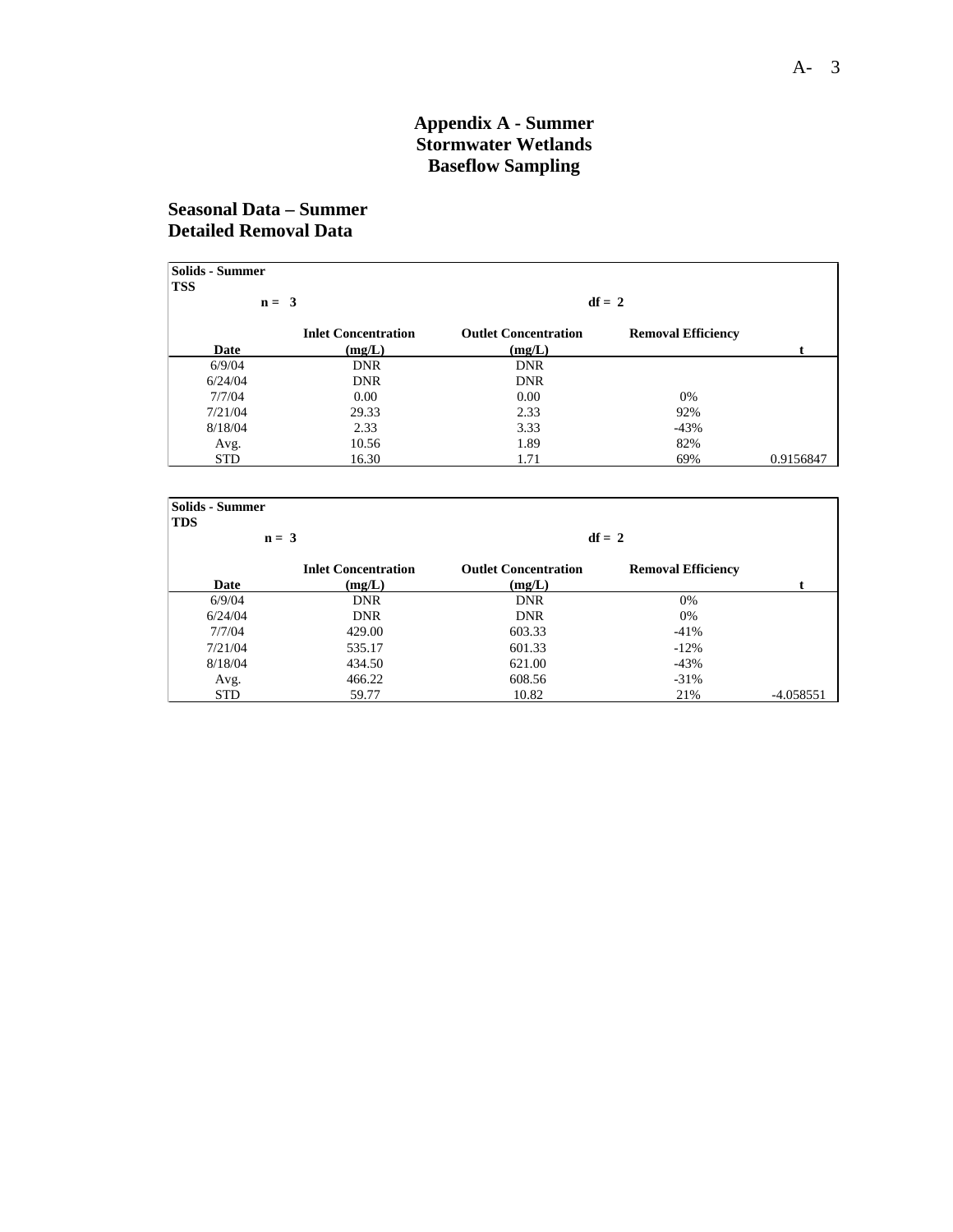## **Appendix A - Summer Stormwater Wetlands Baseflow Sampling**

### **Seasonal Data – Summer Load Removed**

| Load Removals - Summer<br><b>Seasonal Removal</b> |                            |                            |                             |                                      |                                        |
|---------------------------------------------------|----------------------------|----------------------------|-----------------------------|--------------------------------------|----------------------------------------|
|                                                   | <b>Baseflow O</b><br>(cfs) | <b>Inlet Conc.</b><br>Avg. | <b>Outlet Conc.</b><br>Avg. | <b>Seasonal Load</b><br>Removed (kg) | <b>Seasonal Load</b><br>Removed (lbs.) |
| Orthophosphate                                    | 0.13                       | 0.069                      | 0.057                       | $\theta$                             |                                        |
| <b>Total Phosphorous</b>                          | 0.13                       | 0.11                       | 0.09                        |                                      | $\overline{c}$                         |
| <b>Total Nitrogen</b>                             | 0.13                       | 2.43                       | 0.52                        | 56                                   | 123                                    |
| <b>TSS</b>                                        | 0.13                       | 10.56                      | 1.89                        | 254                                  | 558                                    |
| <b>TDS</b>                                        | 0.13                       | 466.22                     | 608.56                      | $-4167$                              | $-9166$                                |
| Zinc                                              | 0.13                       | <b>DNR</b>                 | <b>DNR</b>                  | <b>DNR</b>                           | <b>DNR</b>                             |
| Lead                                              | 0.13                       | <b>DNR</b>                 | <b>DNR</b>                  | <b>DNR</b>                           | <b>DNR</b>                             |
| Copper                                            | 0.13                       | <b>DNR</b>                 | <b>DNR</b>                  | <b>DNR</b>                           | <b>DNR</b>                             |

#### **Seasonal Data – Summer**

**Coliform Bacteria (***E.coli***) Removal Efficiencies** 

| <b>Coliform Bacteria - Summer</b><br>E. coli |                             |                                    |                           |        |
|----------------------------------------------|-----------------------------|------------------------------------|---------------------------|--------|
| $n = 8$                                      |                             | $df = 7$                           |                           |        |
| Date                                         | Inlet E.coli<br>(CFU/100mL) | <b>Outlet Ecoli</b><br>(CFU/100mL) | Removal<br>Efficiency (%) | t      |
| 6/2/2004                                     | 50                          | O                                  | 100%                      |        |
| 6/16/2004                                    | 900                         | 2700                               | $-200\%$                  |        |
| 6/23/2004                                    | 50                          | 200                                | -300%                     |        |
| 6/30/2004                                    | 250                         | 0                                  | 100%                      |        |
| 7/7/2004                                     | 200                         | 300                                | -50%                      |        |
| 7/14/2004                                    | 50                          | 300                                | -500%                     |        |
| 8/18/2004                                    | 100                         | 100                                | $0\%$                     |        |
| 8/25/2004                                    | 200                         | 0                                  | 100%                      |        |
| AVG                                          | 225                         | 450                                | $-94%$                    |        |
| STD                                          | 284                         | 918                                | 221%                      | 0.6622 |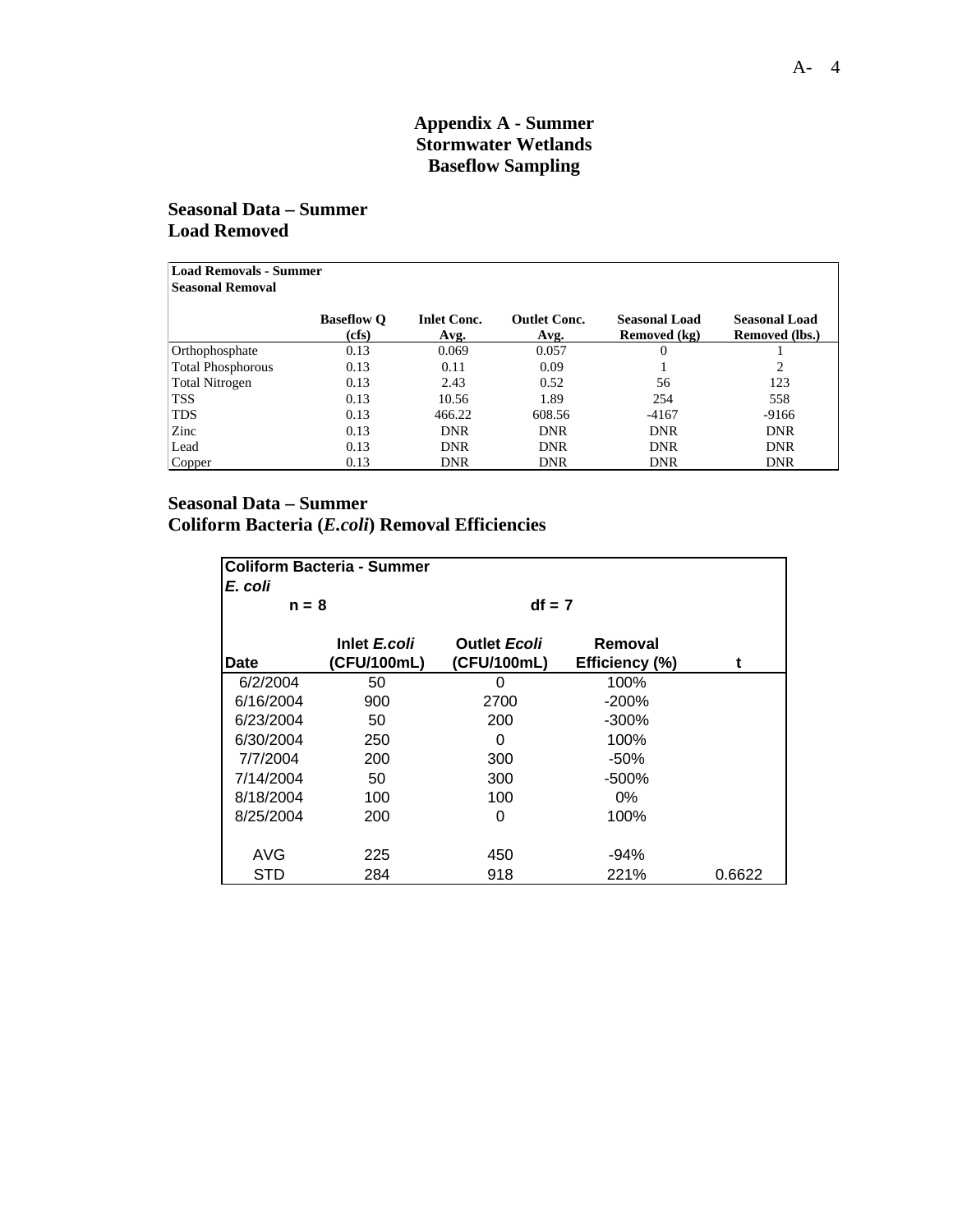# **Appendix B - Fall Stormwater Wetlands Baseflow Sampling**

# **Seasonal Data – Fall Summarized Removal Efficiencies**

| <b>Nutrients - Fall</b><br><b>Removal Efficiencies</b> |                |                |                |
|--------------------------------------------------------|----------------|----------------|----------------|
| Date                                                   | Orthophosphate | <b>Total P</b> | <b>Total N</b> |
| 9/1/04                                                 | 87%            | 38%            | 69%            |
| 9/15/04                                                | 60%            | 100%           | 70%            |
| 9/30/04                                                | 59%            | 76%            | 66%            |
| 10/13/04                                               | 40%            | 80%            | 75%            |
| 10/27/04                                               | 74%            | 71%            | 74%            |
| 11/9/04                                                | 50%            | 68%            | 75%            |
| Avg.                                                   | 52%            | 77%            | 72%            |

| Solids - Fall<br><b>Removal Efficiencies</b> |              |            |            |
|----------------------------------------------|--------------|------------|------------|
| Date                                         | Conductivity | <b>TSS</b> | <b>TDS</b> |
| 9/1/04                                       | $-3\%$       | 33%        | $-3%$      |
| 9/15/04                                      | $-19\%$      | 100%       | $-8%$      |
| 9/30/04                                      | 15%          | $-35\%$    | 15%        |
| 10/13/04                                     | $-9\%$       | 80%        | $-9\%$     |
| 10/27/04                                     | $-5\%$       | $-80\%$    | 2%         |
| 11/9/04                                      | 0%           | 100%       | $-1\%$     |
| Avg.                                         | $-4%$        | 71%        | $-1\%$     |

| <b>Metals</b> - Fall<br><b>Removal Efficiencies</b> |            |            |               |
|-----------------------------------------------------|------------|------------|---------------|
| Date                                                | Zinc       | Lead       | <b>Copper</b> |
| 9/1/04                                              | 15%        | 24%        | 59%           |
| 9/15/04                                             | 73%        | 86%        | 100%          |
| 9/30/04                                             | 93%        | 100%       | 100%          |
| 10/13/04                                            | <b>DNR</b> | <b>DNR</b> | <b>DNR</b>    |
| 10/27/04                                            | <b>DNR</b> | <b>DNR</b> | <b>DNR</b>    |
| 11/9/04                                             | <b>DNR</b> | <b>DNR</b> | <b>DNR</b>    |
| Avg.                                                | 63%        | 49%        | 97%           |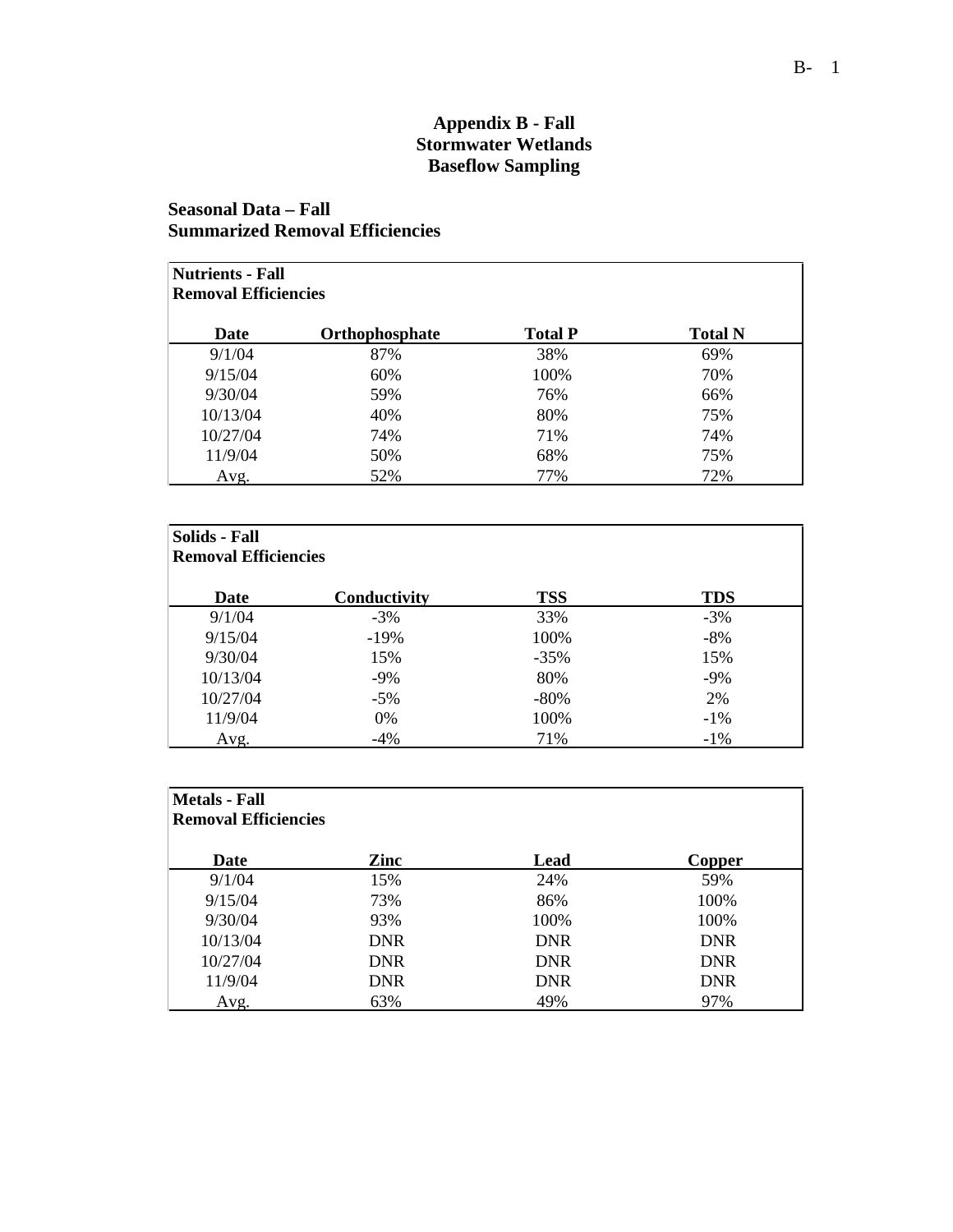## **Appendix B - Fall Stormwater Wetlands Baseflow Sampling**

# **Seasonal Data – Fall Detailed Removal Data**

| <b>Nutrients - Fall</b>   |                            |                             |                           |             |
|---------------------------|----------------------------|-----------------------------|---------------------------|-------------|
| Orthophosphate<br>$n = 6$ |                            |                             | $df = 5$                  |             |
|                           | <b>Inlet Concentration</b> | <b>Outlet Concentration</b> | <b>Removal Efficiency</b> |             |
| Date                      | (mg/L)                     | (mg/L)                      |                           | t           |
| 9/1/04                    | 0.015                      | 0.002                       | 87%                       |             |
| 9/15/04                   | 0.077                      | 0.031                       | 60%                       |             |
| 9/30/04                   | 0.059                      | 0.024                       | 59%                       |             |
| 10/13/04                  | 0.181                      | 0.109                       | 40%                       |             |
| 10/27/04                  | 0.050                      | 0.013                       | 74%                       |             |
| 11/9/04                   | 0.152                      | 0.076                       | 50%                       |             |
| Avg.                      | 0.089                      | 0.043                       | 52%                       |             |
| <b>STD</b>                | 0.064                      | 0.041                       | 17%                       | $-1.49044$  |
|                           |                            |                             |                           |             |
| <b>Nutrients - Fall</b>   |                            |                             |                           |             |
| <b>Total Phosphorous</b>  |                            |                             |                           |             |
| $n = 6$                   |                            |                             | $df = 5$                  |             |
|                           | <b>Inlet Concentration</b> | <b>Outlet Concentration</b> | <b>Removal Efficiency</b> |             |
| Date                      | (mg/L)                     | (mg/L)                      |                           | t           |
| 9/1/04                    | 0.07                       | 0.04                        | 38%                       |             |
| 9/15/04                   | 0.15                       | 0.00                        | 100%                      |             |
| 9/30/04                   | 0.09                       | 0.02                        | 76%                       |             |
| 10/13/04                  | 0.20                       | 0.04                        | 80%                       |             |
| 10/27/04                  | 0.11                       | 0.03                        | 71%                       |             |
| 11/9/04                   | 0.10                       | 0.03                        | 68%                       |             |
| Avg.                      | 0.12                       | 0.03                        | 77%                       |             |
| <b>STD</b>                | 0.05                       | 0.02                        | 20%                       | $-4.258253$ |
|                           |                            |                             |                           |             |
| <b>Nutrients - Fall</b>   |                            |                             |                           |             |
| <b>Total Nitrogen</b>     |                            |                             |                           |             |
| $n = 6$                   |                            |                             | $df = 5$                  |             |
|                           | <b>Inlet Concentration</b> | <b>Outlet Concentration</b> | <b>Removal Efficiency</b> |             |
| Date                      | (mg/L)                     | (mg/L N)                    |                           | t.          |
| 9/1/04                    | 2.55                       | 0.80                        | 69%                       |             |
| 9/15/04                   | 2.65                       | 0.80                        | 70%                       |             |
| 9/30/04                   | 3.5                        | 1.20                        | 66%                       |             |
| 10/13/04                  | 4.05                       | 1.00                        | 75%                       |             |
| 10/27/04                  | 4.25                       | 1.10                        | 74%                       |             |

11/9/04 3.15 0.80 75% Avg. 3.36 0.95 72%

STD 0.71 0.18 4% -8.107621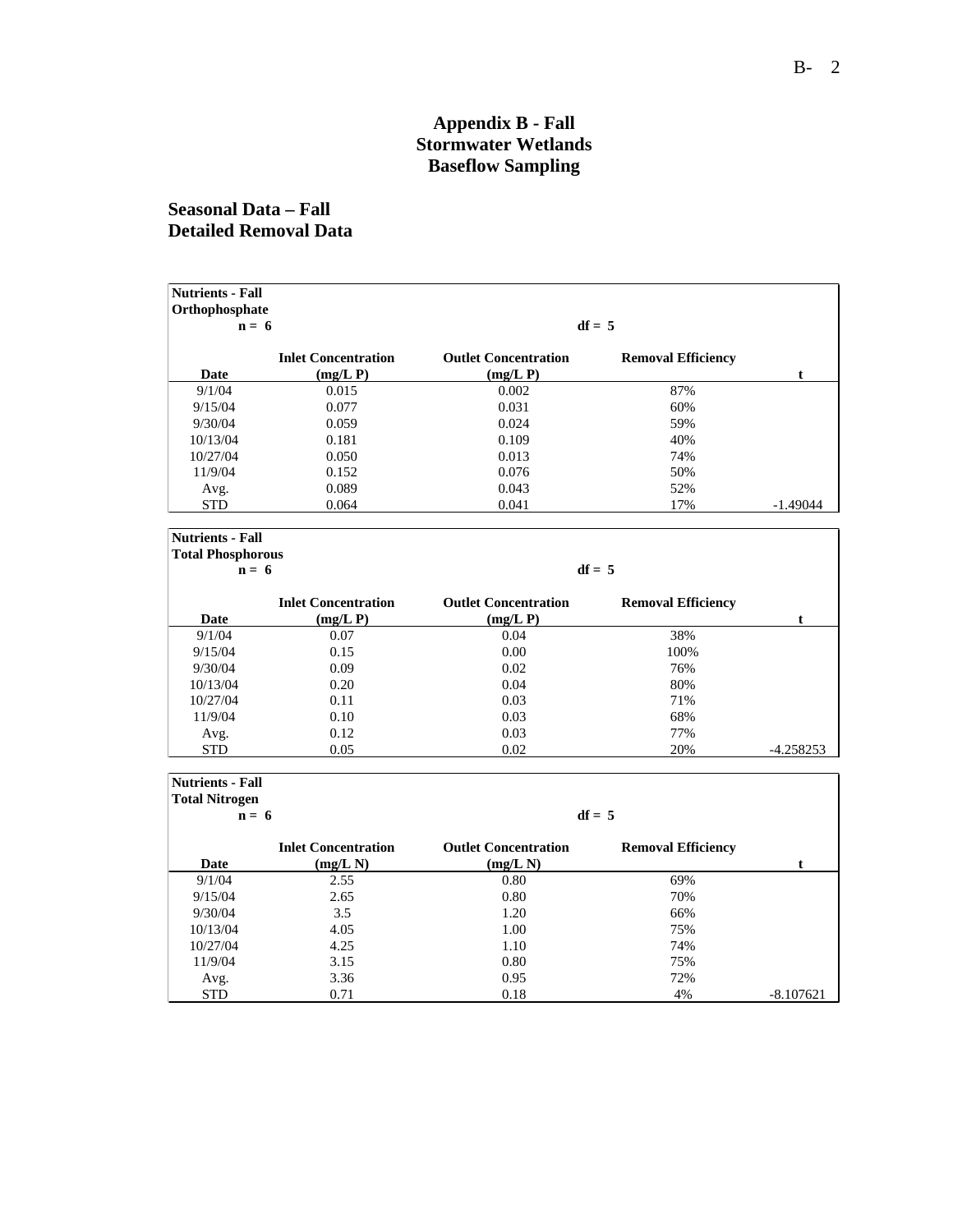## **Appendix B - Fall Stormwater Wetlands Baseflow Sampling**

# **Seasonal Data – Fall Detailed Removal Data**

| <b>Solids - Fall</b>  |                            |                             |                           |              |
|-----------------------|----------------------------|-----------------------------|---------------------------|--------------|
| <b>TSS</b><br>$n = 6$ |                            | $df = 5$                    |                           |              |
|                       |                            |                             |                           |              |
|                       | <b>Inlet Concentration</b> | <b>Outlet Concentration</b> | <b>Removal Efficiency</b> |              |
| <b>Date</b>           | (mg/L)                     | (mg/L)                      | $(% \mathbf{H})$ (% mg/L) | t            |
| 9/1/2004              | 2.40                       | 1.60                        | 33%                       |              |
| 9/15/2004             | 16.80                      | 0.00                        | 100%                      |              |
| 9/30/2004             | 3.40                       | 4.60                        | $-35%$                    |              |
| 10/13/2004            | 5.97                       | 1.20                        | 80%                       |              |
| 10/27/2004            | 1.00                       | 1.80                        | $-80%$                    |              |
| 11/9/2004             | 1.70                       | 0.00                        | 100%                      |              |
| Avg.                  | 5.21                       | 1.53                        | 33%                       |              |
| <b>STD</b>            | 5.93                       | 1.69                        | 76%                       | $-1.4598251$ |
| <b>Solids - Fall</b>  |                            |                             |                           |              |
| <b>TDS</b>            |                            |                             |                           |              |
| $n = 6$               |                            | $df = 5$                    |                           |              |
|                       | <b>Inlet Concentration</b> | <b>Outlet Concentration</b> | <b>Removal Efficiency</b> |              |
| <b>Date</b>           | (mg/L)                     | (mg/L)                      | $(% \mathbf{H})$ (% mg/L) | t            |
| 9/1/2004              | 409.79                     | 420.62                      | $-3%$                     |              |
| 9/15/2004             | 458.69                     | 493.81                      | $-8%$                     |              |
| 9/30/2004             | 440.72                     | 374.85                      | 15%                       |              |
| 10/13/2004            | 487.70                     | 532.40                      | $-9%$                     |              |
| 10/27/2004            | 434.10                     | 425.20                      | 2%                        |              |
| 11/9/2004             | 495.10                     | 498.20                      | $-1%$                     |              |

Avg. 454.35 457.51 -1%<br>STD 32.78 59.70 9% 0.1137072

Avg. 454.35 457.51 -1%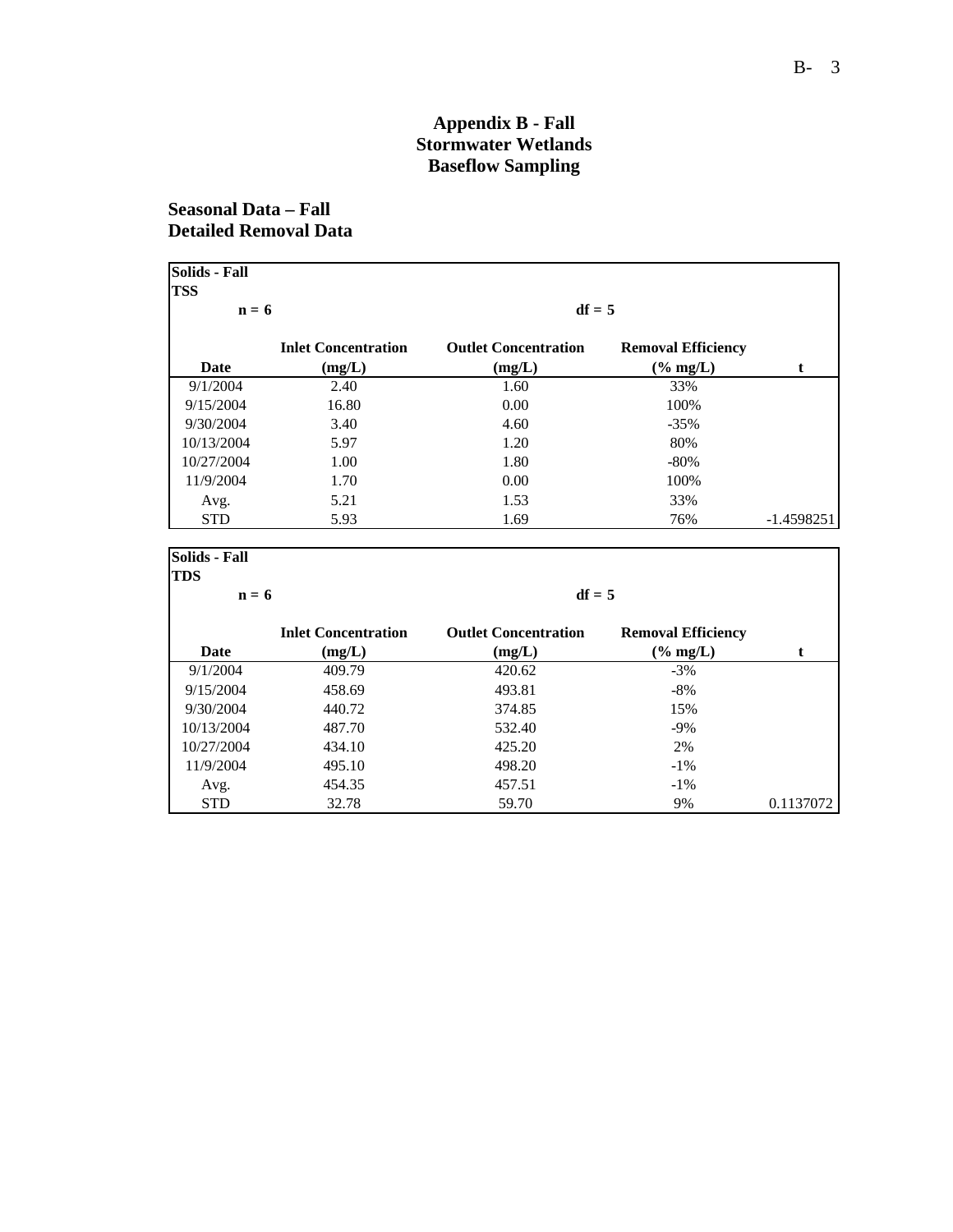### **Appendix B - Fall Stormwater Wetlands Baseflow Sampling**

#### **Seasonal Data – Fall Detailed Removal Data Metals - Fall Zinc**  $n = 6$  df = 5 **Inlet Concentration Outlet Concentration Removal Efficiency Date (ppb) (ppb) (% ppb) t** 9/1/2004 44.75 37.92 15% 9/15/2004 160.08 42.47 73% 9/30/2004 15.23 1.08 93% 10/13/2004 DNR DNR DNR 10/27/2004 DNR DNR DNR 11/9/2004 DNR DNR DNR Avg. 27.16 61% STD 76.54 22.70 40% -1.4171886

| <b>Metals</b> - Fall<br>Lead |                                     |                                      |                                         |              |
|------------------------------|-------------------------------------|--------------------------------------|-----------------------------------------|--------------|
| $n = 6$                      |                                     | $df = 5$                             |                                         |              |
| <b>Date</b>                  | <b>Inlet Concentration</b><br>(ppb) | <b>Outlet Concentration</b><br>(ppb) | <b>Removal Efficiency</b><br>$(\%$ ppb) |              |
| 9/1/2004                     | 3.31                                | 2.51                                 | 24%                                     |              |
| 9/15/2004                    | 1.71                                | 0.24                                 | 86%                                     |              |
| 9/30/2004                    | 0.42                                | $\overline{0}$                       | 100%                                    |              |
| 10/13/2004                   | <b>DNR</b>                          | <b>DNR</b>                           | <b>DNR</b>                              |              |
| 10/27/2004                   | <b>DNR</b>                          | <b>DNR</b>                           | <b>DNR</b>                              |              |
| 11/9/2004                    | <b>DNR</b>                          | <b>DNR</b>                           | <b>DNR</b>                              |              |
| Avg.                         | 1.81                                | 0.92                                 | 70%                                     |              |
| <b>STD</b>                   | 1.45                                | 1.39                                 | 40%                                     | $-1.0922014$ |

| <b>Metals - Fall</b><br><b>Copper</b> |                            |                             |                           |              |
|---------------------------------------|----------------------------|-----------------------------|---------------------------|--------------|
| $n = 6$                               |                            | $df = 5$                    |                           |              |
|                                       | <b>Inlet Concentration</b> | <b>Outlet Concentration</b> | <b>Removal Efficiency</b> |              |
| <b>Date</b>                           | (ppb)                      | (ppb)                       | $(\%$ ppb)                | t            |
| 9/1/2004                              | 6.44                       | 2.61                        | 59%                       |              |
| 9/15/2004                             | 65.62                      | $\overline{0}$              | 100%                      |              |
| 9/30/2004                             | 3.16                       | $\Omega$                    | 100%                      |              |
| 10/13/2004                            | <b>DNR</b>                 | <b>DNR</b>                  | <b>DNR</b>                |              |
| 10/27/2004                            | <b>DNR</b>                 | <b>DNR</b>                  | <b>DNR</b>                |              |
| 11/9/2004                             | <b>DNR</b>                 | <b>DNR</b>                  | <b>DNR</b>                |              |
| Avg.                                  | 25.07                      | 0.87                        | 86%                       |              |
| <b>STD</b>                            | 35.15                      | 1.51                        | 23%                       | $-1.6848054$ |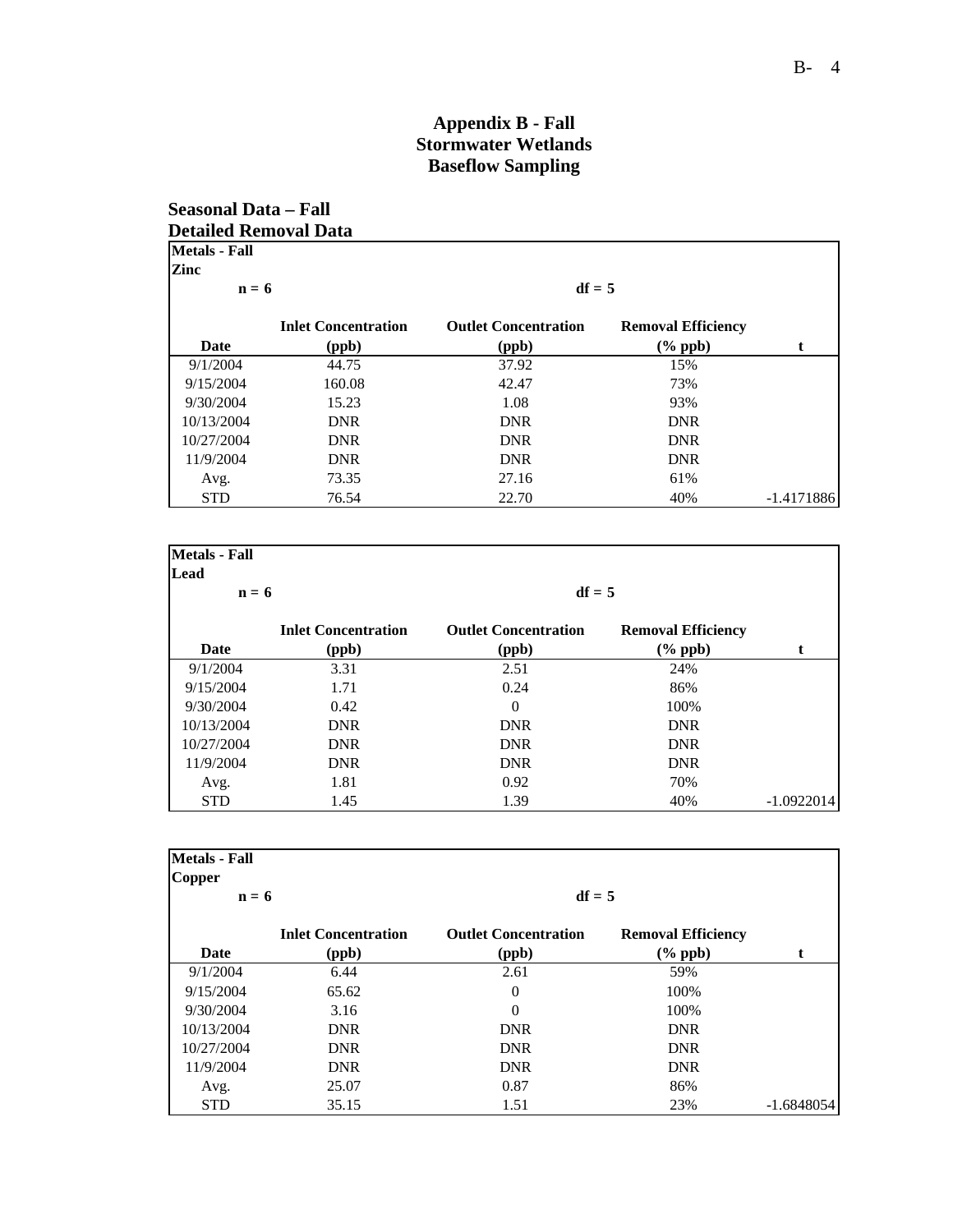## **Appendix B - Fall Stormwater Wetlands Baseflow Sampling**

**Seasonal Data – Fall Load Removed** 

| Load Removals - Fall<br><b>Seasonal Removal</b> |                            |                            |                             |                                      |                                        |
|-------------------------------------------------|----------------------------|----------------------------|-----------------------------|--------------------------------------|----------------------------------------|
|                                                 | <b>Baseflow O</b><br>(cfs) | <b>Inlet Conc.</b><br>Avg. | <b>Outlet Conc.</b><br>Avg. | <b>Seasonal Load</b><br>Removed (kg) | <b>Seasonal Load</b><br>Removed (lbs.) |
| Orthophosphate                                  | 0.13                       | 0.089                      | 0.043                       | $\Omega$                             | $\theta$                               |
| <b>Total Phosphorous</b>                        | 0.13                       | 0.12                       | 0.03                        | 3                                    | 6                                      |
| <b>Total Nitrogen</b>                           | 0.13                       | 3.36                       | 0.95                        | 70                                   | 153                                    |
| <b>TSS</b>                                      | 0.13                       | 5.21                       | 1.53                        | 106                                  | 234                                    |
| <b>TDS</b>                                      | 0.13                       | 454.35                     | 457.51                      | $-92$                                | $-201$                                 |
| Zinc                                            | 0.13                       | 73.35                      | 27.16                       |                                      | 3                                      |
| Lead                                            | 0.13                       | 1.81                       | 0.92                        | $\Omega$                             | 0                                      |
| Copper                                          | 0.13                       | 25.07                      | 0.87                        |                                      | 2                                      |

### **Seasonal Data – Fall Coliform Bacteria (***E. coli***) Removal Efficiencies**

| Coliform Bacteria - Fall<br>E. coli |                             |                                    |                           |         |
|-------------------------------------|-----------------------------|------------------------------------|---------------------------|---------|
| $n = 10$                            |                             | $df = 9$                           |                           |         |
| Date                                | Inlet E.coli<br>(CFU/100mL) | <b>Outlet Ecoli</b><br>(CFU/100mL) | Removal<br>Efficiency (%) | t       |
| 9/1/2004                            | 650                         | 200                                | 69%                       |         |
| 9/15/2004                           | 8450                        | 200                                | 98%                       |         |
| 9/22/2004                           | 11000                       | 100                                | 99%                       |         |
| 9/29/2004                           | 1650                        | 1100                               | 33%                       |         |
| 10/6/2004                           | 4450                        | 100                                | 98%                       |         |
| 10/13/2004                          | 47250                       | 200                                | 100%                      |         |
| 10/20/2004                          | 650                         | 700                                | -8%                       |         |
| 11/3/2004                           | 1200                        | 1700                               | $-42%$                    |         |
| 11/10/2004                          | 500                         | 0                                  | 100%                      |         |
| 11/17/2004                          | 16050                       | 0                                  | 100%                      |         |
| AVG                                 | 9185                        | 430                                | 65%                       |         |
| STD                                 | 14391                       | 566                                | 52%                       | -1.9223 |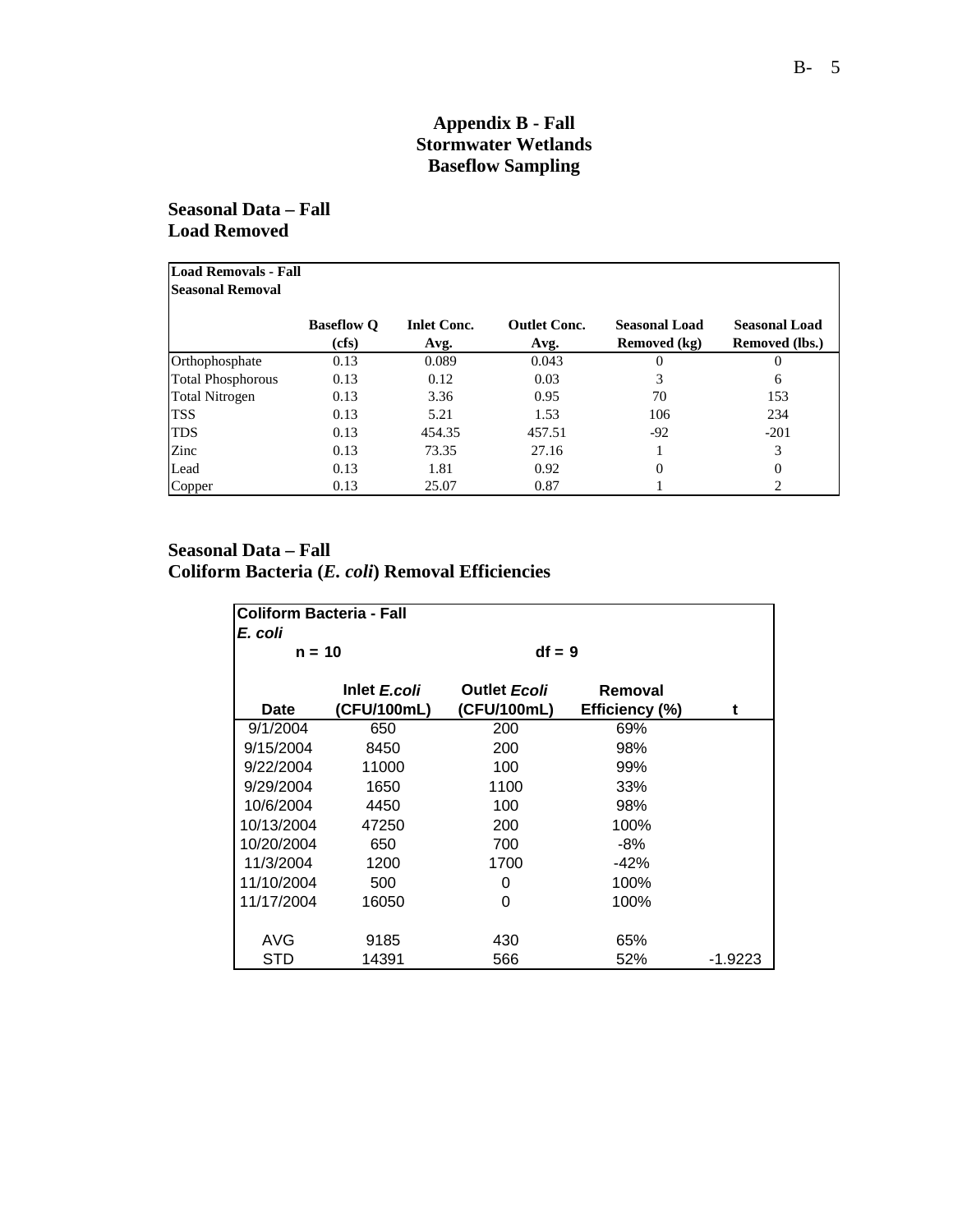#### **Appendix C - Winter Stormwater Wetlands Baseflow Sampling**

# **Seasonal Data – Winter Summarized Removal Efficiencies**

| <b>Nutrients - Winter</b><br><b>Removal Efficiencies</b> |                       |                |                |  |
|----------------------------------------------------------|-----------------------|----------------|----------------|--|
| Date                                                     | <b>Orthophosphate</b> | <b>Total P</b> | <b>Total N</b> |  |
| 12/8/04                                                  | 95%                   | $0\%$          | 26%            |  |
| 1/4/05                                                   | 12%                   | 64%            | 74%            |  |
| 1/19/05                                                  | 65%                   | 44%            | 91%            |  |
| 2/2/05                                                   | 52%                   | 35%            | 68%            |  |
| 2/15/05                                                  | 69%                   | 43%            | 57%            |  |
| Avg.                                                     | 79%                   | 46%            | 62%            |  |

| <b>Solids - Winter</b><br><b>Removal Efficiencies</b> |              |            |         |  |
|-------------------------------------------------------|--------------|------------|---------|--|
| Date                                                  | Conductivity | <b>TSS</b> | TDS     |  |
| 12/8/04                                               | 23%          | 38%        | 24%     |  |
| 1/4/05                                                | $-1\%$       | 89%        | $-2\%$  |  |
| 1/19/05                                               | $-20%$       | 100%       | $-24%$  |  |
| 2/2/05                                                | $-138%$      | 79%        | $-152%$ |  |
| 2/15/05                                               | 40%          | -408%      | 41%     |  |
| Avg.                                                  | $-19%$       | 42%        | $-14%$  |  |

| <b>Metals - Winter</b><br><b>Removal Efficiencies</b> |          |         |        |
|-------------------------------------------------------|----------|---------|--------|
| Date                                                  | Zinc     | Lead    | Copper |
| 12/8/04                                               | 92%      | 100%    | 70%    |
| 1/4/05                                                | 11%      | $-46%$  | 73%    |
| 1/19/05                                               | $-222\%$ | $-66%$  | 11%    |
| 2/2/05                                                | -496%    | $-151%$ | 33%    |
| 2/15/05                                               | 87%      | 32%     | $-4%$  |
| Avg.                                                  | 1%       | $-42%$  | 61%    |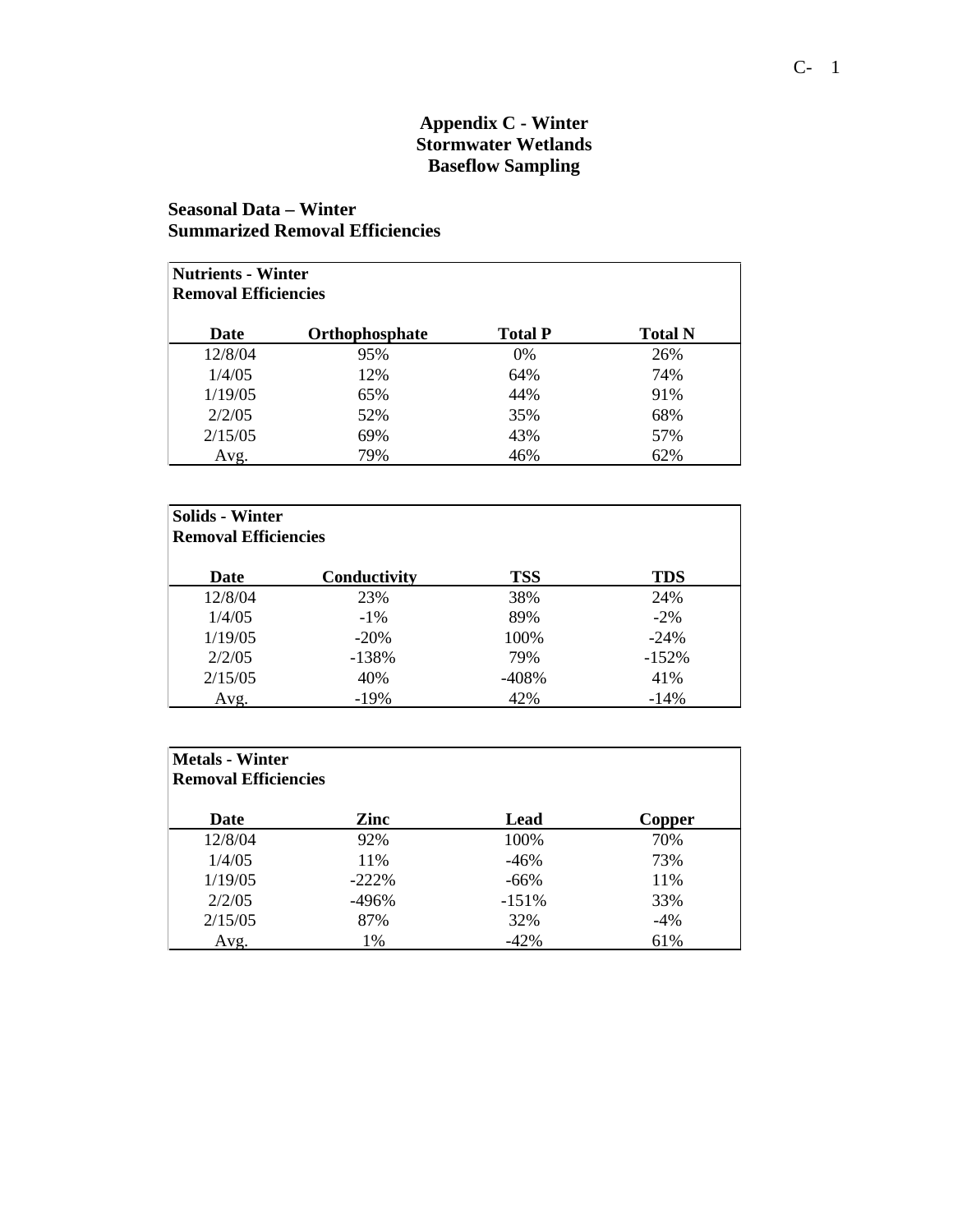#### **Appendix C - Winter Stormwater Wetlands Baseflow Sampling**

# **Seasonal Data – Winter Detailed Removal Data**

|            | <b>Nutrients - Winter</b><br>Orthophosphate<br>$df = 4$<br>$n = 5$ |                                       |                           |               |  |  |
|------------|--------------------------------------------------------------------|---------------------------------------|---------------------------|---------------|--|--|
|            |                                                                    |                                       |                           |               |  |  |
| Date       | <b>Inlet Concentration</b><br>$(mg/L)$ P)                          | <b>Outlet Concentration</b><br>(mg/L) | <b>Removal Efficiency</b> |               |  |  |
| 12/8/04    | 0.508                                                              | 0.026                                 | 95%                       |               |  |  |
| 1/4/05     | 0.076                                                              | 0.067                                 | 12%                       |               |  |  |
| 1/19/05    | 0.043                                                              | 0.015                                 | 65%                       |               |  |  |
| 2/2/05     | 0.058                                                              | 0.028                                 | 52%                       |               |  |  |
| 2/15/05    | 0.085                                                              | 0.026                                 | 69%                       |               |  |  |
| Avg.       | 0.154                                                              | 0.032                                 | 79%                       |               |  |  |
| <b>STD</b> | 0.199                                                              | 0.020                                 | 30%                       | $-1.36092111$ |  |  |

| <b>Nutrients - Winter</b> |                            |                             |                           |               |
|---------------------------|----------------------------|-----------------------------|---------------------------|---------------|
| <b>Total Phosphorous</b>  |                            |                             |                           |               |
| $n = 5$                   |                            |                             | $df = 4$                  |               |
|                           | <b>Inlet Concentration</b> | <b>Outlet Concentration</b> | <b>Removal Efficiency</b> |               |
| Date                      | (mg/L)                     | (mg/L)                      |                           |               |
| 12/8/04                   | <b>DNR</b>                 | <b>DNR</b>                  | $0\%$                     |               |
| 1/4/05                    | 0.20                       | 0.07                        | 64%                       |               |
| 1/19/05                   | 0.16                       | 0.09                        | 44%                       |               |
| 2/2/05                    | 0.22                       | 0.14                        | 35%                       |               |
| 2/15/05                   | 0.37                       | 0.21                        | 43%                       |               |
| Avg.                      | 0.24                       | 0.13                        | 46%                       |               |
| <b>STD</b>                | 0.09                       | 0.06                        | 23%                       | $-2.14928369$ |

| <b>Nutrients - Winter</b><br><b>Total Nitrogen</b> |                            |                             |                           |             |  |
|----------------------------------------------------|----------------------------|-----------------------------|---------------------------|-------------|--|
| $n = 5$                                            |                            |                             | $df = 4$                  |             |  |
|                                                    | <b>Inlet Concentration</b> | <b>Outlet Concentration</b> | <b>Removal Efficiency</b> |             |  |
| Date                                               | (mg/L N)                   | (mg/L)                      |                           |             |  |
| 12/8/04                                            | 2.85                       | 2.10                        | 26%                       |             |  |
| 1/4/05                                             | 3.10                       | 0.80                        | 74%                       |             |  |
| 1/19/05                                            | 2.20                       | 0.20                        | 91%                       |             |  |
| 2/2/05                                             | 3.70                       | 1.20                        | 68%                       |             |  |
| 2/15/05                                            | 3.00                       | 1.30                        | 57%                       |             |  |
| Avg.                                               | 2.97                       | 1.12                        | 62%                       |             |  |
| <b>STD</b>                                         | 0.54                       | 0.70                        | 24%                       | -4.69446387 |  |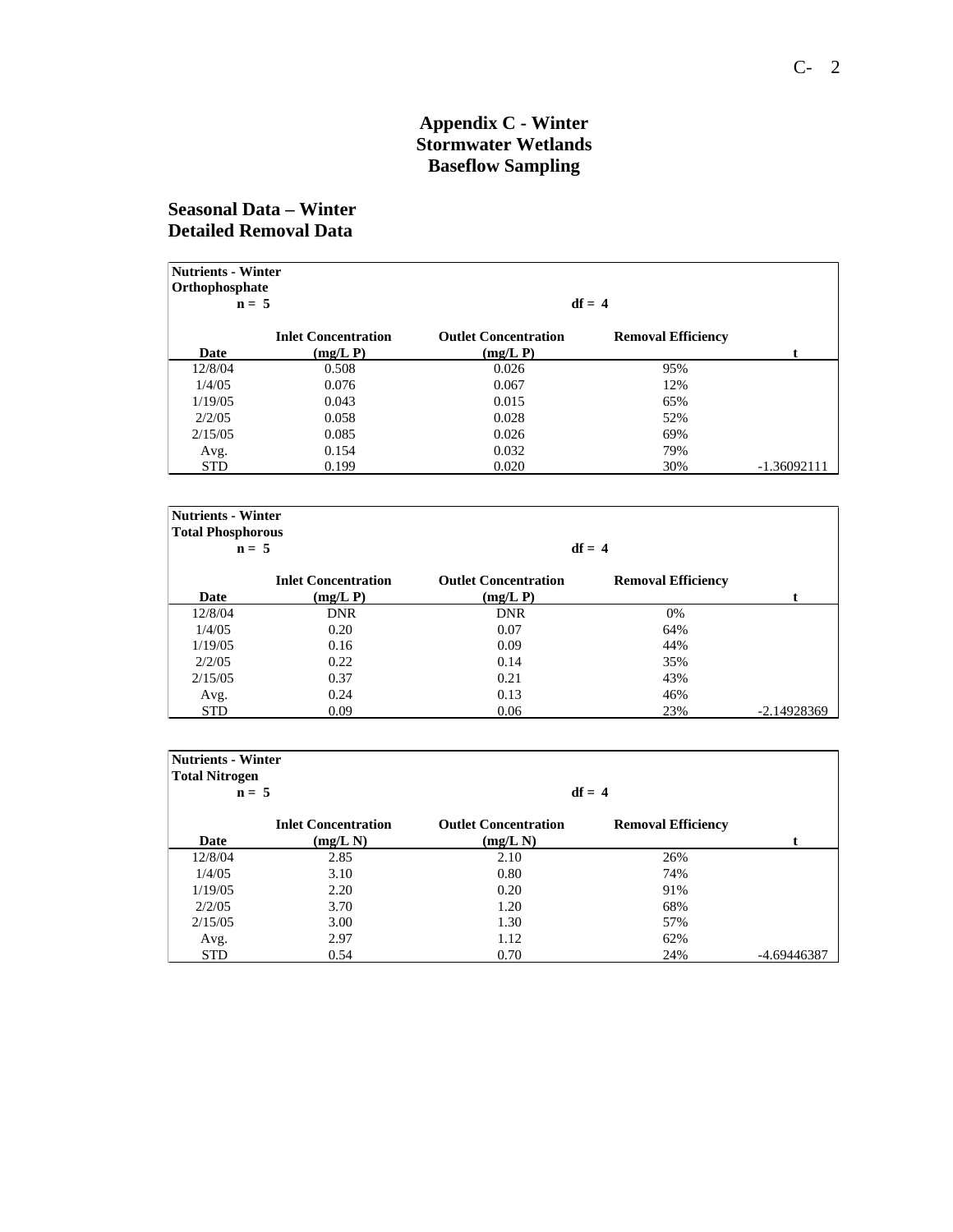#### **Appendix C - Winter Stormwater Wetlands Baseflow Sampling**

# **Seasonal Data – Winter Detailed Removal Data**

| <b>Solids - Winter</b> |                            |                             |                           |               |
|------------------------|----------------------------|-----------------------------|---------------------------|---------------|
| <b>TSS</b>             |                            |                             |                           |               |
| $n = 5$                |                            |                             | $df = 4$                  |               |
|                        | <b>Inlet Concentration</b> | <b>Outlet Concentration</b> | <b>Removal Efficiency</b> |               |
| Date                   | (mg/L)                     | (mg/L)                      |                           |               |
| 12/8/04                | 1.60                       | 1.00                        | 38%                       |               |
| 1/4/05                 | 3.60                       | 0.40                        | 89%                       |               |
| 1/19/05                | 0.75                       | 0.00                        | 100%                      |               |
| 2/2/05                 | 2.42                       | 0.50                        | 79%                       |               |
| 2/15/05                | 0.65                       | 3.30                        | $-408%$                   |               |
| Avg.                   | 1.80                       | 1.04                        | 42%                       |               |
| <b>STD</b>             | 1.23                       | 1.31                        | 218%                      | $-0.94905523$ |

| <b>Solids - Winter</b><br><b>TDS</b> |                                      |                                       |                           |            |  |
|--------------------------------------|--------------------------------------|---------------------------------------|---------------------------|------------|--|
| $n = 5$                              |                                      |                                       | $df = 4$                  |            |  |
| Date                                 | <b>Inlet Concentration</b><br>(mg/L) | <b>Outlet Concentration</b><br>(mg/L) | <b>Removal Efficiency</b> |            |  |
|                                      |                                      |                                       |                           |            |  |
| 12/8/04                              | 316.56                               | 241.25                                | 24%                       |            |  |
| 1/4/05                               | 1636.91                              | 1675.67                               | $-2\%$                    |            |  |
| 1/19/05                              | 466.19                               | 576.24                                | $-24%$                    |            |  |
| 2/2/05                               | 613.83                               | 1549.85                               | $-152%$                   |            |  |
| 2/15/05                              | 1032.03                              | 607.11                                | 41%                       |            |  |
| Avg.                                 | 813.10                               | 930.02                                | $-14%$                    |            |  |
| <b>STD</b>                           | 532.26                               | 641.10                                | 77%                       | 0.31375862 |  |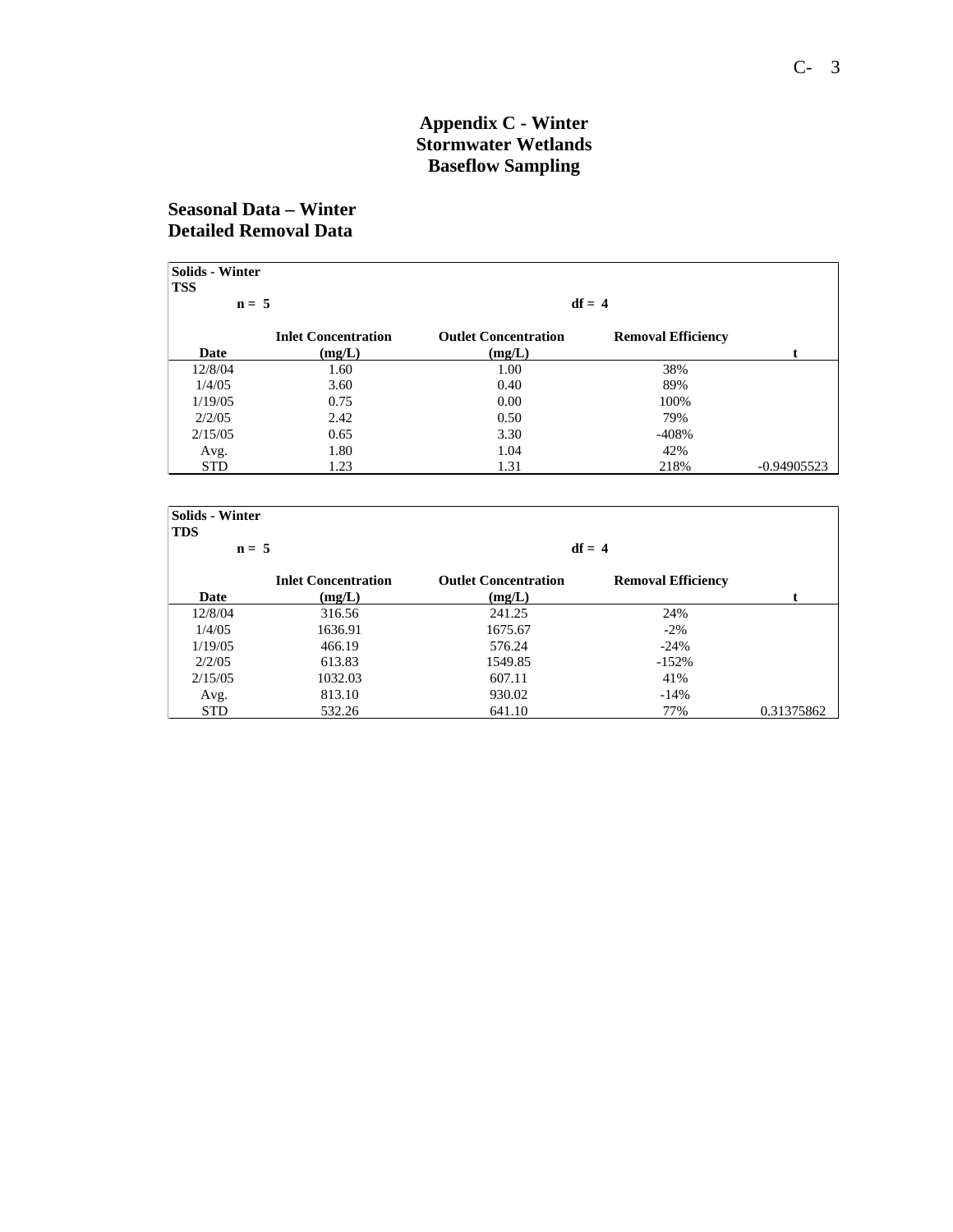# **Appendix C - Winter Stormwater Wetlands Baseflow Sampling**

## **Seasonal Data – Winter Detailed Removal Data**

| $n = 5$    |                                     |                                      | $df = 4$                  |               |
|------------|-------------------------------------|--------------------------------------|---------------------------|---------------|
| Date       | <b>Inlet Concentration</b><br>(ppb) | <b>Outlet Concentration</b><br>(ppb) | <b>Removal Efficiency</b> | t.            |
| 12/8/04    | 143.30                              | 11.46                                | 92%                       |               |
| 1/4/05     | 437.73                              | 391.06                               | 11%                       |               |
| 1/19/05    | 9.88                                | 31.86                                | $-222\%$                  |               |
| 2/2/05     | 56.90                               | 338.84                               | $-496%$                   |               |
| 2/15/05    | 155.09                              | 20.80                                | 87%                       |               |
| Avg.       | 160.58                              | 158.80                               | 1%                        |               |
| <b>STD</b> | 166.28                              | 189.23                               | 253%                      | $-0.01572937$ |

| Lead       |                                     |                                      |                           |            |
|------------|-------------------------------------|--------------------------------------|---------------------------|------------|
| $n = 5$    |                                     |                                      | $df = 4$                  |            |
| Date       | <b>Inlet Concentration</b><br>(ppb) | <b>Outlet Concentration</b><br>(ppb) | <b>Removal Efficiency</b> |            |
| 12/8/04    | 0.32                                | 0.00                                 | 100%                      |            |
| 1/4/05     | 17.49                               | 25.61                                | $-46%$                    |            |
| 1/19/05    | 7.09                                | 11.75                                | $-66%$                    |            |
| 2/2/05     | 12.11                               | 30.40                                | $-151%$                   |            |
| 2/15/05    | 20.84                               | 14.14                                | 32%                       |            |
| Avg.       | 11.57                               | 16.38                                | $-42%$                    |            |
| <b>STD</b> | 8.18                                | 12.01                                | 96%                       | 0.74073481 |

| <b>Metals - Winter</b><br>Copper |                            |                             |                           |             |
|----------------------------------|----------------------------|-----------------------------|---------------------------|-------------|
| $n = 5$                          |                            |                             | $df = 4$                  |             |
|                                  | <b>Inlet Concentration</b> | <b>Outlet Concentration</b> | <b>Removal Efficiency</b> |             |
| Date                             | (ppb)                      | (ppb)                       |                           |             |
| 12/8/04                          | 39.72                      | 12.10                       | 70%                       |             |
| 1/4/05                           | 37.90                      | 10.16                       | 73%                       |             |
| 1/19/05                          | 1.20                       | 1.06                        | 11%                       |             |
| 2/2/05                           | 6.65                       | 4.45                        | 33%                       |             |
| 2/15/05                          | 8.09                       | 8.42                        | $-4\%$                    |             |
| Avg.                             | 18.71                      | 7.24                        | 61%                       |             |
| <b>STD</b>                       | 18.54                      | 4.46                        | 34%                       | -1.34547083 |

Ē.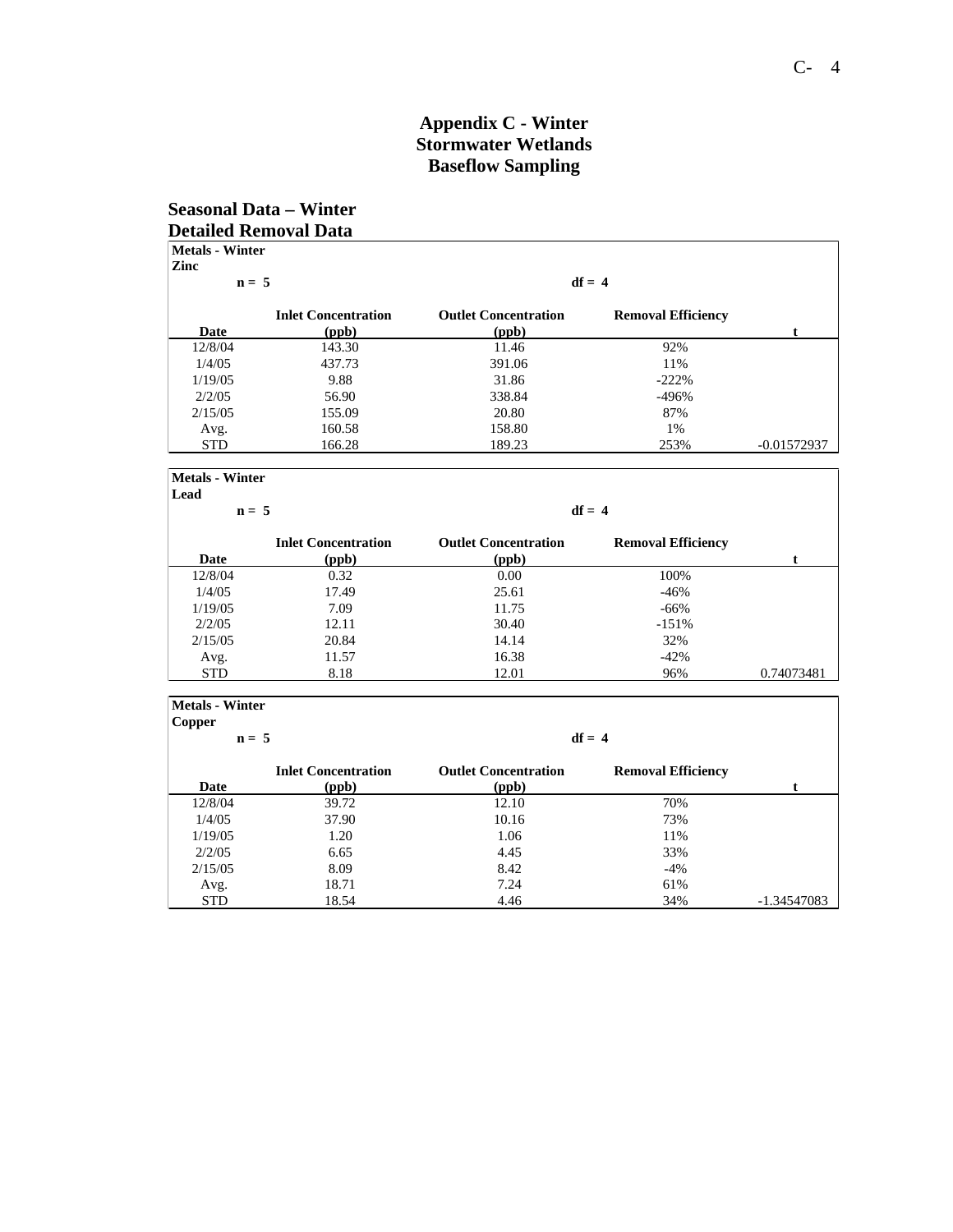### **Appendix C - Winter Stormwater Wetlands Baseflow Sampling**

# **Seasonal Data – Winter Load Removed**

|                          | <b>Load Removals - Winter</b> |                            |                             |                                      |                                               |  |
|--------------------------|-------------------------------|----------------------------|-----------------------------|--------------------------------------|-----------------------------------------------|--|
| <b>Seasonal Removal</b>  |                               |                            |                             |                                      |                                               |  |
|                          | <b>Baseflow O</b><br>(cfs)    | <b>Inlet Conc.</b><br>Avg. | <b>Outlet Conc.</b><br>Avg. | <b>Seasonal Load</b><br>Removed (kg) | <b>Seasonal Load</b><br><b>Removed (lbs.)</b> |  |
| Orthophosphate           | 0.13                          | 0.154                      | 0.032                       |                                      | 8                                             |  |
| <b>Total Phosphorous</b> | 0.13                          | 0.24                       | 0.13                        |                                      |                                               |  |
| Total Nitrogen           | 0.13                          | 2.97                       | 1.12                        | 53                                   | 117                                           |  |
| <b>TSS</b>               | 0.13                          | 1.80                       | 1.04                        | 22                                   | 48                                            |  |
| <b>TDS</b>               | 0.13                          | 813.10                     | 930.02                      | $-3348$                              | $-7366$                                       |  |
| Zinc                     | 0.13                          | 160.58                     | 158.80                      | $\Omega$                             | 0                                             |  |
| Lead                     | 0.13                          | 11.57                      | 16.38                       | $\Omega$                             | 0                                             |  |
| Copper                   | 0.13                          | 18.71                      | 7.24                        |                                      |                                               |  |

# **Seasonal Data – Winter Coliform Bacteria (***E.coli***) Removal Efficiencies**

| <b>Coliform Bacteria - Winter</b><br>E. coli |                             |                          |                           |           |
|----------------------------------------------|-----------------------------|--------------------------|---------------------------|-----------|
| $n = 9$                                      |                             | $df = 8$                 |                           |           |
| <b>Date</b>                                  | Inlet E.coli<br>(CFU/100mL) | Out Ecoli<br>(CFU/100mL) | Removal<br>Efficiency (%) | t         |
| 12/8/04                                      | 400                         | 100                      | 75%                       |           |
| 12/15/04                                     | 150                         | 100                      | 33%                       |           |
| 12/22/04                                     | 0                           | 0                        | $0\%$                     |           |
| 1/12/05                                      | 50                          | 100                      | $-100%$                   |           |
| 1/19/05                                      | 200                         | 0                        | 100%                      |           |
| 2/2/05                                       | 450                         | 100                      | 78%                       |           |
| 2/9/05                                       | 400                         | 100                      | 75%                       |           |
| 2/16/05                                      | 1350                        | 100                      | 93%                       |           |
| 2/23/05                                      | 2550                        | 0                        | 100%                      |           |
| AVG                                          | 617                         | 67                       | 50%                       |           |
| STD                                          | 828                         | 50                       | 65%                       | $-1.9882$ |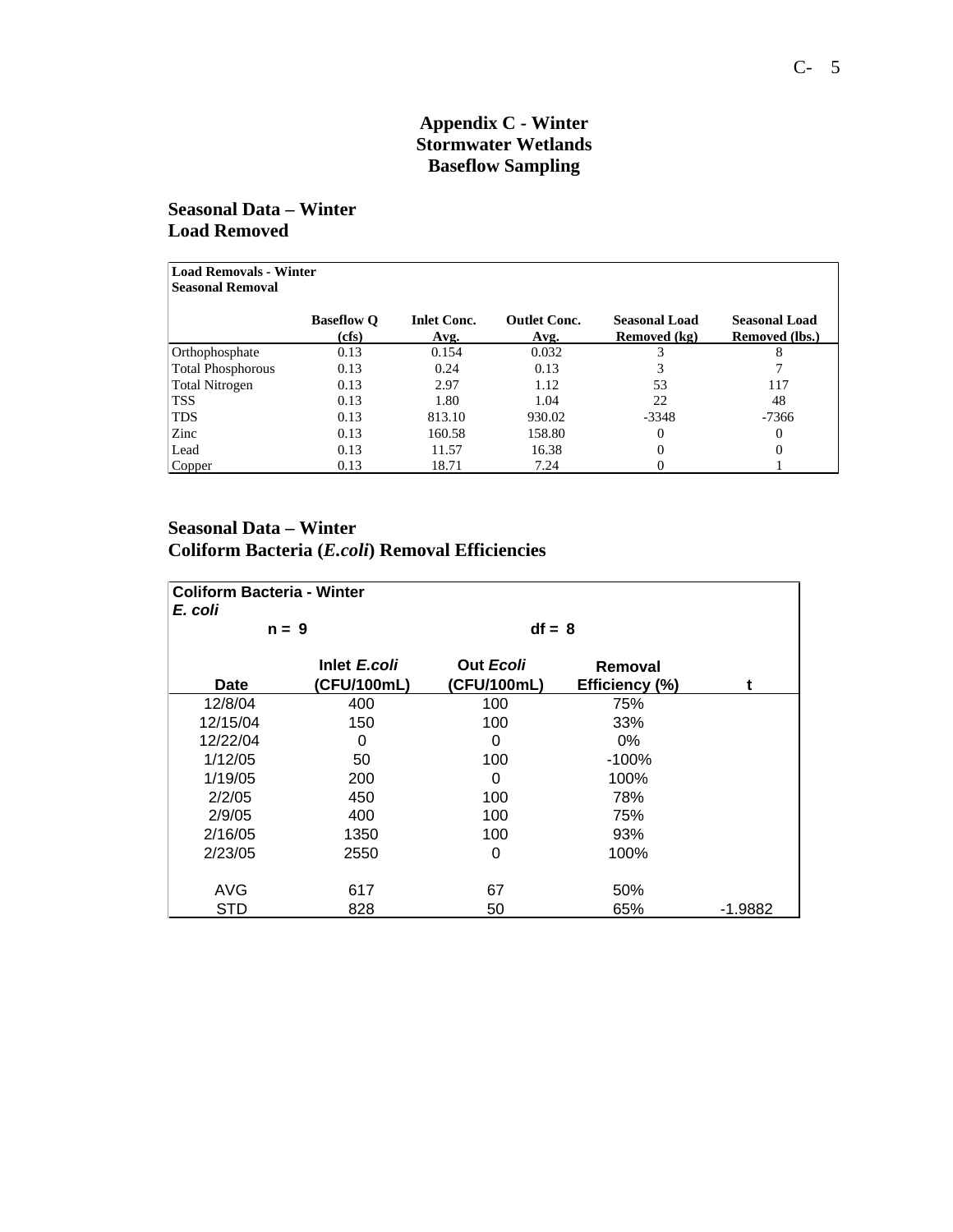#### **Appendix D - Spring Stormwater Wetlands Baseflow Sampling**

# **Seasonal Data – Spring Summarized Removal Efficiencies**

| <b>Nutrients - Spring</b><br><b>Removal Efficiencies</b> |                |                |                |  |  |
|----------------------------------------------------------|----------------|----------------|----------------|--|--|
| Date                                                     | Orthophosphate | <b>Total P</b> | <b>Total N</b> |  |  |
| 3/2/05                                                   | 61%            | 76%            | 61%            |  |  |
| 3/16/05                                                  | 80%            | 55%            | 57%            |  |  |
| 3/30/05                                                  | 69%            | 56%            | 67%            |  |  |
| 4/13/05                                                  | 75%            | 66%            | 76%            |  |  |
| 4/28/05                                                  | 79%            | 88%            | 87%            |  |  |
| 5/12/05                                                  | 58%            | 42%            | 45%            |  |  |
| Avg.                                                     | 72%            | 68%            | 66%            |  |  |

| <b>Solids - Spring</b><br><b>Removal Efficiencies</b> |              |            |            |  |
|-------------------------------------------------------|--------------|------------|------------|--|
| Date                                                  | Conductivity | <b>TSS</b> | <b>TDS</b> |  |
| 3/2/05                                                | $-114%$      | 73%        | $-116%$    |  |
| 3/16/05                                               | $-117%$      | 80%        | $-119%$    |  |
| 3/30/05                                               | 10%          | $-48%$     | 11%        |  |
| 4/13/05                                               | $-14%$       | 75%        | $-7%$      |  |
| 4/28/05                                               | 20%          | 54%        | 23%        |  |
| 5/12/05                                               | $-32\%$      | 100%       | $-26%$     |  |
| Avg.                                                  | $-41%$       | 65%        | $-63%$     |  |

| <b>Metals - Spring</b><br><b>Removal Efficiencies</b> |         |         |        |
|-------------------------------------------------------|---------|---------|--------|
| Date                                                  | Zinc    | Lead    | Copper |
| 3/2/05                                                | $-37%$  | $-126%$ | 87%    |
| 3/16/05                                               | $-153%$ | 69%     | $0\%$  |
| 3/30/05                                               | $-7%$   | $-23%$  | $-31%$ |
| 4/13/05                                               | $1\%$   | 21%     | 34%    |
| 4/28/05                                               | $-28%$  | 23%     | 10%    |
| 5/12/05                                               | $0\%$   | 99%     | 80%    |
| Avg.                                                  | $-34\%$ | $-40%$  | 54%    |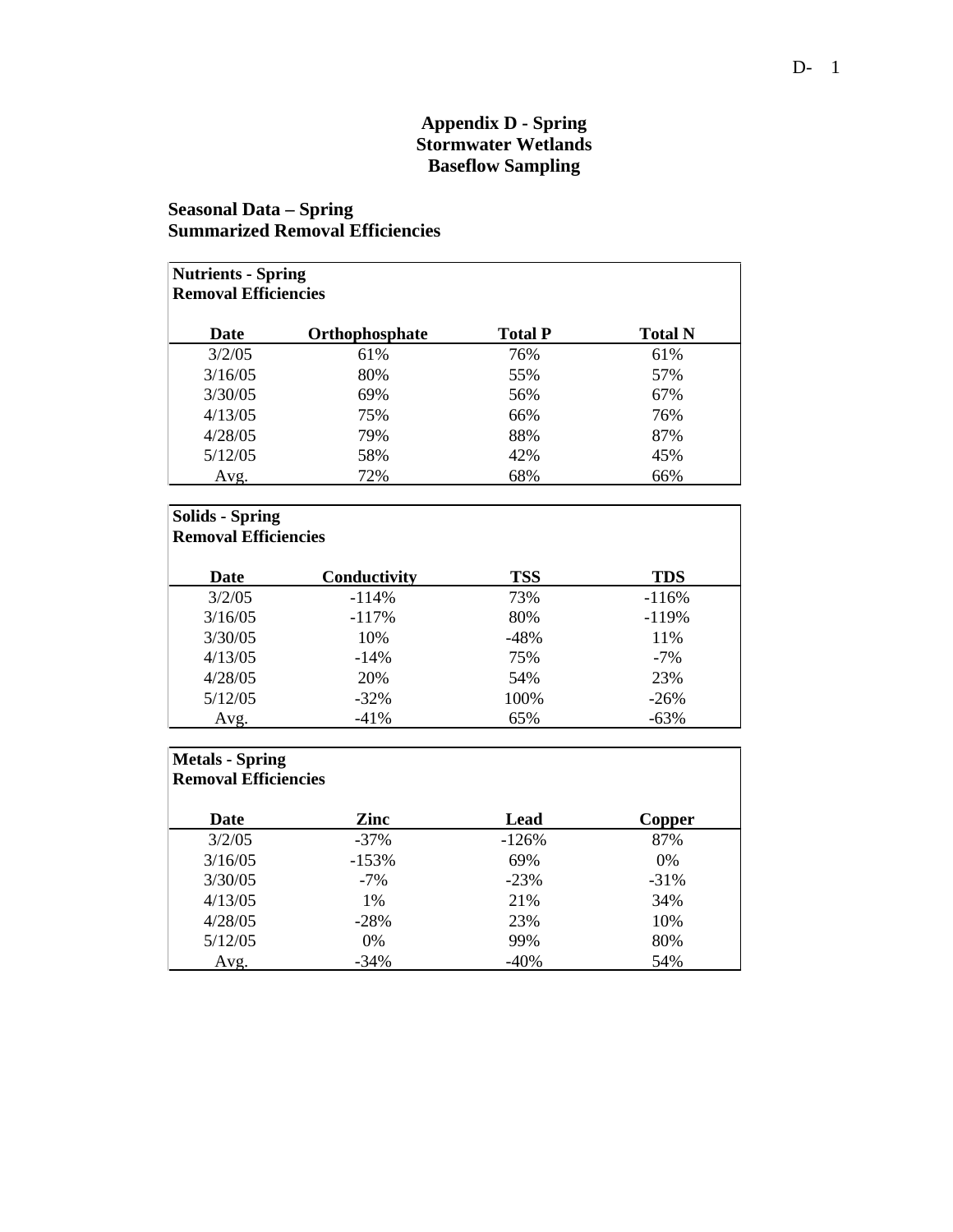## **Appendix D - Spring Stormwater Wetlands Baseflow Sampling**

# **Seasonal Data – Spring Detailed Removal Data**

| <b>Nutrients - Spring</b><br>Orthophosphate<br>$n = 6$ |                                           |                                       | $df = 5$                  |             |
|--------------------------------------------------------|-------------------------------------------|---------------------------------------|---------------------------|-------------|
| Date                                                   | <b>Inlet Concentration</b><br>$(mg/L)$ P) | <b>Outlet Concentration</b><br>(mg/L) | <b>Removal Efficiency</b> |             |
| 3/2/05                                                 | 0.049                                     | 0.019                                 | 61%                       |             |
| 3/16/05                                                | 0.081                                     | 0.016                                 | 80%                       |             |
| 3/30/05                                                | 0.068                                     | 0.021                                 | 69%                       |             |
| 4/13/05                                                | 0.057                                     | 0.014                                 | 75%                       |             |
| 4/28/05                                                | 0.072                                     | 0.015                                 | 79%                       |             |
| 5/12/05                                                | 0.040                                     | 0.017                                 | 58%                       |             |
| Avg.                                                   | 0.061                                     | 0.017                                 | 72%                       |             |
| <b>STD</b>                                             | 0.015                                     | 0.003                                 | 10%                       | -6.98261345 |

**Nutrients - Spring Total Phosphorous**

| . |  |  |
|---|--|--|
|   |  |  |

| $n = 6$    |                                           |                                            | $df = 5$                  |             |
|------------|-------------------------------------------|--------------------------------------------|---------------------------|-------------|
| Date       | <b>Inlet Concentration</b><br>$(mg/L)$ P) | <b>Outlet Concentration</b><br>$(mg/L)$ P) | <b>Removal Efficiency</b> |             |
| 3/2/05     | 0.13                                      | 0.03                                       | 76%                       |             |
| 3/16/05    | 0.22                                      | 0.10                                       | 55%                       |             |
| 3/30/05    | 0.16                                      | 0.07                                       | 56%                       |             |
| 4/13/05    | 0.18                                      | 0.06                                       | 66%                       |             |
| 4/28/05    | 0.50                                      | 0.06                                       | 88%                       |             |
| 5/12/05    | 0.23                                      | 0.13                                       | 42%                       |             |
| Avg.       | 0.23                                      | 0.08                                       | 68%                       |             |
| <b>STD</b> | 0.14                                      | 0.04                                       | 16%                       | -2.78454059 |

| <b>Nutrients - Spring</b><br><b>Total Nitrogen</b><br>$df = 5$<br>$n = 6$ |                                      |                                       |                           |             |  |
|---------------------------------------------------------------------------|--------------------------------------|---------------------------------------|---------------------------|-------------|--|
| Date                                                                      | <b>Inlet Concentration</b><br>(mg/L) | <b>Outlet Concentration</b><br>(mg/L) | <b>Removal Efficiency</b> |             |  |
| 3/2/05                                                                    | 2.80                                 | 1.10                                  | 61%                       |             |  |
| 3/16/05                                                                   | 3.45                                 | 1.50                                  | 57%                       |             |  |
| 3/30/05                                                                   | 3.35                                 | 1.10                                  | 67%                       |             |  |
| 4/13/05                                                                   | 3.75                                 | 0.90                                  | 76%                       |             |  |
| 4/28/05                                                                   | 3.95                                 | 0.50                                  | 87%                       |             |  |
| 5/12/05                                                                   | 3.45                                 | 1.90                                  | 45%                       |             |  |
| Avg.                                                                      | 3.46                                 | 1.17                                  | 66%                       |             |  |
| <b>STD</b>                                                                | 0.39                                 | 0.48                                  | 15%                       | -8.99923844 |  |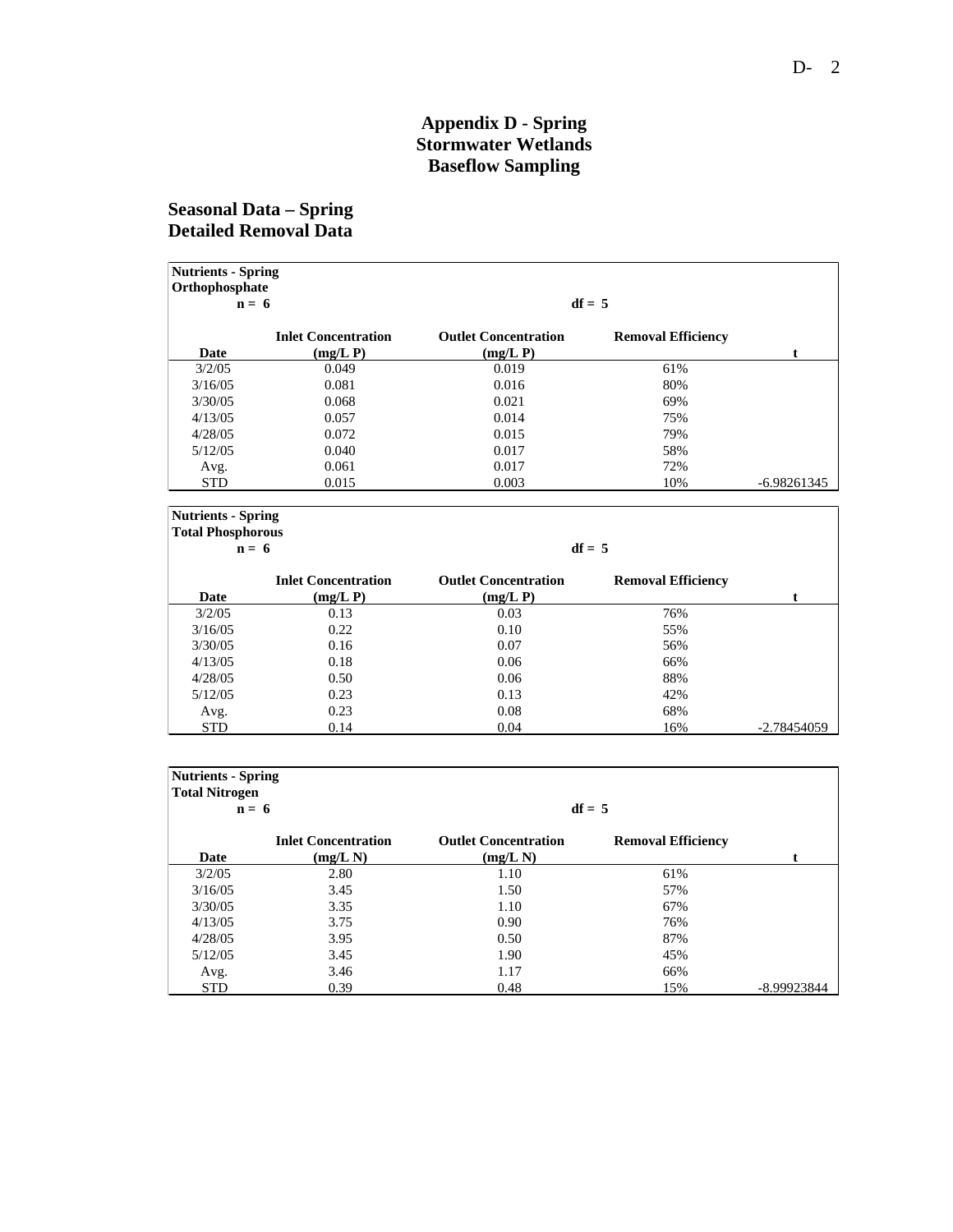#### **Appendix D - Spring Stormwater Wetlands Baseflow Sampling**

# **Seasonal Data – Spring Detailed Removal Data**

| <b>Solids - Spring</b><br><b>TSS</b> |                            |                             |                           |               |
|--------------------------------------|----------------------------|-----------------------------|---------------------------|---------------|
| $n = 6$                              |                            |                             | $df = 5$                  |               |
|                                      | <b>Inlet Concentration</b> | <b>Outlet Concentration</b> | <b>Removal Efficiency</b> |               |
| Date                                 | (mg/L)                     | (mg/L)                      |                           |               |
| 3/2/05                               | 5.1500                     | 1.40                        | 73%                       |               |
| 3/16/05                              | 2.4500                     | 0.50                        | 80%                       |               |
| 3/30/05                              | 1.1500                     | 1.70                        | $-48%$                    |               |
| 4/13/05                              | 2.0000                     | 0.50                        | 75%                       |               |
| 4/28/05                              | 3.0500                     | 1.40                        | 54%                       |               |
| 5/12/05                              | 1.8000                     | 0.00                        | 100%                      |               |
| Avg.                                 | 2.60                       | 0.9167                      | 65%                       |               |
| <b>STD</b>                           | 1.40                       | 0.6735                      | 53%                       | $-2.65074516$ |

| <b>Solids</b> - Spring<br><b>TDS</b> |                                      |                                       |                           |            |
|--------------------------------------|--------------------------------------|---------------------------------------|---------------------------|------------|
| $n = 6$                              |                                      |                                       | $df = 5$                  |            |
| Date                                 | <b>Inlet Concentration</b><br>(mg/L) | <b>Outlet Concentration</b><br>(mg/L) | <b>Removal Efficiency</b> |            |
| 3/2/05                               | 1966.75                              | 4241.32                               | $-116%$                   |            |
| 3/16/05                              | 640.76                               | 1403.96                               | $-119%$                   |            |
| 3/30/05                              | 728.93                               | 649.44                                | 11%                       |            |
| 4/13/05                              | 518.73                               | 554.21                                | $-7\%$                    |            |
| 4/28/05                              | 484.26                               | 373.10                                | 23%                       |            |
| 5/12/05                              | 417.36                               | 526.09                                | $-26%$                    |            |
| Avg.                                 | 792.8003                             | 1291.3536                             | $-63%$                    |            |
| <b>STD</b>                           | 585.9385                             | 1489.9148                             | 63%                       | 0.76277864 |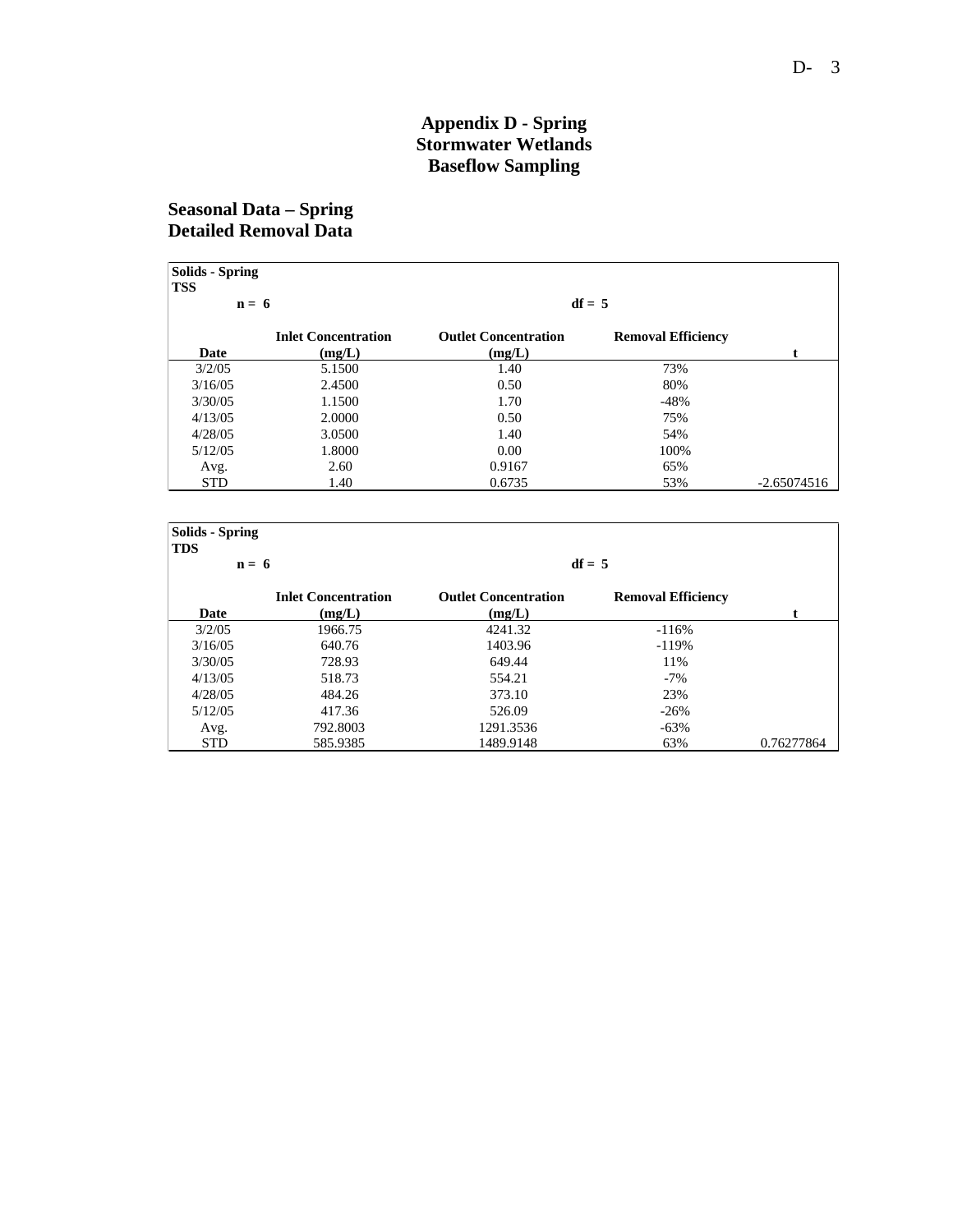#### **Appendix D - Spring Stormwater Wetlands Baseflow Sampling**

# **Seasonal Data – Spring Detailed Removal Data**

| Zinc<br>$n = 6$ |                                     |                                      | $df = 5$                  |           |
|-----------------|-------------------------------------|--------------------------------------|---------------------------|-----------|
| Date            | <b>Inlet Concentration</b><br>(ppb) | <b>Outlet Concentration</b><br>(ppb) | <b>Removal Efficiency</b> |           |
| 3/2/05          | 452.17                              | 617.72                               | $-37\%$                   |           |
| 3/16/05         | 32.45                               | 82.12                                | $-153%$                   |           |
| 3/30/05         | 47.92                               | 51.30                                | $-7\%$                    |           |
| 4/13/05         | 53.36                               | 52.88                                | 1%                        |           |
| 4/28/05         | 26.02                               | 33.42                                | $-28%$                    |           |
| 5/12/05         | 53.85                               | 54.08                                | 0%                        |           |
| Avg.            | 110.96                              | 148.59                               | $-34\%$                   |           |
| <b>STD</b>      | 167.55                              | 230.36                               | 59%                       | 0.3235669 |

| Lead       |                                     |                                      |                           |            |
|------------|-------------------------------------|--------------------------------------|---------------------------|------------|
| $n = 6$    |                                     | $df = 5$                             |                           |            |
| Date       | <b>Inlet Concentration</b><br>(ppb) | <b>Outlet Concentration</b><br>(ppb) | <b>Removal Efficiency</b> |            |
| 3/2/05     | 32.91                               | 74.38                                | $-126%$                   |            |
| 3/16/05    | 11.25                               | 3.46                                 | 69%                       |            |
| 3/30/05    | 3.22                                | 3.94                                 | $-23%$                    |            |
| 4/13/05    | 5.28                                | 4.19                                 | 21%                       |            |
| 4/28/05    | 10.16                               | 7.84                                 | 23%                       |            |
| 5/12/05    | 4.43                                | 0.05                                 | 99%                       |            |
| Avg.       | 11.21                               | 15.64                                | $-40%$                    |            |
| <b>STD</b> | 11.11                               | 28.88                                | 79%                       | 0.35120035 |

| <b>Metals</b> - Spring |                            |                             |                           |               |
|------------------------|----------------------------|-----------------------------|---------------------------|---------------|
| Copper                 |                            |                             |                           |               |
| $n = 6$                |                            |                             | $df = 5$                  |               |
|                        | <b>Inlet Concentration</b> | <b>Outlet Concentration</b> | <b>Removal Efficiency</b> |               |
| Date                   | (ppb)                      | (ppb)                       |                           |               |
| 3/2/05                 | 44.10                      | 5.53                        | 87%                       |               |
| 3/16/05                | 7.24                       | 7.23                        | 0%                        |               |
| 3/30/05                | 9.65                       | 12.65                       | $-31\%$                   |               |
| 4/13/05                | 6.85                       | 4.53                        | 34%                       |               |
| 4/28/05                | 11.20                      | 10.13                       | 10%                       |               |
| 5/12/05                | 14.05                      | 2.79                        | 80%                       |               |
| Avg.                   | 15.51                      | 7.14                        | 54%                       |               |
| <b>STD</b>             | 14.25                      | 3.68                        | 47%                       | $-1.39254261$ |